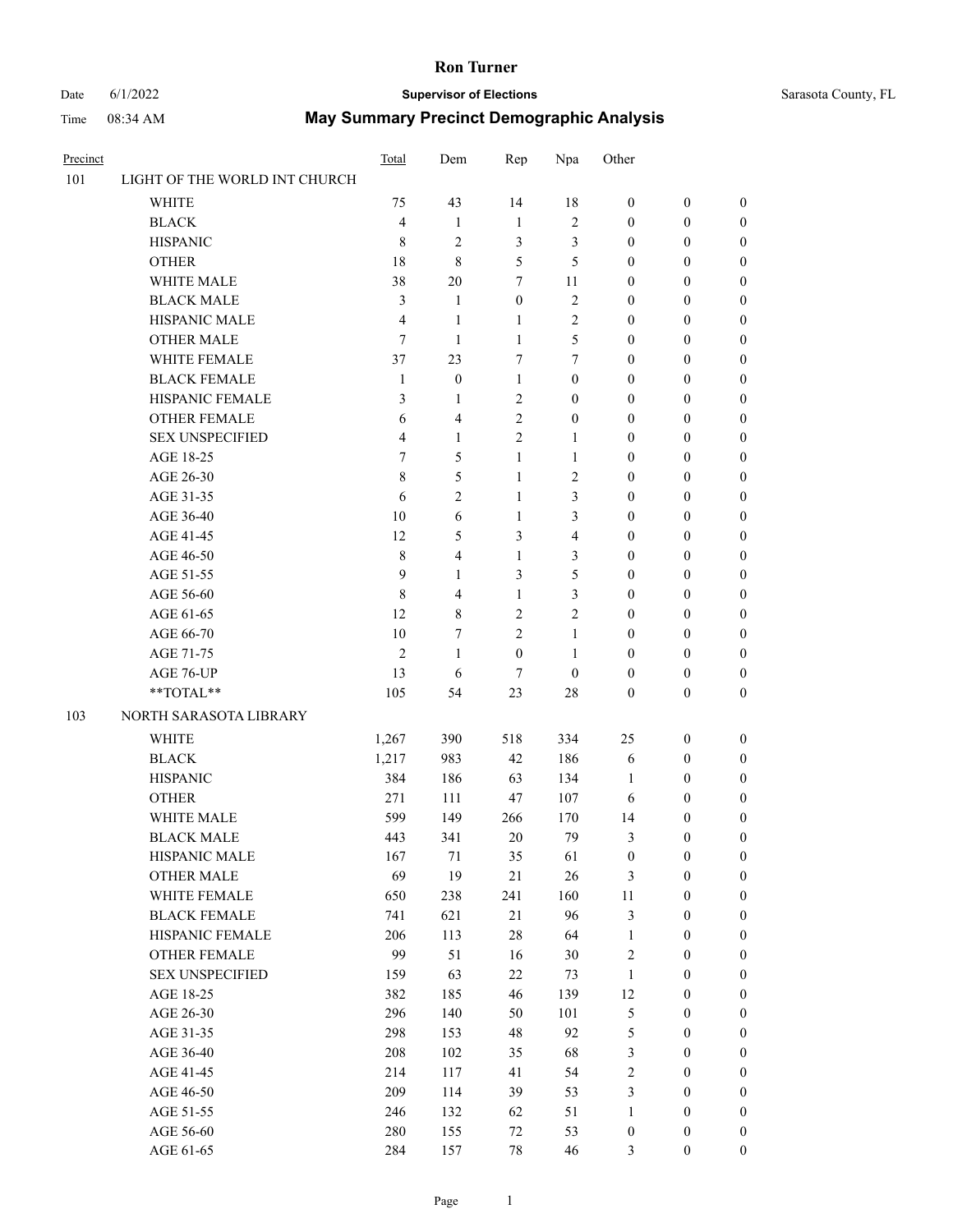# Date 6/1/2022 **Supervisor of Elections** Sarasota County, FL

| Precinct |               | <b>Total</b> | Dem            | Rep | Npa | Other |              |
|----------|---------------|--------------|----------------|-----|-----|-------|--------------|
|          | AGE 66-70     | 236          | 139            | 57  | 38  |       | $\mathbf{0}$ |
|          | AGE 71-75     | 181          | 107            | 49  | 24  |       | $\mathbf{0}$ |
|          | AGE 76-UP     | 305          | 169            | 93  | 42  |       | $\mathbf{0}$ |
|          | $*$ $TOTAL**$ | 3.139        | <sup>670</sup> | 670 | 761 | 38    | $\mathbf{0}$ |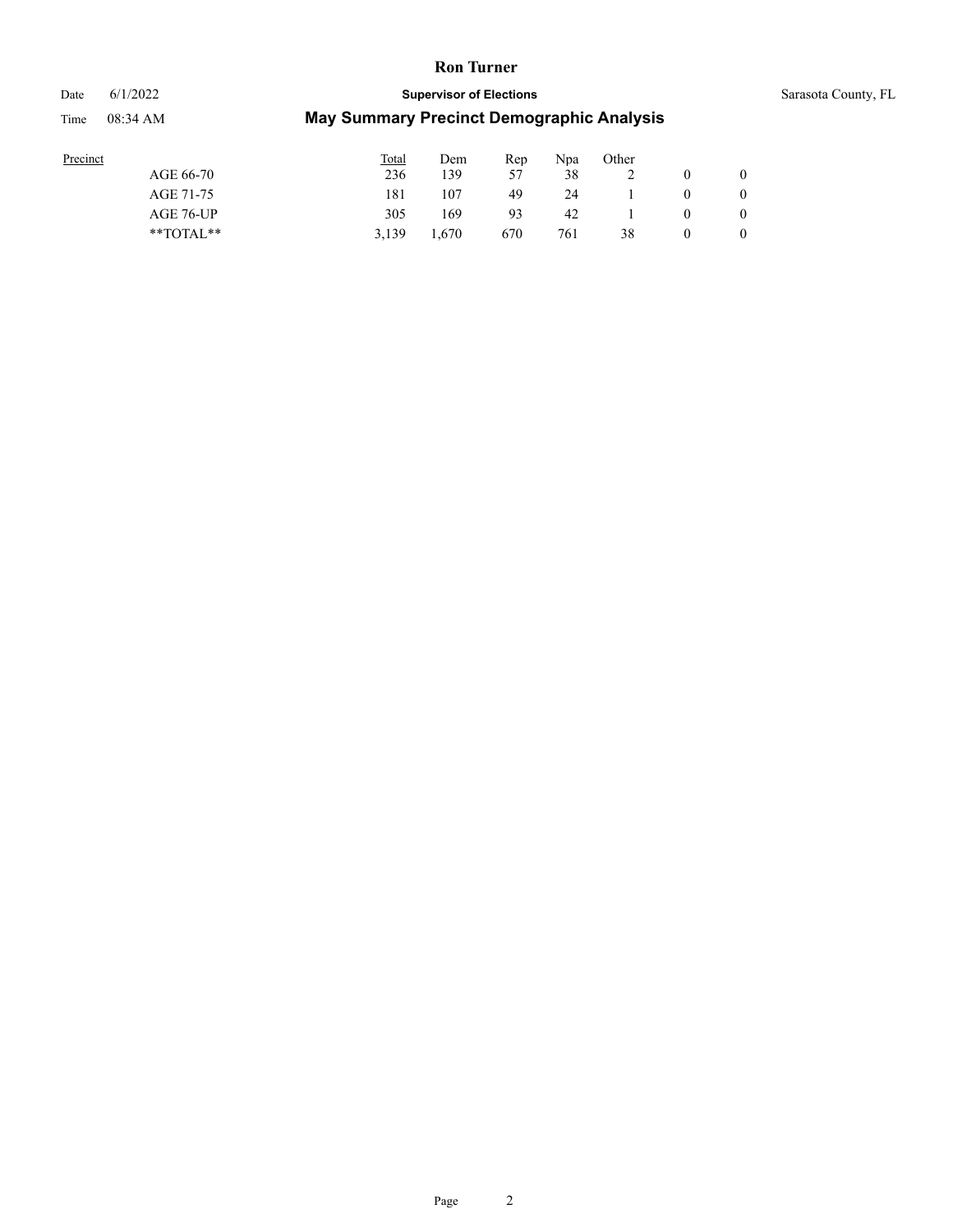#### Date 6/1/2022 **Supervisor of Elections** Supervisor **Supervisor of Elections** Sarasota County, FL

| <u>Precinct</u> |                            | <b>Total</b> | Dem        | Rep              | Npa    | Other            |                  |                  |
|-----------------|----------------------------|--------------|------------|------------------|--------|------------------|------------------|------------------|
| 105             | LONGWOOD RECREATION CENTER |              |            |                  |        |                  |                  |                  |
|                 | <b>WHITE</b>               | 5,782        | 1,749      | 2,531            | 1,376  | 126              | $\boldsymbol{0}$ | $\boldsymbol{0}$ |
|                 | $\operatorname{BLACK}$     | 313          | 231        | 17               | 62     | $\mathfrak{Z}$   | $\boldsymbol{0}$ | $\boldsymbol{0}$ |
|                 | <b>HISPANIC</b>            | 591          | 220        | 157              | 203    | 11               | $\boldsymbol{0}$ | $\boldsymbol{0}$ |
|                 | <b>OTHER</b>               | 548          | 199        | 143              | 192    | 14               | $\boldsymbol{0}$ | $\boldsymbol{0}$ |
|                 | WHITE MALE                 | 2,657        | 679        | 1,228            | 689    | 61               | $\boldsymbol{0}$ | $\boldsymbol{0}$ |
|                 | <b>BLACK MALE</b>          | 129          | 88         | 9                | 29     | 3                | $\boldsymbol{0}$ | $\boldsymbol{0}$ |
|                 | <b>HISPANIC MALE</b>       | 242          | 81         | 65               | 94     | $\overline{c}$   | $\boldsymbol{0}$ | $\boldsymbol{0}$ |
|                 | <b>OTHER MALE</b>          | 158          | 39         | 44               | 71     | $\overline{4}$   | $\boldsymbol{0}$ | $\boldsymbol{0}$ |
|                 | WHITE FEMALE               | 3,041        | 1,042      | 1,282            | 653    | 64               | $\boldsymbol{0}$ | $\boldsymbol{0}$ |
|                 | <b>BLACK FEMALE</b>        | 175          | 139        | $\tau$           | 29     | $\boldsymbol{0}$ | $\boldsymbol{0}$ | 0                |
|                 | HISPANIC FEMALE            | 330          | 131        | 85               | 105    | 9                | $\boldsymbol{0}$ | 0                |
|                 | <b>OTHER FEMALE</b>        | 220          | 95         | 51               | 69     | 5                | $\boldsymbol{0}$ | 0                |
|                 | <b>SEX UNSPECIFIED</b>     | 242          | 89         | 61               | 88     | $\overline{4}$   | $\boldsymbol{0}$ | $\boldsymbol{0}$ |
|                 | AGE 18-25                  | 584          | 190        | 172              | 202    | 20               | $\boldsymbol{0}$ | $\boldsymbol{0}$ |
|                 | AGE 26-30                  | 542          | 165        | 190              | 170    | 17               | $\boldsymbol{0}$ | $\boldsymbol{0}$ |
|                 | AGE 31-35                  | 507          | 158        | 165              | 166    | 18               | $\boldsymbol{0}$ | $\boldsymbol{0}$ |
|                 | AGE 36-40                  | 446          | 137        | 152              | 146    | 11               | $\boldsymbol{0}$ | $\boldsymbol{0}$ |
|                 | AGE 41-45                  | 437          | 132        | 141              | 155    | $\overline{9}$   | $\boldsymbol{0}$ | $\boldsymbol{0}$ |
|                 | AGE 46-50                  | 418          | 108        | 179              | 126    | 5                | $\boldsymbol{0}$ | $\boldsymbol{0}$ |
|                 | AGE 51-55                  | 540          | 140        | 245              | 142    | 13               | $\boldsymbol{0}$ | $\boldsymbol{0}$ |
|                 | AGE 56-60                  | 670          | 213        | 284              | 154    | 19               | $\boldsymbol{0}$ |                  |
|                 | AGE 61-65                  | 665          | 210        | 310              | 135    | 10               | $\boldsymbol{0}$ | 0<br>0           |
|                 |                            | 712          |            | 288              | 144    | 9                | $\boldsymbol{0}$ | $\boldsymbol{0}$ |
|                 | AGE 66-70                  | 643          | 271<br>273 |                  |        | 9                | $\boldsymbol{0}$ |                  |
|                 | AGE 71-75                  |              |            | 247              | 114    |                  |                  | $\boldsymbol{0}$ |
|                 | AGE 76-UP                  | 1,070        | 402        | 475              | 179    | 14               | $\boldsymbol{0}$ | $\boldsymbol{0}$ |
|                 | **TOTAL**                  | 7,234        | 2,399      | 2,848            | 1,833  | 154              | $\boldsymbol{0}$ | $\boldsymbol{0}$ |
| 106             | NEW LIFE LUTHERAN CHURCH   |              |            |                  |        |                  |                  |                  |
|                 | <b>WHITE</b>               | 5,049        | 950        | 2,892            | 1,081  | 126              | $\boldsymbol{0}$ | $\boldsymbol{0}$ |
|                 | <b>BLACK</b>               | 119          | 92         | $\overline{4}$   | 18     | $\mathfrak{S}$   | $\boldsymbol{0}$ | $\boldsymbol{0}$ |
|                 | <b>HISPANIC</b>            | 277          | 87         | 86               | 102    | $\sqrt{2}$       | $\boldsymbol{0}$ | $\boldsymbol{0}$ |
|                 | <b>OTHER</b>               | 458          | 101        | 164              | 180    | 13               | $\boldsymbol{0}$ | $\boldsymbol{0}$ |
|                 | WHITE MALE                 | 2,363        | 356        | 1,436            | 516    | 55               | $\boldsymbol{0}$ | 0                |
|                 | <b>BLACK MALE</b>          | 62           | 45         | $\overline{4}$   | 11     | $\overline{c}$   | $\boldsymbol{0}$ | 0                |
|                 | HISPANIC MALE              | 109          | 31         | 31               | 46     | 1                | $\boldsymbol{0}$ | 0                |
|                 | <b>OTHER MALE</b>          | 160          | 31         | 55               | 69     | 5                | $\boldsymbol{0}$ | $\overline{0}$   |
|                 | WHITE FEMALE               | 2,637        | 586        | 1,429            | 551    | $71\,$           | $\boldsymbol{0}$ | $\overline{0}$   |
|                 | <b>BLACK FEMALE</b>        | 57           | 47         | $\boldsymbol{0}$ | 7      | 3                | $\boldsymbol{0}$ | $\overline{0}$   |
|                 | HISPANIC FEMALE            | 164          | 55         | 53               | 55     | $\mathbf{1}$     | $\boldsymbol{0}$ | $\overline{0}$   |
|                 | <b>OTHER FEMALE</b>        | 177          | 43         | 66               | 62     | 6                | $\boldsymbol{0}$ | $\overline{0}$   |
|                 | <b>SEX UNSPECIFIED</b>     | 151          | 28         | 64               | 59     | $\boldsymbol{0}$ | $\boldsymbol{0}$ | 0                |
|                 | AGE 18-25                  | 519          | 101        | 248              | 147    | 23               | $\boldsymbol{0}$ | 0                |
|                 | AGE 26-30                  | 371          | 61         | 183              | 122    | $\mathfrak{S}$   | $\boldsymbol{0}$ | 0                |
|                 | AGE 31-35                  | 369          | 77         | 178              | 105    | $\overline{9}$   | $\boldsymbol{0}$ | 0                |
|                 | AGE 36-40                  | 342          | 65         | 160              | 109    | 8                | $\boldsymbol{0}$ | 0                |
|                 | AGE 41-45                  | 326          | 69         | 161              | $87\,$ | 9                | $\boldsymbol{0}$ | $\overline{0}$   |
|                 | AGE 46-50                  | 420          | 57         | 256              | 98     | 9                | $\boldsymbol{0}$ | $\overline{0}$   |
|                 | AGE 51-55                  | 541          | 86         | 297              | 147    | 11               | $\boldsymbol{0}$ | $\overline{0}$   |
|                 | AGE 56-60                  | 675          | 116        | 394              | 143    | $22\,$           | $\boldsymbol{0}$ | $\boldsymbol{0}$ |
|                 | AGE 61-65                  | 642          | 130        | 359              | 128    | 25               | $\boldsymbol{0}$ | $\boldsymbol{0}$ |
|                 |                            |              |            |                  |        |                  |                  |                  |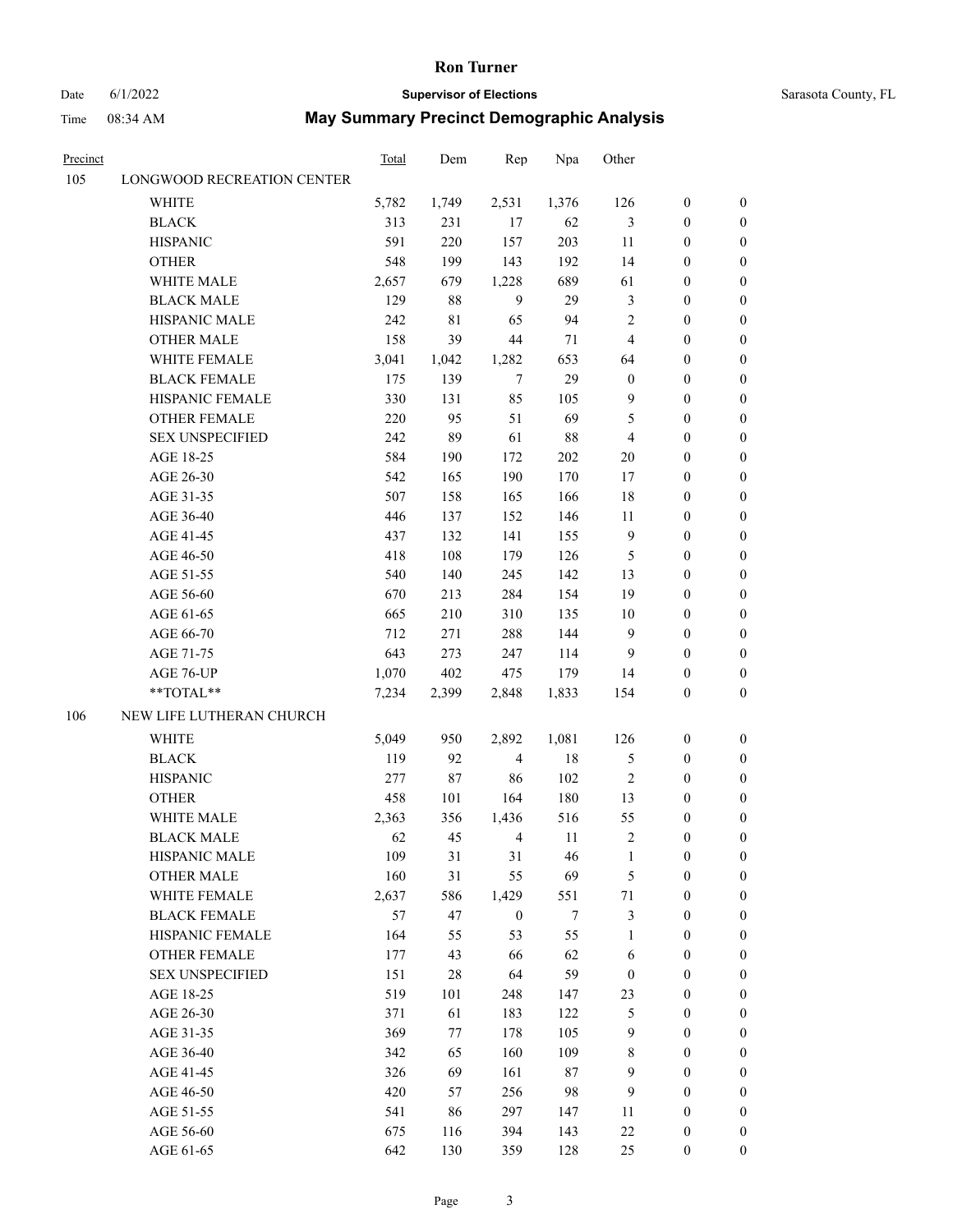Date 6/1/2022 **Supervisor of Elections** Sarasota County, FL

| Precinct |               | <b>Total</b> | Dem   | Rep   | Npa   | Other |              |
|----------|---------------|--------------|-------|-------|-------|-------|--------------|
|          | AGE 66-70     | 584          | 56ء   | 306   | 112   | 10    | $\mathbf{0}$ |
|          | AGE 71-75     | 480          | .36   | 257   | 80    |       | $\mathbf{0}$ |
|          | AGE 76-UP     | 634          | '76   | 347   | 103   |       | $\mathbf{0}$ |
|          | $*$ $TOTAL**$ | 5.903        | 1,230 | 3.146 | 1.381 | 146   | $\mathbf{0}$ |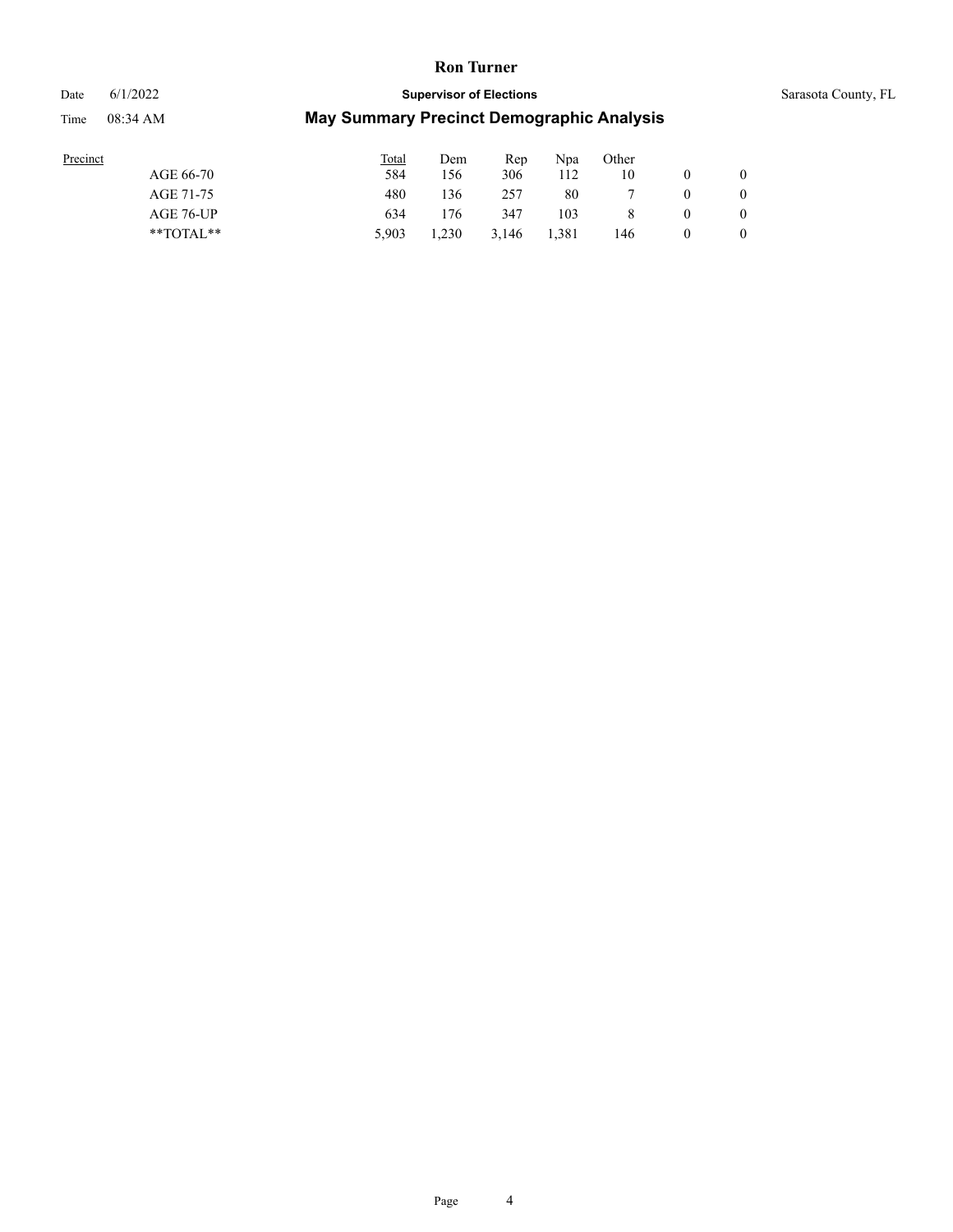#### Date 6/1/2022 **Supervisor of Elections** Supervisor **Supervisor of Elections** Sarasota County, FL

| Precinct |                               | Total  | Dem            | Rep            | Npa            | Other            |                  |                  |
|----------|-------------------------------|--------|----------------|----------------|----------------|------------------|------------------|------------------|
| 107      | OLD MIAKKA UNITED METHODIST   |        |                |                |                |                  |                  |                  |
|          | <b>WHITE</b>                  | 1,639  | 238            | 1,045          | 326            | 30               | $\boldsymbol{0}$ | $\boldsymbol{0}$ |
|          | <b>BLACK</b>                  | 24     | 16             | $\overline{4}$ | $\overline{4}$ | $\boldsymbol{0}$ | $\boldsymbol{0}$ | $\boldsymbol{0}$ |
|          | <b>HISPANIC</b>               | 46     | 3              | 29             | 14             | $\boldsymbol{0}$ | $\boldsymbol{0}$ | $\boldsymbol{0}$ |
|          | <b>OTHER</b>                  | 112    | $20\,$         | 54             | 33             | 5                | $\boldsymbol{0}$ | $\boldsymbol{0}$ |
|          | WHITE MALE                    | 801    | 104            | 522            | 159            | 16               | $\boldsymbol{0}$ | $\boldsymbol{0}$ |
|          | <b>BLACK MALE</b>             | 11     | $\tau$         | $\mathfrak{2}$ | $\sqrt{2}$     | $\boldsymbol{0}$ | $\boldsymbol{0}$ | $\boldsymbol{0}$ |
|          | HISPANIC MALE                 | 18     | $\mathbf{1}$   | 15             | $\mathfrak{2}$ | $\boldsymbol{0}$ | $\boldsymbol{0}$ | $\boldsymbol{0}$ |
|          | <b>OTHER MALE</b>             | 31     | 7              | 12             | 11             | $\mathbf{1}$     | $\boldsymbol{0}$ | $\boldsymbol{0}$ |
|          | <b>WHITE FEMALE</b>           | 817    | 133            | 509            | 161            | 14               | $\boldsymbol{0}$ | $\boldsymbol{0}$ |
|          | <b>BLACK FEMALE</b>           | 13     | 9              | $\sqrt{2}$     | $\sqrt{2}$     | $\boldsymbol{0}$ | $\boldsymbol{0}$ | 0                |
|          | HISPANIC FEMALE               | 25     | $\mathbf{2}$   | 13             | $10\,$         | $\boldsymbol{0}$ | $\boldsymbol{0}$ | 0                |
|          | <b>OTHER FEMALE</b>           | 37     | $\tau$         | 18             | 9              | 3                | $\boldsymbol{0}$ | 0                |
|          | <b>SEX UNSPECIFIED</b>        | 61     | $\overline{4}$ | 37             | 19             | $\mathbf{1}$     | $\boldsymbol{0}$ | $\boldsymbol{0}$ |
|          | AGE 18-25                     | 140    | 16             | 80             | 37             | 7                | $\boldsymbol{0}$ | $\boldsymbol{0}$ |
|          | AGE 26-30                     | 111    | 10             | 69             | 29             | 3                | $\boldsymbol{0}$ | $\boldsymbol{0}$ |
|          | AGE 31-35                     | 155    | 17             | 85             | 48             | 5                | $\boldsymbol{0}$ | $\boldsymbol{0}$ |
|          | AGE 36-40                     | 114    | 17             | 70             | 26             | $\mathbf{1}$     | $\boldsymbol{0}$ | $\boldsymbol{0}$ |
|          | AGE 41-45                     | 156    | $20\,$         | 90             | 43             | 3                | $\boldsymbol{0}$ | $\boldsymbol{0}$ |
|          | AGE 46-50                     | 131    | 16             | 82             | 29             | 4                | $\boldsymbol{0}$ | $\boldsymbol{0}$ |
|          | AGE 51-55                     | 158    | 18             | 106            | 31             | 3                | $\boldsymbol{0}$ | $\boldsymbol{0}$ |
|          | AGE 56-60                     | 213    | 22             | 144            | 45             | $\overline{c}$   | $\boldsymbol{0}$ | 0                |
|          | AGE 61-65                     | 204    | 38             | 134            | 32             | $\boldsymbol{0}$ | $\boldsymbol{0}$ | 0                |
|          | AGE 66-70                     | 161    | 37             | 104            | 19             | $\mathbf{1}$     | $\boldsymbol{0}$ | $\boldsymbol{0}$ |
|          | AGE 71-75                     | 143    | 43             | 81             | 16             | 3                | $\boldsymbol{0}$ | $\boldsymbol{0}$ |
|          | AGE 76-UP                     | 135    | 23             | 87             | $22\,$         | 3                | $\boldsymbol{0}$ | $\boldsymbol{0}$ |
|          | $**TOTAL**$                   | 1,821  | 277            | 1,132          | 377            | 35               | $\boldsymbol{0}$ | $\boldsymbol{0}$ |
| 109      | LIGHT OF THE WORLD INT CHURCH |        |                |                |                |                  |                  |                  |
|          | <b>WHITE</b>                  | 1,980  | 984            | 541            | 414            | 41               | $\boldsymbol{0}$ | $\boldsymbol{0}$ |
|          | <b>BLACK</b>                  | 43     | 30             | $\mathfrak{2}$ | 10             | $\mathbf{1}$     | $\boldsymbol{0}$ | $\boldsymbol{0}$ |
|          | <b>HISPANIC</b>               | 80     | 37             | 17             | 25             | $\mathbf{1}$     | $\boldsymbol{0}$ | $\boldsymbol{0}$ |
|          | <b>OTHER</b>                  | 184    | 88             | 21             | 68             | 7                | $\boldsymbol{0}$ | $\boldsymbol{0}$ |
|          | WHITE MALE                    | 885    | 394            | 250            | 223            | 18               | $\boldsymbol{0}$ | 0                |
|          | <b>BLACK MALE</b>             | 23     | 14             | $\mathbf{1}$   | 8              | $\boldsymbol{0}$ | $\boldsymbol{0}$ | 0                |
|          | HISPANIC MALE                 | 28     | 10             | 8              | 10             | $\boldsymbol{0}$ | $\boldsymbol{0}$ | 0                |
|          | <b>OTHER MALE</b>             | 47     | 15             | 7              | 23             | $\overline{c}$   | $\boldsymbol{0}$ | $\overline{0}$   |
|          | WHITE FEMALE                  | 1,067  | 573            | 287            | 185            | 22               | $\boldsymbol{0}$ | $\overline{0}$   |
|          | <b>BLACK FEMALE</b>           | $20\,$ | 16             | $\mathbf{1}$   | $\sqrt{2}$     | $\mathbf{1}$     | $\boldsymbol{0}$ | $\overline{0}$   |
|          | HISPANIC FEMALE               | 48     | 26             | $\mathbf{9}$   | 12             | $\mathbf{1}$     | $\boldsymbol{0}$ | $\overline{0}$   |
|          | <b>OTHER FEMALE</b>           | 61     | 32             | 7              | 20             | 2                | $\boldsymbol{0}$ | $\theta$         |
|          | <b>SEX UNSPECIFIED</b>        | 93     | 49             | 10             | 30             | $\overline{4}$   | $\boldsymbol{0}$ | $\overline{0}$   |
|          | AGE 18-25                     | 144    | 68             | 24             | 48             | $\overline{4}$   | $\boldsymbol{0}$ | 0                |
|          | AGE 26-30                     | 118    | 55             | 20             | 38             | 5                | $\boldsymbol{0}$ | 0                |
|          | AGE 31-35                     | 143    | 81             | 22             | 34             | 6                | $\boldsymbol{0}$ | 0                |
|          | AGE 36-40                     | 105    | 52             | 21             | 28             | 4                | $\boldsymbol{0}$ | 0                |
|          | AGE 41-45                     | 99     | 42             | 20             | 34             | 3                | $\boldsymbol{0}$ | $\overline{0}$   |
|          | AGE 46-50                     | 113    | 46             | 28             | 37             | $\sqrt{2}$       | $\boldsymbol{0}$ | $\overline{0}$   |
|          | AGE 51-55                     | 167    | 63             | 52             | 47             | 5                | $\boldsymbol{0}$ | $\overline{0}$   |
|          | AGE 56-60                     | 186    | 84             | 54             | 45             | 3                | $\boldsymbol{0}$ | $\boldsymbol{0}$ |
|          | AGE 61-65                     | 215    | 110            | 58             | 46             | $\mathbf{1}$     | $\boldsymbol{0}$ | $\boldsymbol{0}$ |
|          |                               |        |                |                |                |                  |                  |                  |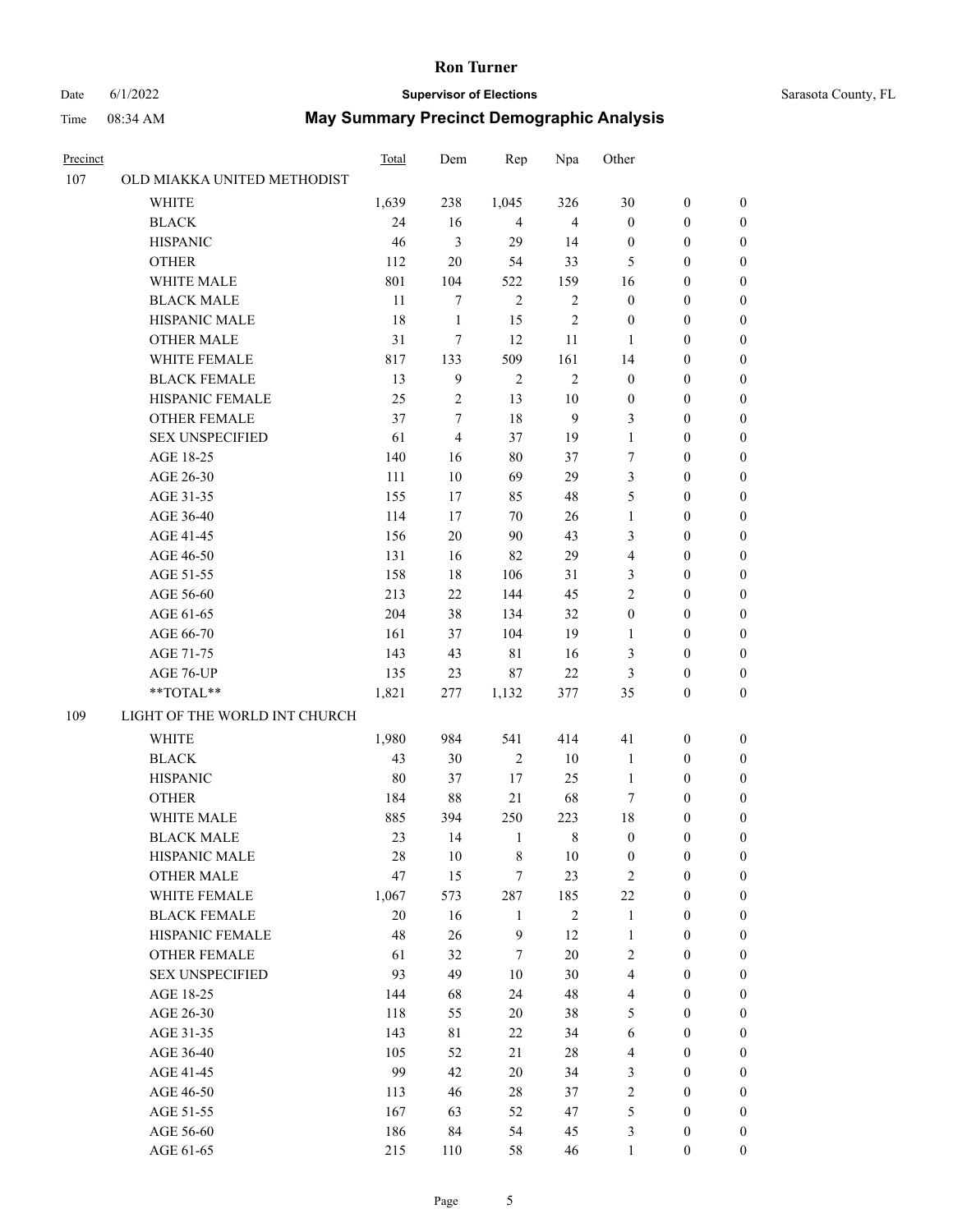# Date 6/1/2022 **Supervisor of Elections** Sarasota County, FL

| ecinct |  |  |
|--------|--|--|

| Precinct      | Total | Dem   | Rep | Npa | Other |        |          |
|---------------|-------|-------|-----|-----|-------|--------|----------|
| AGE 66-70     | 231   | 129   | 58  | 42  | ∸     |        | $\theta$ |
| AGE 71-75     | 237   | 130   | 54  | 48  |       | $_{0}$ | $\theta$ |
| AGE 76-UP     | 529   | 279   | 170 | 70  | 10    | O      | $\theta$ |
| $*$ TOTAL $*$ | 2.287 | 1.139 | 581 | 517 | 50    |        | $\theta$ |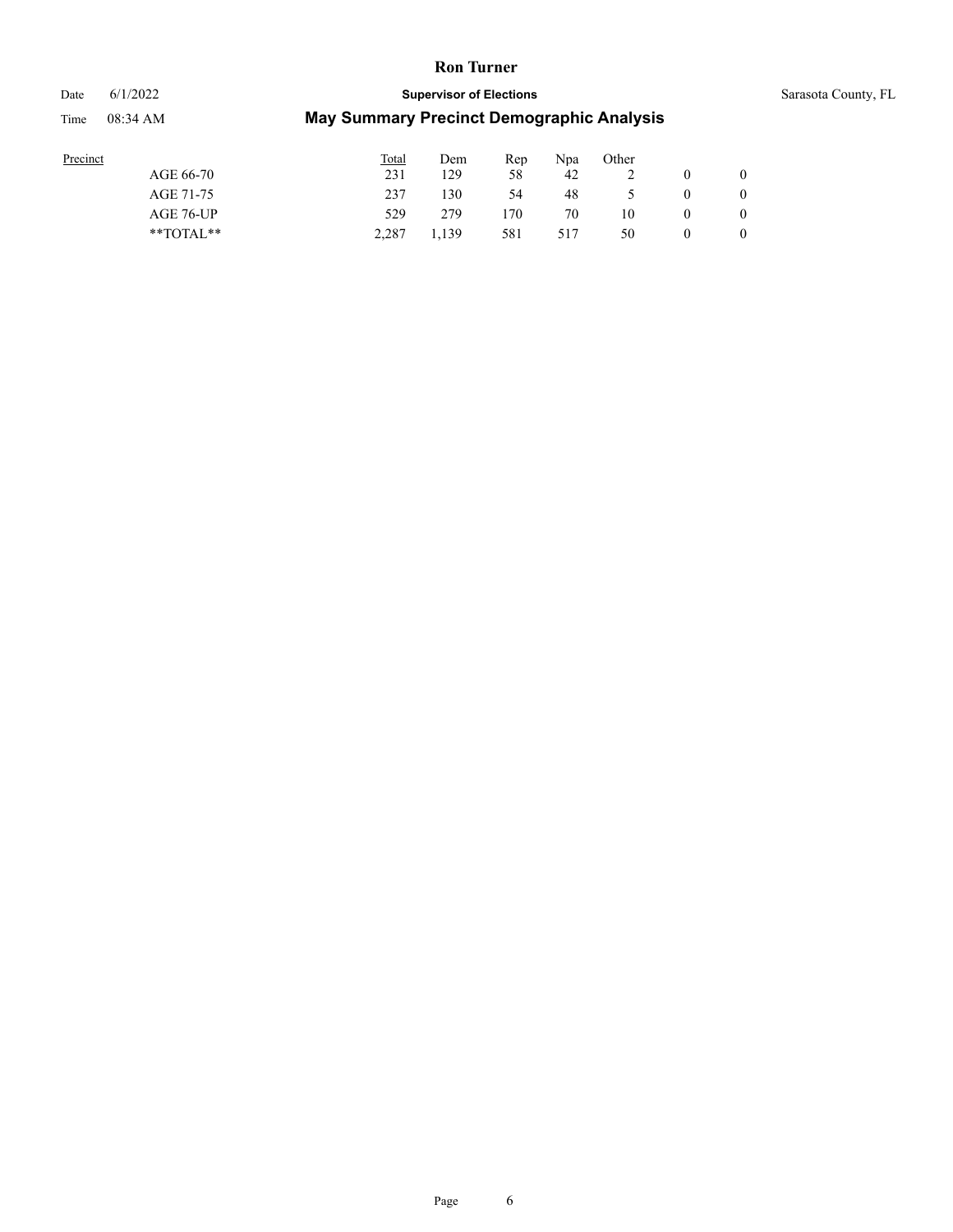# Date 6/1/2022 **Supervisor of Elections** Sarasota County, FL

| Precinct |                               | Total            | Dem              | Rep              | Npa                     | Other            |                  |                  |
|----------|-------------------------------|------------------|------------------|------------------|-------------------------|------------------|------------------|------------------|
| 111      | LIGHT OF THE WORLD INT CHURCH |                  |                  |                  |                         |                  |                  |                  |
|          | <b>WHITE</b>                  | 627              | 317              | 148              | 152                     | 10               | $\boldsymbol{0}$ | $\boldsymbol{0}$ |
|          | <b>BLACK</b>                  | 55               | 45               | $\overline{4}$   | 6                       | $\boldsymbol{0}$ | $\boldsymbol{0}$ | $\boldsymbol{0}$ |
|          | <b>HISPANIC</b>               | 79               | 38               | 11               | $28\,$                  | $\overline{2}$   | $\boldsymbol{0}$ | $\boldsymbol{0}$ |
|          | <b>OTHER</b>                  | 115              | 66               | $\,8\,$          | 40                      | $\mathbf{1}$     | $\boldsymbol{0}$ | $\boldsymbol{0}$ |
|          | WHITE MALE                    | 248              | 109              | 66               | $70\,$                  | 3                | $\boldsymbol{0}$ | $\boldsymbol{0}$ |
|          | <b>BLACK MALE</b>             | 22               | 17               | $\overline{4}$   | $\mathbf{1}$            | $\boldsymbol{0}$ | $\boldsymbol{0}$ | $\boldsymbol{0}$ |
|          | HISPANIC MALE                 | 29               | 10               | 3                | 15                      | $\mathbf{1}$     | $\boldsymbol{0}$ | $\boldsymbol{0}$ |
|          | <b>OTHER MALE</b>             | 24               | 12               | $\overline{c}$   | $10\,$                  | $\boldsymbol{0}$ | $\boldsymbol{0}$ | $\boldsymbol{0}$ |
|          | WHITE FEMALE                  | 356              | 189              | 80               | $80\,$                  | 7                | $\boldsymbol{0}$ | $\boldsymbol{0}$ |
|          | <b>BLACK FEMALE</b>           | 32               | 27               | $\boldsymbol{0}$ | 5                       | $\boldsymbol{0}$ | $\boldsymbol{0}$ | $\boldsymbol{0}$ |
|          | HISPANIC FEMALE               | 45               | 25               | 6                | 13                      | 1                | $\boldsymbol{0}$ | $\boldsymbol{0}$ |
|          | <b>OTHER FEMALE</b>           | 41               | 24               | $\overline{4}$   | 12                      | $\mathbf{1}$     | $\boldsymbol{0}$ | $\boldsymbol{0}$ |
|          | <b>SEX UNSPECIFIED</b>        | 77               | 52               | 6                | 19                      | $\boldsymbol{0}$ | $\boldsymbol{0}$ | $\boldsymbol{0}$ |
|          | AGE 18-25                     | 194              | 143              | $\,$ 8 $\,$      | 41                      | $\mathbf{2}$     | $\boldsymbol{0}$ | $\boldsymbol{0}$ |
|          | AGE 26-30                     | 50               | 26               | $\,8\,$          | 14                      | 2                | $\boldsymbol{0}$ | $\boldsymbol{0}$ |
|          | AGE 31-35                     | 71               | 32               | 14               | 23                      | $\overline{c}$   | $\boldsymbol{0}$ | $\boldsymbol{0}$ |
|          | AGE 36-40                     | 54               | 26               | 9                | 18                      | $\mathbf{1}$     | $\boldsymbol{0}$ | $\boldsymbol{0}$ |
|          | AGE 41-45                     | 38               | 23               | 6                | 9                       | $\boldsymbol{0}$ | $\boldsymbol{0}$ | $\boldsymbol{0}$ |
|          | AGE 46-50                     | 37               | 16               | 7                | 14                      | $\boldsymbol{0}$ | $\boldsymbol{0}$ | $\boldsymbol{0}$ |
|          | AGE 51-55                     | 51               | 20               | 10               | 19                      | 2                | $\boldsymbol{0}$ | $\boldsymbol{0}$ |
|          |                               |                  |                  |                  |                         |                  |                  |                  |
|          | AGE 56-60                     | 48               | 20               | 14               | 13                      | $\mathbf{1}$     | $\boldsymbol{0}$ | 0                |
|          | AGE 61-65                     | 68               | 24               | 20               | 23                      | $\mathbf{1}$     | $\boldsymbol{0}$ | 0                |
|          | AGE 66-70                     | 68               | 32               | 19               | 16                      | $\mathbf{1}$     | $\boldsymbol{0}$ | $\boldsymbol{0}$ |
|          | AGE 71-75                     | 75               | 48               | 16               | 11                      | $\boldsymbol{0}$ | $\boldsymbol{0}$ | $\boldsymbol{0}$ |
|          | AGE 76-UP                     | 122              | 56               | 40               | 25                      | 1                | $\boldsymbol{0}$ | $\boldsymbol{0}$ |
|          | **TOTAL**                     | 876              | 466              | 171              | 226                     | 13               | $\boldsymbol{0}$ | $\boldsymbol{0}$ |
| 113      | TRI PAR RECREATION HALL       |                  |                  |                  |                         |                  |                  |                  |
|          | <b>WHITE</b>                  | 509              | 155              | 248              | 101                     | 5                | $\boldsymbol{0}$ | $\boldsymbol{0}$ |
|          | <b>BLACK</b>                  | $\mathfrak{Z}$   | 3                | $\boldsymbol{0}$ | $\boldsymbol{0}$        | $\boldsymbol{0}$ | $\boldsymbol{0}$ | $\boldsymbol{0}$ |
|          | <b>HISPANIC</b>               | 5                | $\mathfrak{2}$   | $\boldsymbol{0}$ | 3                       | $\boldsymbol{0}$ | $\boldsymbol{0}$ | $\boldsymbol{0}$ |
|          | <b>OTHER</b>                  | 17               | 6                | 6                | 5                       | $\boldsymbol{0}$ | $\boldsymbol{0}$ | $\boldsymbol{0}$ |
|          | WHITE MALE                    | 218              | 64               | 109              | 42                      | 3                | $\boldsymbol{0}$ | $\boldsymbol{0}$ |
|          | <b>BLACK MALE</b>             | 1                | 1                | $\mathbf{0}$     | $\boldsymbol{0}$        | $\boldsymbol{0}$ | $\boldsymbol{0}$ | $\boldsymbol{0}$ |
|          | <b>HISPANIC MALE</b>          | 3                | $\boldsymbol{0}$ | $\boldsymbol{0}$ | 3                       | 0                | $\boldsymbol{0}$ | 0                |
|          | <b>OTHER MALE</b>             | 4                | $\boldsymbol{0}$ | $\overline{4}$   | $\boldsymbol{0}$        | $\boldsymbol{0}$ | $\boldsymbol{0}$ | $\overline{0}$   |
|          | WHITE FEMALE                  | 279              | 86               | 136              | 56                      | 1                | $\boldsymbol{0}$ | $\overline{0}$   |
|          | <b>BLACK FEMALE</b>           | $\mathbf{1}$     | $\mathbf{1}$     | $\mathbf{0}$     | $\boldsymbol{0}$        | $\boldsymbol{0}$ | $\boldsymbol{0}$ | $\overline{0}$   |
|          | HISPANIC FEMALE               | 2                | $\overline{c}$   | $\boldsymbol{0}$ | $\boldsymbol{0}$        | $\boldsymbol{0}$ | $\overline{0}$   | $\overline{0}$   |
|          | <b>OTHER FEMALE</b>           | 7                | 3                | $\mathbf{1}$     | $\mathfrak{Z}$          | $\boldsymbol{0}$ | $\boldsymbol{0}$ | $\theta$         |
|          | <b>SEX UNSPECIFIED</b>        | 18               | 8                | $\overline{4}$   | 5                       | $\mathbf{1}$     | $\boldsymbol{0}$ | $\overline{0}$   |
|          | AGE 18-25                     | $\boldsymbol{0}$ | $\overline{0}$   | $\mathbf{0}$     | $\boldsymbol{0}$        | $\overline{0}$   | $\boldsymbol{0}$ | $\overline{0}$   |
|          | AGE 26-30                     | $\boldsymbol{0}$ | $\overline{0}$   | $\boldsymbol{0}$ | $\boldsymbol{0}$        | $\boldsymbol{0}$ | $\boldsymbol{0}$ | 0                |
|          | AGE 31-35                     | 3                | $\overline{0}$   | 3                | $\boldsymbol{0}$        | $\overline{0}$   | $\boldsymbol{0}$ | 0                |
|          | AGE 36-40                     | $\overline{2}$   | $\mathbf{1}$     | $\mathbf{1}$     | $\boldsymbol{0}$        | $\overline{0}$   | $\boldsymbol{0}$ | $\overline{0}$   |
|          | AGE 41-45                     | 3                | $\mathbf{1}$     | $\boldsymbol{0}$ | $\overline{2}$          | $\boldsymbol{0}$ | $\boldsymbol{0}$ | $\overline{0}$   |
|          | AGE 46-50                     | $\,$ 8 $\,$      | 4                | $\mathfrak{2}$   | $\overline{2}$          | $\boldsymbol{0}$ | $\boldsymbol{0}$ | $\overline{0}$   |
|          | AGE 51-55                     | 14               | 3                | 6                | $\overline{\mathbf{4}}$ | $\mathbf{1}$     | $\boldsymbol{0}$ | $\overline{0}$   |
|          | AGE 56-60                     | 40               | 9                | 22               | 9                       | $\boldsymbol{0}$ | $\boldsymbol{0}$ | 0                |
|          | AGE 61-65                     | 71               | 20               | 35               | 16                      | $\boldsymbol{0}$ | $\boldsymbol{0}$ | $\overline{0}$   |
|          |                               |                  |                  |                  |                         |                  |                  |                  |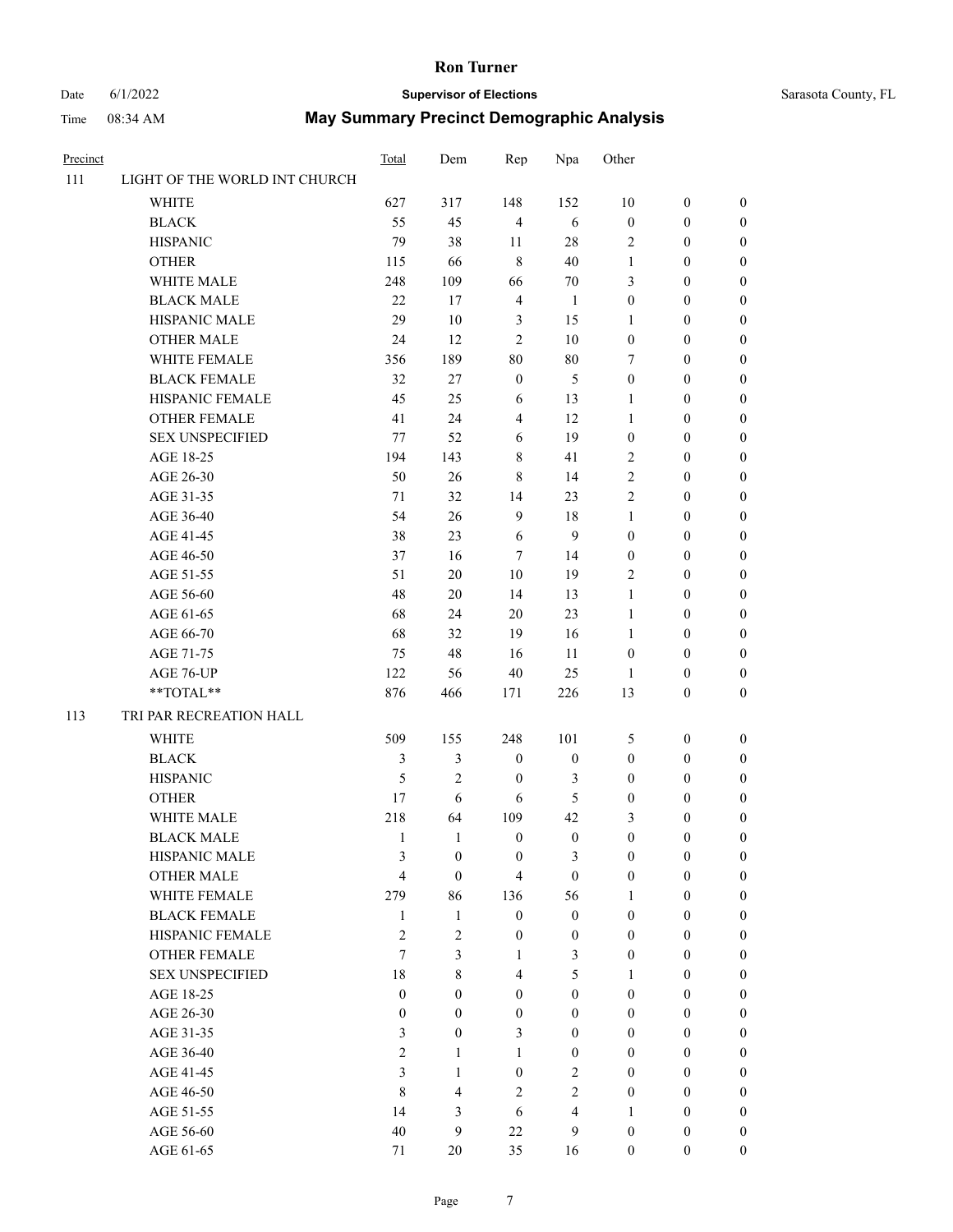# Date 6/1/2022 **Supervisor of Elections** Sarasota County, FL Time 08:34 AM **May Summary Precinct Demographic Analysis**

| Precinct      | Total | Dem | Rep | Npa | Other |   |                |
|---------------|-------|-----|-----|-----|-------|---|----------------|
| AGE 66-70     | 75    | 23  | 35  | 16  |       |   | $\theta$       |
| AGE 71-75     |       |     | 38  | 17  |       | 0 | $\overline{0}$ |
| AGE 76-UP     | 241   | 84  | 112 | 43  |       | 0 | $\overline{0}$ |
| $*$ TOTAL $*$ | 534   | 166 | 254 | 109 |       | 0 | $\overline{0}$ |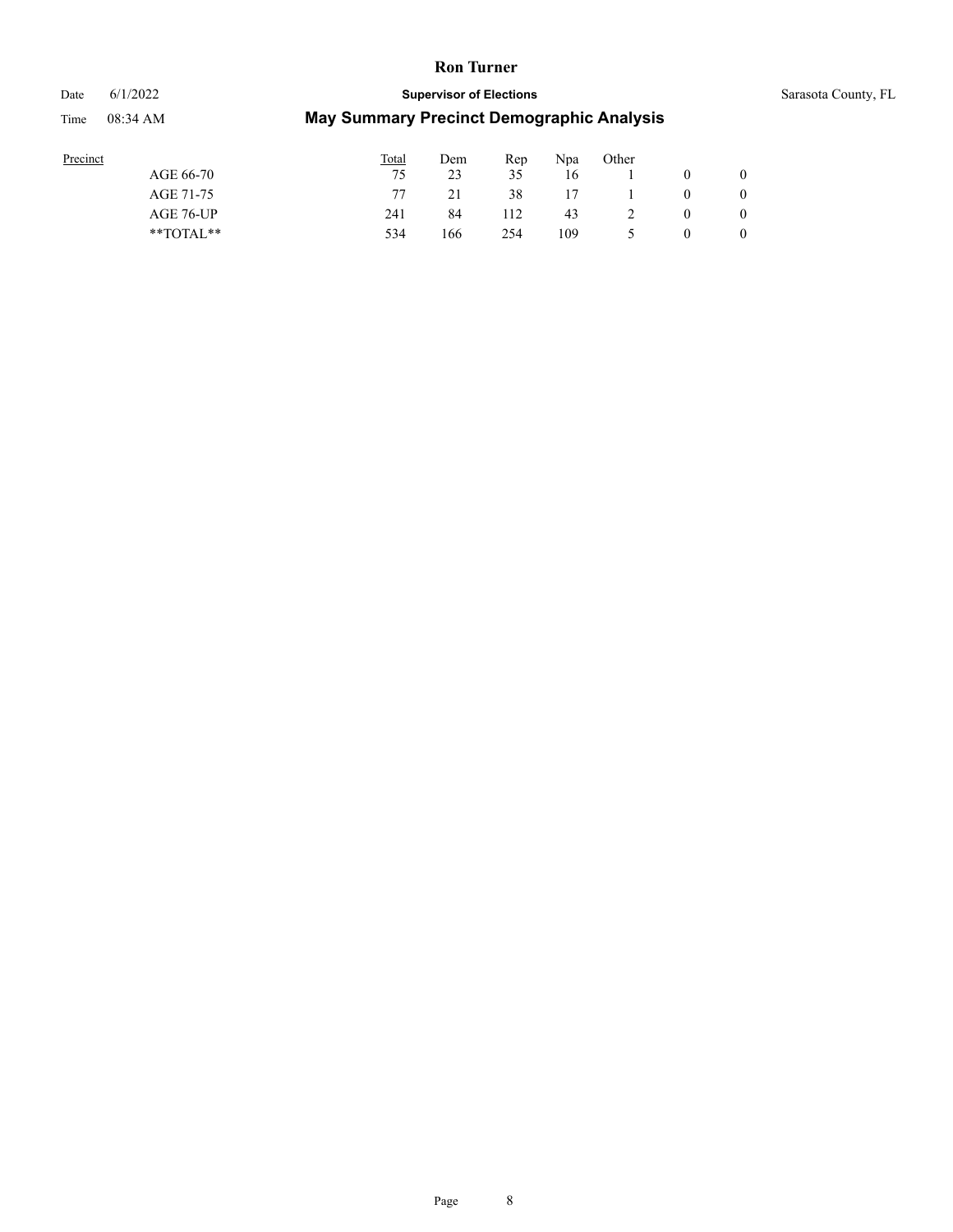# Date 6/1/2022 **Supervisor of Elections** Time 08:34 AM **May Summary Precinct Demographic Analysis**

| Sarasota County, FL |  |
|---------------------|--|
|                     |  |

| Precinct |                        | <b>Total</b> | Dem            | Rep              | Npa     | Other            |                  |                  |
|----------|------------------------|--------------|----------------|------------------|---------|------------------|------------------|------------------|
| 115      | ROBERT L TAYLOR CC     |              |                |                  |         |                  |                  |                  |
|          | <b>WHITE</b>           | 2,226        | 909            | 593              | 658     | 66               | $\boldsymbol{0}$ | $\boldsymbol{0}$ |
|          | <b>BLACK</b>           | 2,957        | 2,390          | 108              | 436     | 23               | $\boldsymbol{0}$ | $\boldsymbol{0}$ |
|          | <b>HISPANIC</b>        | 404          | 196            | 56               | 149     | 3                | $\boldsymbol{0}$ | $\boldsymbol{0}$ |
|          | <b>OTHER</b>           | 619          | 286            | 58               | 261     | 14               | $\boldsymbol{0}$ | $\boldsymbol{0}$ |
|          | WHITE MALE             | 1,009        | 366            | 304              | 303     | 36               | $\boldsymbol{0}$ | $\boldsymbol{0}$ |
|          | <b>BLACK MALE</b>      | 1,084        | 817            | 52               | 202     | 13               | $\boldsymbol{0}$ | $\boldsymbol{0}$ |
|          | HISPANIC MALE          | 189          | 84             | 33               | $71\,$  | $\mathbf{1}$     | $\boldsymbol{0}$ | $\boldsymbol{0}$ |
|          | <b>OTHER MALE</b>      | 145          | 57             | $21\,$           | 63      | $\overline{4}$   | $\boldsymbol{0}$ | $\boldsymbol{0}$ |
|          | WHITE FEMALE           | 1,164        | 523            | 279              | 332     | 30               | $\boldsymbol{0}$ | $\boldsymbol{0}$ |
|          | <b>BLACK FEMALE</b>    | 1,775        | 1,498          | 53               | 215     | $\overline{9}$   | $\boldsymbol{0}$ | $\boldsymbol{0}$ |
|          | HISPANIC FEMALE        | 199          | 105            | 20               | 72      | $\sqrt{2}$       | $\boldsymbol{0}$ | $\boldsymbol{0}$ |
|          | <b>OTHER FEMALE</b>    | 221          | 114            | 23               | 79      | 5                | $\boldsymbol{0}$ | $\boldsymbol{0}$ |
|          | <b>SEX UNSPECIFIED</b> | 396          | 199            | 28               | 165     | 4                | $\boldsymbol{0}$ | $\boldsymbol{0}$ |
|          | AGE 18-25              | 828          | 466            | 61               | 285     | 16               | $\boldsymbol{0}$ | $\boldsymbol{0}$ |
|          | AGE 26-30              | 600          | 349            | 55               | 186     | 10               | $\boldsymbol{0}$ | $\boldsymbol{0}$ |
|          | AGE 31-35              | 648          | 382            | 64               | 189     | 13               | $\boldsymbol{0}$ | $\boldsymbol{0}$ |
|          | AGE 36-40              | 477          | 273            | 47               | 148     | 9                | $\boldsymbol{0}$ | $\boldsymbol{0}$ |
|          | AGE 41-45              | 427          | 266            | 48               | 102     | $11\,$           | $\boldsymbol{0}$ | $\boldsymbol{0}$ |
|          | AGE 46-50              | 374          | 228            | 50               | 91      | 5                | $\boldsymbol{0}$ | $\boldsymbol{0}$ |
|          | AGE 51-55              | 397          | 243            | 67               | 80      | $\tau$           | $\boldsymbol{0}$ | $\boldsymbol{0}$ |
|          | AGE 56-60              | 496          | 309            | 84               | 92      | $11\,$           | $\boldsymbol{0}$ | $\boldsymbol{0}$ |
|          | AGE 61-65              | 559          | 368            | 90               | 93      | $\,8\,$          | $\boldsymbol{0}$ | $\boldsymbol{0}$ |
|          | AGE 66-70              | 508          | 345            | 81               | $77 \,$ | 5                | $\boldsymbol{0}$ | $\boldsymbol{0}$ |
|          | AGE 71-75              | 334          | 198            | 60               | $72\,$  | 4                | $\boldsymbol{0}$ | $\boldsymbol{0}$ |
|          | AGE 76-UP              | 558          | 354            | 108              | 89      | 7                | $\boldsymbol{0}$ | $\boldsymbol{0}$ |
|          | $**TOTAL**$            | 6,206        | 3,781          | 815              | 1,504   | 106              | $\boldsymbol{0}$ | $\boldsymbol{0}$ |
| 117      | CHURCH OF THE NATIVITY |              |                |                  |         |                  |                  |                  |
|          | <b>WHITE</b>           | 1,199        | 345            | 515              | 312     | 27               | $\boldsymbol{0}$ | $\boldsymbol{0}$ |
|          | <b>BLACK</b>           | 32           | $22\,$         | $\mathbf{1}$     | 9       | $\boldsymbol{0}$ | $\boldsymbol{0}$ | $\boldsymbol{0}$ |
|          | <b>HISPANIC</b>        | 115          | 45             | 25               | 45      | $\boldsymbol{0}$ | $\boldsymbol{0}$ | $\boldsymbol{0}$ |
|          | <b>OTHER</b>           | 88           | 33             | $20\,$           | 33      | $\overline{c}$   | $\boldsymbol{0}$ | $\boldsymbol{0}$ |
|          | WHITE MALE             | 537          | 143            | 235              | 145     | 14               | $\boldsymbol{0}$ | $\boldsymbol{0}$ |
|          | <b>BLACK MALE</b>      | 10           | $\mathfrak{Z}$ | $\mathbf{1}$     | 6       | $\boldsymbol{0}$ | $\boldsymbol{0}$ | $\boldsymbol{0}$ |
|          | HISPANIC MALE          | 50           | 15             | 11               | 24      | $\boldsymbol{0}$ | $\boldsymbol{0}$ | $\mathbf{0}$     |
|          | <b>OTHER MALE</b>      | $20\,$       | $\sqrt{6}$     | $\tau$           | 6       | $\mathbf{1}$     | $\boldsymbol{0}$ | $\boldsymbol{0}$ |
|          | WHITE FEMALE           | 635          | 195            | 271              | 156     | 13               | $\boldsymbol{0}$ | $\boldsymbol{0}$ |
|          | <b>BLACK FEMALE</b>    | $22\,$       | 19             | $\boldsymbol{0}$ | 3       | $\boldsymbol{0}$ | $\boldsymbol{0}$ | $\boldsymbol{0}$ |
|          | HISPANIC FEMALE        | 60           | $28\,$         | 12               | $20\,$  | $\boldsymbol{0}$ | $\boldsymbol{0}$ | $\boldsymbol{0}$ |
|          | OTHER FEMALE           | 31           | 14             | $\tau$           | $10\,$  | $\boldsymbol{0}$ | $\boldsymbol{0}$ | $\mathbf{0}$     |
|          | <b>SEX UNSPECIFIED</b> | 63           | $20\,$         | 14               | 28      | $\mathbf{1}$     | $\boldsymbol{0}$ | $\boldsymbol{0}$ |
|          | AGE 18-25              | 58           | 21             | 9                | $27\,$  | $\mathbf{1}$     | $\boldsymbol{0}$ | $\boldsymbol{0}$ |
|          | AGE 26-30              | 46           | 13             | 12               | $20\,$  | $\mathbf{1}$     | $\boldsymbol{0}$ | $\boldsymbol{0}$ |
|          | AGE 31-35              | 44           | 12             | 6                | $20\,$  | 6                | $\boldsymbol{0}$ | $\boldsymbol{0}$ |
|          | AGE 36-40              | 45           | 15             | 13               | 16      | $\mathbf{1}$     | $\boldsymbol{0}$ | $\mathbf{0}$     |
|          | AGE 41-45              | 62           | 15             | 23               | 24      | $\boldsymbol{0}$ | $\boldsymbol{0}$ | $\boldsymbol{0}$ |
|          | AGE 46-50              | 76           | 17             | 32               | 25      | $\sqrt{2}$       | $\boldsymbol{0}$ | $\mathbf{0}$     |
|          | AGE 51-55              | 98           | 28             | 39               | $28\,$  | 3                | $\boldsymbol{0}$ | $\boldsymbol{0}$ |

AGE 56-60 159 32 88 38 1 0 0 AGE 61-65 201 73 72 48 8 0 0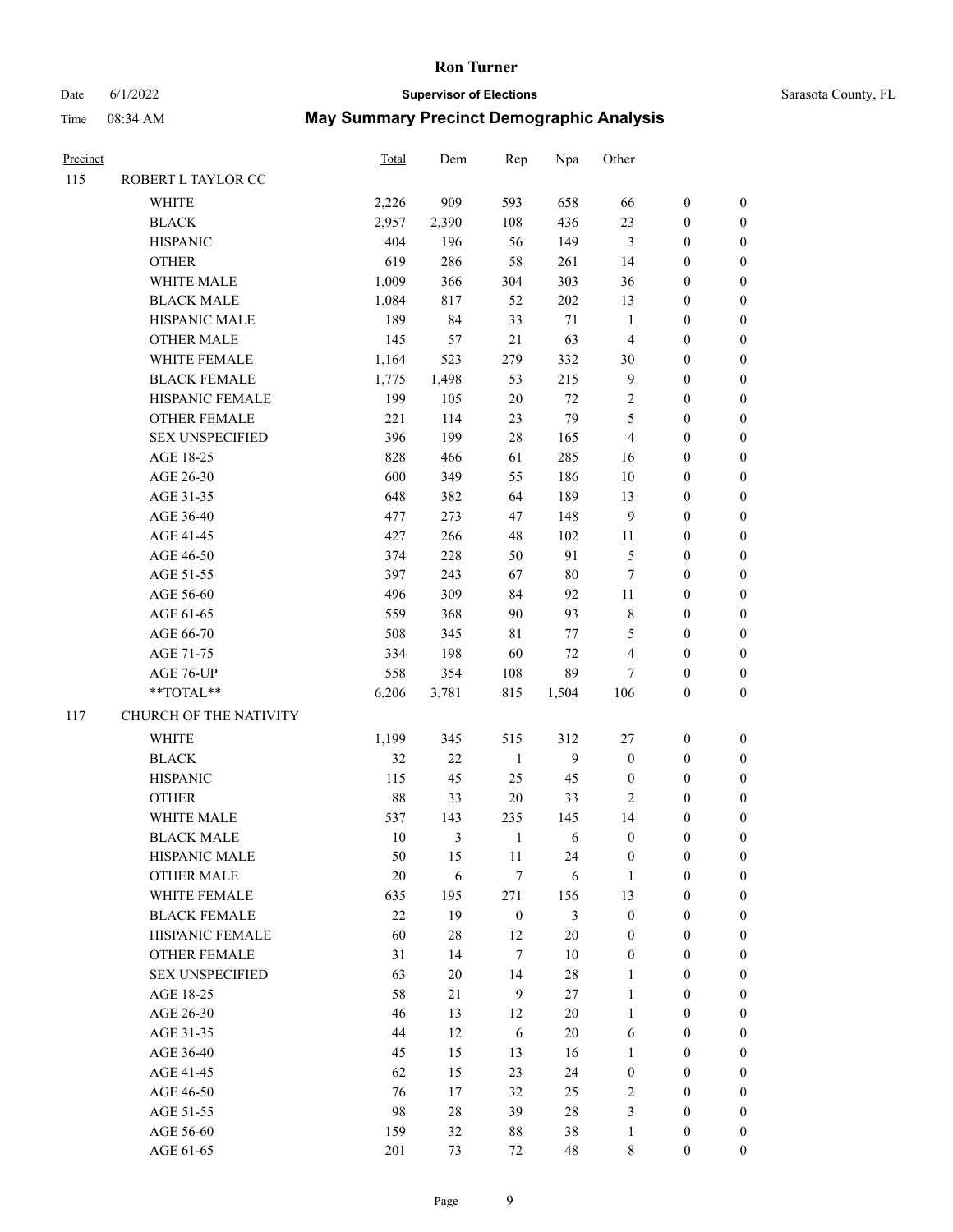#### Date 6/1/2022 **Supervisor of Elections** Supervisor **Supervisor of Elections** Sarasota County, FL

| Precinct      | <b>Total</b> | Dem | Rep | Npa | Other |                |
|---------------|--------------|-----|-----|-----|-------|----------------|
| AGE 66-70     | 212          | 73  | 83  | 53  |       |                |
| AGE 71-75     | 182          | 60  | 82  | 37  |       |                |
| AGE 76-UP     | 251          | 86  | 102 | 63  |       | $\overline{0}$ |
| $*$ TOTAL $*$ | .434         | 445 | 561 | 399 | 29    | 0              |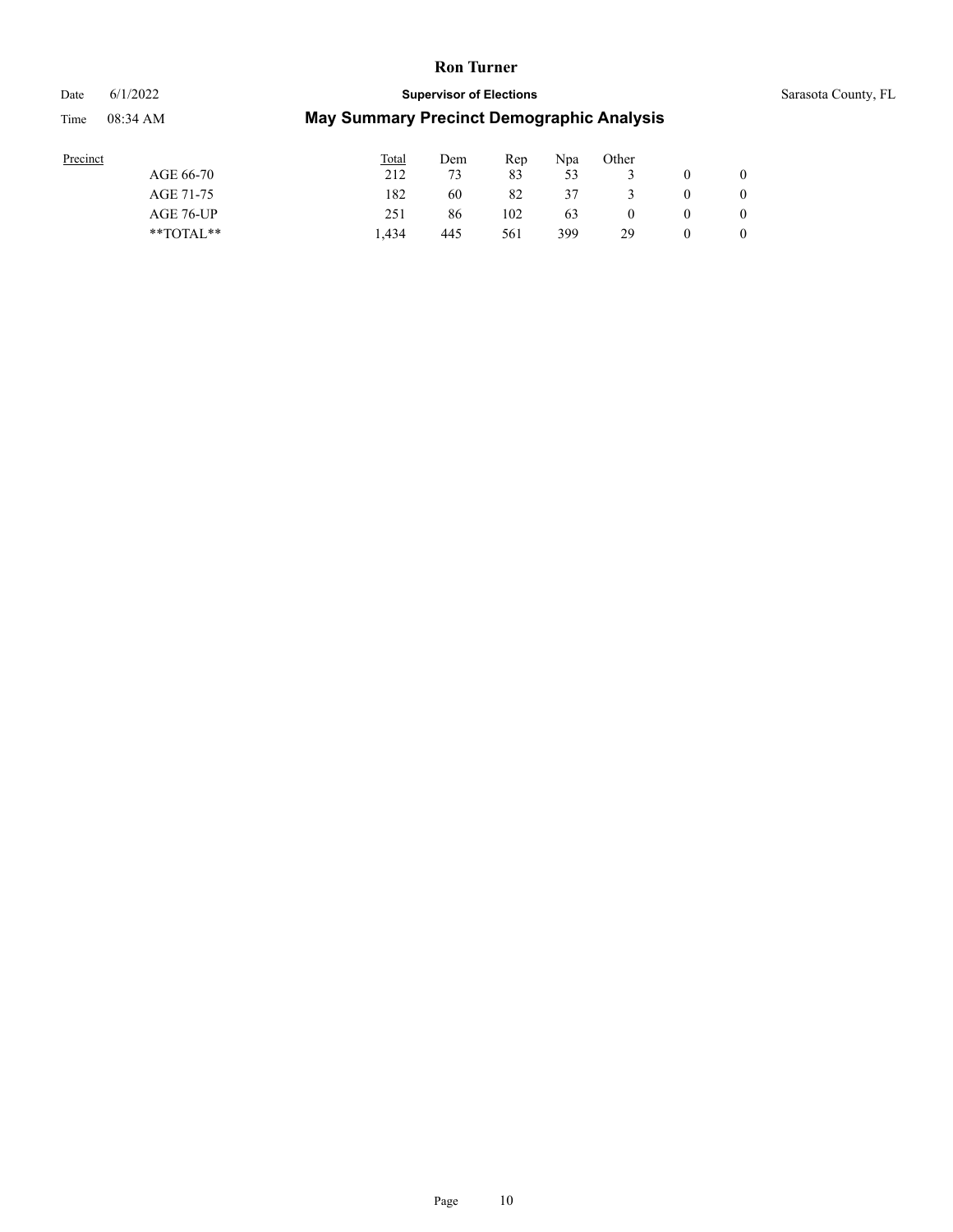# Date 6/1/2022 **Supervisor of Elections Supervisor of Elections** Sarasota County, FL Time 08:34 AM **May Summary Precinct Demographic Analysis**

| Precinct |                      | Total | Dem | Rep | Npa | Other    |              |          |
|----------|----------------------|-------|-----|-----|-----|----------|--------------|----------|
| 119      | <b>FAITH CHURCH</b>  |       |     |     |     |          |              |          |
|          | WHITE                | 1.708 | 575 | 691 | 413 | 29       | $\theta$     | $\theta$ |
|          | <b>BLACK</b>         | 287   | 214 | 17  | 54  | 2        | $\theta$     | 0        |
|          | <b>HISPANIC</b>      | 617   | 310 | 98  | 203 | 6        | $\theta$     | 0        |
|          | <b>OTHER</b>         | 296   | 100 | 63  | 128 | 5        | $\mathbf{0}$ | 0        |
|          | WHITE MALE           | 794   | 222 | 355 | 207 | 10       | $\theta$     | 0        |
|          | <b>BLACK MALE</b>    | 120   | 79  | 8   | 33  | $\theta$ | $\theta$     | 0        |
|          | <b>HISPANIC MALE</b> | 279   | 127 | 46  | 103 | 3        | $\theta$     | 0        |
|          | <b>OTHER MALE</b>    | 94    | 33  | 24  | 36  |          | $\mathbf{0}$ | 0        |
|          | <b>WHITE FEMALE</b>  | 878   | 343 | 327 | 190 | 18       | $\mathbf{0}$ | 0        |
|          |                      |       |     |     |     |          |              |          |

|     | <b>WHITE MALE</b>      | 794         | 222    | 355              | 207         | 10               | $\boldsymbol{0}$ | $\boldsymbol{0}$ |
|-----|------------------------|-------------|--------|------------------|-------------|------------------|------------------|------------------|
|     | <b>BLACK MALE</b>      | 120         | 79     | $\,8\,$          | 33          | $\boldsymbol{0}$ | $\boldsymbol{0}$ | $\boldsymbol{0}$ |
|     | HISPANIC MALE          | 279         | 127    | 46               | 103         | 3                | $\boldsymbol{0}$ | $\boldsymbol{0}$ |
|     | <b>OTHER MALE</b>      | 94          | 33     | 24               | 36          | $\mathbf{1}$     | $\boldsymbol{0}$ | $\boldsymbol{0}$ |
|     | WHITE FEMALE           | 878         | 343    | 327              | 190         | 18               | $\boldsymbol{0}$ | $\boldsymbol{0}$ |
|     | <b>BLACK FEMALE</b>    | 158         | 127    | $\boldsymbol{9}$ | 21          | $\mathbf{1}$     | $\boldsymbol{0}$ | $\boldsymbol{0}$ |
|     | HISPANIC FEMALE        | 312         | 170    | 47               | 92          | 3                | $\boldsymbol{0}$ | 0                |
|     | <b>OTHER FEMALE</b>    | 99          | 33     | 18               | 45          | 3                | $\boldsymbol{0}$ | 0                |
|     | <b>SEX UNSPECIFIED</b> | 161         | 57     | 34               | 67          | 3                | $\boldsymbol{0}$ | 0                |
|     | AGE 18-25              | 321         | 135    | 51               | 130         | 5                | $\boldsymbol{0}$ | 0                |
|     | AGE 26-30              | 237         | 90     | 46               | 92          | 9                | $\boldsymbol{0}$ | $\boldsymbol{0}$ |
|     | AGE 31-35              | 209         | 76     | 55               | 75          | 3                | $\boldsymbol{0}$ | $\boldsymbol{0}$ |
|     | AGE 36-40              | 228         | 96     | 57               | 71          | 4                | $\boldsymbol{0}$ | $\boldsymbol{0}$ |
|     | AGE 41-45              | 210         | 94     | 48               | 63          | 5                | $\boldsymbol{0}$ | $\boldsymbol{0}$ |
|     | AGE 46-50              | 205         | 77     | 60               | 65          | 3                | $\boldsymbol{0}$ | $\boldsymbol{0}$ |
|     | AGE 51-55              | 255         | 99     | 86               | 64          | 6                | $\boldsymbol{0}$ | $\boldsymbol{0}$ |
|     | AGE 56-60              | 276         | 103    | 112              | 60          | $\mathbf{1}$     | $\boldsymbol{0}$ | $\boldsymbol{0}$ |
|     | AGE 61-65              | 251         | 120    | 83               | 45          | 3                | 0                | 0                |
|     | AGE 66-70              | 237         | 103    | 83               | 50          | 1                | $\boldsymbol{0}$ | 0                |
|     | AGE 71-75              | 189         | 93     | 62               | 34          | $\boldsymbol{0}$ | $\boldsymbol{0}$ | 0                |
|     | AGE 76-UP              | 290         | 113    | 126              | 49          | $\overline{2}$   | 0                | $\boldsymbol{0}$ |
|     | **TOTAL**              | 2,908       | 1,199  | 869              | 798         | 42               | $\boldsymbol{0}$ | $\boldsymbol{0}$ |
| 121 | MEADOWS COMMUNITY CTR  |             |        |                  |             |                  |                  |                  |
|     | WHITE                  | 3,307       | 1,208  | 1,324            | 704         | 71               | $\boldsymbol{0}$ | $\boldsymbol{0}$ |
|     | <b>BLACK</b>           | 62          | 48     | 5                | $\,$ 8 $\,$ | $\mathbf{1}$     | $\boldsymbol{0}$ | $\boldsymbol{0}$ |
|     | <b>HISPANIC</b>        | $8\sqrt{1}$ | 36     | 17               | 24          | 4                | $\boldsymbol{0}$ | $\boldsymbol{0}$ |
|     | <b>OTHER</b>           | 190         | 76     | 45               | 66          | 3                | $\boldsymbol{0}$ | $\boldsymbol{0}$ |
|     | WHITE MALE             | 1,414       | 474    | 585              | 322         | 33               | $\boldsymbol{0}$ | $\boldsymbol{0}$ |
|     | <b>BLACK MALE</b>      | $22\,$      | 14     | $\sqrt{2}$       | 6           | $\boldsymbol{0}$ | $\boldsymbol{0}$ | 0                |
|     | HISPANIC MALE          | 33          | 16     | 9                | $\,$ 8 $\,$ | $\boldsymbol{0}$ | 0                | 0                |
|     | <b>OTHER MALE</b>      | 58          | 18     | 19               | 19          | $\overline{2}$   | $\boldsymbol{0}$ | 0                |
|     | WHITE FEMALE           | 1,837       | 714    | 721              | 364         | 38               | $\boldsymbol{0}$ | 0                |
|     | <b>BLACK FEMALE</b>    | 37          | 31     | 3                | $\sqrt{2}$  | $\mathbf{1}$     | 0                | $\boldsymbol{0}$ |
|     | HISPANIC FEMALE        | 45          | 18     | 8                | 16          | 3                | $\boldsymbol{0}$ | $\boldsymbol{0}$ |
|     | <b>OTHER FEMALE</b>    | 61          | 26     | 15               | $20\,$      | $\boldsymbol{0}$ | $\boldsymbol{0}$ | $\boldsymbol{0}$ |
|     | <b>SEX UNSPECIFIED</b> | 110         | 44     | 27               | 38          | $\,1$            | $\boldsymbol{0}$ | $\overline{0}$   |
|     | AGE 18-25              | 69          | 19     | 24               | 23          | 3                | $\boldsymbol{0}$ | 0                |
|     | AGE 26-30              | 83          | 24     | 29               | $27\,$      | 3                | $\boldsymbol{0}$ | 0                |
|     | AGE 31-35              | $70\,$      | $28\,$ | 17               | 24          | $\mathbf{1}$     | $\boldsymbol{0}$ | 0                |
|     | AGE 36-40              | 68          | 29     | 15               | 23          | $\mathbf{1}$     | $\boldsymbol{0}$ | 0                |
|     | AGE 41-45              | 66          | 23     | $18\,$           | 22          | 3                | $\boldsymbol{0}$ | 0                |
|     | AGE 46-50              | 112         | 33     | 42               | 34          | 3                | $\boldsymbol{0}$ | 0                |
|     | AGE 51-55              | 155         | 54     | 65               | 33          | 3                | $\boldsymbol{0}$ | $\overline{0}$   |
|     | AGE 56-60              | 273         | 81     | 119              | 66          | 7                | $\boldsymbol{0}$ | $\boldsymbol{0}$ |
|     |                        |             |        |                  |             |                  |                  |                  |

AGE 61-65 349 118 128 96 7 0 0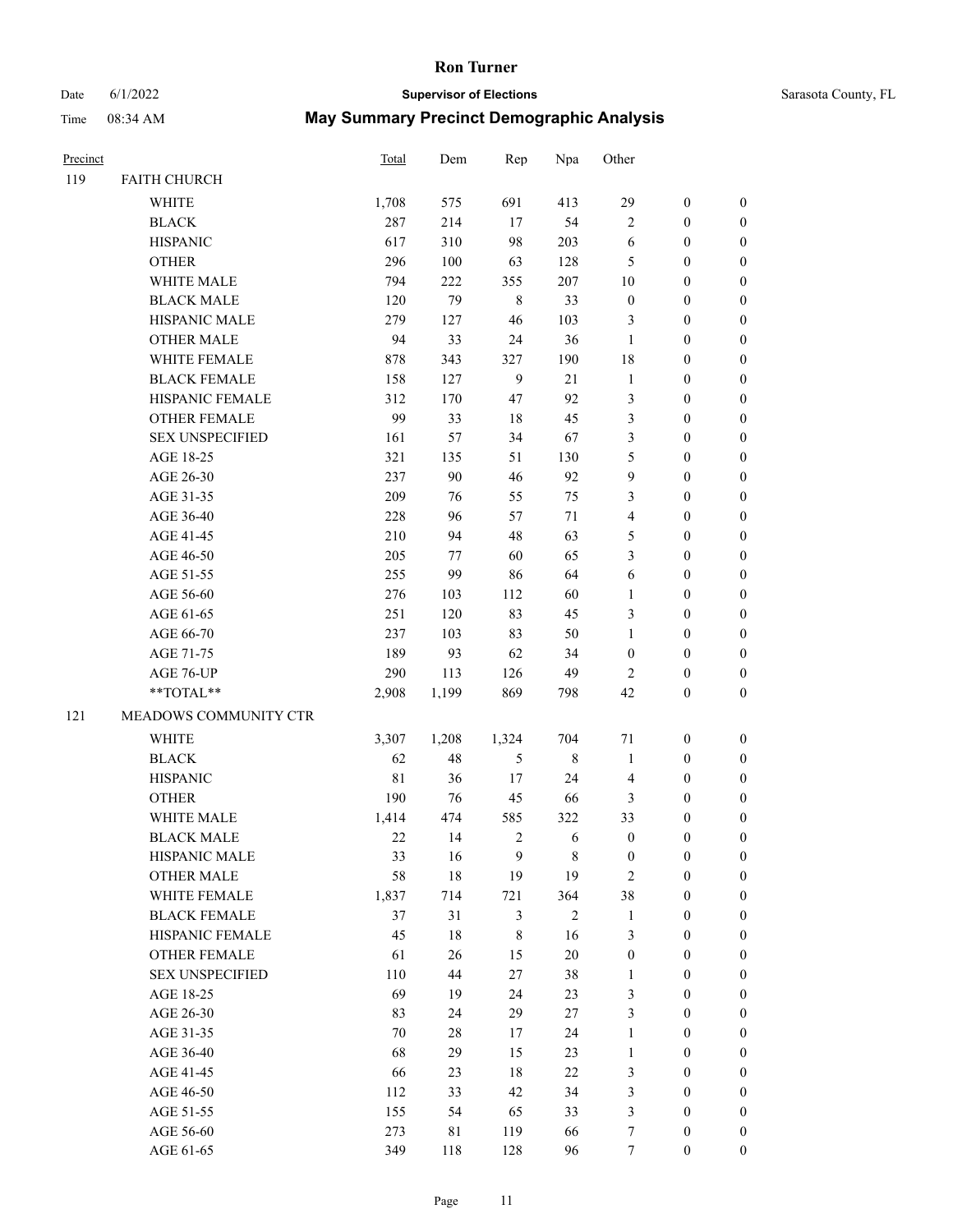#### Date 6/1/2022 **Supervisor of Elections** Supervisor **Supervisor of Elections** Sarasota County, FL

| Precinct      | <b>Total</b> | Dem   | Rep   | Npa | Other |              |
|---------------|--------------|-------|-------|-----|-------|--------------|
| AGE 66-70     | 458          | '76   | 163   | 106 |       | $\mathbf{0}$ |
| AGE 71-75     | 641          | 266   | 241   | 116 | 18    | $\mathbf{0}$ |
| AGE 76-UP     | 1.296        | 517   | 530   | 232 |       | $\mathbf{0}$ |
| $*$ $TOTAL**$ | 3.640        | 1,368 | 1.391 | 802 | 79    | $\mathbf{0}$ |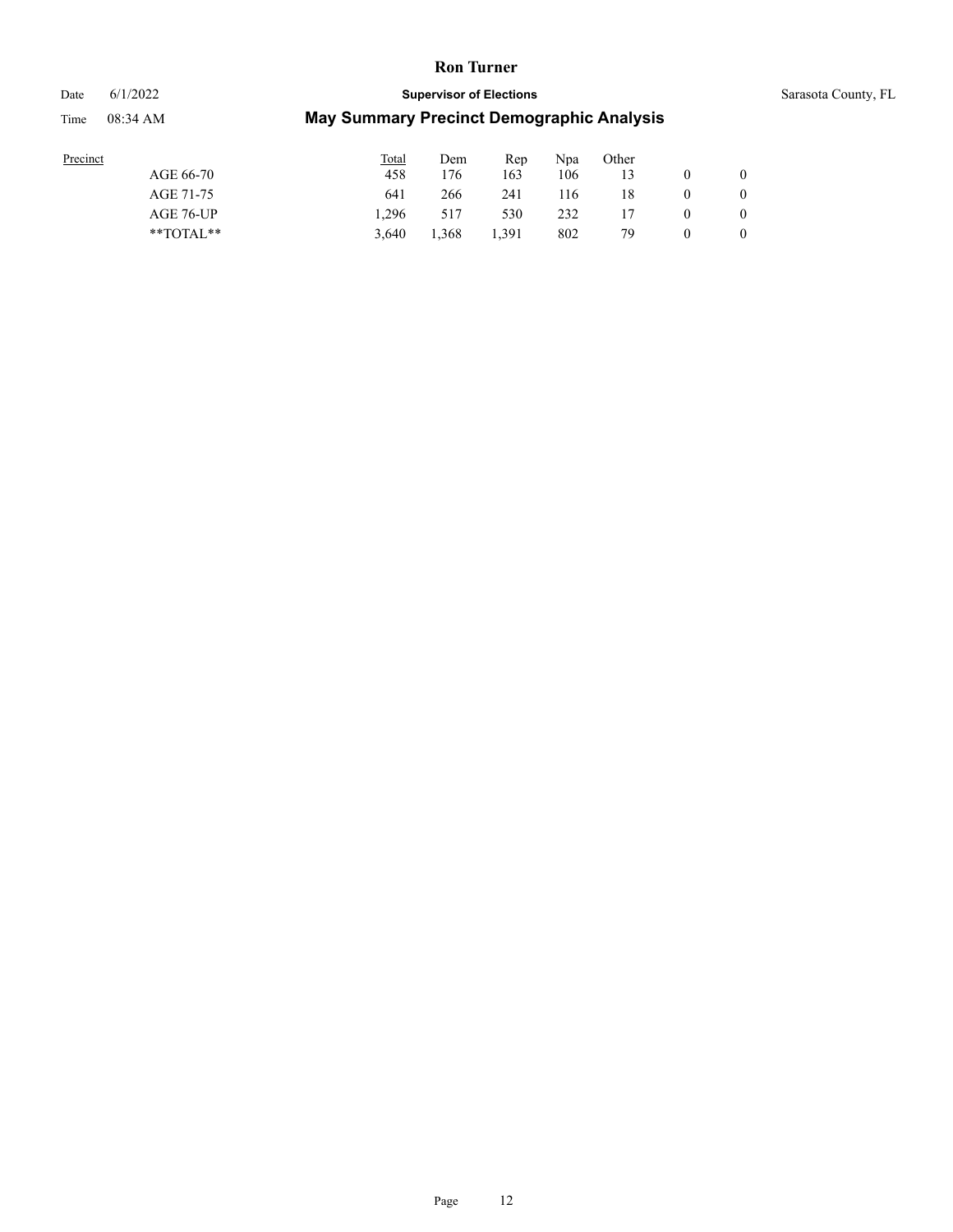# Date 6/1/2022 **Supervisor of Elections** Supervisor **Supervisor of Elections** Sarasota County, FL

| Precinct |                         | <b>Total</b> | Dem    | Rep                      | Npa    | Other            |                  |                  |
|----------|-------------------------|--------------|--------|--------------------------|--------|------------------|------------------|------------------|
| 123      | FIRST BRETHREN CHURCH   |              |        |                          |        |                  |                  |                  |
|          | WHITE                   | 1,584        | 526    | 562                      | 455    | 41               | $\boldsymbol{0}$ | 0                |
|          | <b>BLACK</b>            | 253          | 187    | $10\,$                   | 56     | $\boldsymbol{0}$ | $\boldsymbol{0}$ | 0                |
|          | <b>HISPANIC</b>         | 483          | 229    | 76                       | 173    | 5                | $\boldsymbol{0}$ | $\boldsymbol{0}$ |
|          | <b>OTHER</b>            | 211          | 78     | 37                       | 87     | 9                | $\boldsymbol{0}$ | $\boldsymbol{0}$ |
|          | WHITE MALE              | 726          | 186    | 286                      | 227    | 27               | $\boldsymbol{0}$ | $\boldsymbol{0}$ |
|          | <b>BLACK MALE</b>       | 95           | 59     | $\boldsymbol{7}$         | 29     | $\boldsymbol{0}$ | $\boldsymbol{0}$ | $\boldsymbol{0}$ |
|          | HISPANIC MALE           | 195          | $87\,$ | 35                       | 71     | $\sqrt{2}$       | $\boldsymbol{0}$ | $\boldsymbol{0}$ |
|          | <b>OTHER MALE</b>       | 51           | $20\,$ | $\,$ 8 $\,$              | 21     | $\overline{c}$   | $\boldsymbol{0}$ | $\boldsymbol{0}$ |
|          | WHITE FEMALE            | 834          | 330    | 267                      | 223    | 14               | $\boldsymbol{0}$ | $\boldsymbol{0}$ |
|          | <b>BLACK FEMALE</b>     | 150          | 123    | $\mathfrak{Z}$           | 24     | $\boldsymbol{0}$ | $\boldsymbol{0}$ | 0                |
|          | HISPANIC FEMALE         | 274          | 135    | 38                       | 99     | $\overline{c}$   | $\boldsymbol{0}$ | 0                |
|          | OTHER FEMALE            | 85           | 36     | 18                       | 29     | $\overline{c}$   | $\boldsymbol{0}$ | 0                |
|          | <b>SEX UNSPECIFIED</b>  | 111          | 38     | 21                       | $46\,$ | $\sqrt{6}$       | $\boldsymbol{0}$ | $\boldsymbol{0}$ |
|          | AGE 18-25               | 273          | 114    | 44                       | 110    | 5                | $\boldsymbol{0}$ | $\boldsymbol{0}$ |
|          | AGE 26-30               | 235          | 97     | 48                       | 82     | 8                | $\boldsymbol{0}$ | $\boldsymbol{0}$ |
|          | AGE 31-35               | 278          | 105    | 61                       | 103    | 9                | $\boldsymbol{0}$ | $\boldsymbol{0}$ |
|          | AGE 36-40               | 212          | 84     | 39                       | 85     | 4                | $\boldsymbol{0}$ | $\boldsymbol{0}$ |
|          | AGE 41-45               | 189          | 76     | 46                       | 63     | 4                | $\boldsymbol{0}$ | $\boldsymbol{0}$ |
|          | AGE 46-50               | 209          | 79     | 57                       | 67     | 6                | $\boldsymbol{0}$ | $\boldsymbol{0}$ |
|          | AGE 51-55               | 208          | 71     | $80\,$                   | 51     | 6                | $\boldsymbol{0}$ | 0                |
|          | AGE 56-60               | 220          | 89     | 71                       | 57     | 3                | $\boldsymbol{0}$ | 0                |
|          | AGE 61-65               | 242          | 107    | 73                       | 58     | $\overline{4}$   | $\boldsymbol{0}$ | 0                |
|          | AGE 66-70               | 192          | 90     | 60                       | $40\,$ | $\sqrt{2}$       | $\boldsymbol{0}$ | $\boldsymbol{0}$ |
|          | AGE 71-75               | 122          | 47     | 47                       | $26\,$ | $\sqrt{2}$       | $\boldsymbol{0}$ | $\boldsymbol{0}$ |
|          | AGE 76-UP               | 150          | 61     | 59                       | 28     | $\overline{c}$   | $\boldsymbol{0}$ | $\boldsymbol{0}$ |
|          | **TOTAL**               | 2,531        | 1,020  | 685                      | 771    | 55               | $\boldsymbol{0}$ | $\boldsymbol{0}$ |
| 125      | FELLOWSHIP OF BELIEVERS |              |        |                          |        |                  |                  |                  |
|          | WHITE                   | 2,813        | 1,053  | 1,062                    | 635    | 63               | $\boldsymbol{0}$ | $\boldsymbol{0}$ |
|          | <b>BLACK</b>            | 197          | 144    | 10                       | 42     | $\mathbf{1}$     | $\boldsymbol{0}$ | $\boldsymbol{0}$ |
|          | <b>HISPANIC</b>         | 546          | 252    | 95                       | 187    | 12               | $\boldsymbol{0}$ | $\boldsymbol{0}$ |
|          | <b>OTHER</b>            | 326          | 127    | 77                       | 116    | 6                | $\boldsymbol{0}$ | $\boldsymbol{0}$ |
|          | WHITE MALE              | 1,238        | 414    | 497                      | 292    | 35               | 0                | $\boldsymbol{0}$ |
|          | <b>BLACK MALE</b>       | 78           | 50     | $\overline{\mathcal{A}}$ | 24     | $\boldsymbol{0}$ | $\boldsymbol{0}$ | $\boldsymbol{0}$ |
|          | HISPANIC MALE           | 243          | 103    | 42                       | 91     | 7                | $\boldsymbol{0}$ | 0                |
|          | <b>OTHER MALE</b>       | 100          | 34     | 24                       | $40\,$ | $\sqrt{2}$       | $\boldsymbol{0}$ | 0                |
|          | WHITE FEMALE            | 1,542        | 625    | 555                      | 335    | 27               | $\boldsymbol{0}$ | $\overline{0}$   |
|          | <b>BLACK FEMALE</b>     | 112          | $87\,$ | $\sqrt{6}$               | 18     | $\mathbf{1}$     | $\boldsymbol{0}$ | 0                |
|          | HISPANIC FEMALE         | 275          | 130    | 49                       | 91     | 5                | $\boldsymbol{0}$ | 0                |
|          | OTHER FEMALE            | 115          | 54     | 26                       | 33     | $\sqrt{2}$       | $\boldsymbol{0}$ | 0                |
|          | <b>SEX UNSPECIFIED</b>  | 158          | 67     | 38                       | 51     | $\mathbf{2}$     | $\boldsymbol{0}$ | 0                |
|          | AGE 18-25               | 317          | 134    | 63                       | 111    | $\boldsymbol{9}$ | $\boldsymbol{0}$ | 0                |
|          | AGE 26-30               | 296          | 107    | 64                       | 107    | 18               | $\boldsymbol{0}$ | 0                |
|          | AGE 31-35               | 305          | 116    | $88\,$                   | 99     | $\sqrt{2}$       | $\boldsymbol{0}$ | 0                |
|          | AGE 36-40               | 221          | 85     | 56                       | 71     | $\mathbf{9}$     | $\boldsymbol{0}$ | 0                |
|          | AGE 41-45               | 210          | 76     | 53                       | 74     | 7                | $\boldsymbol{0}$ | $\overline{0}$   |
|          | AGE 46-50               | 205          | 68     | 65                       | 68     | 4                | $\boldsymbol{0}$ | $\overline{0}$   |
|          | AGE 51-55               | 275          | 103    | 94                       | 73     | 5                | $\boldsymbol{0}$ | $\overline{0}$   |
|          | AGE 56-60               | 372          | 147    | 143                      | 76     | 6                | $\boldsymbol{0}$ | 0                |
|          | AGE 61-65               | 355          | 139    | 123                      | 87     | 6                | $\boldsymbol{0}$ | $\overline{0}$   |
|          |                         |              |        |                          |        |                  |                  |                  |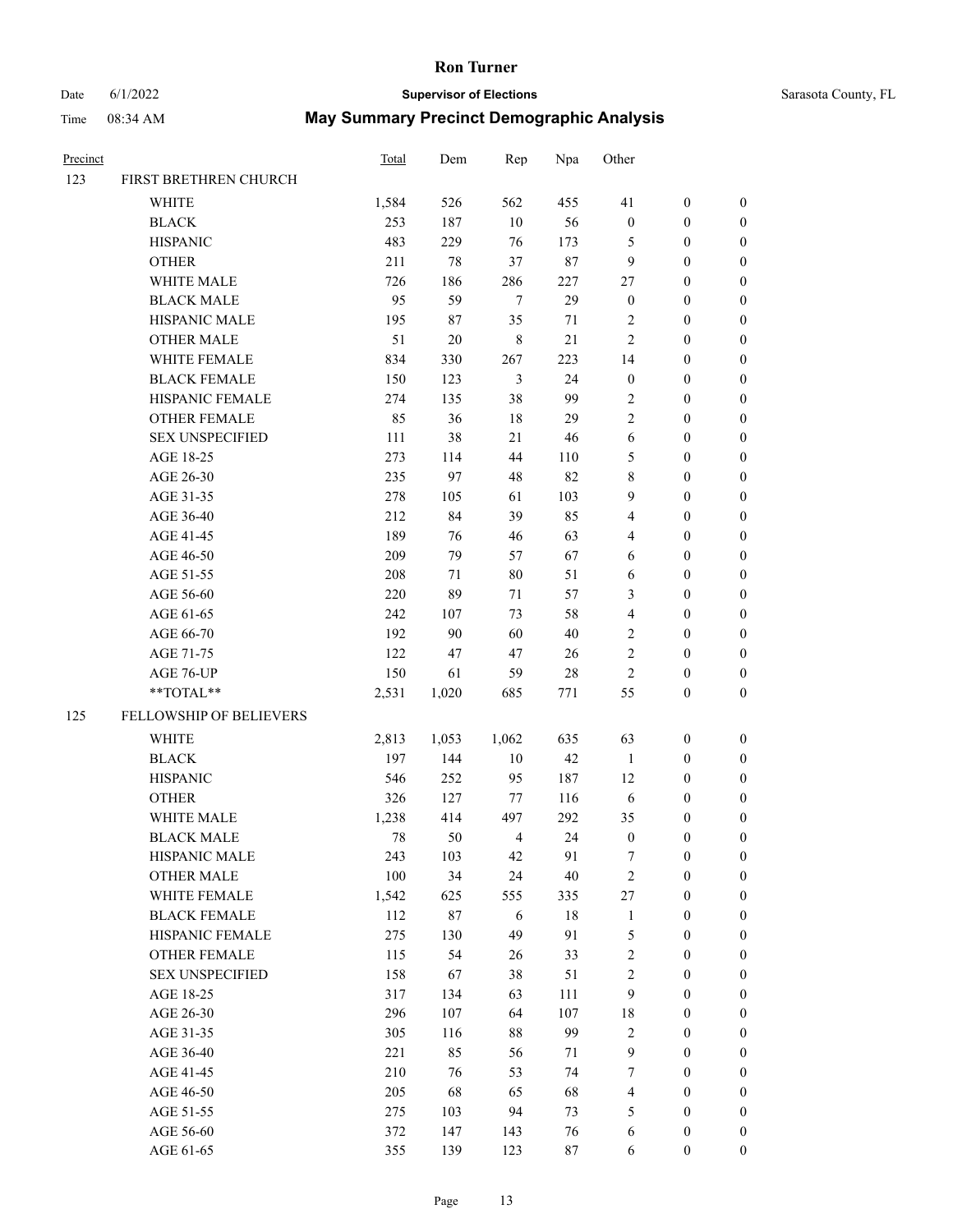#### Date 6/1/2022 **Supervisor of Elections** Supervisor **Supervisor of Elections** Sarasota County, FL

| Precinct |               | <b>Total</b> | Dem   | Rep   | Npa | Other |                |
|----------|---------------|--------------|-------|-------|-----|-------|----------------|
|          | AGE 66-70     | 377          | 159   | 134   | 76  |       | $\overline{0}$ |
|          | AGE 71-75     | 339          | 171   | 110   | 57  |       | $\overline{0}$ |
|          | AGE 76-UP     | 610          | 271   | 251   | 81  |       | $\overline{0}$ |
|          | $*$ TOTAL $*$ | 3.882        | 1.576 | 1.244 | 980 | 82    | $\mathbf{0}$   |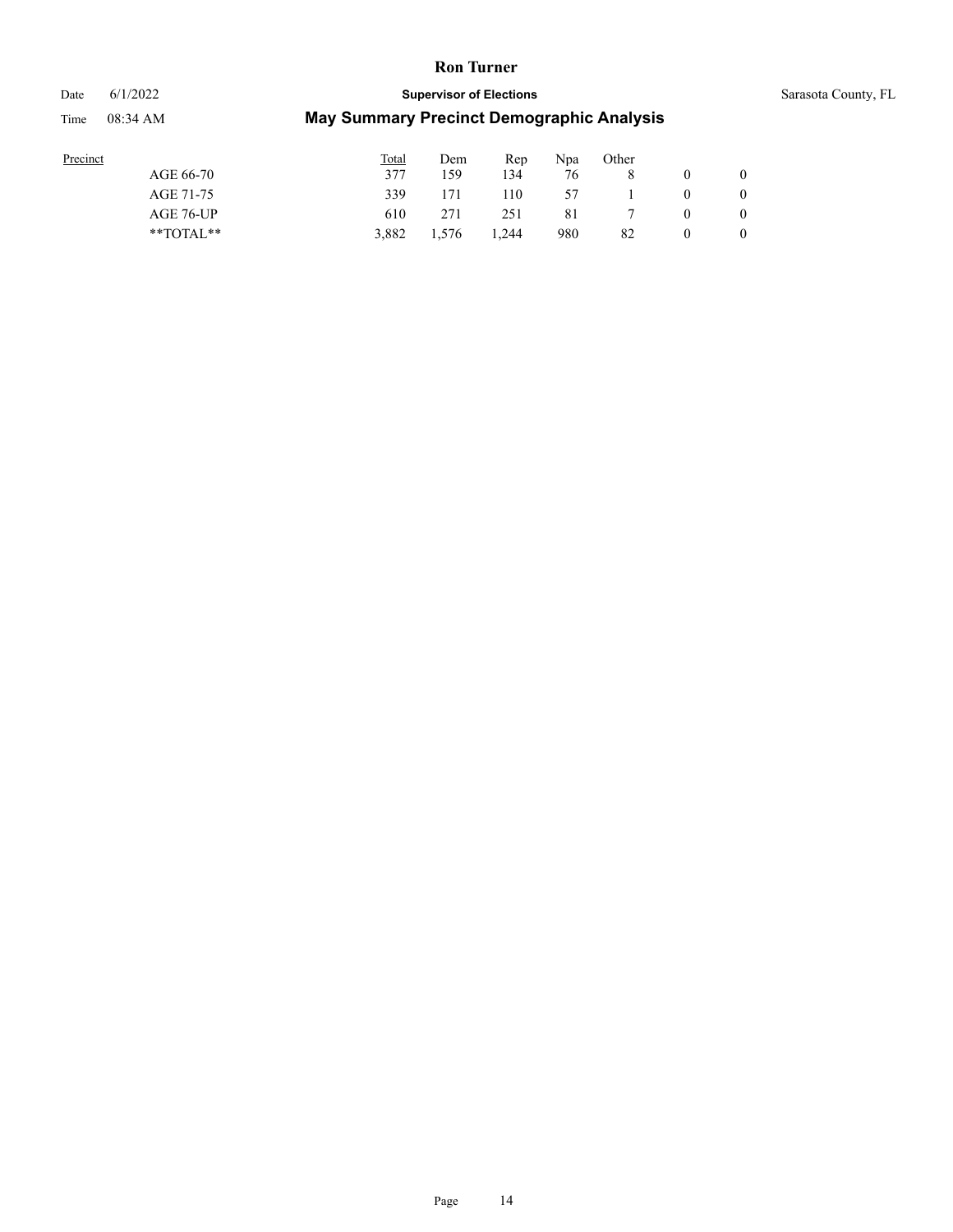# Date 6/1/2022 **Supervisor of Elections** Supervisor **Supervisor of Elections** Sarasota County, FL

| Precinct |                        | <b>Total</b> | Dem          | Rep              | Npa            | Other                   |                  |                  |
|----------|------------------------|--------------|--------------|------------------|----------------|-------------------------|------------------|------------------|
| 127      | KNIGHTS OF COLUMBUS    |              |              |                  |                |                         |                  |                  |
|          | WHITE                  | 7,111        | 1,965        | 3,373            | 1,608          | 165                     | $\boldsymbol{0}$ | 0                |
|          | <b>BLACK</b>           | 262          | 169          | 21               | 65             | $\boldsymbol{7}$        | $\boldsymbol{0}$ | $\boldsymbol{0}$ |
|          | <b>HISPANIC</b>        | 551          | 208          | 122              | 209            | 12                      | $\boldsymbol{0}$ | $\boldsymbol{0}$ |
|          | <b>OTHER</b>           | 640          | 227          | 188              | 213            | 12                      | $\boldsymbol{0}$ | $\boldsymbol{0}$ |
|          | WHITE MALE             | 3,172        | 697          | 1,598            | 787            | 90                      | $\boldsymbol{0}$ | $\boldsymbol{0}$ |
|          | <b>BLACK MALE</b>      | 122          | 72           | 15               | 30             | 5                       | $\boldsymbol{0}$ | $\boldsymbol{0}$ |
|          | HISPANIC MALE          | 232          | 79           | 66               | 82             | 5                       | $\boldsymbol{0}$ | $\boldsymbol{0}$ |
|          | <b>OTHER MALE</b>      | 202          | 65           | 61               | 73             | $\mathfrak{Z}$          | $\boldsymbol{0}$ | $\boldsymbol{0}$ |
|          | WHITE FEMALE           | 3,850        | 1,241        | 1,738            | 796            | 75                      | $\boldsymbol{0}$ | $\boldsymbol{0}$ |
|          | <b>BLACK FEMALE</b>    | 136          | 94           | 6                | 34             | $\sqrt{2}$              | $\boldsymbol{0}$ | $\boldsymbol{0}$ |
|          | HISPANIC FEMALE        | 303          | 123          | 53               | 120            | 7                       | $\boldsymbol{0}$ | 0                |
|          | OTHER FEMALE           | 231          | $88\,$       | $72\,$           | 66             | 5                       | $\boldsymbol{0}$ | 0                |
|          | <b>SEX UNSPECIFIED</b> | 273          | $87\,$       | $88\,$           | 96             | $\sqrt{2}$              | $\boldsymbol{0}$ | $\boldsymbol{0}$ |
|          | AGE 18-25              | 789          | 222          | 290              | 234            | 43                      | $\boldsymbol{0}$ | $\boldsymbol{0}$ |
|          | AGE 26-30              | 720          | 202          | 271              | 230            | 17                      | $\boldsymbol{0}$ | $\boldsymbol{0}$ |
|          | AGE 31-35              | 744          | 193          | 308              | 224            | 19                      | $\boldsymbol{0}$ | $\boldsymbol{0}$ |
|          | AGE 36-40              | 643          | 180          | 249              | 194            | $20\,$                  | $\boldsymbol{0}$ | $\boldsymbol{0}$ |
|          | AGE 41-45              | 601          | 153          | 225              | 207            | 16                      | $\boldsymbol{0}$ | $\boldsymbol{0}$ |
|          | AGE 46-50              | 526          | 143          | $202\,$          | 167            | 14                      | $\boldsymbol{0}$ | $\boldsymbol{0}$ |
|          | AGE 51-55              | 670          | 163          | 333              | 162            | 12                      | $\boldsymbol{0}$ | 0                |
|          | AGE 56-60              | 691          | 183          | 341              | 148            | 19                      | $\boldsymbol{0}$ | 0                |
|          | AGE 61-65              | 735          | 221          | 367              | 137            | $10\,$                  | $\boldsymbol{0}$ | $\boldsymbol{0}$ |
|          | AGE 66-70              | 645          | 232          | 282              | 122            | 9                       | $\boldsymbol{0}$ | $\boldsymbol{0}$ |
|          | AGE 71-75              | 553          | 203          | 246              | 94             | $10\,$                  | $\boldsymbol{0}$ | $\boldsymbol{0}$ |
|          | AGE 76-UP              | 1,247        | 474          | 590              | 176            | $\tau$                  | $\boldsymbol{0}$ | $\boldsymbol{0}$ |
|          | **TOTAL**              | 8,564        | 2,569        | 3,704            | 2,095          | 196                     | $\boldsymbol{0}$ | $\boldsymbol{0}$ |
|          |                        |              |              |                  |                |                         |                  |                  |
| 129      | FIRST BRETHREN CHURCH  |              |              |                  |                |                         |                  |                  |
|          | WHITE                  | 1,260        | 445          | 445              | 329            | 41                      | $\boldsymbol{0}$ | $\boldsymbol{0}$ |
|          | <b>BLACK</b>           | 27           | $20\,$       | $\mathbf{1}$     | 6              | $\boldsymbol{0}$        | $\boldsymbol{0}$ | $\boldsymbol{0}$ |
|          | <b>HISPANIC</b>        | 92           | 43           | $21\,$           | $27\,$         | $\mathbf{1}$            | $\boldsymbol{0}$ | $\boldsymbol{0}$ |
|          | <b>OTHER</b>           | 119          | 47           | 23               | 45             | 4                       | $\boldsymbol{0}$ | $\boldsymbol{0}$ |
|          | WHITE MALE             | 603          | 192          | 229              | 164            | 18                      | 0                | $\boldsymbol{0}$ |
|          | <b>BLACK MALE</b>      | 15           | 11           | 1                | 3              | $\boldsymbol{0}$        | $\boldsymbol{0}$ | $\boldsymbol{0}$ |
|          | HISPANIC MALE          | 39           | 13           | 10               | 16             | $\boldsymbol{0}$        | $\boldsymbol{0}$ | 0                |
|          | <b>OTHER MALE</b>      | 39           | $11\,$       | $\tau$           | 19             | $\overline{c}$          | $\boldsymbol{0}$ | 0                |
|          | WHITE FEMALE           | 647          | 249          | 214              | 163            | 21                      | $\boldsymbol{0}$ | $\overline{0}$   |
|          | <b>BLACK FEMALE</b>    | 12           | $\mathbf{9}$ | $\boldsymbol{0}$ | $\mathfrak{Z}$ | $\boldsymbol{0}$        | $\boldsymbol{0}$ | 0                |
|          | HISPANIC FEMALE        | 50           | 27           | 11               | 11             | $\mathbf{1}$            | $\boldsymbol{0}$ | 0                |
|          | <b>OTHER FEMALE</b>    | 38           | 19           | $\mathfrak{Z}$   | 15             | $\mathbf{1}$            | $\boldsymbol{0}$ | 0                |
|          | <b>SEX UNSPECIFIED</b> | $44\,$       | $18\,$       | 13               | 11             | $\mathbf{2}$            | $\boldsymbol{0}$ | 0                |
|          | AGE 18-25              | 124          | 37           | 36               | 44             | 7                       | $\boldsymbol{0}$ | 0                |
|          | AGE 26-30              | 122          | 42           | 32               | $44\,$         | $\overline{\mathbf{4}}$ | $\boldsymbol{0}$ | 0                |
|          | AGE 31-35              | 150          | 66           | 36               | 45             | 3                       | $\boldsymbol{0}$ | 0                |
|          | AGE 36-40              | 111          | 39           | 29               | $40\,$         | 3                       | $\boldsymbol{0}$ | 0                |
|          | AGE 41-45              | $80\,$       | 26           | 24               | $28\,$         | $\sqrt{2}$              | $\boldsymbol{0}$ | $\overline{0}$   |
|          | AGE 46-50              | 137          | 53           | 45               | 33             | 6                       | $\boldsymbol{0}$ | $\overline{0}$   |
|          | AGE 51-55              | 169          | 51           | 61               | 49             | 8                       | $\boldsymbol{0}$ | 0                |
|          | AGE 56-60              | 147          | 54           | 55               | 34             | 4                       | $\boldsymbol{0}$ | 0                |
|          | AGE 61-65              | 130          | 43           | 58               | 24             | 5                       | $\boldsymbol{0}$ | $\overline{0}$   |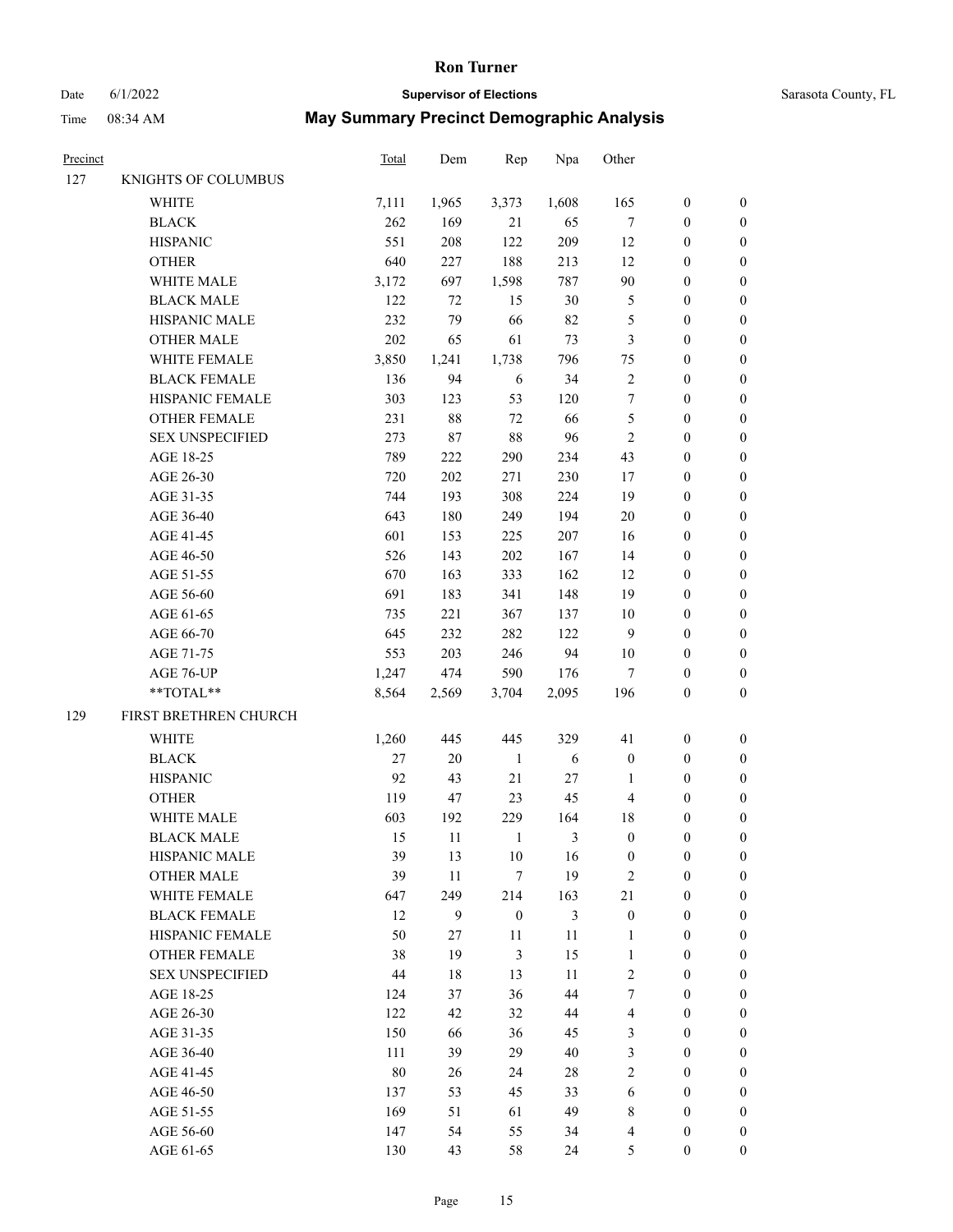# Date 6/1/2022 **Supervisor of Elections** Sarasota County, FL

| Precinct |               | <b>Total</b> | Dem | Rep | Npa | Other |                |
|----------|---------------|--------------|-----|-----|-----|-------|----------------|
|          | AGE 66-70     | 132          | 53  | 48  | 29  |       | $\overline{0}$ |
|          | AGE 71-75     | 94           | 43  | 32  | 17  |       | $\overline{0}$ |
|          | AGE 76-UP     | 102          | 48  | 34  | 20  |       | $\overline{0}$ |
|          | $*$ TOTAL $*$ | 1.498        | 555 | 490 | 407 | 46    | $\overline{0}$ |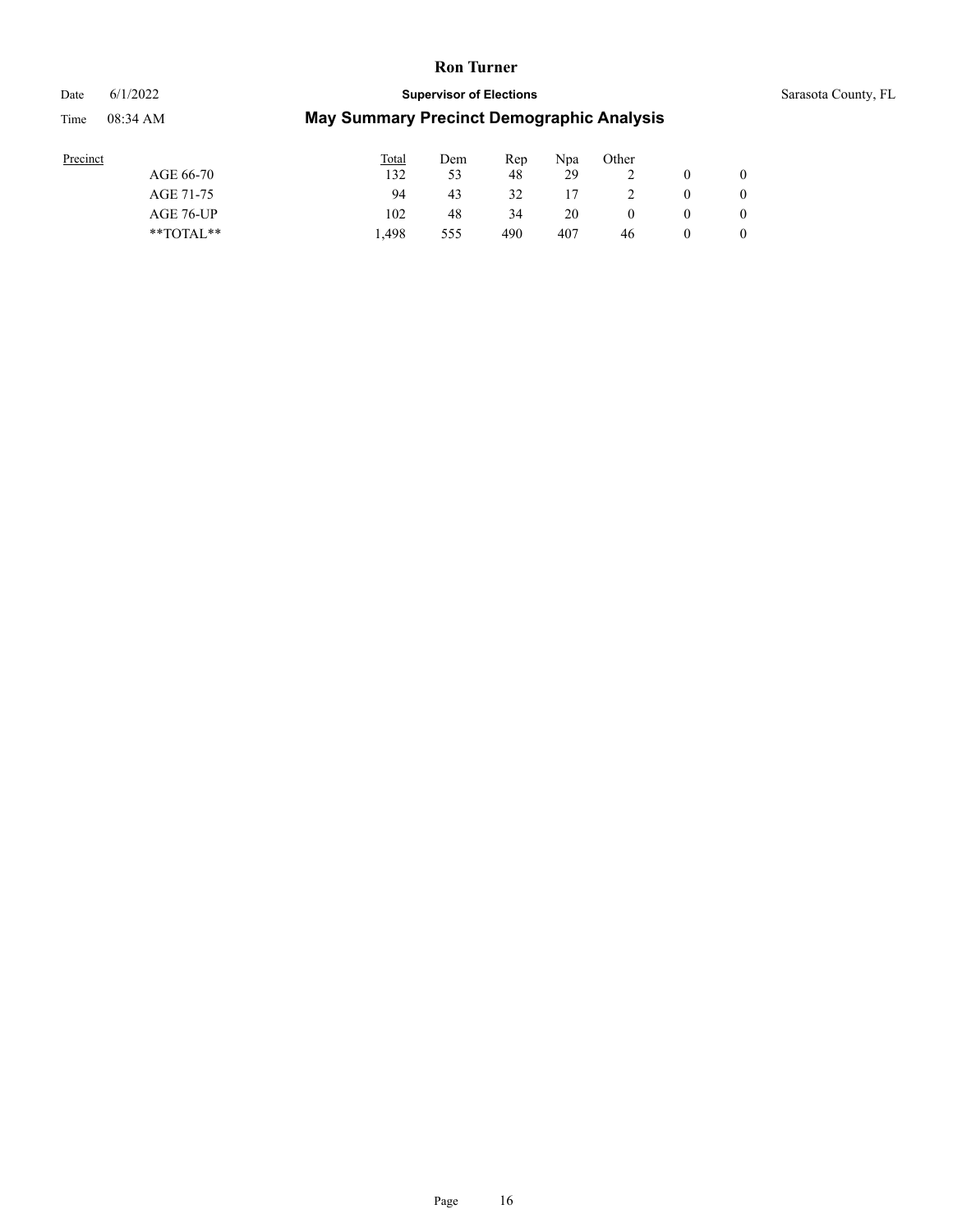# Date 6/1/2022 **Supervisor of Elections** Sarasota County, FL

| Precinct |                                                            | Total        | Dem            | Rep                | Npa              | Other            |                                      |                                  |
|----------|------------------------------------------------------------|--------------|----------------|--------------------|------------------|------------------|--------------------------------------|----------------------------------|
| 131      | OAKWOOD MANOR                                              |              |                |                    |                  |                  |                                      |                                  |
|          | <b>WHITE</b>                                               | 545          | 160            | 251                | 118              | 16               | $\boldsymbol{0}$                     | $\boldsymbol{0}$                 |
|          | <b>BLACK</b>                                               | 15           | $\,$ 8 $\,$    | $\boldsymbol{0}$   | $\tau$           | $\boldsymbol{0}$ | $\boldsymbol{0}$                     | $\boldsymbol{0}$                 |
|          | <b>HISPANIC</b>                                            | 45           | 17             | 5                  | 21               | 2                | $\boldsymbol{0}$                     | $\boldsymbol{0}$                 |
|          | <b>OTHER</b>                                               | 34           | 8              | 11                 | 13               | 2                | $\boldsymbol{0}$                     | $\boldsymbol{0}$                 |
|          | WHITE MALE                                                 | 220          | 44             | 118                | 52               | 6                | $\boldsymbol{0}$                     | $\boldsymbol{0}$                 |
|          | <b>BLACK MALE</b>                                          | 5            | $\overline{4}$ | $\boldsymbol{0}$   | 1                | 0                | $\boldsymbol{0}$                     | $\boldsymbol{0}$                 |
|          | HISPANIC MALE                                              | 17           | $\overline{4}$ | $\overline{c}$     | 10               | 1                | $\boldsymbol{0}$                     | $\boldsymbol{0}$                 |
|          | <b>OTHER MALE</b>                                          | 10           | $\mathbf{1}$   | 4                  | 5                | $\boldsymbol{0}$ | $\boldsymbol{0}$                     | $\boldsymbol{0}$                 |
|          | WHITE FEMALE                                               | 319          | 113            | 132                | 64               | 10               | $\boldsymbol{0}$                     | $\boldsymbol{0}$                 |
|          | <b>BLACK FEMALE</b>                                        | 9            | $\overline{4}$ | $\boldsymbol{0}$   | 5                | $\boldsymbol{0}$ | $\boldsymbol{0}$                     | $\boldsymbol{0}$                 |
|          | HISPANIC FEMALE                                            | 25           | 12             | 2                  | 10               | 1                | $\boldsymbol{0}$                     | 0                                |
|          | <b>OTHER FEMALE</b>                                        | 12           | 5              | 3                  | 3                | $\mathbf{1}$     | $\boldsymbol{0}$                     | $\boldsymbol{0}$                 |
|          | <b>SEX UNSPECIFIED</b>                                     | 22           | 6              | 6                  | 9                | $\mathbf{1}$     | $\boldsymbol{0}$                     | $\boldsymbol{0}$                 |
|          | AGE 18-25                                                  | 30           | 13             | $\mathbf{1}$       | 13               | 3                | $\boldsymbol{0}$                     | $\boldsymbol{0}$                 |
|          | AGE 26-30                                                  | 34           | $\,$ 8 $\,$    | 5                  | 16               | 5                | $\boldsymbol{0}$                     | $\boldsymbol{0}$                 |
|          | AGE 31-35                                                  | 21           | 6              | 6                  | $\boldsymbol{9}$ | $\boldsymbol{0}$ | $\boldsymbol{0}$                     | $\boldsymbol{0}$                 |
|          | AGE 36-40                                                  | 29           | 10             | 8                  | $\,$ 8 $\,$      | 3                | $\boldsymbol{0}$                     | $\boldsymbol{0}$                 |
|          | AGE 41-45                                                  | 12           | $\tau$         | 3                  | $\mathfrak{2}$   | $\boldsymbol{0}$ | $\boldsymbol{0}$                     | $\boldsymbol{0}$                 |
|          | AGE 46-50                                                  | 12           | 5              | $\overline{c}$     | 5                | $\boldsymbol{0}$ | $\boldsymbol{0}$                     | $\boldsymbol{0}$                 |
|          | AGE 51-55                                                  | 24           | 6              | 8                  | $\,$ 8 $\,$      | 2                | $\boldsymbol{0}$                     | $\boldsymbol{0}$                 |
|          | AGE 56-60                                                  | 35           | 9              | 17                 | $\,$ 8 $\,$      | $\mathbf{1}$     | $\boldsymbol{0}$                     | 0                                |
|          | AGE 61-65                                                  | 56           | 14             | 22                 | 19               | $\mathbf{1}$     | $\boldsymbol{0}$                     | 0                                |
|          | AGE 66-70                                                  | 53           | 14             | 28                 | 11               | $\boldsymbol{0}$ | $\boldsymbol{0}$                     | $\boldsymbol{0}$                 |
|          | AGE 71-75                                                  | 71           | 25             | 27                 | 18               | 1                | 0                                    | $\boldsymbol{0}$                 |
|          | AGE 76-UP                                                  | 262          | 76             | 140                | 42               | 4                | $\boldsymbol{0}$                     | $\boldsymbol{0}$                 |
|          | $\mathrm{*}\mathrm{*} \mathrm{TOTAL} \mathrm{*}\mathrm{*}$ | 639          | 193            | 267                | 159              | 20               | $\boldsymbol{0}$                     | $\boldsymbol{0}$                 |
| 133      | GRACE COMMUNITY CHURCH                                     |              |                |                    |                  |                  |                                      |                                  |
|          |                                                            |              |                |                    |                  |                  |                                      |                                  |
|          | <b>WHITE</b>                                               | 6,065        | 1,251          | 3,429              | 1,274            | 111              | $\boldsymbol{0}$                     | $\boldsymbol{0}$                 |
|          | <b>BLACK</b>                                               | 105          | 61             | 6                  | 38               | $\boldsymbol{0}$ | $\boldsymbol{0}$                     | $\boldsymbol{0}$                 |
|          | <b>HISPANIC</b><br><b>OTHER</b>                            | 250          | 71             | 90                 | 81               | 8                | $\boldsymbol{0}$                     | $\boldsymbol{0}$                 |
|          |                                                            | 593          | 143            | 203                | 232              | 15               | $\boldsymbol{0}$                     | $\boldsymbol{0}$                 |
|          | WHITE MALE                                                 | 2,938        | 511            | 1,755              | 619              | 53               | $\boldsymbol{0}$                     | $\boldsymbol{0}$                 |
|          | <b>BLACK MALE</b>                                          | 56           | 26             | 5                  | 25               | $\boldsymbol{0}$ | $\boldsymbol{0}$                     | $\boldsymbol{0}$                 |
|          | HISPANIC MALE                                              | 114          | 33             | 38                 | 38               | 5                | 0                                    | 0                                |
|          | <b>OTHER MALE</b>                                          | 192<br>3,048 | 33             | 81                 | 76               | $\mathbf{2}$     | $\boldsymbol{0}$                     | $\overline{0}$                   |
|          | WHITE FEMALE<br><b>BLACK FEMALE</b>                        |              | 729            | 1,645              | 617              | 57               | $\boldsymbol{0}$                     | $\overline{0}$                   |
|          |                                                            | 49           | 35             | $\mathbf{1}$<br>49 | 13               | $\boldsymbol{0}$ | $\boldsymbol{0}$                     | $\overline{0}$                   |
|          | HISPANIC FEMALE                                            | 128          | 35             |                    | 41               | 3                | $\boldsymbol{0}$                     | 0                                |
|          | <b>OTHER FEMALE</b>                                        | 217          | 59             | 74                 | 77               | $\boldsymbol{7}$ | $\boldsymbol{0}$                     | $\overline{0}$                   |
|          | <b>SEX UNSPECIFIED</b><br>AGE 18-25                        | 220          | 42             | 68<br>254          | 105<br>224       | 5<br>24          | $\boldsymbol{0}$                     | 0                                |
|          |                                                            | 670          | 168            |                    |                  |                  | $\boldsymbol{0}$                     | 0                                |
|          | AGE 26-30                                                  | 381<br>366   | 95<br>89       | 160                | 117<br>93        | $\mathbf{9}$     | $\boldsymbol{0}$<br>$\boldsymbol{0}$ | 0                                |
|          | AGE 31-35                                                  |              |                | 171                |                  | 13               |                                      | 0                                |
|          | AGE 36-40                                                  | 493          | 113            | 229                | 140              | 11               | $\boldsymbol{0}$                     | 0                                |
|          | AGE 41-45                                                  | 507<br>550   | 87             | 272                | 135              | 13               | $\boldsymbol{0}$<br>$\boldsymbol{0}$ | $\overline{0}$<br>$\overline{0}$ |
|          | AGE 46-50                                                  |              | 103            | 285                | 154              | 8                |                                      |                                  |
|          | AGE 51-55                                                  | 651          | 112            | 377                | 148              | 14               | $\boldsymbol{0}$                     | $\overline{0}$                   |
|          | AGE 56-60                                                  | 647          | 98             | 400                | 134              | 15               | $\boldsymbol{0}$                     | 0                                |
|          | AGE 61-65                                                  | 680          | 141            | 402                | 129              | 8                | $\boldsymbol{0}$                     | $\boldsymbol{0}$                 |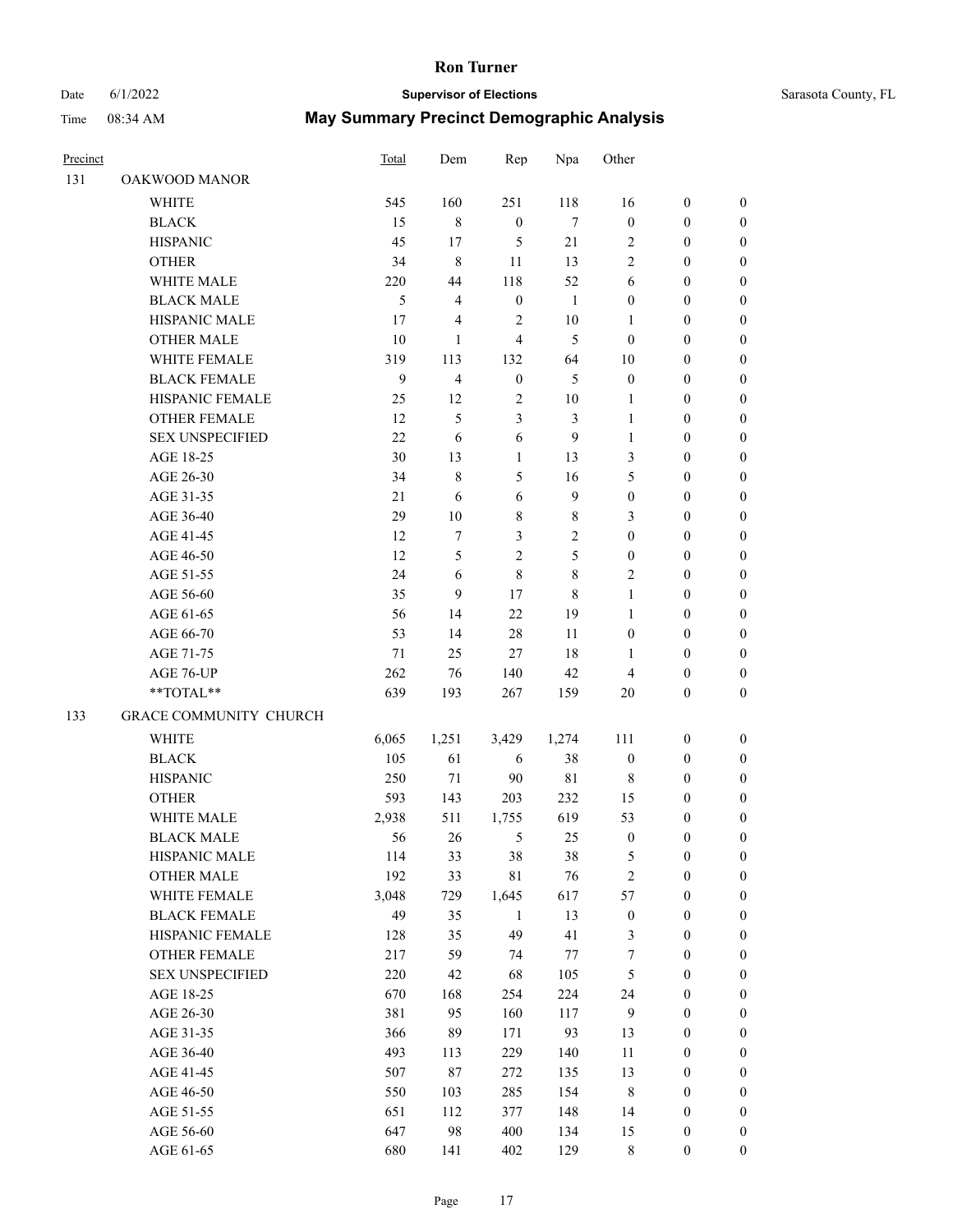#### Date 6/1/2022 **Supervisor of Elections** Supervisor **Supervisor of Elections** Sarasota County, FL

| Precinct      | <b>Total</b> | Dem   | Rep   | Npa   | Other |   |                |
|---------------|--------------|-------|-------|-------|-------|---|----------------|
| AGE 66-70     | 636          | 169   | 359   | 103   |       |   | $\overline{0}$ |
| AGE 71-75     | 544          | 148   | 294   | 98    | 4     |   | 0              |
| AGE 76-UP     | 888          | 203   | 525   | 150   | 10    | 0 | $\overline{0}$ |
| $*$ TOTAL $*$ | 7.013        | 1,526 | 3.728 | 1,625 | 134   |   | $\overline{0}$ |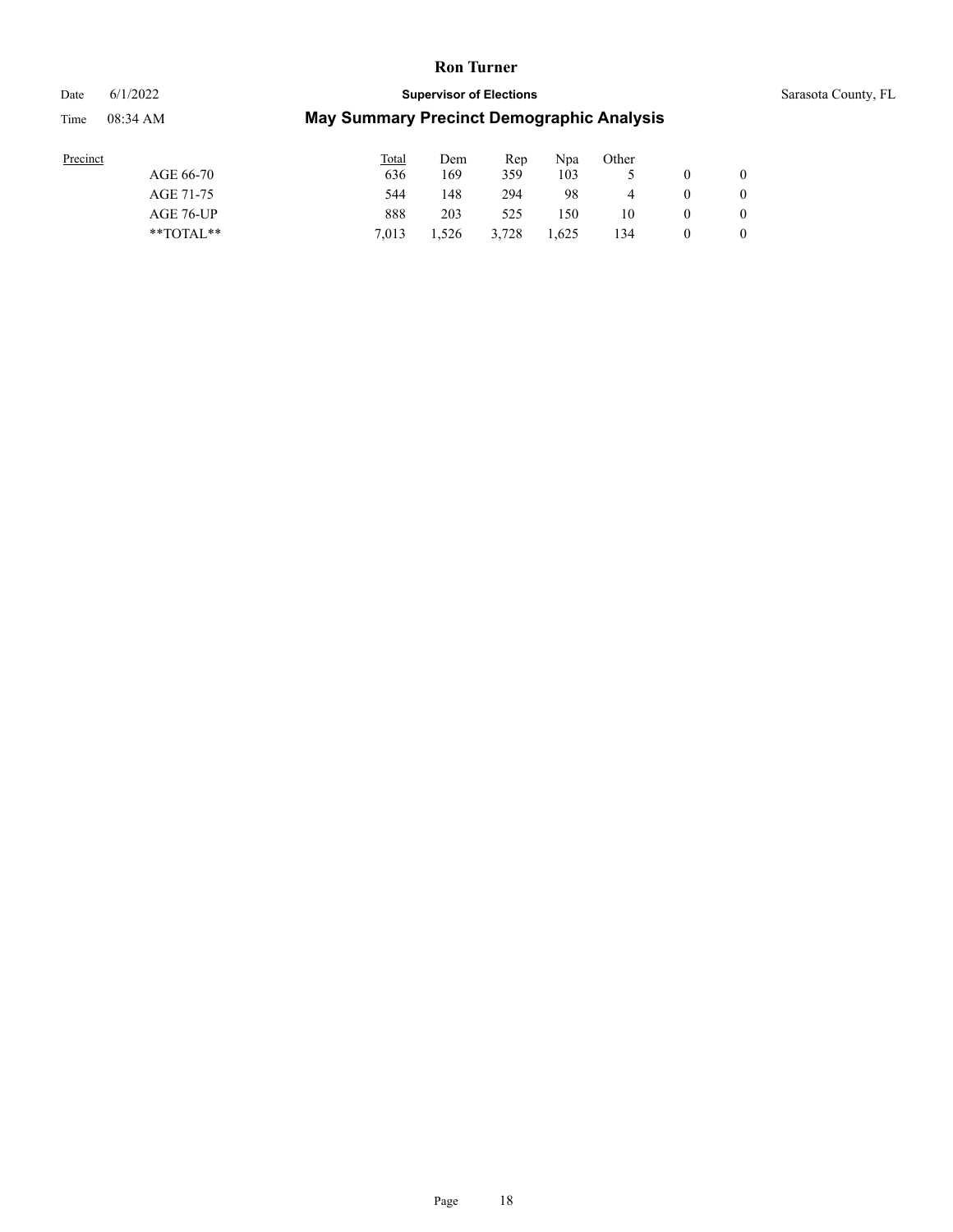# Date 6/1/2022 **Supervisor of Elections** Supervisor **Supervisor of Elections** Sarasota County, FL

| Precinct |                           | <b>Total</b>            | Dem            | Rep                     | Npa              | Other            |                  |                  |
|----------|---------------------------|-------------------------|----------------|-------------------------|------------------|------------------|------------------|------------------|
| 135      | TWIN LAKES PARK           |                         |                |                         |                  |                  |                  |                  |
|          | WHITE                     | 1,138                   | 191            | 685                     | 237              | 25               | $\boldsymbol{0}$ | 0                |
|          | <b>BLACK</b>              | $\,$ 8 $\,$             | $\tau$         | $\boldsymbol{0}$        | $\mathbf{1}$     | $\boldsymbol{0}$ | $\boldsymbol{0}$ | $\boldsymbol{0}$ |
|          | <b>HISPANIC</b>           | 28                      | $\tau$         | 13                      | $\,$ 8 $\,$      | $\boldsymbol{0}$ | $\boldsymbol{0}$ | $\boldsymbol{0}$ |
|          | <b>OTHER</b>              | 93                      | $27\,$         | 31                      | 32               | 3                | $\boldsymbol{0}$ | $\boldsymbol{0}$ |
|          | WHITE MALE                | 543                     | $8\sqrt{1}$    | 336                     | 112              | 14               | $\boldsymbol{0}$ | $\boldsymbol{0}$ |
|          | <b>BLACK MALE</b>         | $\overline{4}$          | $\overline{4}$ | $\boldsymbol{0}$        | $\boldsymbol{0}$ | $\boldsymbol{0}$ | $\boldsymbol{0}$ | $\boldsymbol{0}$ |
|          | HISPANIC MALE             | 15                      | $\overline{2}$ | 9                       | 4                | $\boldsymbol{0}$ | $\boldsymbol{0}$ | $\boldsymbol{0}$ |
|          | <b>OTHER MALE</b>         | 26                      | 5              | 11                      | 9                | $\mathbf{1}$     | $\boldsymbol{0}$ | $\boldsymbol{0}$ |
|          | WHITE FEMALE              | 576                     | 107            | 341                     | 117              | 11               | $\boldsymbol{0}$ | $\boldsymbol{0}$ |
|          | <b>BLACK FEMALE</b>       | $\overline{\mathbf{4}}$ | 3              | $\boldsymbol{0}$        | $\mathbf{1}$     | $\boldsymbol{0}$ | $\boldsymbol{0}$ | 0                |
|          | HISPANIC FEMALE           | 13                      | 5              | $\overline{\mathbf{4}}$ | $\overline{4}$   | $\boldsymbol{0}$ | $\boldsymbol{0}$ | 0                |
|          | OTHER FEMALE              | 31                      | 11             | 11                      | 9                | $\boldsymbol{0}$ | $\boldsymbol{0}$ | 0                |
|          | <b>SEX UNSPECIFIED</b>    | 43                      | 9              | 13                      | $20\,$           | $\mathbf{1}$     | $\boldsymbol{0}$ | $\boldsymbol{0}$ |
|          | AGE 18-25                 | 117                     | 17             | 59                      | 39               | $\overline{c}$   | $\boldsymbol{0}$ | $\boldsymbol{0}$ |
|          | AGE 26-30                 | 51                      | $\mathbf{9}$   | 24                      | 17               | $\mathbf{1}$     | $\boldsymbol{0}$ | $\boldsymbol{0}$ |
|          | AGE 31-35                 | 62                      | 10             | 35                      | 15               | $\mathfrak{2}$   | $\boldsymbol{0}$ | $\boldsymbol{0}$ |
|          | AGE 36-40                 | 89                      | $10\,$         | 46                      | 26               | 7                | $\boldsymbol{0}$ | $\boldsymbol{0}$ |
|          | AGE 41-45                 | 72                      | 15             | 35                      | 21               | $\mathbf{1}$     | $\boldsymbol{0}$ | $\boldsymbol{0}$ |
|          | AGE 46-50                 | 89                      | 17             | 49                      | $20\,$           | 3                | $\boldsymbol{0}$ | $\boldsymbol{0}$ |
|          | AGE 51-55                 | 110                     | 16             | 74                      | 19               | $\mathbf{1}$     | $\boldsymbol{0}$ | 0                |
|          | AGE 56-60                 | 134                     | 16             | 90                      | 28               | $\boldsymbol{0}$ | $\boldsymbol{0}$ | 0                |
|          | AGE 61-65                 | 180                     | 32             | 116                     | $28\,$           | 4                | $\boldsymbol{0}$ | 0                |
|          | AGE 66-70                 | 153                     | 41             | $72\,$                  | 36               | 4                | $\boldsymbol{0}$ | $\boldsymbol{0}$ |
|          | AGE 71-75                 | 83                      | 30             | $40\,$                  | 12               | $\mathbf{1}$     | $\boldsymbol{0}$ | $\boldsymbol{0}$ |
|          | AGE 76-UP                 | 127                     | 19             | 89                      | 17               | $\overline{c}$   | $\boldsymbol{0}$ | $\boldsymbol{0}$ |
|          | **TOTAL**                 | 1,267                   | 232            | 729                     | 278              | 28               | $\boldsymbol{0}$ | $\boldsymbol{0}$ |
| 201      | TOWN HALL OF LONGBOAT KEY |                         |                |                         |                  |                  |                  |                  |
|          | WHITE                     | 4,333                   | 1,187          | 2,169                   | 903              | 74               | $\boldsymbol{0}$ | $\boldsymbol{0}$ |
|          | <b>BLACK</b>              | 27                      | 21             | 3                       | 3                | $\boldsymbol{0}$ | $\boldsymbol{0}$ | $\boldsymbol{0}$ |
|          | <b>HISPANIC</b>           | 64                      | $10\,$         | 34                      | 18               | $\overline{c}$   | $\boldsymbol{0}$ | $\boldsymbol{0}$ |
|          | <b>OTHER</b>              | 260                     | 86             | 92                      | 76               | 6                | $\boldsymbol{0}$ | $\boldsymbol{0}$ |
|          | WHITE MALE                | 2,044                   | 458            | 1,080                   | 470              | 36               | 0                | $\boldsymbol{0}$ |
|          | <b>BLACK MALE</b>         | 13                      | $\overline{9}$ | 1                       | 3                | $\boldsymbol{0}$ | $\theta$         | $\boldsymbol{0}$ |
|          | HISPANIC MALE             | 26                      | $\sqrt{2}$     | 11                      | 11               | $\overline{c}$   | $\boldsymbol{0}$ | 0                |
|          | <b>OTHER MALE</b>         | 85                      | 24             | 33                      | 26               | $\sqrt{2}$       | $\boldsymbol{0}$ | 0                |
|          | WHITE FEMALE              | 2,241                   | 714            | 1,069                   | 420              | 38               | $\boldsymbol{0}$ | $\overline{0}$   |
|          | <b>BLACK FEMALE</b>       | 14                      | 12             | $\sqrt{2}$              | $\boldsymbol{0}$ | $\boldsymbol{0}$ | $\boldsymbol{0}$ | 0                |
|          | HISPANIC FEMALE           | 36                      | $\,8\,$        | 22                      | 6                | $\boldsymbol{0}$ | $\boldsymbol{0}$ | 0                |
|          | OTHER FEMALE              | 89                      | 31             | 37                      | 21               | $\boldsymbol{0}$ | $\boldsymbol{0}$ | $\theta$         |
|          | <b>SEX UNSPECIFIED</b>    | 109                     | 30             | $40\,$                  | 37               | $\mathfrak{2}$   | $\boldsymbol{0}$ | 0                |
|          | AGE 18-25                 | 82                      | 22             | 33                      | 27               | $\boldsymbol{0}$ | $\boldsymbol{0}$ | 0                |
|          | AGE 26-30                 | 49                      | 12             | 17                      | 17               | $\mathfrak{Z}$   | $\boldsymbol{0}$ | 0                |
|          | AGE 31-35                 | 42                      | 12             | 17                      | $10\,$           | 3                | $\boldsymbol{0}$ | 0                |
|          | AGE 36-40                 | 59                      | $11\,$         | 29                      | $18\,$           | $\mathbf{1}$     | $\boldsymbol{0}$ | 0                |
|          | AGE 41-45                 | 62                      | 16             | 19                      | 26               | $\mathbf{1}$     | $\boldsymbol{0}$ | $\overline{0}$   |
|          | AGE 46-50                 | 56                      | 12             | 26                      | 17               | $\mathbf{1}$     | $\boldsymbol{0}$ | $\overline{0}$   |
|          | AGE 51-55                 | 193                     | $28\,$         | 109                     | 53               | 3                | $\boldsymbol{0}$ | $\overline{0}$   |
|          | AGE 56-60                 | 340                     | 63             | 179                     | 86               | 12               | $\boldsymbol{0}$ | 0                |
|          | AGE 61-65                 | 578                     | 124            | 313                     | 122              | 19               | $\boldsymbol{0}$ | $\overline{0}$   |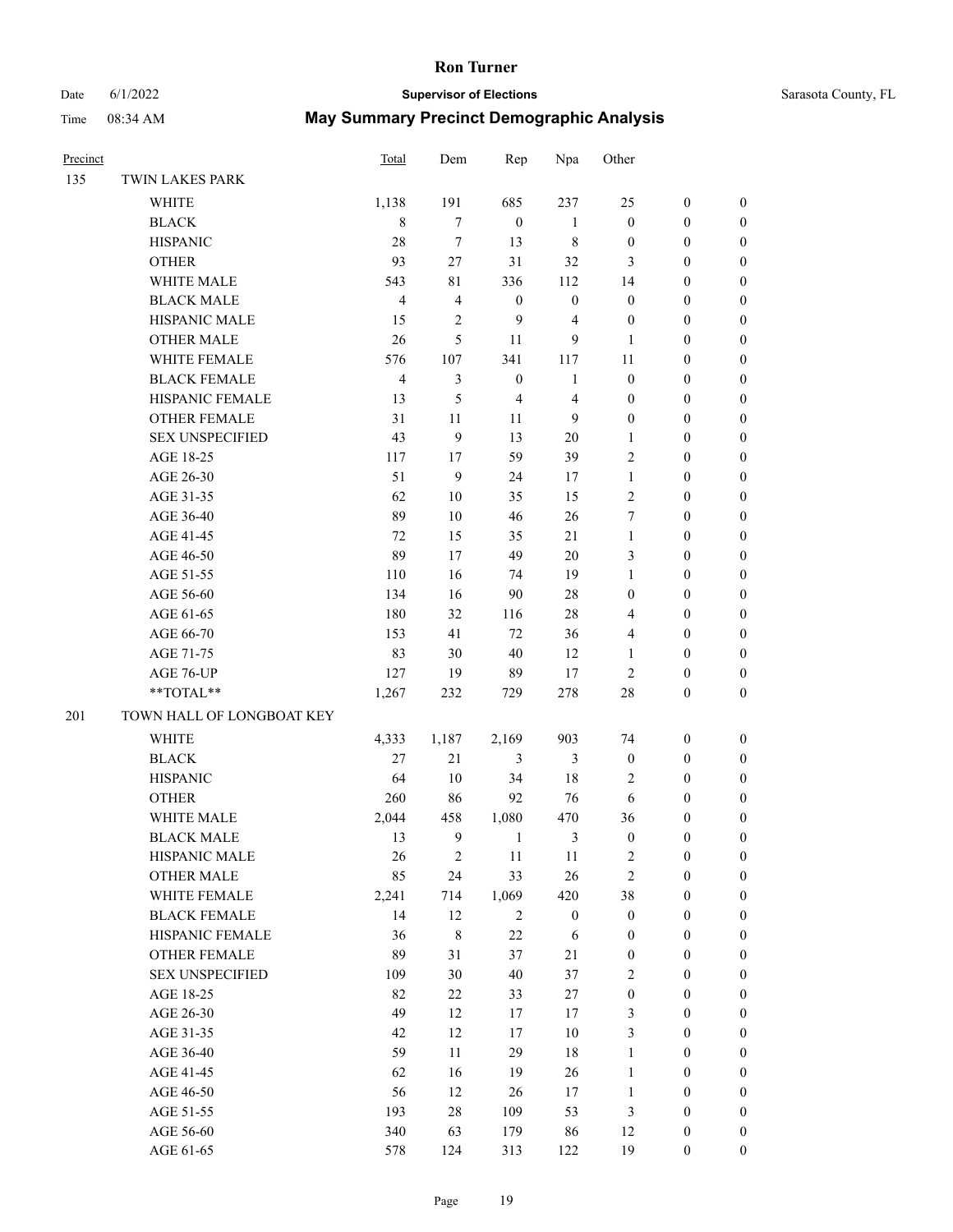### Date 6/1/2022 **Supervisor of Elections** Supervisor **Supervisor of Elections** Sarasota County, FL

| Precinct      | <b>Total</b> | Dem   | Rep   | Npa   | Other |   |                |
|---------------|--------------|-------|-------|-------|-------|---|----------------|
| AGE 66-70     | 646          | 182   | 313   | 134   |       |   | $\overline{0}$ |
| AGE 71-75     | 731          | 210   | 359   | 153   |       |   | 0              |
| AGE 76-UP     | 1.846        | 612   | 884   | 337   |       | 0 | $\overline{0}$ |
| $*$ TOTAL $*$ | 4.684        | 1.304 | 2.298 | 1.000 | 82    | 0 | $\overline{0}$ |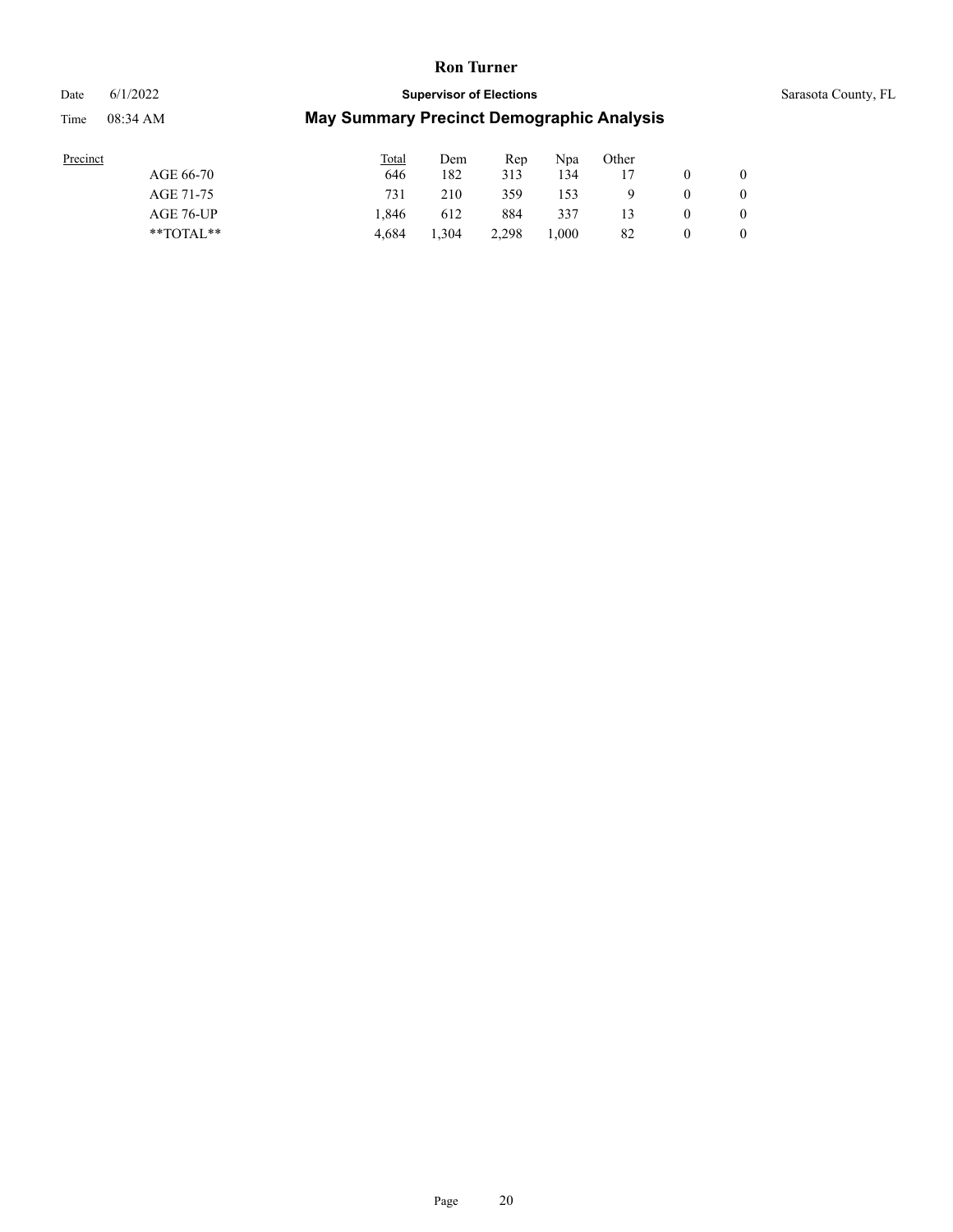# Date 6/1/2022 **Supervisor of Elections** Supervisor **Supervisor of Elections** Sarasota County, FL

| Precinct |                        | <b>Total</b> | Dem            | Rep              | Npa                     | Other                   |                  |                  |
|----------|------------------------|--------------|----------------|------------------|-------------------------|-------------------------|------------------|------------------|
| 203      | FIRST BAPTIST CHURCH   |              |                |                  |                         |                         |                  |                  |
|          | <b>WHITE</b>           | 2,296        | 740            | 1,017            | 500                     | 39                      | $\boldsymbol{0}$ | $\boldsymbol{0}$ |
|          | <b>BLACK</b>           | 20           | 12             | $\mathbf{0}$     | 8                       | $\boldsymbol{0}$        | $\boldsymbol{0}$ | $\boldsymbol{0}$ |
|          | <b>HISPANIC</b>        | 46           | 16             | 19               | 9                       | 2                       | $\boldsymbol{0}$ | $\boldsymbol{0}$ |
|          | <b>OTHER</b>           | 161          | 64             | 35               | 62                      | $\boldsymbol{0}$        | $\boldsymbol{0}$ | $\boldsymbol{0}$ |
|          | WHITE MALE             | 1,075        | 283            | 513              | 257                     | $22\,$                  | $\boldsymbol{0}$ | $\boldsymbol{0}$ |
|          | <b>BLACK MALE</b>      | 11           | 5              | $\boldsymbol{0}$ | $\sqrt{6}$              | $\boldsymbol{0}$        | $\boldsymbol{0}$ | $\boldsymbol{0}$ |
|          | HISPANIC MALE          | 19           | 9              | $\,$ 8 $\,$      | $\mathfrak{2}$          | $\boldsymbol{0}$        | $\boldsymbol{0}$ | $\boldsymbol{0}$ |
|          | <b>OTHER MALE</b>      | 60           | 18             | 13               | 29                      | $\boldsymbol{0}$        | $\boldsymbol{0}$ | $\boldsymbol{0}$ |
|          | WHITE FEMALE           | 1,198        | 448            | 494              | 239                     | 17                      | $\boldsymbol{0}$ | $\boldsymbol{0}$ |
|          | <b>BLACK FEMALE</b>    | 9            | $\tau$         | $\boldsymbol{0}$ | $\sqrt{2}$              | $\boldsymbol{0}$        | $\boldsymbol{0}$ | $\boldsymbol{0}$ |
|          | HISPANIC FEMALE        | 26           | 6              | 11               | $\tau$                  | $\overline{2}$          | $\boldsymbol{0}$ | 0                |
|          | <b>OTHER FEMALE</b>    | 59           | 23             | 18               | 18                      | $\boldsymbol{0}$        | $\boldsymbol{0}$ | $\boldsymbol{0}$ |
|          | <b>SEX UNSPECIFIED</b> | 57           | 27             | 13               | 17                      | $\boldsymbol{0}$        | $\boldsymbol{0}$ | $\boldsymbol{0}$ |
|          | AGE 18-25              | 93           | 24             | 32               | 36                      | 1                       | $\boldsymbol{0}$ | $\boldsymbol{0}$ |
|          | AGE 26-30              | 89           | 23             | 35               | 29                      | 2                       | $\boldsymbol{0}$ | $\boldsymbol{0}$ |
|          | AGE 31-35              | 74           | 21             | 24               | 26                      | 3                       | $\boldsymbol{0}$ | $\boldsymbol{0}$ |
|          | AGE 36-40              | 63           | 18             | 20               | 25                      | $\boldsymbol{0}$        | $\boldsymbol{0}$ | $\boldsymbol{0}$ |
|          | AGE 41-45              | 69           | 19             | 30               | 18                      | 2                       | $\boldsymbol{0}$ | $\boldsymbol{0}$ |
|          | AGE 46-50              | 61           | 15             | 26               | 18                      | $\overline{c}$          | $\boldsymbol{0}$ | $\boldsymbol{0}$ |
|          | AGE 51-55              | 138          | 31             | 70               | 33                      | $\overline{\mathbf{4}}$ | $\boldsymbol{0}$ | $\boldsymbol{0}$ |
|          | AGE 56-60              | 205          | 52             | 102              | 47                      | $\overline{4}$          | $\boldsymbol{0}$ | 0                |
|          | AGE 61-65              | 280          | 78             | 129              | 65                      | 8                       | $\boldsymbol{0}$ | $\boldsymbol{0}$ |
|          | AGE 66-70              | 304          | 110            | 124              | 66                      | 4                       | $\boldsymbol{0}$ | $\boldsymbol{0}$ |
|          | AGE 71-75              | 392          | 140            | 152              | 94                      | 6                       | $\boldsymbol{0}$ | $\boldsymbol{0}$ |
|          | AGE 76-UP              | 755          | 301            | 327              | 122                     | 5                       | $\boldsymbol{0}$ | $\boldsymbol{0}$ |
|          | $**TOTAL**$            | 2,523        | 832            | 1,071            | 579                     | 41                      | $\boldsymbol{0}$ | $\boldsymbol{0}$ |
|          |                        |              |                |                  |                         |                         |                  |                  |
| 205      | MCCOWN TOWERS          |              |                |                  |                         |                         |                  |                  |
|          | <b>WHITE</b>           | 702          | 284            | 247              | 160                     | 11                      | $\boldsymbol{0}$ | $\boldsymbol{0}$ |
|          | <b>BLACK</b>           | 20           | 17             | $\mathfrak{Z}$   | $\boldsymbol{0}$        | $\boldsymbol{0}$        | $\boldsymbol{0}$ | $\boldsymbol{0}$ |
|          | <b>HISPANIC</b>        | 17           | $\,$ 8 $\,$    | $\overline{4}$   | $\overline{\mathbf{4}}$ | $\mathbf{1}$            | $\boldsymbol{0}$ | $\boldsymbol{0}$ |
|          | <b>OTHER</b>           | 58           | 28             | 12               | 17                      | $\mathbf{1}$            | $\boldsymbol{0}$ | $\boldsymbol{0}$ |
|          | WHITE MALE             | 296          | 103            | 112              | $78\,$                  | 3                       | $\boldsymbol{0}$ | $\boldsymbol{0}$ |
|          | <b>BLACK MALE</b>      | 9            | 8              | $\mathbf{1}$     | $\boldsymbol{0}$        | $\boldsymbol{0}$        | $\boldsymbol{0}$ | $\boldsymbol{0}$ |
|          | <b>HISPANIC MALE</b>   | 5            | 3              | $\mathbf{1}$     | $\boldsymbol{0}$        | $\mathbf{1}$            | $\boldsymbol{0}$ | 0                |
|          | <b>OTHER MALE</b>      | 17           | 6              | $\overline{4}$   | $\tau$                  | $\boldsymbol{0}$        | $\boldsymbol{0}$ | $\overline{0}$   |
|          | WHITE FEMALE           | 400          | 180            | 133              | 79                      | 8                       | $\boldsymbol{0}$ | $\overline{0}$   |
|          | <b>BLACK FEMALE</b>    | 11           | 9              | $\sqrt{2}$       | $\boldsymbol{0}$        | $\boldsymbol{0}$        | $\boldsymbol{0}$ | $\overline{0}$   |
|          | HISPANIC FEMALE        | 12           | 5              | 3                | $\overline{4}$          | $\boldsymbol{0}$        | $\overline{0}$   | $\overline{0}$   |
|          | <b>OTHER FEMALE</b>    | 23           | 8              | $\tau$           | $\,$ 8 $\,$             | $\boldsymbol{0}$        | $\boldsymbol{0}$ | $\theta$         |
|          | <b>SEX UNSPECIFIED</b> | 22           | 14             | 3                | $\overline{4}$          | $\mathbf{1}$            | $\boldsymbol{0}$ | $\theta$         |
|          | AGE 18-25              | 15           | $\tau$         | 3                | 5                       | $\overline{0}$          | $\boldsymbol{0}$ | $\theta$         |
|          | AGE 26-30              | 17           | 4              | $\tau$           | 6                       | $\boldsymbol{0}$        | $\boldsymbol{0}$ | 0                |
|          | AGE 31-35              | 19           | 7              | 3                | $\tau$                  | $\overline{2}$          | $\boldsymbol{0}$ | 0                |
|          | AGE 36-40              | 17           | 6              | $\tau$           | $\overline{4}$          | $\overline{0}$          | $\boldsymbol{0}$ | $\overline{0}$   |
|          | AGE 41-45              | 10           | $\overline{4}$ | $\mathbf{1}$     | 5                       | $\boldsymbol{0}$        | $\boldsymbol{0}$ | $\overline{0}$   |
|          | AGE 46-50              | 17           | 5              | 8                | $\overline{4}$          | $\boldsymbol{0}$        | $\boldsymbol{0}$ | $\overline{0}$   |
|          | AGE 51-55              | 35           | 12             | 14               | $\,$ 8 $\,$             | $\mathbf{1}$            | $\boldsymbol{0}$ | $\overline{0}$   |
|          | AGE 56-60              | 52           | 12             | 27               | 12                      | $\mathbf{1}$            | $\boldsymbol{0}$ | $\boldsymbol{0}$ |
|          | AGE 61-65              | 82           | 19             | 34               | $28\,$                  | $\mathbf{1}$            | $\boldsymbol{0}$ | $\boldsymbol{0}$ |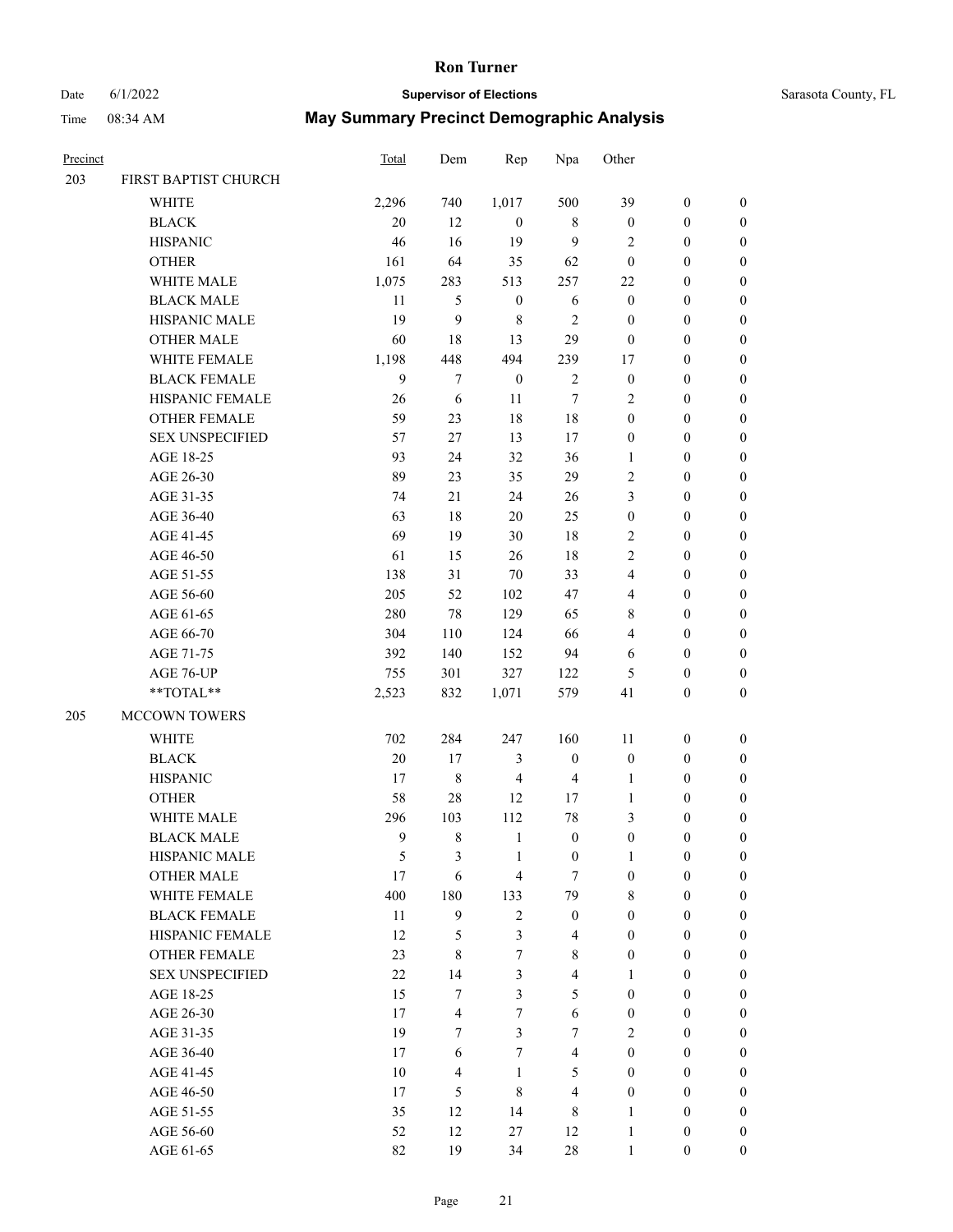# Date 6/1/2022 **Supervisor of Elections** Supervisor **Supervisor of Elections** Sarasota County, FL Time 08:34 AM **May Summary Precinct Demographic Analysis**

| Precinct |               | Total | Dem | Rep | Npa | Other |          |  |
|----------|---------------|-------|-----|-----|-----|-------|----------|--|
|          | AGE 66-70     | 125   | 62  | 34  | 27  |       |          |  |
|          | AGE 71-75     | 146   | 69  | 41  | 34  | ∸     | $\theta$ |  |
|          | AGE 76-UP     | 262   | 130 | 87  | 41  |       | $\theta$ |  |
|          | $*$ TOTAL $*$ | 797   | 337 | 266 | 181 | 13    | 0        |  |
|          |               |       |     |     |     |       |          |  |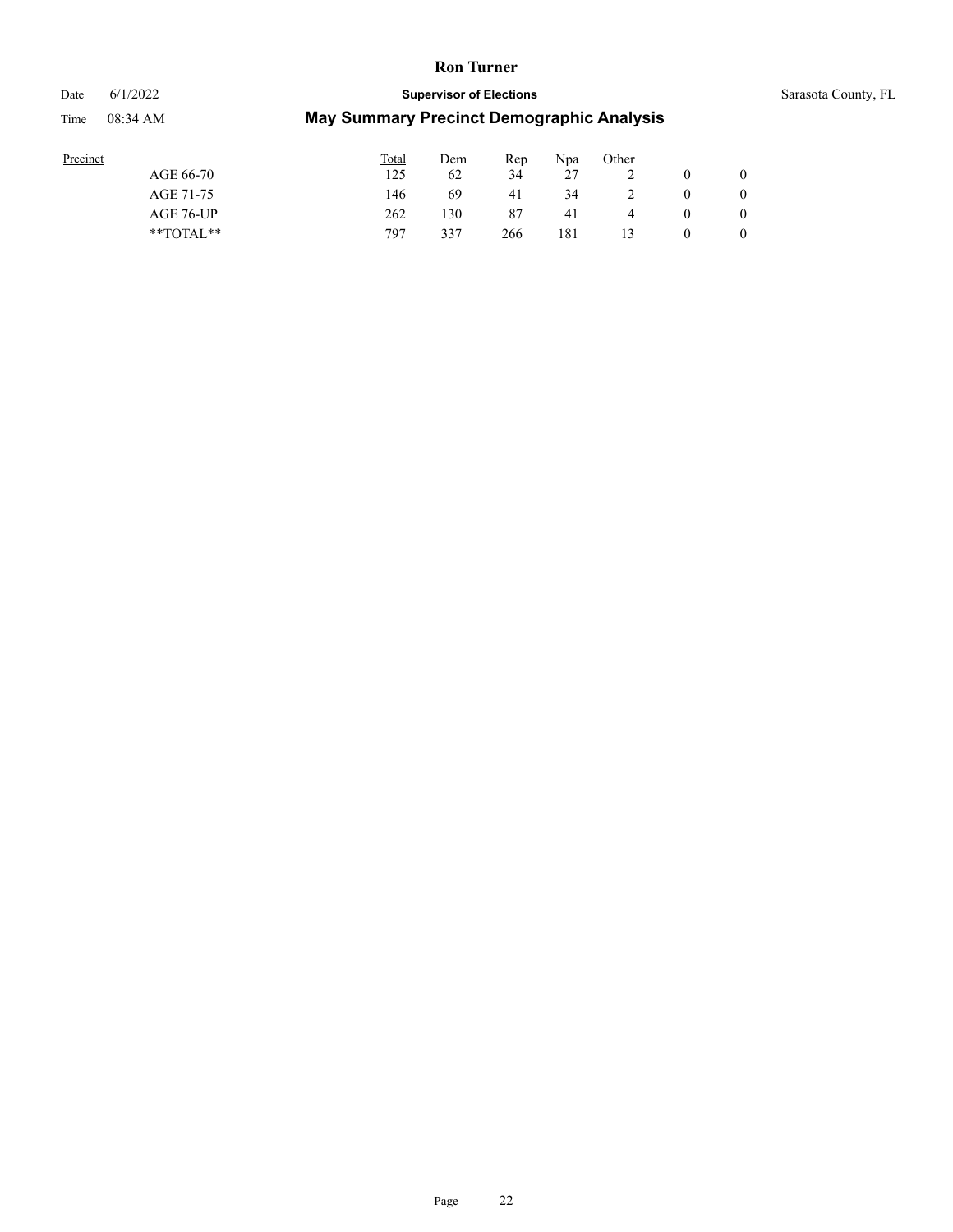# Date 6/1/2022 **Supervisor of Elections** Supervisor **Supervisor of Elections** Sarasota County, FL

| Precinct |                                                            | Total | Dem            | Rep              | Npa    | Other          |                  |                  |
|----------|------------------------------------------------------------|-------|----------------|------------------|--------|----------------|------------------|------------------|
| 207      | MCCOWN TOWERS                                              |       |                |                  |        |                |                  |                  |
|          | <b>WHITE</b>                                               | 878   | 333            | 277              | 235    | 33             | $\boldsymbol{0}$ | $\boldsymbol{0}$ |
|          | <b>BLACK</b>                                               | 94    | 71             | $\overline{4}$   | 17     | $\mathbf{2}$   | $\boldsymbol{0}$ | $\boldsymbol{0}$ |
|          | <b>HISPANIC</b>                                            | 81    | 37             | 19               | 21     | 4              | $\boldsymbol{0}$ | $\boldsymbol{0}$ |
|          | <b>OTHER</b>                                               | 97    | 26             | 22               | 42     | 7              | $\boldsymbol{0}$ | $\boldsymbol{0}$ |
|          | WHITE MALE                                                 | 399   | 124            | 137              | 125    | 13             | $\boldsymbol{0}$ | $\boldsymbol{0}$ |
|          | <b>BLACK MALE</b>                                          | 51    | 35             | $\overline{4}$   | 11     | $\mathbf{1}$   | $\boldsymbol{0}$ | $\boldsymbol{0}$ |
|          | HISPANIC MALE                                              | 35    | 16             | 9                | 9      | $\mathbf{1}$   | $\boldsymbol{0}$ | $\boldsymbol{0}$ |
|          | <b>OTHER MALE</b>                                          | 24    | $\overline{c}$ | 7                | 12     | 3              | $\boldsymbol{0}$ | $\boldsymbol{0}$ |
|          | WHITE FEMALE                                               | 463   | 204            | 133              | 108    | 18             | $\boldsymbol{0}$ | $\boldsymbol{0}$ |
|          | <b>BLACK FEMALE</b>                                        | 40    | 33             | $\boldsymbol{0}$ | 6      | $\mathbf{1}$   | $\boldsymbol{0}$ | 0                |
|          | HISPANIC FEMALE                                            | 42    | 19             | 10               | $10\,$ | 3              | $\boldsymbol{0}$ | 0                |
|          | <b>OTHER FEMALE</b>                                        | 37    | 13             | 11               | 11     | 2              | $\boldsymbol{0}$ | $\boldsymbol{0}$ |
|          | <b>SEX UNSPECIFIED</b>                                     | 55    | 18             | 11               | 22     | $\overline{4}$ | $\boldsymbol{0}$ | $\boldsymbol{0}$ |
|          | AGE 18-25                                                  | 61    | 17             | 20               | 22     | $\overline{2}$ | $\boldsymbol{0}$ | $\boldsymbol{0}$ |
|          | AGE 26-30                                                  | 80    | 25             | 21               | 29     | 5              | $\boldsymbol{0}$ | $\boldsymbol{0}$ |
|          | AGE 31-35                                                  | 90    | 29             | 21               | 35     | 5              | $\boldsymbol{0}$ | $\boldsymbol{0}$ |
|          | AGE 36-40                                                  | 67    | 25             | 11               | $28\,$ | 3              | $\boldsymbol{0}$ | $\boldsymbol{0}$ |
|          | AGE 41-45                                                  | 52    | 18             | 16               | 16     | 2              | $\boldsymbol{0}$ | $\boldsymbol{0}$ |
|          | AGE 46-50                                                  | 68    | 22             | 21               | 19     | 6              | $\boldsymbol{0}$ | $\boldsymbol{0}$ |
|          | AGE 51-55                                                  | 97    | 34             | 37               | 24     | 2              | $\boldsymbol{0}$ | $\boldsymbol{0}$ |
|          | AGE 56-60                                                  | 110   | 31             | 37               | 38     | $\overline{4}$ | $\boldsymbol{0}$ | 0                |
|          | AGE 61-65                                                  | 116   | 62             | 29               | 23     | 2              | $\boldsymbol{0}$ | 0                |
|          | AGE 66-70                                                  | 126   | 65             | 31               | 22     | 8              | $\boldsymbol{0}$ | $\boldsymbol{0}$ |
|          | AGE 71-75                                                  | 113   | 57             | 27               | 26     | 3              | $\boldsymbol{0}$ | $\boldsymbol{0}$ |
|          | AGE 76-UP                                                  | 170   | 82             | 51               | 33     | 4              | $\boldsymbol{0}$ | $\boldsymbol{0}$ |
|          | $\mathrm{*}\mathrm{*} \mathrm{TOTAL} \mathrm{*}\mathrm{*}$ | 1,150 | 467            | 322              | 315    | 46             | $\boldsymbol{0}$ | $\boldsymbol{0}$ |
| 209      | FIRST PRESBYTERIAN                                         |       |                |                  |        |                |                  |                  |
|          | <b>WHITE</b>                                               | 4,227 | 1,619          | 1,566            | 934    | 108            | $\boldsymbol{0}$ | $\boldsymbol{0}$ |
|          | <b>BLACK</b>                                               | 107   | 78             | $\overline{2}$   | 25     | $\mathbf{2}$   | $\boldsymbol{0}$ | $\boldsymbol{0}$ |
|          | <b>HISPANIC</b>                                            | 181   | 75             | 45               | 57     | 4              | $\boldsymbol{0}$ | $\boldsymbol{0}$ |
|          | <b>OTHER</b>                                               | 412   | 149            | 97               | 160    | 6              | $\boldsymbol{0}$ | $\boldsymbol{0}$ |
|          | WHITE MALE                                                 | 1,975 | 648            | 786              | 483    | 58             | $\boldsymbol{0}$ | 0                |
|          | <b>BLACK MALE</b>                                          | 48    | 34             | $\overline{2}$   | 11     | $\mathbf{1}$   | $\boldsymbol{0}$ | $\boldsymbol{0}$ |
|          | HISPANIC MALE                                              | 88    | 30             | 26               | 31     | 1              | $\boldsymbol{0}$ | 0                |
|          | <b>OTHER MALE</b>                                          | 119   | 34             | $28\,$           | 56     | $\mathbf{1}$   | $\boldsymbol{0}$ | $\overline{0}$   |
|          | WHITE FEMALE                                               | 2,211 | 956            | 764              | 441    | 50             | $\boldsymbol{0}$ | $\overline{0}$   |
|          | <b>BLACK FEMALE</b>                                        | 54    | 40             | $\boldsymbol{0}$ | 13     | $\mathbf{1}$   | $\boldsymbol{0}$ | $\overline{0}$   |
|          | HISPANIC FEMALE                                            | 90    | 45             | $18\,$           | 24     | 3              | $\boldsymbol{0}$ | $\overline{0}$   |
|          | <b>OTHER FEMALE</b>                                        | 136   | 44             | 36               | 52     | 4              | $\boldsymbol{0}$ | $\overline{0}$   |
|          | <b>SEX UNSPECIFIED</b>                                     | 158   | 57             | 41               | 59     | $\mathbf{1}$   | $\boldsymbol{0}$ | 0                |
|          | AGE 18-25                                                  | 263   | 93             | 75               | 81     | 14             | $\boldsymbol{0}$ | 0                |
|          | AGE 26-30                                                  | 233   | 83             | 61               | $78\,$ | 11             | $\boldsymbol{0}$ | 0                |
|          | AGE 31-35                                                  | 282   | 118            | 62               | 94     | 8              | $\boldsymbol{0}$ | 0                |
|          | AGE 36-40                                                  | 226   | 83             | 60               | 74     | 9              | $\boldsymbol{0}$ | 0                |
|          | AGE 41-45                                                  | 215   | 67             | 79               | 65     | $\overline{4}$ | $\boldsymbol{0}$ | $\overline{0}$   |
|          | AGE 46-50                                                  | 233   | 75             | 75               | 82     | $\mathbf{1}$   | $\boldsymbol{0}$ | $\overline{0}$   |
|          | AGE 51-55                                                  | 321   | 93             | 129              | 91     | 8              | $\boldsymbol{0}$ | $\overline{0}$   |
|          | AGE 56-60                                                  | 434   | 159            | 163              | 103    | 9              | $\boldsymbol{0}$ | $\boldsymbol{0}$ |
|          | AGE 61-65                                                  | 572   | 225            | 225              | 105    | 17             | $\boldsymbol{0}$ | $\boldsymbol{0}$ |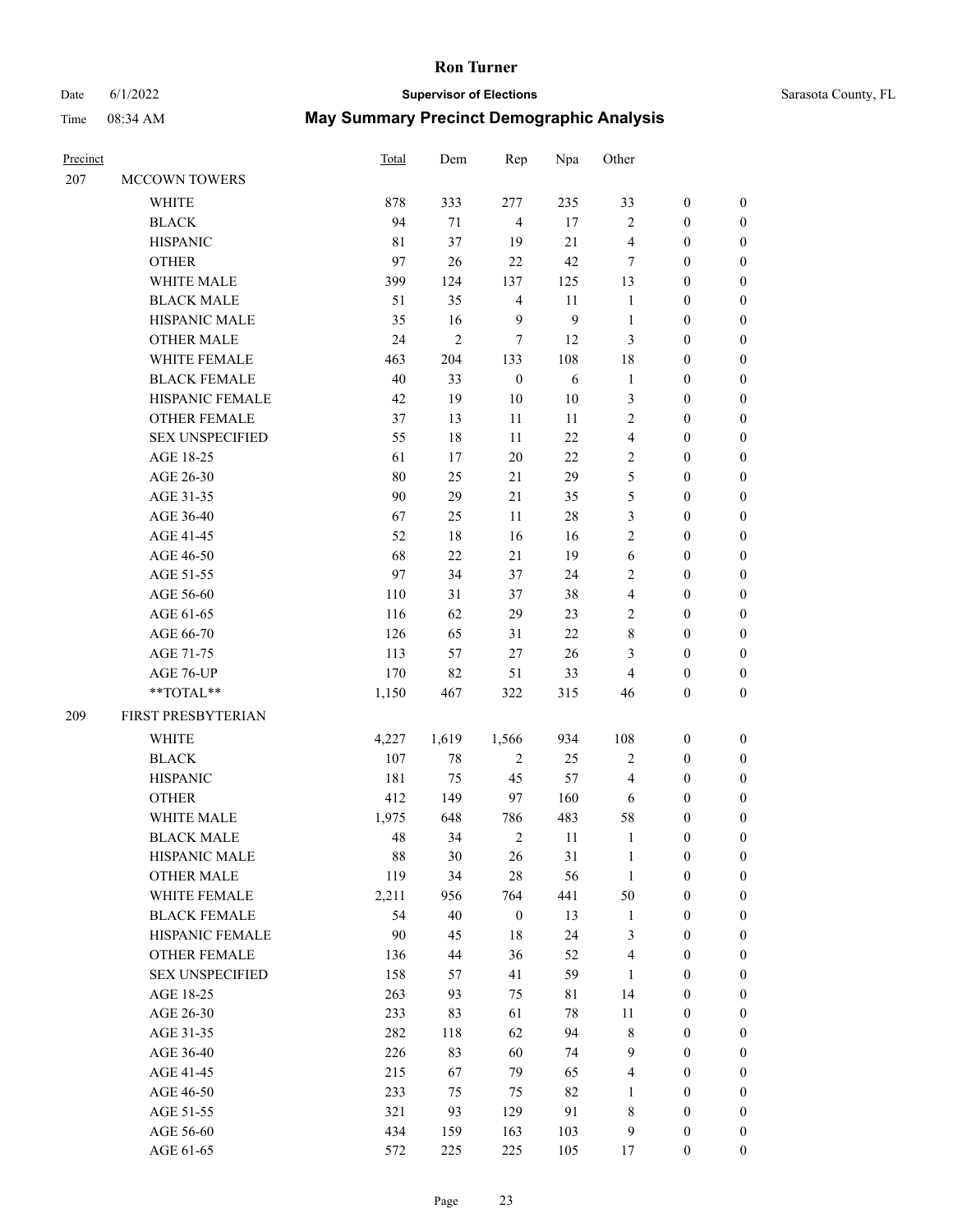# Date 6/1/2022 **Supervisor of Elections** Supervisor **Supervisor of Elections** Sarasota County, FL Time 08:34 AM **May Summary Precinct Demographic Analysis**

| Precinct  | Total Dem Rep Npa Other |  |  |
|-----------|-------------------------|--|--|
| AGE 66-70 | 578 237 205 125 11      |  |  |

| AGE 66-70     | 578   | 237   | 205   | 125   |     |          | $\theta$       |
|---------------|-------|-------|-------|-------|-----|----------|----------------|
| AGE 71-75     | 606   | 265   | 213   | 115   | 13  | $\theta$ | $\overline{0}$ |
| AGE 76-UP     | 964   | 423   | 363   | 163   | 15  | $\theta$ | $\overline{0}$ |
| $*$ TOTAL $*$ | 4.927 | 1.921 | 1.710 | 1,176 | 120 | $\theta$ | $\theta$       |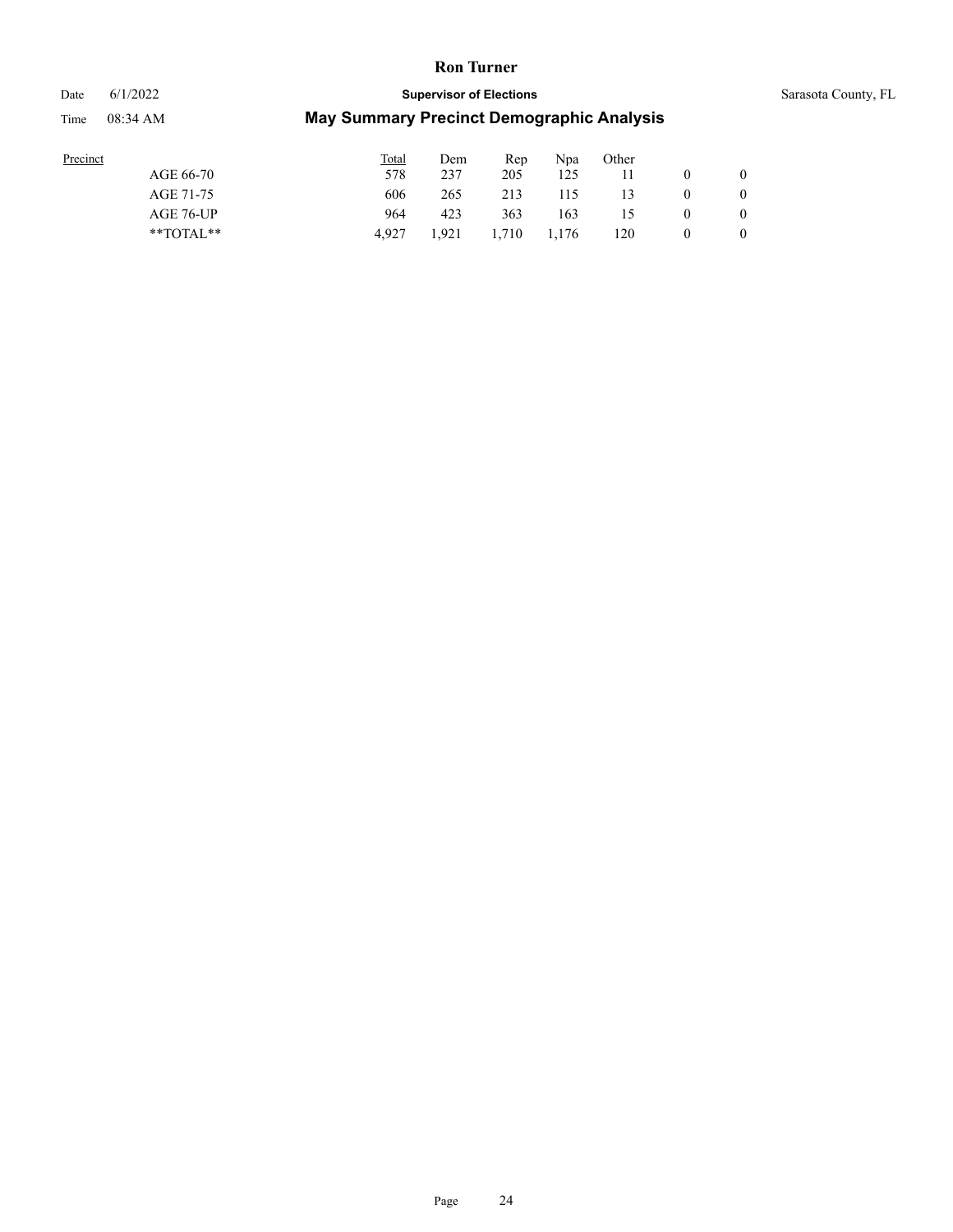#### Date 6/1/2022 **Supervisor of Elections** Supervisor **Supervisor of Elections** Sarasota County, FL

| Precinct |                                 | Total            | Dem                     | Rep              | Npa                     | Other            |                  |                  |
|----------|---------------------------------|------------------|-------------------------|------------------|-------------------------|------------------|------------------|------------------|
| 211      | ST. ARMANDS KEY LUTHERAN CHURCH |                  |                         |                  |                         |                  |                  |                  |
|          | <b>WHITE</b>                    | 1,374            | 380                     | 658              | 310                     | 26               | $\boldsymbol{0}$ | $\boldsymbol{0}$ |
|          | <b>BLACK</b>                    | 1                | $\boldsymbol{0}$        | $\boldsymbol{0}$ | $\mathbf{1}$            | $\boldsymbol{0}$ | $\boldsymbol{0}$ | $\boldsymbol{0}$ |
|          | <b>HISPANIC</b>                 | 23               | $\tau$                  | 10               | 6                       | $\boldsymbol{0}$ | $\boldsymbol{0}$ | $\boldsymbol{0}$ |
|          | <b>OTHER</b>                    | 116              | 53                      | 26               | 33                      | 4                | $\boldsymbol{0}$ | $\boldsymbol{0}$ |
|          | WHITE MALE                      | 660              | 153                     | 329              | 164                     | 14               | $\boldsymbol{0}$ | $\boldsymbol{0}$ |
|          | <b>BLACK MALE</b>               | $\mathbf{1}$     | $\boldsymbol{0}$        | $\boldsymbol{0}$ | $\mathbf{1}$            | $\boldsymbol{0}$ | $\boldsymbol{0}$ | $\boldsymbol{0}$ |
|          | HISPANIC MALE                   | $\overline{7}$   | 1                       | 3                | $\mathfrak{Z}$          | $\boldsymbol{0}$ | $\boldsymbol{0}$ | $\boldsymbol{0}$ |
|          | <b>OTHER MALE</b>               | 32               | 11                      | 9                | 11                      | 1                | $\boldsymbol{0}$ | 0                |
|          | WHITE FEMALE                    | 694              | 220                     | 320              | 142                     | 12               | $\boldsymbol{0}$ | 0                |
|          | <b>BLACK FEMALE</b>             | $\boldsymbol{0}$ | $\boldsymbol{0}$        | $\mathbf{0}$     | $\boldsymbol{0}$        | $\boldsymbol{0}$ | $\boldsymbol{0}$ | $\boldsymbol{0}$ |
|          | HISPANIC FEMALE                 | 15               | 6                       | $\tau$           | $\overline{2}$          | $\boldsymbol{0}$ | $\boldsymbol{0}$ | $\boldsymbol{0}$ |
|          | OTHER FEMALE                    | 43               | 23                      | 9                | $10\,$                  | $\mathbf{1}$     | $\boldsymbol{0}$ | $\boldsymbol{0}$ |
|          | <b>SEX UNSPECIFIED</b>          | 44               | 14                      | 15               | 14                      | $\mathbf{1}$     | $\boldsymbol{0}$ | $\boldsymbol{0}$ |
|          | AGE 18-25                       | 52               | 18                      | 17               | 17                      | $\boldsymbol{0}$ | $\boldsymbol{0}$ | $\boldsymbol{0}$ |
|          | AGE 26-30                       | 24               | $\tau$                  | 9                | $\tau$                  | $\mathbf{1}$     | $\boldsymbol{0}$ | $\boldsymbol{0}$ |
|          | AGE 31-35                       | 46               | 17                      | 11               | 17                      | $\mathbf{1}$     | $\boldsymbol{0}$ | $\boldsymbol{0}$ |
|          | AGE 36-40                       | 20               | 6                       | 9                | 5                       | $\boldsymbol{0}$ | $\boldsymbol{0}$ | $\boldsymbol{0}$ |
|          | AGE 41-45                       | 29               | 6                       | 10               | 12                      | $\mathbf{1}$     | $\boldsymbol{0}$ | 0                |
|          | AGE 46-50                       | 49               | $\,$ 8 $\,$             | 27               | 13                      | $\mathbf{1}$     | $\boldsymbol{0}$ | 0                |
|          | AGE 51-55                       | 87               | 22                      | 45               | 16                      | 4                | $\boldsymbol{0}$ | $\boldsymbol{0}$ |
|          | AGE 56-60                       | 150              | 30                      | 79               | 37                      | 4                | $\boldsymbol{0}$ | $\boldsymbol{0}$ |
|          | AGE 61-65                       | 205              | 63                      | 85               | 52                      | 5                | $\boldsymbol{0}$ | $\boldsymbol{0}$ |
|          | AGE 66-70                       | 247              | 81                      | 109              | 51                      | 6                | $\boldsymbol{0}$ | $\boldsymbol{0}$ |
|          | AGE 71-75                       | 224              | 71                      | 111              | 39                      | 3                | $\boldsymbol{0}$ | $\boldsymbol{0}$ |
|          | AGE 76-UP                       | 381              | 111                     | 182              | 84                      | 4                | $\boldsymbol{0}$ | $\boldsymbol{0}$ |
|          | **TOTAL**                       | 1,514            | 440                     | 694              | 350                     | 30               | $\boldsymbol{0}$ | $\boldsymbol{0}$ |
| 213      | ST. ARMANDS KEY LUTHERAN CHURCH |                  |                         |                  |                         |                  |                  |                  |
|          | <b>WHITE</b>                    | 1,058            | 299                     | 530              | 214                     | 15               | $\boldsymbol{0}$ | $\boldsymbol{0}$ |
|          | <b>BLACK</b>                    | $\mathbf{1}$     | $\boldsymbol{0}$        | $\boldsymbol{0}$ | $\mathbf{1}$            | $\boldsymbol{0}$ | $\boldsymbol{0}$ | $\boldsymbol{0}$ |
|          | <b>HISPANIC</b>                 | 11               | $\mathbf{1}$            | 9                | $\mathbf{1}$            | $\boldsymbol{0}$ | $\boldsymbol{0}$ | 0                |
|          | <b>OTHER</b>                    | 69               | 22                      | 20               | 25                      | $\mathbf{2}$     | $\boldsymbol{0}$ | 0                |
|          | WHITE MALE                      | 472              | 109                     | 240              | 113                     | 10               | $\boldsymbol{0}$ | $\boldsymbol{0}$ |
|          | <b>BLACK MALE</b>               | 1                | $\boldsymbol{0}$        | $\boldsymbol{0}$ | $\mathbf{1}$            | $\boldsymbol{0}$ | $\boldsymbol{0}$ | $\boldsymbol{0}$ |
|          | HISPANIC MALE                   | 7                | $\mathbf{1}$            | 6                | $\boldsymbol{0}$        | $\boldsymbol{0}$ | $\boldsymbol{0}$ | $\boldsymbol{0}$ |
|          | <b>OTHER MALE</b>               | 15               | 5                       | 3                | $\tau$                  | $\boldsymbol{0}$ | $\boldsymbol{0}$ | $\overline{0}$   |
|          | WHITE FEMALE                    | 571              | 188                     | 280              | 98                      | 5                | $\boldsymbol{0}$ | $\theta$         |
|          | <b>BLACK FEMALE</b>             | $\boldsymbol{0}$ | $\mathbf{0}$            | $\boldsymbol{0}$ | $\boldsymbol{0}$        | $\boldsymbol{0}$ | $\boldsymbol{0}$ | $\theta$         |
|          | HISPANIC FEMALE                 | $\overline{4}$   | $\boldsymbol{0}$        | $\mathfrak{Z}$   | $\mathbf{1}$            | $\boldsymbol{0}$ | $\boldsymbol{0}$ | $\theta$         |
|          | <b>OTHER FEMALE</b>             | 24               | 9                       | 5                | $10\,$                  | $\boldsymbol{0}$ | $\boldsymbol{0}$ | 0                |
|          | <b>SEX UNSPECIFIED</b>          | 36               | 5                       | 20               | 9                       | $\overline{2}$   | $\boldsymbol{0}$ | 0                |
|          | AGE 18-25                       | 26               | 6                       | 10               | $\,$ 8 $\,$             | $\overline{2}$   | $\boldsymbol{0}$ | 0                |
|          | AGE 26-30                       | 15               | 3                       | $\tau$           | 5                       | $\boldsymbol{0}$ | $\boldsymbol{0}$ | $\overline{0}$   |
|          | AGE 31-35                       | 12               | $\overline{2}$          | $\mathfrak{Z}$   | $\tau$                  | $\boldsymbol{0}$ | $\boldsymbol{0}$ | $\overline{0}$   |
|          | AGE 36-40                       | 15               | $\overline{c}$          | $\tau$           | 6                       | $\boldsymbol{0}$ | $\boldsymbol{0}$ | $\overline{0}$   |
|          | AGE 41-45                       | $\tau$           | $\boldsymbol{0}$        | $\mathfrak{2}$   | $\overline{\mathbf{4}}$ | 1                | $\boldsymbol{0}$ | $\overline{0}$   |
|          | AGE 46-50                       | 25               | $\overline{\mathbf{4}}$ | 16               | 5                       | $\boldsymbol{0}$ | $\boldsymbol{0}$ | $\overline{0}$   |
|          | AGE 51-55                       | 58               | 11                      | 36               | 11                      | $\boldsymbol{0}$ | $\boldsymbol{0}$ | $\theta$         |
|          | AGE 56-60                       | $88\,$           | 14                      | 52               | 21                      | $\mathbf{1}$     | $\boldsymbol{0}$ | $\boldsymbol{0}$ |
|          | AGE 61-65                       | 118              | 29                      | 60               | 29                      | $\boldsymbol{0}$ | $\boldsymbol{0}$ | $\boldsymbol{0}$ |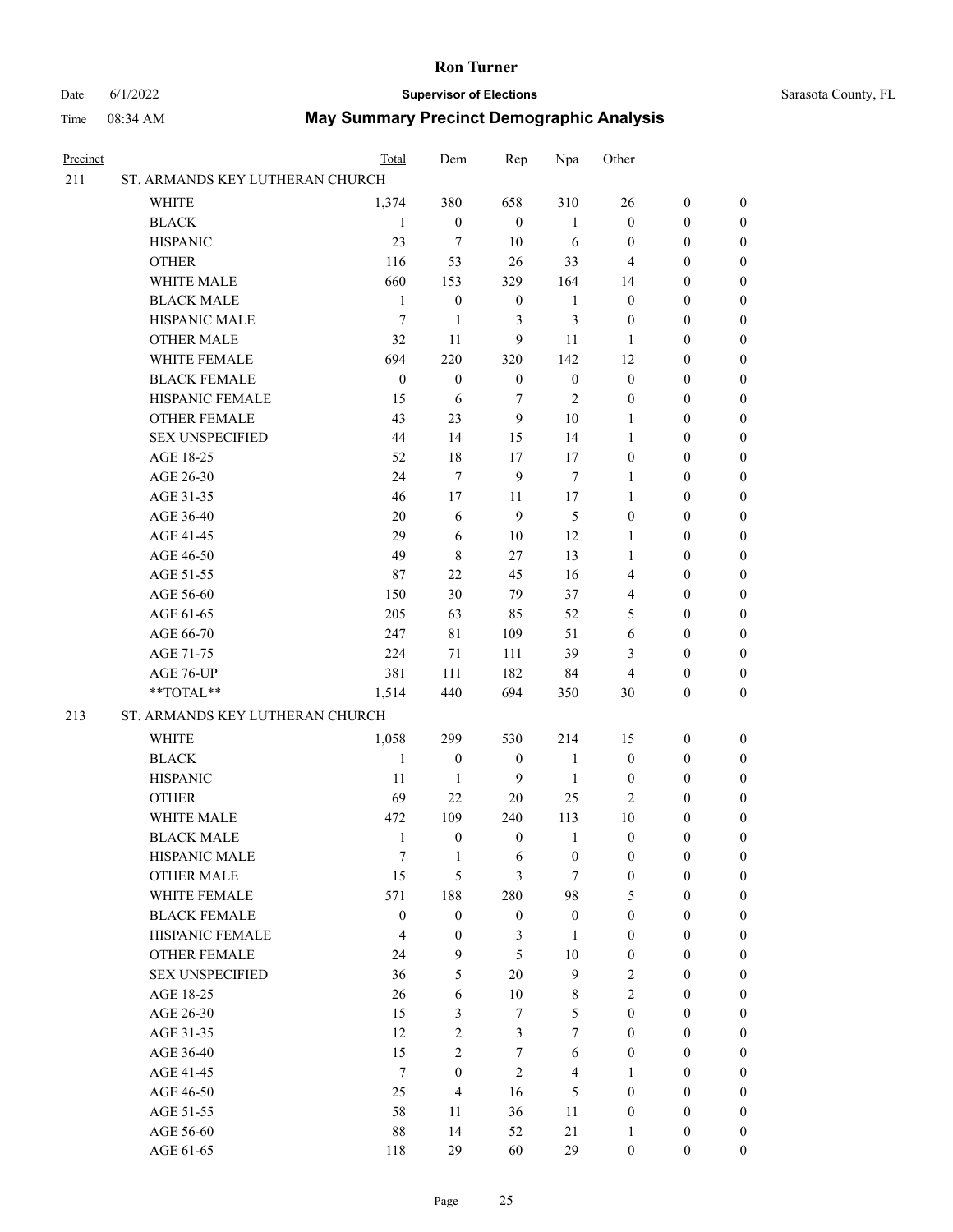# Date 6/1/2022 **Supervisor of Elections** Supervisor **Supervisor of Elections** Sarasota County, FL Time 08:34 AM **May Summary Precinct Demographic Analysis**

| Precinct      | Total | Dem | Rep | Npa | Other |          |   |
|---------------|-------|-----|-----|-----|-------|----------|---|
| AGE 66-70     | 126   | 27  | 65  | 31  |       |          |   |
| AGE 71-75     | 144   | 41  | 61  | 41  |       | $\theta$ |   |
| AGE 76-UP     | 505   | 183 | 240 | 73  | 9     | $\theta$ |   |
| $*$ TOTAL $*$ | 1.139 | 322 | 559 | 241 |       | 0        | 0 |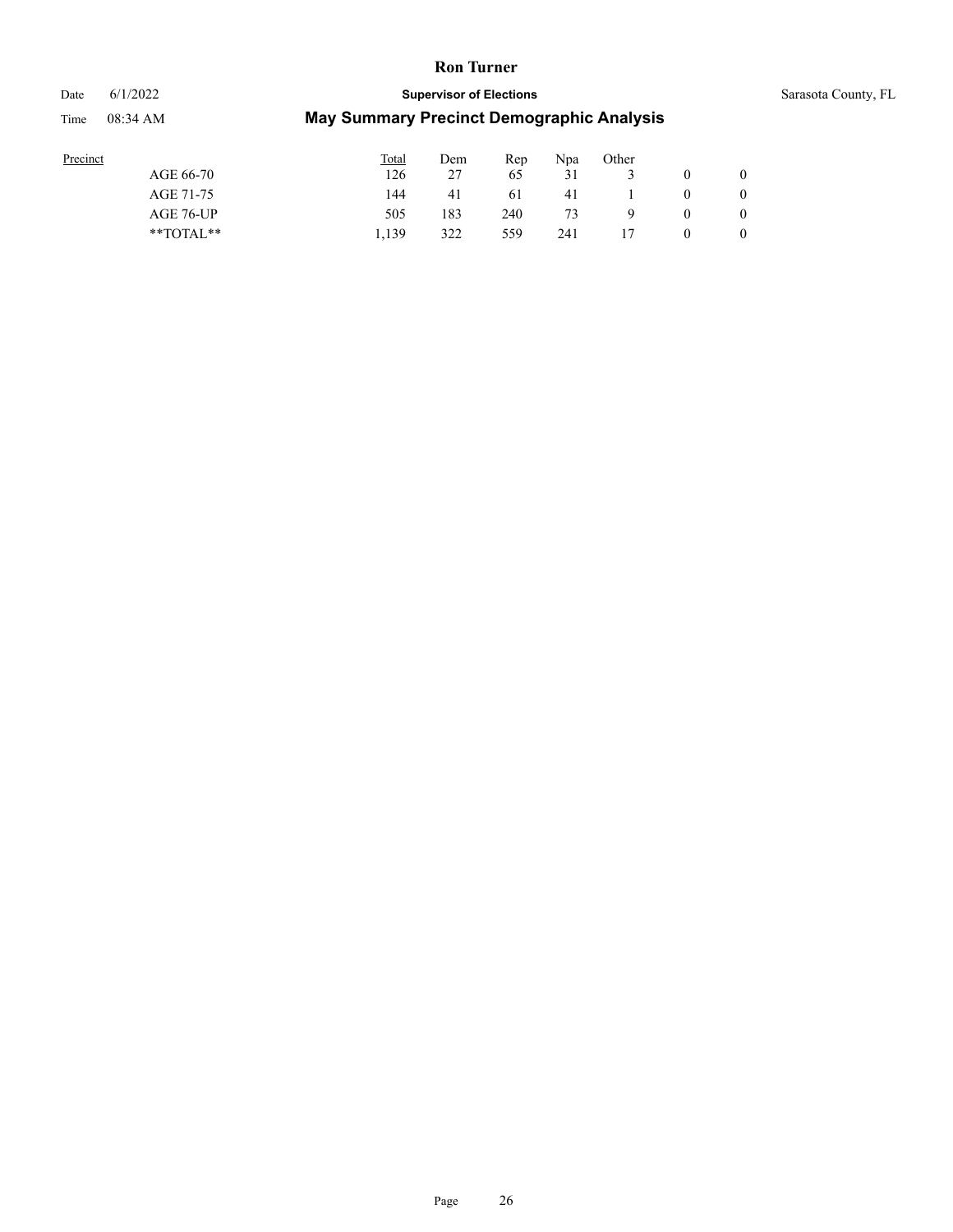# Date 6/1/2022 **Supervisor of Elections** Supervisor **Supervisor of Elections** Sarasota County, FL

| Precinct |                           | <b>Total</b> | Dem              | Rep              | Npa            | Other            |                  |                  |
|----------|---------------------------|--------------|------------------|------------------|----------------|------------------|------------------|------------------|
| 215      | ST PAUL LUTHERAN CHURCH   |              |                  |                  |                |                  |                  |                  |
|          | WHITE                     | 3,156        | 1,140            | 1,161            | 795            | 60               | $\boldsymbol{0}$ | 0                |
|          | <b>BLACK</b>              | 116          | $8\sqrt{1}$      | $10\,$           | 25             | $\boldsymbol{0}$ | $\boldsymbol{0}$ | $\boldsymbol{0}$ |
|          | <b>HISPANIC</b>           | 276          | 127              | 56               | 92             | $\mathbf{1}$     | $\boldsymbol{0}$ | $\boldsymbol{0}$ |
|          | <b>OTHER</b>              | 323          | 103              | 91               | 119            | $10\,$           | $\boldsymbol{0}$ | $\boldsymbol{0}$ |
|          | WHITE MALE                | 1,435        | 443              | 591              | 369            | 32               | $\boldsymbol{0}$ | $\boldsymbol{0}$ |
|          | <b>BLACK MALE</b>         | 55           | 33               | $\sqrt{6}$       | 16             | $\boldsymbol{0}$ | $\boldsymbol{0}$ | $\boldsymbol{0}$ |
|          | HISPANIC MALE             | 115          | 51               | 24               | $40\,$         | $\boldsymbol{0}$ | $\boldsymbol{0}$ | $\boldsymbol{0}$ |
|          | <b>OTHER MALE</b>         | 91           | 27               | $28\,$           | 34             | $\mathfrak{2}$   | $\boldsymbol{0}$ | $\boldsymbol{0}$ |
|          | WHITE FEMALE              | 1,675        | 682              | 554              | 411            | 28               | $\boldsymbol{0}$ | $\boldsymbol{0}$ |
|          | <b>BLACK FEMALE</b>       | 58           | 47               | $\overline{4}$   | $\tau$         | $\boldsymbol{0}$ | $\boldsymbol{0}$ | $\boldsymbol{0}$ |
|          | HISPANIC FEMALE           | 152          | 71               | 31               | 49             | 1                | $\boldsymbol{0}$ | 0                |
|          | OTHER FEMALE              | 121          | 47               | $40\,$           | 31             | 3                | $\boldsymbol{0}$ | 0                |
|          | <b>SEX UNSPECIFIED</b>    | 149          | 44               | 37               | 65             | 3                | $\boldsymbol{0}$ | $\boldsymbol{0}$ |
|          | AGE 18-25                 | 269          | 87               | 71               | 100            | 11               | $\boldsymbol{0}$ | $\boldsymbol{0}$ |
|          | AGE 26-30                 | 269          | 98               | $8\sqrt{1}$      | 82             | $\,$ $\,$        | $\boldsymbol{0}$ | $\boldsymbol{0}$ |
|          | AGE 31-35                 | 313          | 103              | 91               | 117            | $\sqrt{2}$       | $\boldsymbol{0}$ | $\boldsymbol{0}$ |
|          | AGE 36-40                 | 276          | 108              | 68               | 96             | 4                | $\boldsymbol{0}$ | $\boldsymbol{0}$ |
|          | AGE 41-45                 | 237          | 85               | 67               | 83             | $\mathfrak{2}$   | $\boldsymbol{0}$ | $\boldsymbol{0}$ |
|          | AGE 46-50                 | 249          | $90\,$           | 74               | 74             | $11\,$           | $\boldsymbol{0}$ | $\boldsymbol{0}$ |
|          | AGE 51-55                 | 327          | 121              | 112              | 87             | 7                | $\boldsymbol{0}$ | 0                |
|          | AGE 56-60                 | 356          | 123              | 149              | 75             | 9                | $\boldsymbol{0}$ | 0                |
|          | AGE 61-65                 | 407          | 161              | 149              | 92             | 5                | $\boldsymbol{0}$ | $\boldsymbol{0}$ |
|          | AGE 66-70                 | 364          | 144              | 136              | 79             | 5                | $\boldsymbol{0}$ | $\boldsymbol{0}$ |
|          | AGE 71-75                 | 305          | 138              | 101              | 62             | $\overline{4}$   | $\boldsymbol{0}$ | $\boldsymbol{0}$ |
|          | AGE 76-UP                 | 499          | 193              | 219              | 84             | 3                | $\boldsymbol{0}$ | $\boldsymbol{0}$ |
|          | **TOTAL**                 | 3,871        | 1,451            | 1,318            | 1,031          | 71               | $\boldsymbol{0}$ | $\boldsymbol{0}$ |
| 217      | SARASOTA COMMUNITY CHURCH |              |                  |                  |                |                  |                  |                  |
|          | WHITE                     | 996          | 310              | 440              | 227            | 19               | $\boldsymbol{0}$ | $\boldsymbol{0}$ |
|          | <b>BLACK</b>              | 25           | 17               | $\boldsymbol{0}$ | $\,$ 8 $\,$    | $\boldsymbol{0}$ | $\boldsymbol{0}$ | $\boldsymbol{0}$ |
|          | <b>HISPANIC</b>           | 133          | 66               | 29               | 37             | $\mathbf{1}$     | $\boldsymbol{0}$ | $\boldsymbol{0}$ |
|          | <b>OTHER</b>              | 88           | 26               | 19               | $40\,$         | 3                | $\boldsymbol{0}$ | $\boldsymbol{0}$ |
|          | WHITE MALE                | 449          | 123              | 204              | 113            | 9                | $\boldsymbol{0}$ | $\boldsymbol{0}$ |
|          | <b>BLACK MALE</b>         | 11           | 7                | $\boldsymbol{0}$ | 4              | $\boldsymbol{0}$ | $\boldsymbol{0}$ | $\boldsymbol{0}$ |
|          | HISPANIC MALE             | 47           | 21               | 11               | 14             | $\mathbf{1}$     | $\boldsymbol{0}$ | 0                |
|          | <b>OTHER MALE</b>         | 26           | $\sqrt{6}$       | $\,$ 8 $\,$      | $11\,$         | $\mathbf{1}$     | $\boldsymbol{0}$ | 0                |
|          | WHITE FEMALE              | 533          | 182              | 231              | 110            | $10\,$           | $\boldsymbol{0}$ | $\overline{0}$   |
|          | <b>BLACK FEMALE</b>       | 13           | $\boldsymbol{9}$ | $\boldsymbol{0}$ | $\overline{4}$ | $\boldsymbol{0}$ | $\boldsymbol{0}$ | 0                |
|          | HISPANIC FEMALE           | 75           | 38               | 16               | 21             | $\boldsymbol{0}$ | $\boldsymbol{0}$ | 0                |
|          | OTHER FEMALE              | 32           | 12               | $\boldsymbol{7}$ | 12             | $\mathbf{1}$     | $\boldsymbol{0}$ | $\overline{0}$   |
|          | <b>SEX UNSPECIFIED</b>    | 52           | 19               | 11               | 21             | $\mathbf{1}$     | $\boldsymbol{0}$ | $\overline{0}$   |
|          | AGE 18-25                 | 110          | 30               | 37               | 37             | $\sqrt{6}$       | $\boldsymbol{0}$ | $\overline{0}$   |
|          | AGE 26-30                 | 85           | 24               | $21\,$           | 38             | 2                | $\boldsymbol{0}$ | 0                |
|          | AGE 31-35                 | 82           | 30               | $26\,$           | 26             | $\boldsymbol{0}$ | $\boldsymbol{0}$ | 0                |
|          | AGE 36-40                 | 92           | $28\,$           | 26               | 35             | 3                | $\boldsymbol{0}$ | 0                |
|          | AGE 41-45                 | $80\,$       | 26               | 35               | 19             | $\boldsymbol{0}$ | $\boldsymbol{0}$ | $\overline{0}$   |
|          | AGE 46-50                 | 95           | 23               | 44               | 25             | 3                | $\boldsymbol{0}$ | $\overline{0}$   |
|          | AGE 51-55                 | 97           | 25               | 44               | 25             | 3                | $\boldsymbol{0}$ | 0                |
|          | AGE 56-60                 | 115          | 35               | 53               | 26             | $\mathbf{1}$     | $\boldsymbol{0}$ | 0                |
|          | AGE 61-65                 | 107          | 39               | 41               | 25             | $\sqrt{2}$       | $\boldsymbol{0}$ | $\overline{0}$   |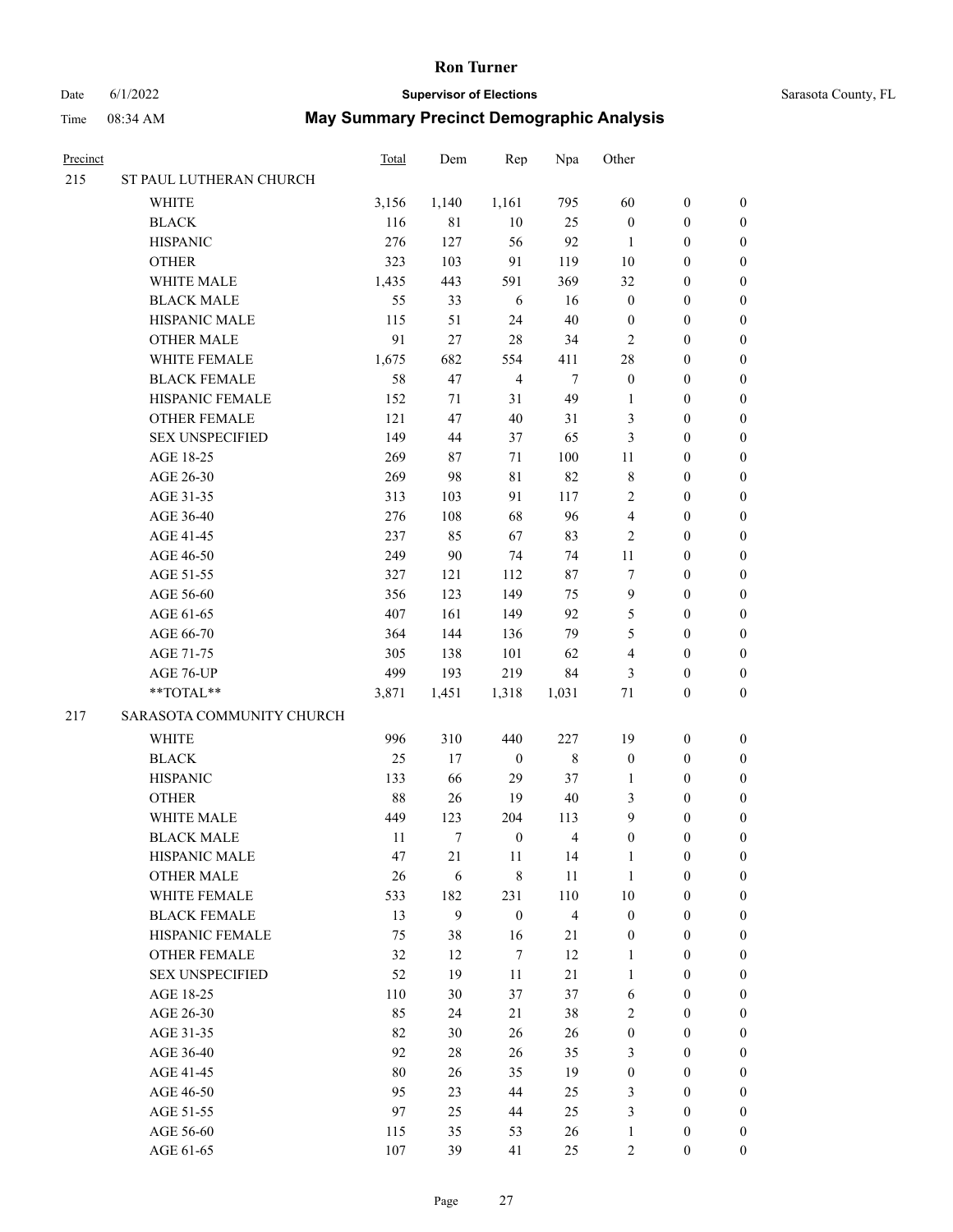#### Date 6/1/2022 **Supervisor of Elections** Supervisor **Supervisor of Elections** Sarasota County, FL

| Precinct |               | <b>Total</b> | Dem | Rep | Npa | Other |                |
|----------|---------------|--------------|-----|-----|-----|-------|----------------|
|          | AGE 66-70     | 81           | 33  | 37  |     |       | $\overline{0}$ |
|          | AGE 71-75     | 98           | 38  | 43  | 15  |       | $\overline{0}$ |
|          | AGE 76-UP     | 200          | 88  | 81  | 30  |       | $\overline{0}$ |
|          | $*$ TOTAL $*$ | 1.242        | 419 | 488 | 312 | 23    | $\overline{0}$ |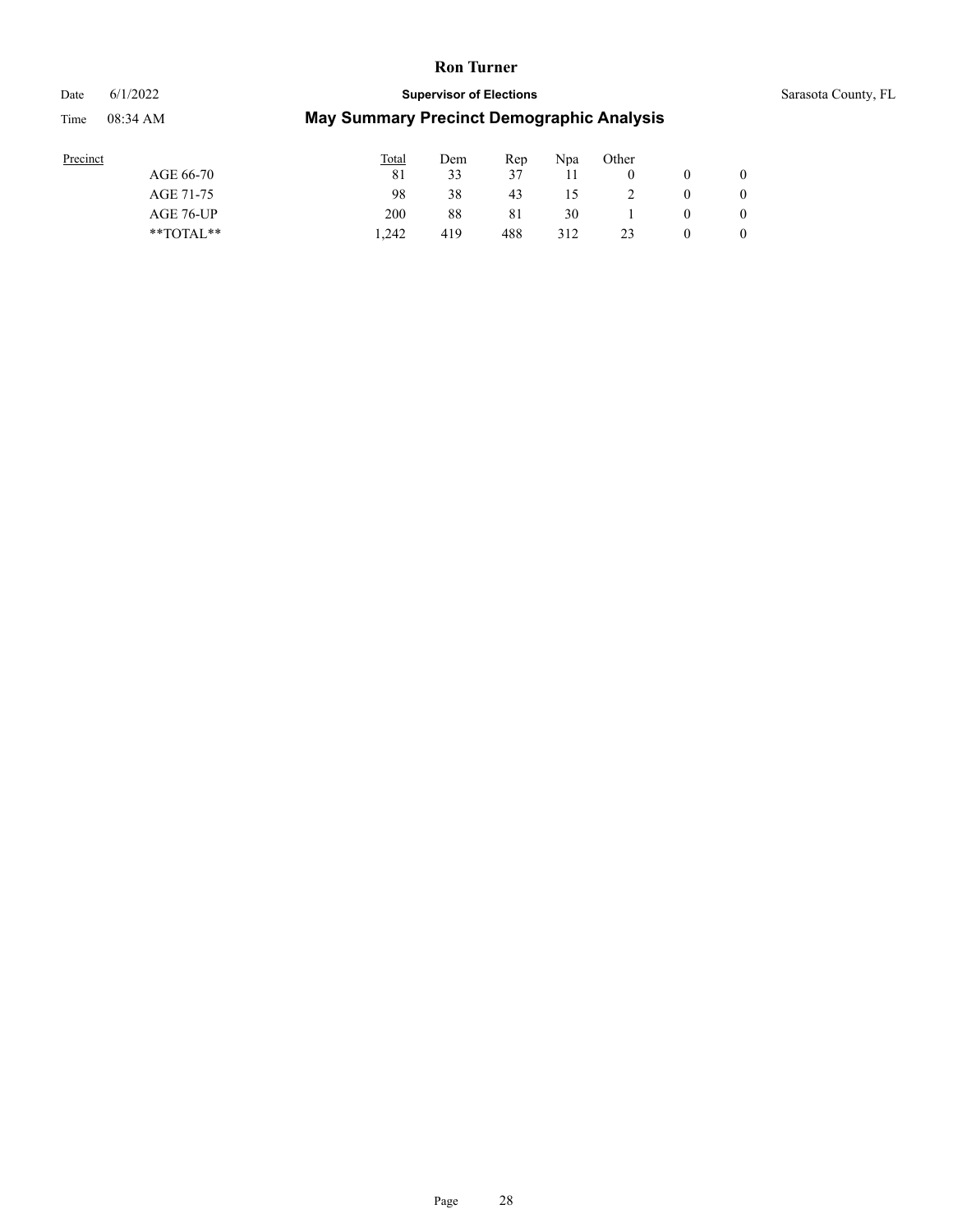# Date 6/1/2022 **Supervisor of Elections** Sarasota County, FL

| Precinct |                            | <b>Total</b> | Dem         | Rep            | Npa            | Other            |                  |                  |
|----------|----------------------------|--------------|-------------|----------------|----------------|------------------|------------------|------------------|
| 219      | SARASOTA COMMUNITY CHURCH  |              |             |                |                |                  |                  |                  |
|          | <b>WHITE</b>               | 4,485        | 1,443       | 2,017          | 950            | 75               | $\boldsymbol{0}$ | $\boldsymbol{0}$ |
|          | <b>BLACK</b>               | 64           | 50          | 5              | 8              | $\mathbf{1}$     | $\boldsymbol{0}$ | $\boldsymbol{0}$ |
|          | <b>HISPANIC</b>            | 240          | 99          | 55             | 80             | 6                | $\boldsymbol{0}$ | $\boldsymbol{0}$ |
|          | <b>OTHER</b>               | 353          | 131         | 94             | 114            | 14               | $\boldsymbol{0}$ | $\boldsymbol{0}$ |
|          | WHITE MALE                 | 1,991        | 556         | 940            | 457            | 38               | $\boldsymbol{0}$ | $\boldsymbol{0}$ |
|          | <b>BLACK MALE</b>          | 33           | 25          | 3              | 5              | $\boldsymbol{0}$ | $\boldsymbol{0}$ | $\boldsymbol{0}$ |
|          | HISPANIC MALE              | 88           | 34          | 15             | 37             | $\overline{c}$   | $\boldsymbol{0}$ | $\boldsymbol{0}$ |
|          | <b>OTHER MALE</b>          | 95           | 29          | 35             | 29             | $\mathbf{2}$     | $\boldsymbol{0}$ | $\boldsymbol{0}$ |
|          | WHITE FEMALE               | 2,433        | 868         | 1,052          | 477            | 36               | $\boldsymbol{0}$ | $\boldsymbol{0}$ |
|          | <b>BLACK FEMALE</b>        | 28           | 23          | $\overline{2}$ | $\mathfrak{Z}$ | $\boldsymbol{0}$ | $\boldsymbol{0}$ | 0                |
|          | HISPANIC FEMALE            | 136          | 59          | 36             | 37             | 4                | $\boldsymbol{0}$ | 0                |
|          | <b>OTHER FEMALE</b>        | 132          | 50          | 36             | 42             | 4                | $\boldsymbol{0}$ | 0                |
|          | <b>SEX UNSPECIFIED</b>     | 170          | 59          | 46             | 58             | 7                | $\boldsymbol{0}$ | $\boldsymbol{0}$ |
|          | AGE 18-25                  | 350          | 119         | 114            | 105            | 12               | $\boldsymbol{0}$ | $\boldsymbol{0}$ |
|          | AGE 26-30                  | 266          | $8\sqrt{1}$ | 88             | 92             | 5                | $\boldsymbol{0}$ | $\boldsymbol{0}$ |
|          | AGE 31-35                  | 309          | 98          | 107            | 94             | 10               | $\boldsymbol{0}$ | $\boldsymbol{0}$ |
|          | AGE 36-40                  | 294          | 103         | 92             | 95             | 4                | $\boldsymbol{0}$ | $\boldsymbol{0}$ |
|          | AGE 41-45                  | 305          | 104         | 124            | 66             | 11               | $\boldsymbol{0}$ | $\boldsymbol{0}$ |
|          | AGE 46-50                  | 277          | 88          | 98             | 86             | 5                | $\boldsymbol{0}$ | $\boldsymbol{0}$ |
|          | AGE 51-55                  | 388          | 107         | 175            | 96             | 10               | $\boldsymbol{0}$ | 0                |
|          | AGE 56-60                  | 494          | 140         | 242            | 102            | 10               | $\boldsymbol{0}$ | 0                |
|          | AGE 61-65                  | 513          | 184         | 230            | 94             | 5                | $\boldsymbol{0}$ | 0                |
|          | AGE 66-70                  | 604          | 238         | 254            | 103            | 9                | $\boldsymbol{0}$ | 0                |
|          | AGE 71-75                  | 539          | 211         | 233            | 89             | 6                | $\boldsymbol{0}$ | $\boldsymbol{0}$ |
|          | AGE 76-UP                  | 803          | 250         | 414            | 130            | 9                | $\boldsymbol{0}$ | $\boldsymbol{0}$ |
|          | **TOTAL**                  | 5,142        | 1,723       | 2,171          | 1,152          | 96               | $\boldsymbol{0}$ | $\boldsymbol{0}$ |
| 221      | COLONIAL OAKS BAPT. CHURCH |              |             |                |                |                  |                  |                  |
|          | <b>WHITE</b>               | 7,066        | 1,960       | 3,204          | 1,777          | 125              | $\boldsymbol{0}$ | $\boldsymbol{0}$ |
|          | <b>BLACK</b>               | 164          | 107         | 11             | $40\,$         | 6                | $\boldsymbol{0}$ | $\boldsymbol{0}$ |
|          | <b>HISPANIC</b>            | 709          | 292         | 174            | 229            | 14               | $\boldsymbol{0}$ | $\boldsymbol{0}$ |
|          | <b>OTHER</b>               | 666          | 204         | 163            | 274            | 25               | $\boldsymbol{0}$ | $\boldsymbol{0}$ |
|          | WHITE MALE                 | 3,279        | 729         | 1,562          | 921            | 67               | $\boldsymbol{0}$ | 0                |
|          | <b>BLACK MALE</b>          | 78           | 51          | 5              | $18\,$         | $\overline{4}$   | $\boldsymbol{0}$ | 0                |
|          | HISPANIC MALE              | 316          | 117         | 91             | 99             | 9                | $\boldsymbol{0}$ | 0                |
|          | <b>OTHER MALE</b>          | 183          | 48          | 54             | 74             | 7                | $\boldsymbol{0}$ | $\overline{0}$   |
|          | WHITE FEMALE               | 3,674        | 1,208       | 1,599          | 809            | 58               | $\boldsymbol{0}$ | $\overline{0}$   |
|          | <b>BLACK FEMALE</b>        | 85           | 56          | 5              | 22             | $\sqrt{2}$       | $\boldsymbol{0}$ | $\overline{0}$   |
|          | HISPANIC FEMALE            | 365          | 163         | 77             | 120            | 5                | $\boldsymbol{0}$ | 0                |
|          | <b>OTHER FEMALE</b>        | 240          | 85          | 53             | 94             | 8                | $\boldsymbol{0}$ | $\theta$         |
|          | <b>SEX UNSPECIFIED</b>     | 336          | 76          | 97             | 155            | $\,$ 8 $\,$      | $\boldsymbol{0}$ | 0                |
|          | AGE 18-25                  | 884          | 256         | 281            | 321            | 26               | $\boldsymbol{0}$ | 0                |
|          | AGE 26-30                  | 687          | 156         | 240            | 262            | 29               | $\boldsymbol{0}$ | 0                |
|          | AGE 31-35                  | 758          | 202         | 280            | 255            | 21               | $\boldsymbol{0}$ | 0                |
|          | AGE 36-40                  | 738          | 217         | 266            | 238            | 17               | $\boldsymbol{0}$ | 0                |
|          | AGE 41-45                  | 672          | 186         | 249            | 222            | 15               | $\boldsymbol{0}$ | 0                |
|          | AGE 46-50                  | 650          | 151         | 274            | 212            | 13               | $\boldsymbol{0}$ | $\overline{0}$   |
|          | AGE 51-55                  | 776          | 193         | 349            | 222            | 12               | $\boldsymbol{0}$ | $\overline{0}$   |
|          | AGE 56-60                  | 787          | 251         | 375            | 155            | 6                | $\boldsymbol{0}$ | 0                |
|          | AGE 61-65                  | 796          | 255         | 390            | 146            | 5                | $\boldsymbol{0}$ | $\boldsymbol{0}$ |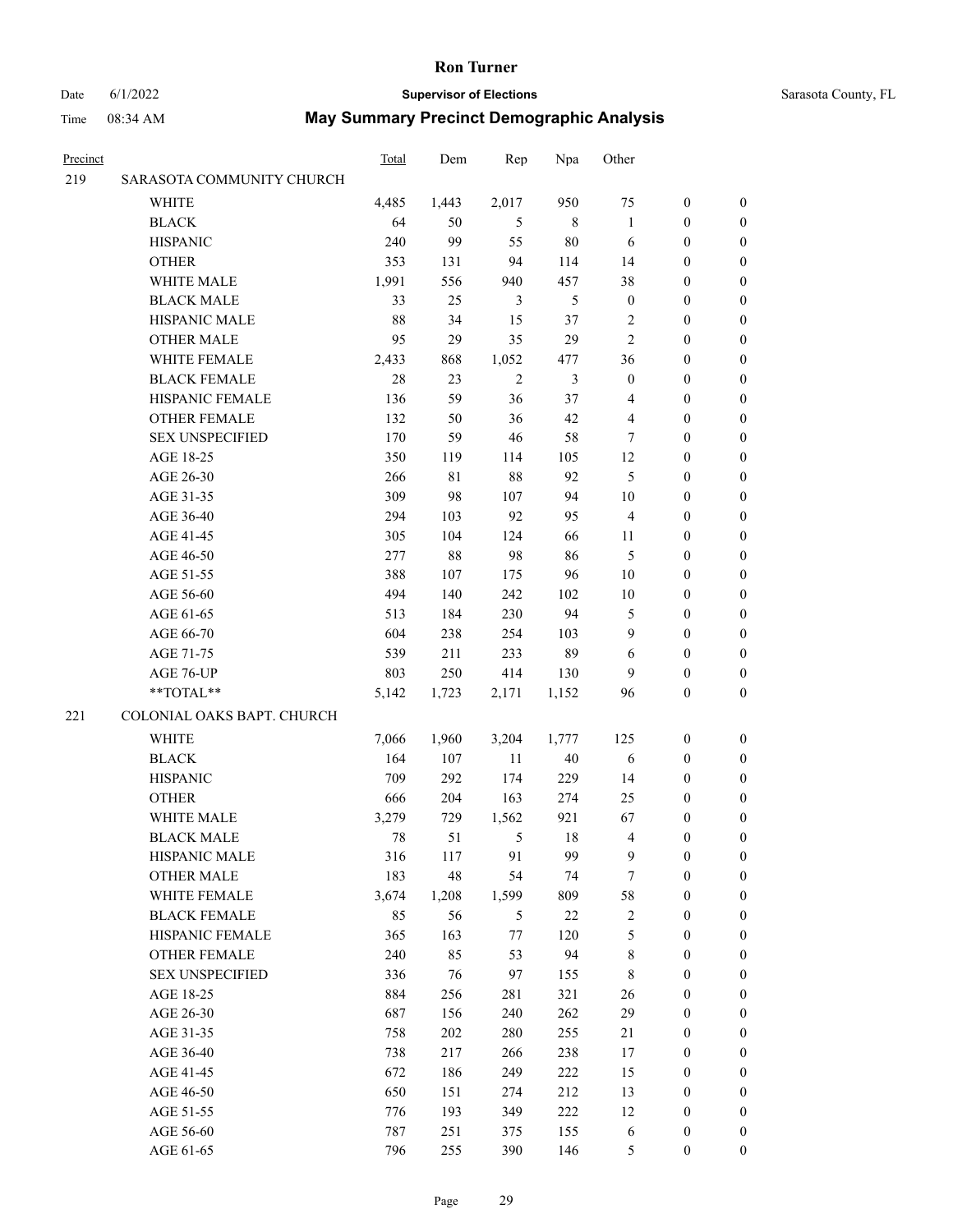### Date 6/1/2022 **Supervisor of Elections** Supervisor **Supervisor of Elections** Sarasota County, FL

| Precinct  |               | <b>Total</b> | Dem   | Rep   | Npa   | Other |              |
|-----------|---------------|--------------|-------|-------|-------|-------|--------------|
| AGE 66-70 |               | 668          | 238   | 304   | 116   | 10    | $\mathbf{0}$ |
| AGE 71-75 |               | 528          | 213   | 215   | 89    |       | $\mathbf{0}$ |
|           | AGE 76-UP     | 661          | 245   | 329   | 82    |       | $\mathbf{0}$ |
|           | $*$ $TOTAL**$ | 8.605        | 2.563 | 3.552 | 2.320 | 70ء   | $\mathbf{0}$ |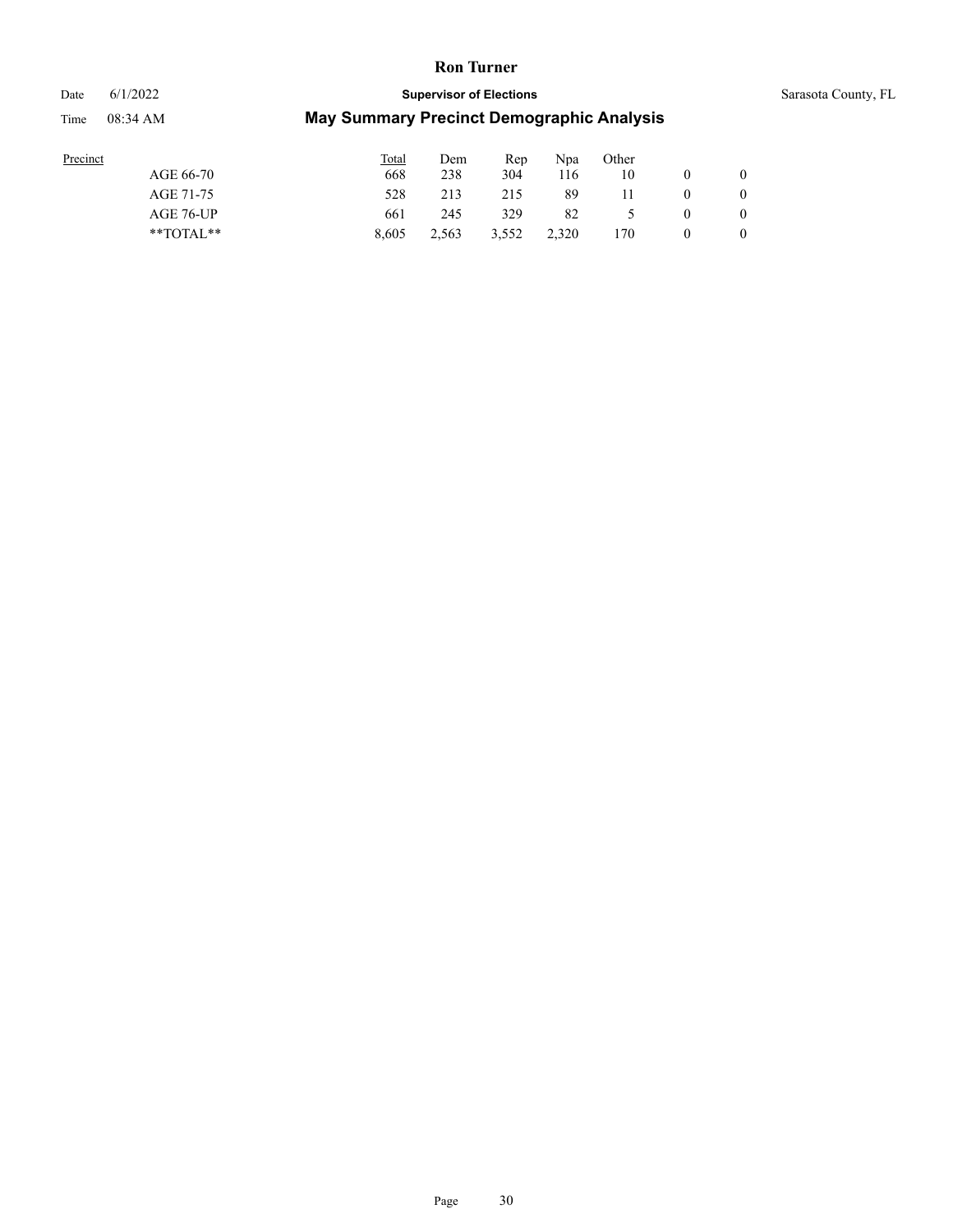#### Date 6/1/2022 **Supervisor of Elections** Supervisor **Supervisor of Elections** Sarasota County, FL

| Precinct |                                        | Total            | Dem                     | Rep                                | Npa                    | Other                                |                                      |                                  |
|----------|----------------------------------------|------------------|-------------------------|------------------------------------|------------------------|--------------------------------------|--------------------------------------|----------------------------------|
| 223      | SOUTHSIDE BAPTIST CHURCH               |                  |                         |                                    |                        |                                      |                                      |                                  |
|          | <b>WHITE</b>                           | 1,688            | 552                     | 782                                | 323                    | 31                                   | $\boldsymbol{0}$                     | $\boldsymbol{0}$                 |
|          | <b>BLACK</b>                           | 28               | $20\,$                  | 1                                  | $\tau$                 | $\boldsymbol{0}$                     | $\boldsymbol{0}$                     | $\boldsymbol{0}$                 |
|          | <b>HISPANIC</b>                        | 64               | 21                      | 18                                 | 24                     | $\mathbf{1}$                         | $\boldsymbol{0}$                     | $\boldsymbol{0}$                 |
|          | <b>OTHER</b>                           | 165              | 51                      | 49                                 | 60                     | 5                                    | $\boldsymbol{0}$                     | $\boldsymbol{0}$                 |
|          | WHITE MALE                             | 806              | 224                     | 398                                | 166                    | 18                                   | $\boldsymbol{0}$                     | $\boldsymbol{0}$                 |
|          | <b>BLACK MALE</b>                      | 13               | 10                      | $\boldsymbol{0}$                   | $\mathfrak{Z}$         | $\boldsymbol{0}$                     | $\boldsymbol{0}$                     | $\boldsymbol{0}$                 |
|          | HISPANIC MALE                          | 32               | 9                       | 12                                 | 10                     | $\mathbf{1}$                         | $\boldsymbol{0}$                     | $\boldsymbol{0}$                 |
|          | <b>OTHER MALE</b>                      | 50               | 12                      | 20                                 | 18                     | $\boldsymbol{0}$                     | $\boldsymbol{0}$                     | $\boldsymbol{0}$                 |
|          | WHITE FEMALE                           | 865              | 323                     | 376                                | 153                    | 13                                   | $\boldsymbol{0}$                     | $\boldsymbol{0}$                 |
|          | <b>BLACK FEMALE</b>                    | 14               | 9                       | $\mathbf{1}$                       | $\overline{4}$         | $\boldsymbol{0}$                     | $\boldsymbol{0}$                     | 0                                |
|          | HISPANIC FEMALE                        | 32               | 12                      | 6                                  | 14                     | $\boldsymbol{0}$                     | $\boldsymbol{0}$                     | 0                                |
|          | <b>OTHER FEMALE</b>                    | 62               | 22                      | 19                                 | 19                     | $\overline{2}$                       | $\boldsymbol{0}$                     | 0                                |
|          | <b>SEX UNSPECIFIED</b>                 | 51               | 16                      | 14                                 | 19                     | $\overline{2}$                       | $\boldsymbol{0}$                     | $\boldsymbol{0}$                 |
|          | AGE 18-25                              | 157              | 55                      | 52                                 | 43                     | 7                                    | $\boldsymbol{0}$                     | $\boldsymbol{0}$                 |
|          | AGE 26-30                              | $8\sqrt{1}$      | 17                      | 38                                 | 23                     | 3                                    | $\boldsymbol{0}$                     | $\boldsymbol{0}$                 |
|          | AGE 31-35                              | 71               | 29                      | 25                                 | 17                     | $\boldsymbol{0}$                     | $\boldsymbol{0}$                     | $\boldsymbol{0}$                 |
|          | AGE 36-40                              | 115              | 34                      | 44                                 | 32                     | 5                                    | $\boldsymbol{0}$                     | $\boldsymbol{0}$                 |
|          | AGE 41-45                              | 148              | 49                      | 53                                 | 42                     | $\overline{\mathbf{4}}$              | $\boldsymbol{0}$                     | $\boldsymbol{0}$                 |
|          | AGE 46-50                              | 144              | 42                      | 58                                 | 42                     | $\mathfrak{2}$                       | $\boldsymbol{0}$                     | $\boldsymbol{0}$                 |
|          | AGE 51-55                              | 185              | 44                      | 88                                 | 49                     | 4                                    | $\boldsymbol{0}$                     | $\boldsymbol{0}$                 |
|          | AGE 56-60                              | 183              | 62                      | 94                                 | 26                     | 1                                    | $\boldsymbol{0}$                     | 0                                |
|          | AGE 61-65                              | 209              | 59                      | 101                                | 45                     | 4                                    | $\boldsymbol{0}$                     | 0                                |
|          | AGE 66-70                              | 198              | 78                      | 89                                 | 27                     | 4                                    | $\boldsymbol{0}$                     | $\boldsymbol{0}$                 |
|          | AGE 71-75                              | 194              | 76                      | 88                                 | $28\,$                 | 2                                    | $\boldsymbol{0}$                     | $\boldsymbol{0}$                 |
|          | AGE 76-UP                              | 260              | 99                      | 120                                | 40                     | $\mathbf{1}$                         | $\boldsymbol{0}$                     | $\boldsymbol{0}$                 |
|          | **TOTAL**                              | 1,945            | 644                     | 850                                | 414                    | 37                                   | $\boldsymbol{0}$                     | $\boldsymbol{0}$                 |
| 225      | SOUTHSIDE BAPTIST CHURCH               |                  |                         |                                    |                        |                                      |                                      |                                  |
|          |                                        |                  |                         |                                    |                        |                                      |                                      |                                  |
|          | <b>WHITE</b>                           | 1,109            | 413                     | 431                                | 243                    | 22                                   | $\boldsymbol{0}$                     | $\boldsymbol{0}$                 |
|          | <b>BLACK</b>                           | 11               | $\sqrt{6}$              | $\mathbf{1}$                       | 3                      | $\mathbf{1}$                         | $\boldsymbol{0}$                     | $\boldsymbol{0}$                 |
|          | <b>HISPANIC</b>                        | 44               | 14                      | 9                                  | 18                     | 3                                    | $\boldsymbol{0}$                     | $\boldsymbol{0}$                 |
|          | <b>OTHER</b>                           | 86               | 23                      | 22                                 | 37                     | $\overline{4}$                       | $\boldsymbol{0}$                     | $\boldsymbol{0}$                 |
|          | WHITE MALE                             | 491              | 154                     | 195                                | 130                    | 12                                   | $\boldsymbol{0}$                     | 0                                |
|          | <b>BLACK MALE</b>                      | 9                | $\overline{\mathbf{4}}$ | $\mathbf{1}$                       | 3                      | $\mathbf{1}$                         | $\boldsymbol{0}$                     | $\boldsymbol{0}$                 |
|          | HISPANIC MALE                          | 20               | 5                       | 5                                  | 7                      | 3                                    | $\boldsymbol{0}$                     | 0                                |
|          | <b>OTHER MALE</b><br>WHITE FEMALE      | 22               | $\overline{2}$          | 5                                  | 13                     | $\mathfrak{2}$                       | $\boldsymbol{0}$                     | $\overline{0}$                   |
|          |                                        | 607              | 256                     | 233                                | 108                    | $10\,$                               | $\boldsymbol{0}$                     | $\overline{0}$                   |
|          | <b>BLACK FEMALE</b><br>HISPANIC FEMALE | $\sqrt{2}$<br>23 | $\overline{2}$<br>9     | $\boldsymbol{0}$<br>$\overline{4}$ | $\boldsymbol{0}$<br>10 | $\boldsymbol{0}$<br>$\boldsymbol{0}$ | $\boldsymbol{0}$<br>$\boldsymbol{0}$ | $\overline{0}$<br>$\overline{0}$ |
|          | <b>OTHER FEMALE</b>                    | 38               | 14                      | $\mathbf{9}$                       | 14                     | 1                                    | $\boldsymbol{0}$                     | $\theta$                         |
|          | <b>SEX UNSPECIFIED</b>                 | 30               | $\tau$                  | $\mathbf{9}$                       |                        |                                      | $\boldsymbol{0}$                     | $\overline{0}$                   |
|          | AGE 18-25                              | 95               | 33                      |                                    | 13<br>33               | $\mathbf{1}$<br>$\overline{4}$       | $\boldsymbol{0}$                     | 0                                |
|          | AGE 26-30                              | 67               | 26                      | 25<br>19                           | $20\,$                 | $\overline{c}$                       | $\boldsymbol{0}$                     | 0                                |
|          | AGE 31-35                              | 84               | 25                      | 28                                 | 24                     | $\tau$                               | $\boldsymbol{0}$                     | 0                                |
|          |                                        |                  | 31                      |                                    | 31                     |                                      | $\boldsymbol{0}$                     | $\overline{0}$                   |
|          | AGE 36-40                              | 103              |                         | 38                                 |                        | 3                                    |                                      |                                  |
|          | AGE 41-45                              | 89               | 36<br>33                | 23<br>24                           | 28<br>19               | $\overline{c}$<br>$\overline{4}$     | $\boldsymbol{0}$<br>$\boldsymbol{0}$ | $\overline{0}$<br>$\overline{0}$ |
|          | AGE 46-50                              | 80               | 32                      | 46                                 |                        | $\overline{2}$                       | $\boldsymbol{0}$                     | $\overline{0}$                   |
|          | AGE 51-55                              | 106              |                         |                                    | 26                     | $\mathbf{1}$                         | $\boldsymbol{0}$                     |                                  |
|          | AGE 56-60                              | 135              | 40                      | 67                                 | 27                     |                                      |                                      | 0                                |
|          | AGE 61-65                              | 165              | 63                      | 63                                 | 37                     | $\overline{c}$                       | $\boldsymbol{0}$                     | $\boldsymbol{0}$                 |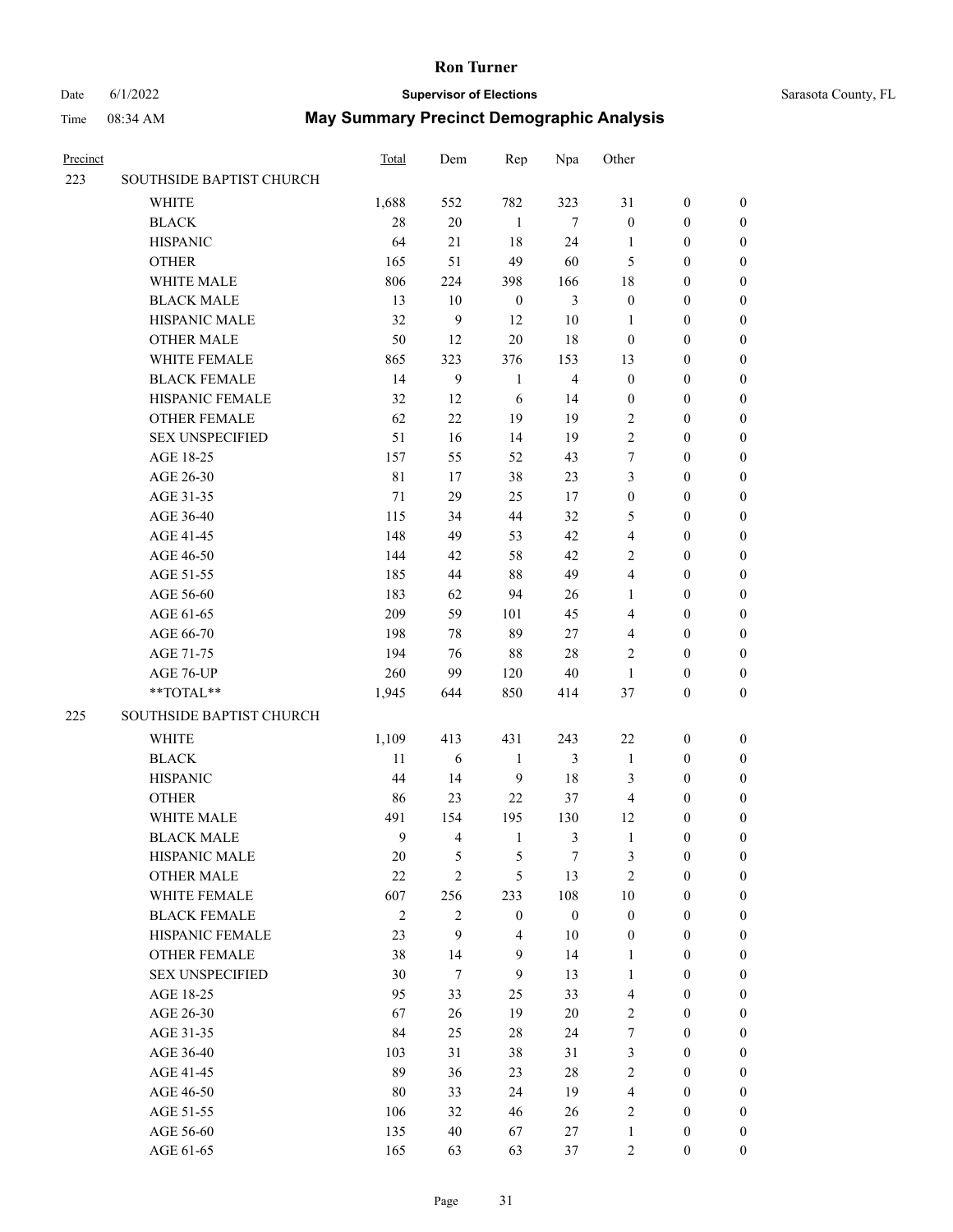Date 6/1/2022 **Supervisor of Elections** Supervisor **Supervisor of Elections** Sarasota County, FL

| Precinct      | <b>Total</b> | Dem | Rep | Npa | Other |                |
|---------------|--------------|-----|-----|-----|-------|----------------|
| AGE 66-70     | 110          | -47 | 40  | 21  |       | $\overline{0}$ |
| AGE 71-75     | 88           | 40  | 35  | 12  |       | $\mathbf{0}$   |
| AGE 76-UP     | 127          | 49  | 55  | 23  |       | $\mathbf{0}$   |
| $*$ TOTAL $*$ | .250         | 456 | 463 | 301 | 30    | $\overline{0}$ |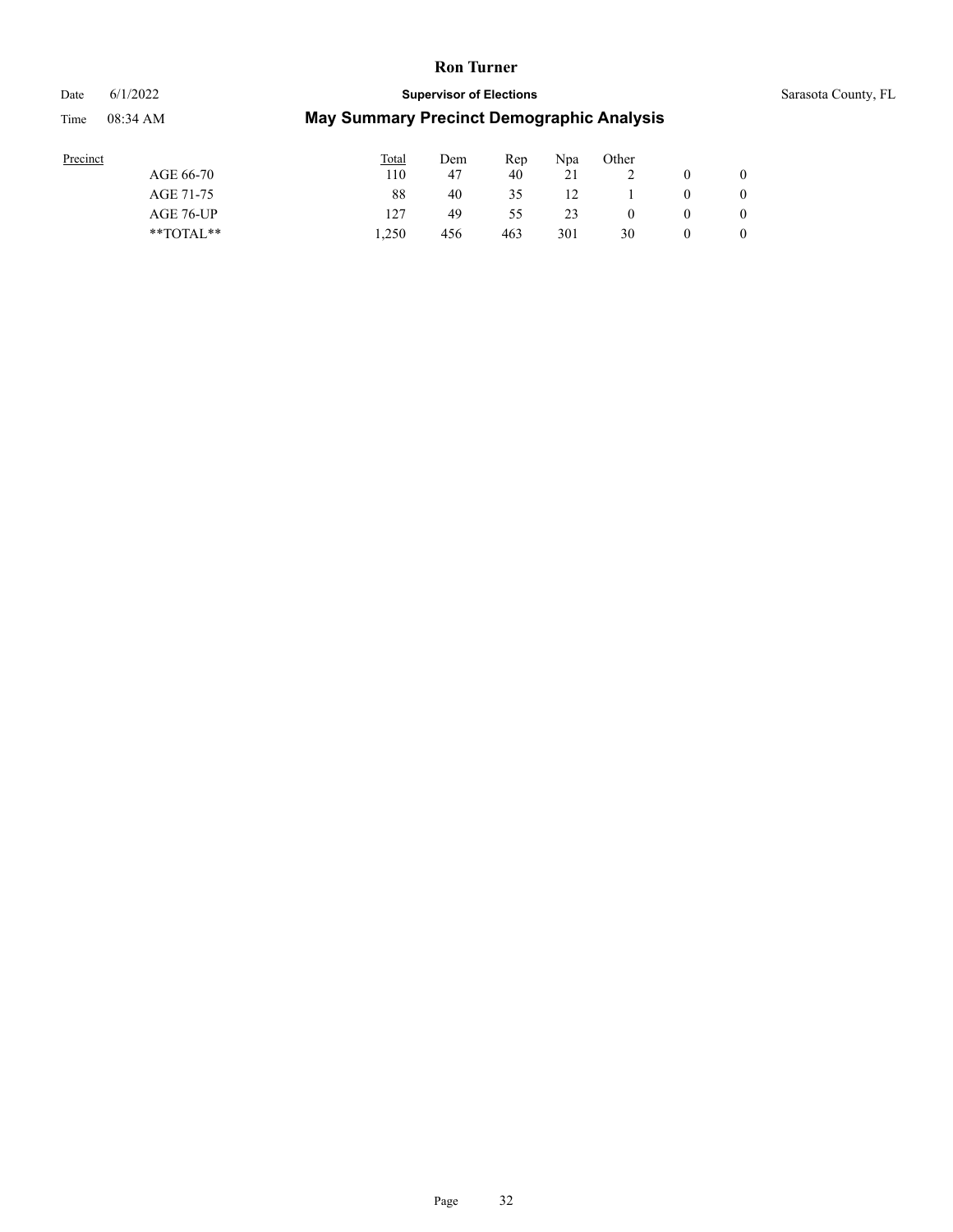# Date 6/1/2022 **Supervisor of Elections** Supervisor **Supervisor of Elections** Sarasota County, FL

| Precinct |                        | <b>Total</b> | Dem         | Rep            | Npa            | Other            |                  |                  |
|----------|------------------------|--------------|-------------|----------------|----------------|------------------|------------------|------------------|
| 227      | CHURCH OF THE PALMS    |              |             |                |                |                  |                  |                  |
|          | WHITE                  | 2,730        | 970         | 1,088          | 618            | 54               | $\boldsymbol{0}$ | 0                |
|          | <b>BLACK</b>           | 35           | 17          | 6              | 12             | $\boldsymbol{0}$ | $\boldsymbol{0}$ | $\boldsymbol{0}$ |
|          | <b>HISPANIC</b>        | 180          | 82          | $40\,$         | 56             | $\sqrt{2}$       | $\boldsymbol{0}$ | $\boldsymbol{0}$ |
|          | <b>OTHER</b>           | 251          | 91          | 54             | 99             | $\boldsymbol{7}$ | $\boldsymbol{0}$ | $\boldsymbol{0}$ |
|          | WHITE MALE             | 1,272        | 382         | 541            | 323            | 26               | $\boldsymbol{0}$ | $\boldsymbol{0}$ |
|          | <b>BLACK MALE</b>      | 22           | $\,8\,$     | 5              | $\mathbf{9}$   | $\boldsymbol{0}$ | $\boldsymbol{0}$ | $\boldsymbol{0}$ |
|          | HISPANIC MALE          | $77\,$       | 33          | 17             | $26\,$         | 1                | $\boldsymbol{0}$ | $\boldsymbol{0}$ |
|          | <b>OTHER MALE</b>      | 73           | 19          | 18             | 35             | $\mathbf{1}$     | $\boldsymbol{0}$ | $\boldsymbol{0}$ |
|          | WHITE FEMALE           | 1,419        | 574         | 533            | 284            | 28               | $\boldsymbol{0}$ | $\boldsymbol{0}$ |
|          | <b>BLACK FEMALE</b>    | 12           | $\,$ 8 $\,$ | $\mathbf{1}$   | $\mathfrak{Z}$ | $\boldsymbol{0}$ | $\boldsymbol{0}$ | $\boldsymbol{0}$ |
|          | HISPANIC FEMALE        | 97           | 47          | $20\,$         | 29             | 1                | $\boldsymbol{0}$ | 0                |
|          | OTHER FEMALE           | $87\,$       | $40\,$      | 17             | $27\,$         | 3                | $\boldsymbol{0}$ | 0                |
|          | <b>SEX UNSPECIFIED</b> | 109          | 31          | 33             | 43             | $\mathbf{2}$     | $\boldsymbol{0}$ | $\boldsymbol{0}$ |
|          | AGE 18-25              | 235          | 83          | 71             | $72\,$         | 9                | $\boldsymbol{0}$ | $\boldsymbol{0}$ |
|          | AGE 26-30              | 186          | 65          | 65             | 50             | 6                | $\boldsymbol{0}$ | $\boldsymbol{0}$ |
|          | AGE 31-35              | 240          | 77          | 86             | 68             | 9                | $\boldsymbol{0}$ | $\boldsymbol{0}$ |
|          | AGE 36-40              | 242          | $80\,$      | 74             | $8\sqrt{1}$    | 7                | $\boldsymbol{0}$ | $\boldsymbol{0}$ |
|          | AGE 41-45              | 210          | 92          | 59             | 50             | 9                | $\boldsymbol{0}$ | $\boldsymbol{0}$ |
|          | AGE 46-50              | 219          | 64          | 89             | 62             | 4                | $\boldsymbol{0}$ | $\boldsymbol{0}$ |
|          | AGE 51-55              | 302          | 92          | 115            | 89             | 6                | $\boldsymbol{0}$ | 0                |
|          | AGE 56-60              | 335          | 102         | 144            | 88             | $\mathbf{1}$     | $\boldsymbol{0}$ | 0                |
|          | AGE 61-65              | 336          | 130         | 133            | $70\,$         | 3                | $\boldsymbol{0}$ | 0                |
|          | AGE 66-70              | 324          | 141         | 115            | 67             | $\mathbf{1}$     | $\boldsymbol{0}$ | $\boldsymbol{0}$ |
|          | AGE 71-75              | 239          | 113         | $77\,$         | $46\,$         | 3                | $\boldsymbol{0}$ | $\boldsymbol{0}$ |
|          | AGE 76-UP              | 328          | 121         | 160            | 42             | 5                | $\boldsymbol{0}$ | $\boldsymbol{0}$ |
|          | **TOTAL**              | 3,196        | 1,160       | 1,188          | 785            | 63               | $\boldsymbol{0}$ | $\boldsymbol{0}$ |
| 229      | CHURCH OF THE PALMS    |              |             |                |                |                  |                  |                  |
|          | WHITE                  | 3,008        | 891         | 1,313          | 736            | 68               | $\boldsymbol{0}$ | $\boldsymbol{0}$ |
|          | <b>BLACK</b>           | 62           | 37          | $\mathfrak{Z}$ | $22\,$         | $\boldsymbol{0}$ | $\boldsymbol{0}$ | $\boldsymbol{0}$ |
|          | <b>HISPANIC</b>        | 265          | 114         | 53             | 95             | 3                | $\boldsymbol{0}$ | $\boldsymbol{0}$ |
|          | <b>OTHER</b>           | 268          | 99          | 59             | 97             | 13               | $\boldsymbol{0}$ | $\boldsymbol{0}$ |
|          | WHITE MALE             | 1,357        | 345         | 624            | 357            | 31               | 0                | $\boldsymbol{0}$ |
|          | <b>BLACK MALE</b>      | 29           | 15          | 1              | 13             | $\boldsymbol{0}$ | $\boldsymbol{0}$ | $\boldsymbol{0}$ |
|          | HISPANIC MALE          | 112          | 39          | 27             | 46             | $\boldsymbol{0}$ | $\boldsymbol{0}$ | 0                |
|          | <b>OTHER MALE</b>      | 73           | $20\,$      | $22\,$         | $30\,$         | 1                | $\boldsymbol{0}$ | 0                |
|          | WHITE FEMALE           | 1,610        | 534         | 671            | 368            | 37               | $\boldsymbol{0}$ | $\overline{0}$   |
|          | <b>BLACK FEMALE</b>    | 32           | 22          | $\sqrt{2}$     | $\,$ 8 $\,$    | $\boldsymbol{0}$ | $\boldsymbol{0}$ | 0                |
|          | HISPANIC FEMALE        | 142          | 67          | 25             | 47             | 3                | $\boldsymbol{0}$ | 0                |
|          | <b>OTHER FEMALE</b>    | 84           | 33          | 16             | 28             | 7                | $\boldsymbol{0}$ | $\overline{0}$   |
|          | <b>SEX UNSPECIFIED</b> | 136          | 44          | 38             | 49             | 5                | $\boldsymbol{0}$ | 0                |
|          | AGE 18-25              | 281          | 75          | 93             | 99             | 14               | $\boldsymbol{0}$ | 0                |
|          | AGE 26-30              | 204          | 67          | 64             | 66             | 7                | $\boldsymbol{0}$ | 0                |
|          | AGE 31-35              | 247          | 73          | 96             | 73             | $\mathfrak s$    | $\boldsymbol{0}$ | 0                |
|          | AGE 36-40              | 233          | 85          | 62             | $8\sqrt{1}$    | 5                | $\boldsymbol{0}$ | 0                |
|          | AGE 41-45              | 227          | 60          | 83             | $8\sqrt{1}$    | 3                | $\boldsymbol{0}$ | $\overline{0}$   |
|          | AGE 46-50              | 209          | 51          | $70\,$         | 83             | 5                | $\boldsymbol{0}$ | $\overline{0}$   |
|          | AGE 51-55              | 265          | 77          | 111            | 69             | 8                | $\boldsymbol{0}$ | 0                |
|          | AGE 56-60              | 333          | 84          | 157            | $88\,$         | 4                | $\boldsymbol{0}$ | 0                |
|          | AGE 61-65              | 353          | 107         | 165            | 73             | 8                | $\boldsymbol{0}$ | $\overline{0}$   |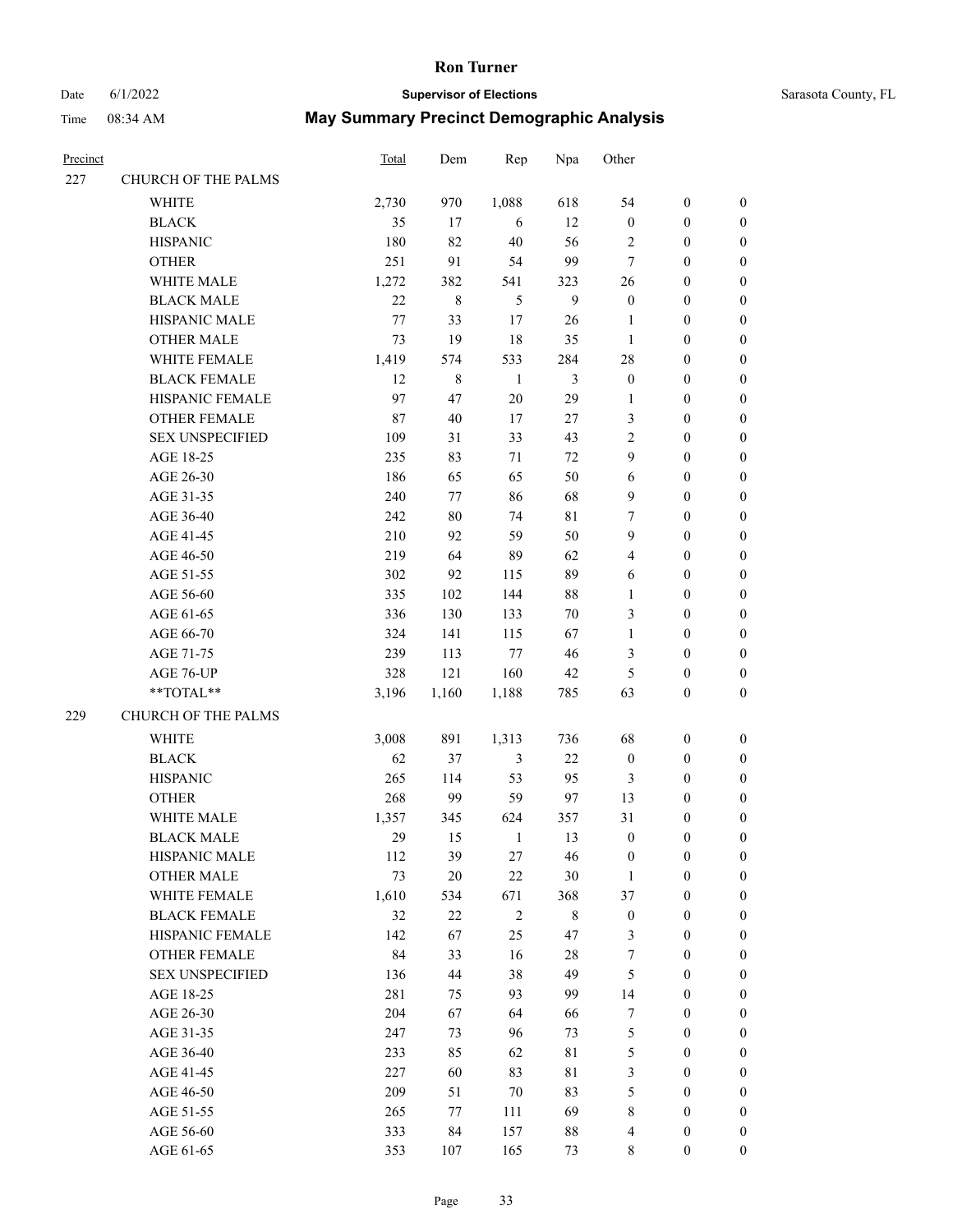#### Date 6/1/2022 **Supervisor of Elections** Supervisor **Supervisor of Elections** Sarasota County, FL

| Precinct |               | <b>Total</b> | Dem   | Rep   | Npa | Other |              |
|----------|---------------|--------------|-------|-------|-----|-------|--------------|
|          | AGE 66-70     | 332          | 123   | 122   | 75  |       | $\mathbf{0}$ |
|          | AGE 71-75     | 379          | .54   | 150   | 68  |       | $\mathbf{0}$ |
|          | AGE 76-UP     | 540          | 185   | 255   | 94  |       | $\mathbf{0}$ |
|          | $*$ $TOTAL**$ | 3.603        | 1.141 | 1.428 | 950 | 84    | $\mathbf{0}$ |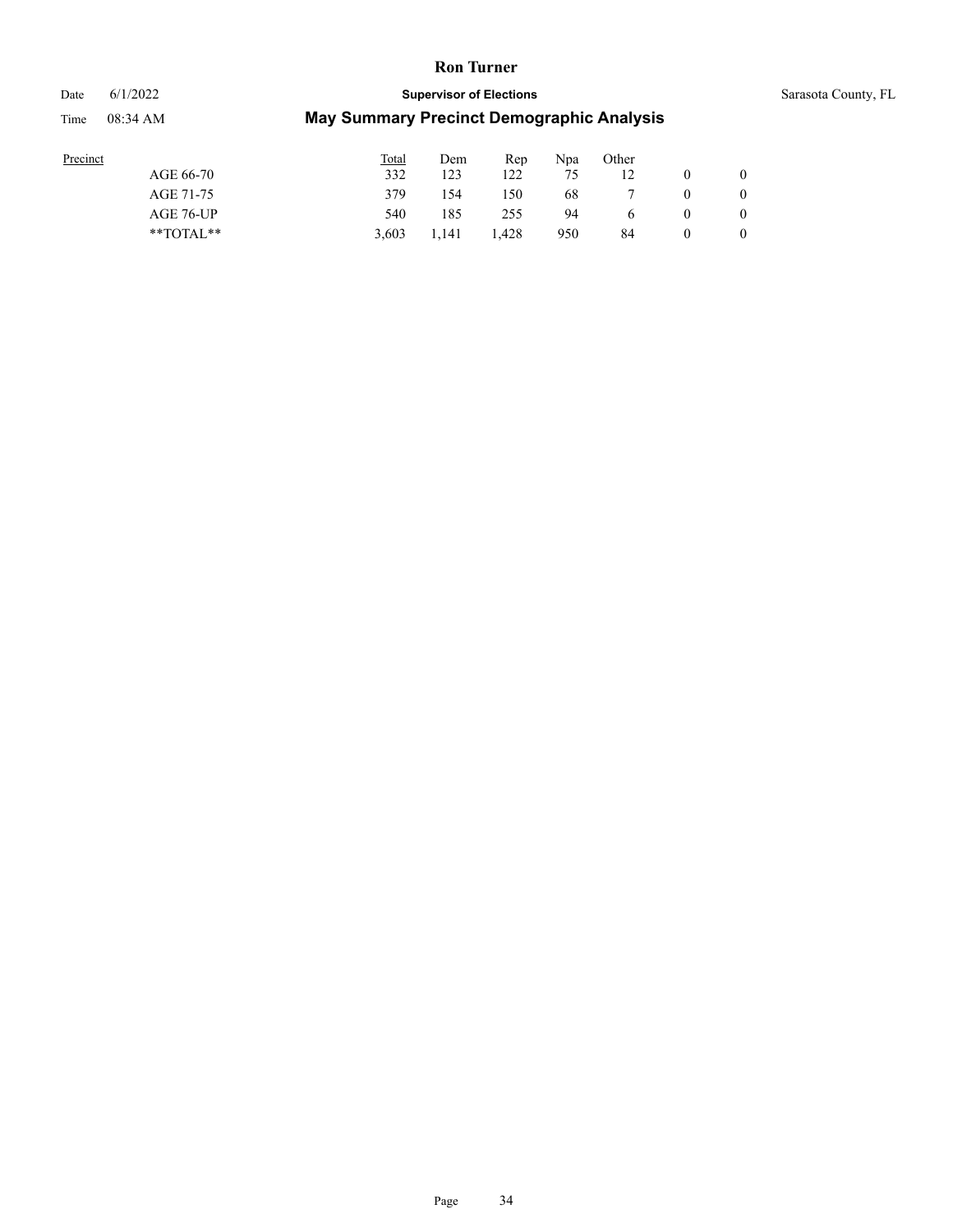#### Date 6/1/2022 **Supervisor of Elections** Supervisor **Supervisor of Elections** Sarasota County, FL

| Precinct |                                        | <b>Total</b> | Dem       | Rep    | Npa        | Other            |                  |                                      |
|----------|----------------------------------------|--------------|-----------|--------|------------|------------------|------------------|--------------------------------------|
| 231      | BENEVA CHRISTIAN CHURCH                |              |           |        |            |                  |                  |                                      |
|          | <b>WHITE</b>                           | 7,400        | 2,283     | 3,367  | 1,628      | 122              | $\boldsymbol{0}$ | 0                                    |
|          | <b>BLACK</b>                           | 109          | 67        | 11     | $27\,$     | 4                | $\boldsymbol{0}$ | 0                                    |
|          | <b>HISPANIC</b>                        | 373          | 136       | 99     | 134        | 4                | $\boldsymbol{0}$ | $\boldsymbol{0}$                     |
|          | <b>OTHER</b>                           | 643          | 195       | 183    | 255        | 10               | $\boldsymbol{0}$ | $\boldsymbol{0}$                     |
|          | WHITE MALE                             | 3,224        | 827       | 1,551  | 787        | 59               | $\boldsymbol{0}$ | $\boldsymbol{0}$                     |
|          | <b>BLACK MALE</b>                      | 62           | 40        | $\tau$ | 12         | 3                | $\boldsymbol{0}$ | $\boldsymbol{0}$                     |
|          | HISPANIC MALE                          | 162          | 47        | 46     | 67         | $\sqrt{2}$       | $\boldsymbol{0}$ | $\boldsymbol{0}$                     |
|          | <b>OTHER MALE</b>                      | 169          | 43        | 59     | 65         | $\overline{c}$   | $\boldsymbol{0}$ | $\boldsymbol{0}$                     |
|          | WHITE FEMALE                           | 4,083        | 1,437     | 1,773  | 810        | 63               | $\boldsymbol{0}$ | $\boldsymbol{0}$                     |
|          | <b>BLACK FEMALE</b>                    | 45           | 27        | 3      | 14         | $\mathbf{1}$     | $\boldsymbol{0}$ | $\boldsymbol{0}$                     |
|          | HISPANIC FEMALE                        | 198          | 82        | 53     | 61         | $\sqrt{2}$       | $\boldsymbol{0}$ | 0                                    |
|          | OTHER FEMALE                           | 236          | 72        | $71\,$ | 93         | $\boldsymbol{0}$ | $\boldsymbol{0}$ | 0                                    |
|          | <b>SEX UNSPECIFIED</b>                 | 279          | 69        | 82     | 123        | 5                | $\boldsymbol{0}$ | $\boldsymbol{0}$                     |
|          | AGE 18-25                              | 629          | 185       | 208    | 217        | 19               | $\boldsymbol{0}$ | $\boldsymbol{0}$                     |
|          | AGE 26-30                              | 498          | 143       | 175    | 162        | 18               | $\boldsymbol{0}$ | $\boldsymbol{0}$                     |
|          | AGE 31-35                              | 442          | 154       | 145    | 133        | 10               | $\boldsymbol{0}$ | $\boldsymbol{0}$                     |
|          | AGE 36-40                              | 473          | 144       | 170    | 145        | 14               | $\boldsymbol{0}$ | $\boldsymbol{0}$                     |
|          | AGE 41-45                              | 461          | 123       | 179    | 148        | 11               | $\boldsymbol{0}$ | $\boldsymbol{0}$                     |
|          | AGE 46-50                              | 474          | 122       | 202    | 142        | $\,8\,$          | $\boldsymbol{0}$ | $\boldsymbol{0}$                     |
|          | AGE 51-55                              | 575          | 158       | 255    | 151        | 11               | $\boldsymbol{0}$ | 0                                    |
|          | AGE 56-60                              | 712          | 202       | 331    | 167        | 12               | $\boldsymbol{0}$ | 0                                    |
|          | AGE 61-65                              | 834          | 253       | 394    | 173        | 14               | $\boldsymbol{0}$ | 0                                    |
|          | AGE 66-70                              | 875          | 308       | 373    | 186        | 8                | $\boldsymbol{0}$ | $\boldsymbol{0}$                     |
|          | AGE 71-75                              | 829          | 305       | 355    | 164        | 5                | $\boldsymbol{0}$ | $\boldsymbol{0}$                     |
|          | AGE 76-UP                              | 1,723        | 584       | 873    | 256        | $10\,$           | $\boldsymbol{0}$ | $\boldsymbol{0}$                     |
|          | **TOTAL**                              | 8,525        | 2,681     | 3,660  | 2,044      | 140              | $\boldsymbol{0}$ | $\boldsymbol{0}$                     |
| 233      | SARASOTA BAPTIST CHURCH                |              |           |        |            |                  |                  |                                      |
|          | WHITE                                  | 7,647        | 1,940     | 3,858  | 1,709      | 140              | $\boldsymbol{0}$ | $\boldsymbol{0}$                     |
|          | <b>BLACK</b>                           | 141          | 97        | $\tau$ | 37         | $\boldsymbol{0}$ | $\boldsymbol{0}$ | $\boldsymbol{0}$                     |
|          | <b>HISPANIC</b>                        | 411          | 167       | 111    | 131        | $\sqrt{2}$       | $\boldsymbol{0}$ | $\boldsymbol{0}$                     |
|          |                                        |              |           |        |            | 21               |                  |                                      |
|          | <b>OTHER</b><br>WHITE MALE             | 633<br>3,626 | 182       | 181    | 249<br>881 | $71\,$           | $\boldsymbol{0}$ | $\boldsymbol{0}$                     |
|          | <b>BLACK MALE</b>                      | 66           | 754<br>38 | 1,920  |            | $\boldsymbol{0}$ | 0<br>0           | $\boldsymbol{0}$<br>$\boldsymbol{0}$ |
|          |                                        |              |           | 4      | 24         |                  | $\boldsymbol{0}$ |                                      |
|          | HISPANIC MALE                          | 198          | 76<br>49  | 64     | 58         | $\boldsymbol{0}$ |                  | 0                                    |
|          | <b>OTHER MALE</b>                      | 203          |           | 65     | 82         | 7                | $\boldsymbol{0}$ | 0<br>$\overline{0}$                  |
|          | WHITE FEMALE                           | 3,931        | 1,162     | 1,900  | 801        | 68               | $\boldsymbol{0}$ |                                      |
|          | <b>BLACK FEMALE</b>                    | 72           | 57        | 3      | 12         | $\boldsymbol{0}$ | $\boldsymbol{0}$ | 0                                    |
|          | HISPANIC FEMALE                        | 198          | 85        | 46     | 65         | $\sqrt{2}$       | $\boldsymbol{0}$ | 0                                    |
|          | OTHER FEMALE<br><b>SEX UNSPECIFIED</b> | 218          | 80        | 57     | 74         | 7                | $\boldsymbol{0}$ | 0                                    |
|          |                                        | 269          | 61        | 88     | 114        | 6                | $\boldsymbol{0}$ | 0                                    |
|          | AGE 18-25                              | 789          | 212       | 297    | 252        | 28               | $\boldsymbol{0}$ | 0                                    |
|          | AGE 26-30                              | 452          | 107       | 180    | 154        | 11               | $\boldsymbol{0}$ | 0                                    |
|          | AGE 31-35                              | 568          | 142       | 238    | 171        | 17               | $\boldsymbol{0}$ | 0                                    |
|          | AGE 36-40                              | 576          | 144       | 238    | 182        | 12               | $\boldsymbol{0}$ | 0                                    |
|          | AGE 41-45                              | 594          | 159       | 244    | 179        | 12               | $\boldsymbol{0}$ | $\overline{0}$                       |
|          | AGE 46-50                              | 622          | 143       | 299    | 173        | 7                | $\boldsymbol{0}$ | $\overline{0}$                       |
|          | AGE 51-55                              | 700          | 190       | 336    | 167        | 7                | $\boldsymbol{0}$ | 0                                    |
|          | AGE 56-60                              | 751          | 187       | 404    | 151        | 9                | $\boldsymbol{0}$ | 0                                    |
|          | AGE 61-65                              | 802          | 226       | 415    | 148        | 13               | $\boldsymbol{0}$ | $\overline{0}$                       |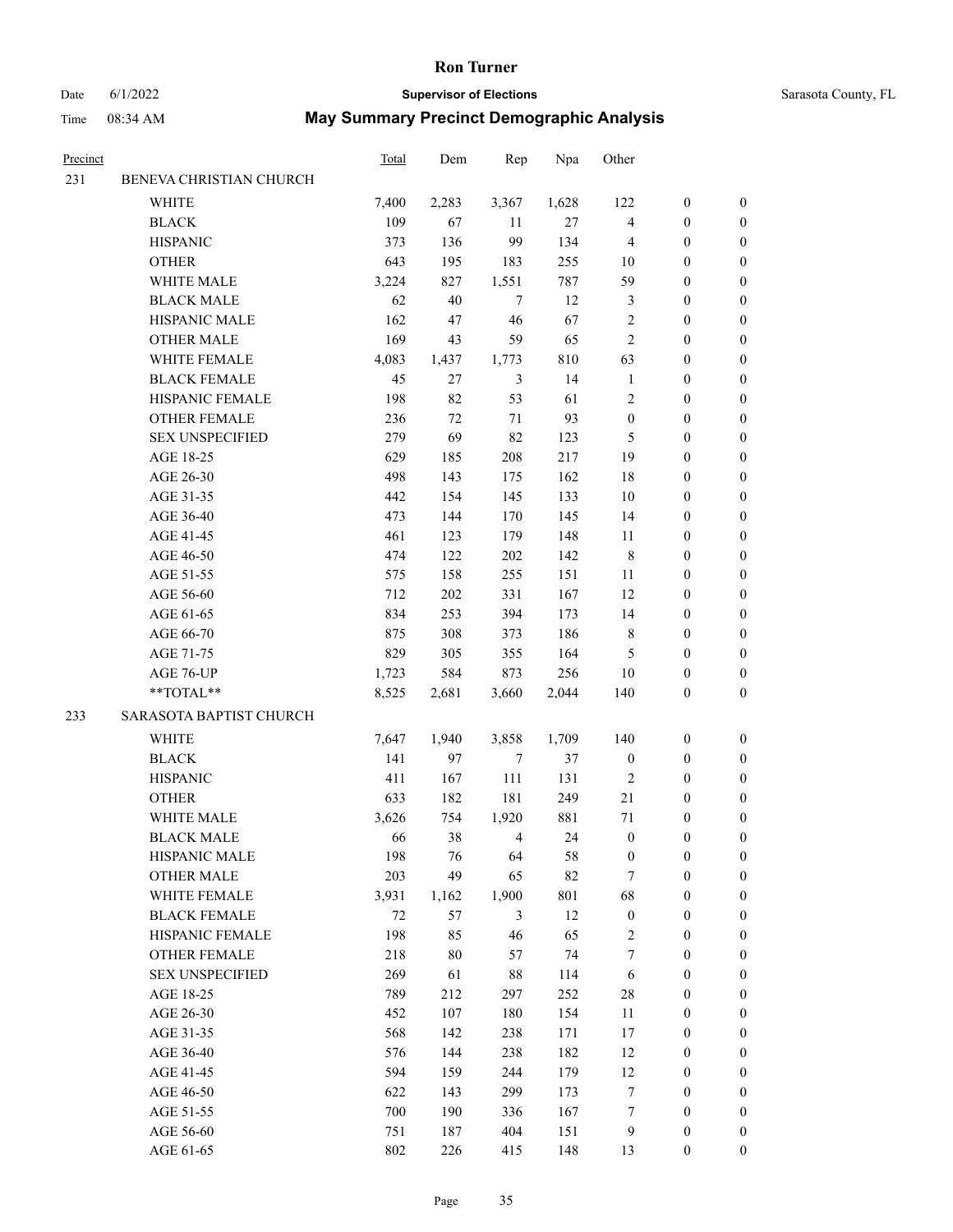Date 6/1/2022 **Supervisor of Elections** Supervisor **Supervisor of Elections** Sarasota County, FL

| Precinct |               | <b>Total</b> | Dem   | Rep   | Npa   | Other |   |
|----------|---------------|--------------|-------|-------|-------|-------|---|
|          | AGE 66-70     | 840          | 266   | 404   | 154   | 16    |   |
|          | AGE 71-75     | 811          | 260   | 391   | 150   | 10    |   |
|          | AGE 76-UP     | 1.327        | 350   | 711   | 245   |       |   |
|          | $*$ TOTAL $*$ | 8.832        | 2.386 | 4.157 | 2.126 | 163   | 0 |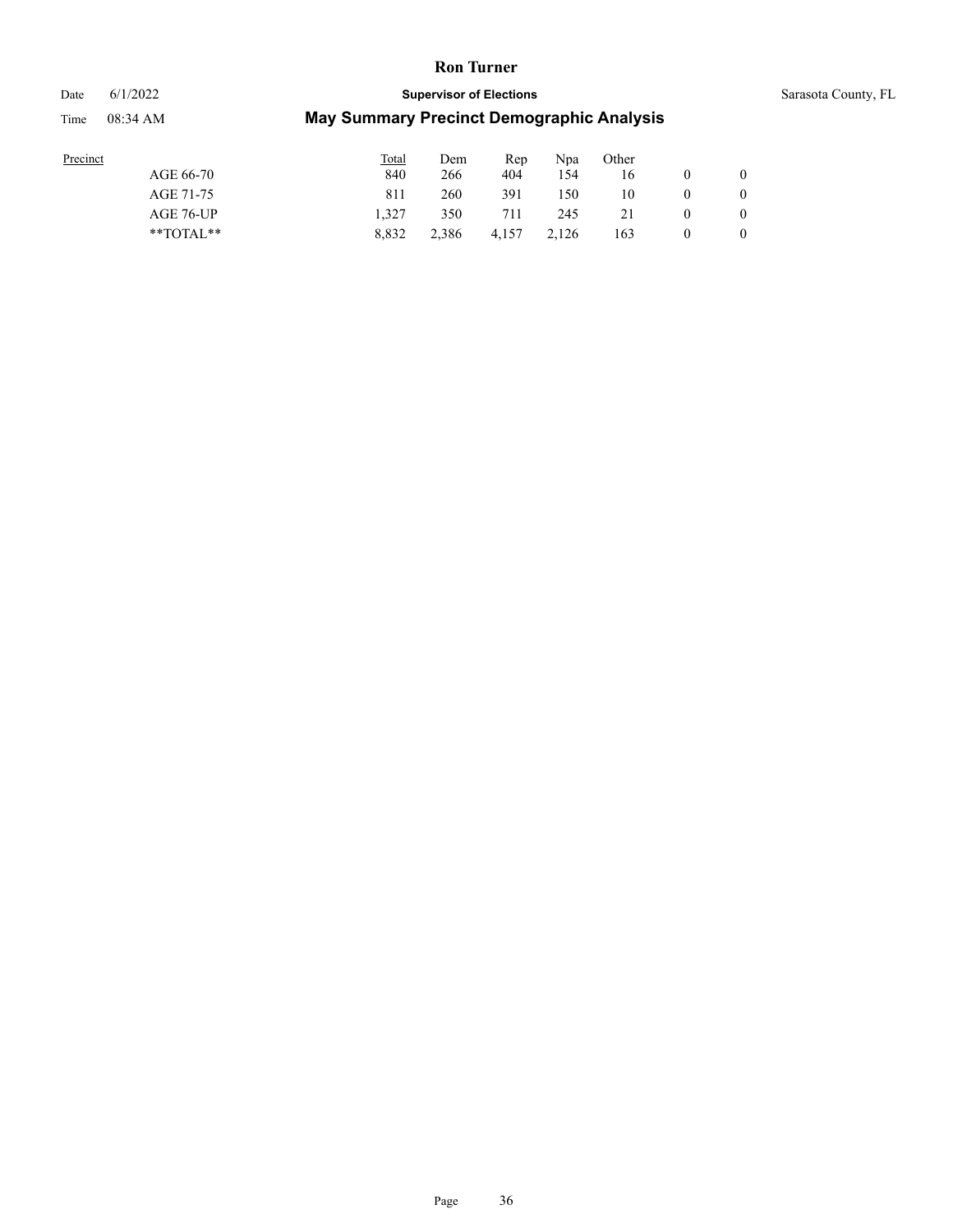## Date 6/1/2022 **Supervisor of Elections** Supervisor **Supervisor of Elections** Sarasota County, FL

| Precinct |                        | Total                   | Dem              | Rep              | Npa              | Other                   |                  |                  |
|----------|------------------------|-------------------------|------------------|------------------|------------------|-------------------------|------------------|------------------|
| 301      | WATERFORD SPORTS CLUB  |                         |                  |                  |                  |                         |                  |                  |
|          | WHITE                  | 1,806                   | 411              | 910              | 449              | 36                      | $\boldsymbol{0}$ | 0                |
|          | <b>BLACK</b>           | 7                       | 3                | $\boldsymbol{0}$ | $\overline{4}$   | $\boldsymbol{0}$        | $\boldsymbol{0}$ | $\boldsymbol{0}$ |
|          | <b>HISPANIC</b>        | 34                      | $\,8\,$          | 17               | 9                | $\boldsymbol{0}$        | $\boldsymbol{0}$ | $\boldsymbol{0}$ |
|          | <b>OTHER</b>           | 91                      | 19               | 35               | 33               | 4                       | $\boldsymbol{0}$ | $\boldsymbol{0}$ |
|          | WHITE MALE             | 835                     | 163              | 437              | 213              | 22                      | $\boldsymbol{0}$ | $\boldsymbol{0}$ |
|          | <b>BLACK MALE</b>      | 3                       | $\mathbf{1}$     | $\boldsymbol{0}$ | $\sqrt{2}$       | $\boldsymbol{0}$        | $\boldsymbol{0}$ | $\boldsymbol{0}$ |
|          | HISPANIC MALE          | 15                      | $\mathfrak{Z}$   | 9                | $\mathfrak{Z}$   | $\boldsymbol{0}$        | $\boldsymbol{0}$ | $\boldsymbol{0}$ |
|          | <b>OTHER MALE</b>      | 34                      | $\tau$           | 14               | 11               | $\overline{c}$          | $\boldsymbol{0}$ | $\boldsymbol{0}$ |
|          | WHITE FEMALE           | 949                     | 241              | 461              | 233              | 14                      | $\boldsymbol{0}$ | $\boldsymbol{0}$ |
|          | <b>BLACK FEMALE</b>    | $\overline{4}$          | $\sqrt{2}$       | $\boldsymbol{0}$ | $\sqrt{2}$       | $\boldsymbol{0}$        | $\boldsymbol{0}$ | $\boldsymbol{0}$ |
|          | HISPANIC FEMALE        | 18                      | 5                | $\tau$           | 6                | $\boldsymbol{0}$        | $\boldsymbol{0}$ | 0                |
|          | <b>OTHER FEMALE</b>    | $28\,$                  | 3                | 14               | 11               | $\boldsymbol{0}$        | $\boldsymbol{0}$ | $\boldsymbol{0}$ |
|          | <b>SEX UNSPECIFIED</b> | 45                      | 12               | 19               | 12               | $\mathbf{2}$            | $\boldsymbol{0}$ | $\boldsymbol{0}$ |
|          | AGE 18-25              | 61                      | $\tau$           | 29               | 21               | $\overline{4}$          | $\boldsymbol{0}$ | $\boldsymbol{0}$ |
|          | AGE 26-30              | 35                      | 8                | $18\,$           | $\,$ 8 $\,$      | $\mathbf{1}$            | $\boldsymbol{0}$ | $\boldsymbol{0}$ |
|          | AGE 31-35              | 39                      | 7                | 21               | 10               | $\mathbf{1}$            | $\boldsymbol{0}$ | $\boldsymbol{0}$ |
|          | AGE 36-40              | 52                      | $17\,$           | 25               | $10\,$           | $\boldsymbol{0}$        | $\boldsymbol{0}$ | $\boldsymbol{0}$ |
|          | AGE 41-45              | 70                      | $\tau$           | 42               | 21               | $\boldsymbol{0}$        | $\boldsymbol{0}$ | $\boldsymbol{0}$ |
|          | AGE 46-50              | $77 \,$                 | 16               | 33               | $28\,$           | $\boldsymbol{0}$        | $\boldsymbol{0}$ | $\boldsymbol{0}$ |
|          | AGE 51-55              | 88                      | 13               | 50               | $21\,$           | 4                       | $\boldsymbol{0}$ | 0                |
|          | AGE 56-60              | 158                     | $28\,$           | 93               | 35               | 2                       | $\boldsymbol{0}$ | 0                |
|          | AGE 61-65              | 246                     | 52               | 114              | $77 \,$          | $\mathfrak{Z}$          | $\boldsymbol{0}$ | $\boldsymbol{0}$ |
|          | AGE 66-70              | 279                     | 78               | 114              | $77 \,$          | $10\,$                  | $\boldsymbol{0}$ | $\boldsymbol{0}$ |
|          | AGE 71-75              | 373                     | 99               | 168              | 96               | $10\,$                  | $\boldsymbol{0}$ | $\boldsymbol{0}$ |
|          | AGE 76-UP              | 460                     | 109              | 255              | 91               | 5                       | $\boldsymbol{0}$ | $\boldsymbol{0}$ |
|          | **TOTAL**              | 1,938                   | 441              | 962              | 495              | 40                      | $\boldsymbol{0}$ | $\boldsymbol{0}$ |
| 303      | TWIN LAKES PARK        |                         |                  |                  |                  |                         |                  |                  |
|          |                        |                         |                  |                  |                  |                         |                  |                  |
|          | <b>WHITE</b>           | 26                      | $\mathfrak{Z}$   | $20\,$           | $\mathbf{1}$     | $\overline{2}$          | $\boldsymbol{0}$ | $\boldsymbol{0}$ |
|          | <b>BLACK</b>           | $\boldsymbol{0}$        | $\boldsymbol{0}$ | $\boldsymbol{0}$ | $\boldsymbol{0}$ | $\boldsymbol{0}$        | $\boldsymbol{0}$ | $\boldsymbol{0}$ |
|          | <b>HISPANIC</b>        | $\mathfrak{2}$          | $\boldsymbol{0}$ | $\mathbf{1}$     | $\mathbf{1}$     | $\boldsymbol{0}$        | $\boldsymbol{0}$ | $\boldsymbol{0}$ |
|          | <b>OTHER</b>           | $\boldsymbol{0}$        | $\boldsymbol{0}$ | $\boldsymbol{0}$ | $\boldsymbol{0}$ | $\boldsymbol{0}$        | $\boldsymbol{0}$ | $\boldsymbol{0}$ |
|          | WHITE MALE             | 14                      | $\mathbf{1}$     | $10\,$           | 1                | $\overline{\mathbf{c}}$ | $\boldsymbol{0}$ | $\boldsymbol{0}$ |
|          | <b>BLACK MALE</b>      | $\mathbf{0}$            | $\boldsymbol{0}$ | $\boldsymbol{0}$ | $\boldsymbol{0}$ | $\boldsymbol{0}$        | $\boldsymbol{0}$ | $\boldsymbol{0}$ |
|          | HISPANIC MALE          | $\boldsymbol{0}$        | $\boldsymbol{0}$ | $\boldsymbol{0}$ | $\mathbf{0}$     | $\boldsymbol{0}$        | $\boldsymbol{0}$ | $\overline{0}$   |
|          | <b>OTHER MALE</b>      | $\boldsymbol{0}$        | $\boldsymbol{0}$ | $\boldsymbol{0}$ | $\boldsymbol{0}$ | $\boldsymbol{0}$        | $\boldsymbol{0}$ | $\overline{0}$   |
|          | WHITE FEMALE           | 11                      | $\mathbf{2}$     | 9                | $\mathbf{0}$     | $\mathbf{0}$            | $\boldsymbol{0}$ | $\overline{0}$   |
|          | <b>BLACK FEMALE</b>    | $\boldsymbol{0}$        | $\boldsymbol{0}$ | $\boldsymbol{0}$ | $\boldsymbol{0}$ | $\boldsymbol{0}$        | $\boldsymbol{0}$ | $\overline{0}$   |
|          | HISPANIC FEMALE        | $\overline{c}$          | $\boldsymbol{0}$ | $\mathbf{1}$     | $\mathbf{1}$     | $\overline{0}$          | $\boldsymbol{0}$ | $\overline{0}$   |
|          | <b>OTHER FEMALE</b>    | $\boldsymbol{0}$        | $\overline{0}$   | $\boldsymbol{0}$ | $\boldsymbol{0}$ | $\overline{0}$          | $\boldsymbol{0}$ | $\theta$         |
|          | <b>SEX UNSPECIFIED</b> | $\mathbf{1}$            | $\boldsymbol{0}$ | $\mathbf{1}$     | $\boldsymbol{0}$ | $\mathbf{0}$            | $\boldsymbol{0}$ | $\overline{0}$   |
|          | AGE 18-25              | $\overline{\mathbf{4}}$ | 1                | 3                | $\boldsymbol{0}$ | $\mathbf{0}$            | $\boldsymbol{0}$ | $\overline{0}$   |
|          | AGE 26-30              | $\mathfrak{Z}$          | $\boldsymbol{0}$ | 3                | $\boldsymbol{0}$ | $\boldsymbol{0}$        | $\boldsymbol{0}$ | $\overline{0}$   |
|          | AGE 31-35              | $\overline{c}$          | $\boldsymbol{0}$ | $\mathbf{1}$     | $\boldsymbol{0}$ | $\mathbf{1}$            | $\boldsymbol{0}$ | $\overline{0}$   |
|          | AGE 36-40              | 1                       | $\overline{0}$   | $\mathbf{1}$     | $\boldsymbol{0}$ | $\boldsymbol{0}$        | $\boldsymbol{0}$ | $\overline{0}$   |
|          | AGE 41-45              | $\overline{c}$          | $\boldsymbol{0}$ | $\mathbf{1}$     | $\mathbf{1}$     | $\mathbf{0}$            | $\boldsymbol{0}$ | $\overline{0}$   |
|          | AGE 46-50              | $\overline{c}$          | 1                | $\mathbf{1}$     | $\mathbf{0}$     | $\boldsymbol{0}$        | $\boldsymbol{0}$ | $\overline{0}$   |
|          | AGE 51-55              | $\mathbf{1}$            | $\boldsymbol{0}$ | $\mathbf{1}$     | $\boldsymbol{0}$ | $\boldsymbol{0}$        | $\boldsymbol{0}$ | $\theta$         |
|          | AGE 56-60              | $\tau$                  | $\boldsymbol{0}$ | $\sqrt{6}$       | $\mathbf{1}$     | $\boldsymbol{0}$        | $\boldsymbol{0}$ | $\overline{0}$   |
|          | AGE 61-65              | $\mathbf{1}$            | $\boldsymbol{0}$ | $\boldsymbol{0}$ | $\boldsymbol{0}$ | $\mathbf{1}$            | $\boldsymbol{0}$ | $\overline{0}$   |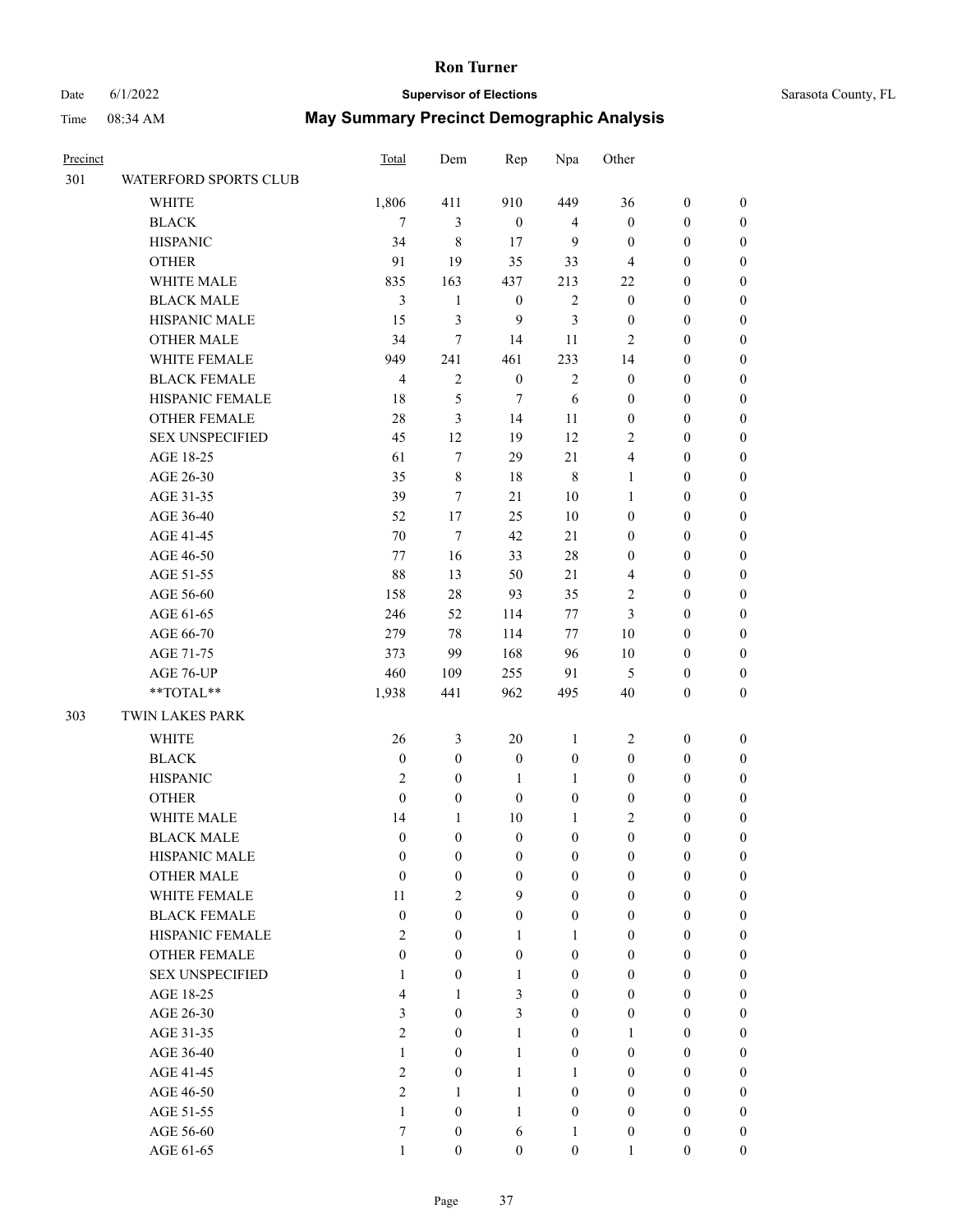## Date 6/1/2022 **Supervisor of Elections** Supervisor **Supervisor of Elections** Sarasota County, FL

| Precinct      | Total | Dem | Rep | Npa      | Other |                |
|---------------|-------|-----|-----|----------|-------|----------------|
| AGE 66-70     |       |     | ∸   |          |       | $\overline{0}$ |
| AGE 71-75     |       |     | O   | $_{0}$   |       | $\overline{0}$ |
| AGE 76-UP     |       |     | ∼   | $\theta$ |       | $\theta$       |
| $*$ TOTAL $*$ | 28    |     | 21  | ∸        |       | $\theta$       |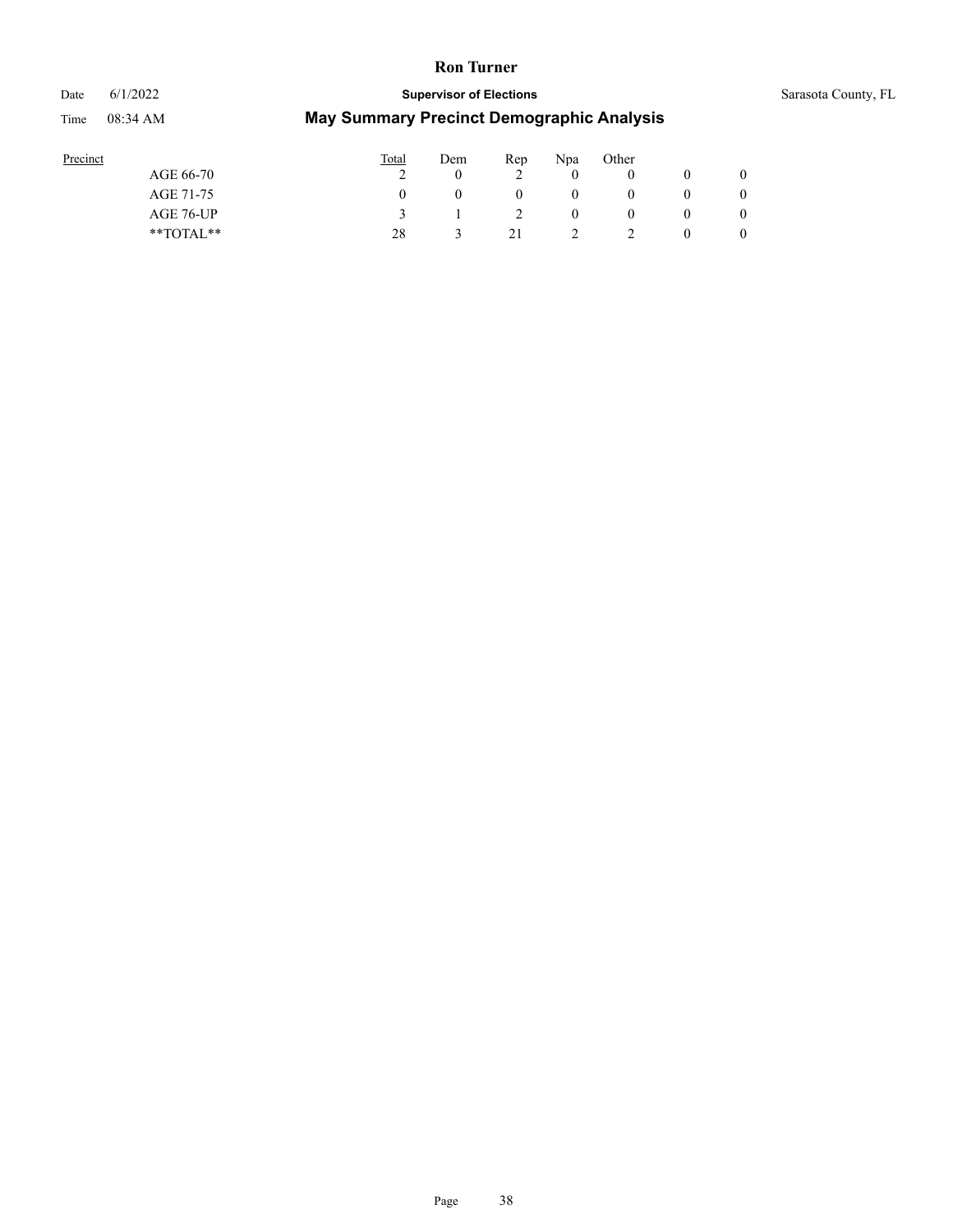## Date 6/1/2022 **Supervisor of Elections** Supervisor **Supervisor of Elections** Sarasota County, FL

| Precinct |                        | <b>Total</b> | Dem            | Rep            | Npa            | Other            |                  |                  |
|----------|------------------------|--------------|----------------|----------------|----------------|------------------|------------------|------------------|
| 305      | CHURCH OF THE NAZARENE |              |                |                |                |                  |                  |                  |
|          | WHITE                  | 3,490        | 881            | 1,667          | 887            | 55               | $\boldsymbol{0}$ | 0                |
|          | <b>BLACK</b>           | 31           | 18             | $\overline{4}$ | $\overline{9}$ | $\boldsymbol{0}$ | $\boldsymbol{0}$ | 0                |
|          | <b>HISPANIC</b>        | 60           | 19             | 17             | 24             | $\boldsymbol{0}$ | $\boldsymbol{0}$ | $\boldsymbol{0}$ |
|          | <b>OTHER</b>           | 196          | 44             | $71\,$         | 77             | 4                | $\boldsymbol{0}$ | $\boldsymbol{0}$ |
|          | WHITE MALE             | 1,562        | 321            | 803            | 410            | 28               | $\boldsymbol{0}$ | $\boldsymbol{0}$ |
|          | <b>BLACK MALE</b>      | $\,8\,$      | $\overline{4}$ | $\mathbf{1}$   | $\mathfrak{Z}$ | $\boldsymbol{0}$ | $\boldsymbol{0}$ | $\boldsymbol{0}$ |
|          | HISPANIC MALE          | 21           | 5              | $\tau$         | 9              | $\boldsymbol{0}$ | $\boldsymbol{0}$ | $\boldsymbol{0}$ |
|          | <b>OTHER MALE</b>      | 65           | 16             | $27\,$         | $22\,$         | $\boldsymbol{0}$ | $\boldsymbol{0}$ | $\boldsymbol{0}$ |
|          | WHITE FEMALE           | 1,887        | 548            | 846            | 467            | 26               | $\boldsymbol{0}$ | $\boldsymbol{0}$ |
|          | <b>BLACK FEMALE</b>    | 22           | 13             | $\mathfrak{Z}$ | $\sqrt{6}$     | $\boldsymbol{0}$ | $\boldsymbol{0}$ | 0                |
|          | HISPANIC FEMALE        | 37           | 14             | 9              | 14             | $\boldsymbol{0}$ | $\boldsymbol{0}$ | 0                |
|          | OTHER FEMALE           | 63           | 17             | 24             | 21             | 1                | $\boldsymbol{0}$ | 0                |
|          | <b>SEX UNSPECIFIED</b> | 96           | 17             | 37             | 38             | 4                | $\boldsymbol{0}$ | $\boldsymbol{0}$ |
|          | AGE 18-25              | 129          | 32             | 56             | 38             | 3                | $\boldsymbol{0}$ | $\boldsymbol{0}$ |
|          | AGE 26-30              | 92           | $22\,$         | $28\,$         | $40\,$         | 2                | $\boldsymbol{0}$ | $\boldsymbol{0}$ |
|          | AGE 31-35              | 84           | 24             | 35             | 23             | $\sqrt{2}$       | $\boldsymbol{0}$ | $\boldsymbol{0}$ |
|          | AGE 36-40              | 73           | 19             | $21\,$         | 33             | $\boldsymbol{0}$ | $\boldsymbol{0}$ | $\boldsymbol{0}$ |
|          | AGE 41-45              | 98           | 23             | 38             | 33             | 4                | $\boldsymbol{0}$ | $\boldsymbol{0}$ |
|          | AGE 46-50              | 123          | 24             | 61             | 34             | 4                | $\boldsymbol{0}$ | $\boldsymbol{0}$ |
|          | AGE 51-55              | 151          | 31             | $72\,$         | 48             | $\boldsymbol{0}$ | $\boldsymbol{0}$ | 0                |
|          | AGE 56-60              | 251          | 48             | 133            | 64             | 6                | $\boldsymbol{0}$ | 0                |
|          | AGE 61-65              | 389          | 96             | 193            | 97             | 3                | $\boldsymbol{0}$ | 0                |
|          | AGE 66-70              | 488          | 129            | 219            | 131            | 9                | $\boldsymbol{0}$ | $\boldsymbol{0}$ |
|          | AGE 71-75              | 642          | 189            | 270            | 173            | $10\,$           | $\boldsymbol{0}$ | $\boldsymbol{0}$ |
|          | AGE 76-UP              | 1,257        | 325            | 633            | 283            | 16               | $\boldsymbol{0}$ | $\boldsymbol{0}$ |
|          | **TOTAL**              | 3,777        | 962            | 1,759          | 997            | 59               | $\boldsymbol{0}$ | $\boldsymbol{0}$ |
| 307      | CHURCH OF THE NAZARENE |              |                |                |                |                  |                  |                  |
|          | WHITE                  | 6,081        | 1,392          | 3,156          | 1,438          | 95               | $\boldsymbol{0}$ | $\boldsymbol{0}$ |
|          | <b>BLACK</b>           | 40           | 25             | $\overline{4}$ | 11             | $\boldsymbol{0}$ | $\boldsymbol{0}$ | $\boldsymbol{0}$ |
|          | <b>HISPANIC</b>        | 107          | 36             | 48             | $21\,$         | $\overline{2}$   | $\boldsymbol{0}$ | $\boldsymbol{0}$ |
|          | <b>OTHER</b>           | 371          | 99             | 135            | 124            | 13               | $\boldsymbol{0}$ | $\boldsymbol{0}$ |
|          | WHITE MALE             | 2,793        | 530            | 1,538          | 680            | 45               | 0                | $\boldsymbol{0}$ |
|          | <b>BLACK MALE</b>      | $20\,$       | 10             | 3              | 7              | $\boldsymbol{0}$ | $\boldsymbol{0}$ | $\boldsymbol{0}$ |
|          | HISPANIC MALE          | 50           | 15             | 23             | 12             | $\boldsymbol{0}$ | $\boldsymbol{0}$ | 0                |
|          | <b>OTHER MALE</b>      | 107          | 23             | 45             | 37             | $\overline{c}$   | $\boldsymbol{0}$ | 0                |
|          | WHITE FEMALE           | 3,216        | 846            | 1,583          | 739            | 48               | $\boldsymbol{0}$ | $\overline{0}$   |
|          | <b>BLACK FEMALE</b>    | $20\,$       | 15             | $\mathbf{1}$   | $\overline{4}$ | $\boldsymbol{0}$ | $\boldsymbol{0}$ | 0                |
|          | HISPANIC FEMALE        | 56           | $20\,$         | 25             | $\overline{9}$ | $\overline{c}$   | $\boldsymbol{0}$ | 0                |
|          | OTHER FEMALE           | 115          | 25             | $40\,$         | 47             | 3                | $\boldsymbol{0}$ | 0                |
|          | <b>SEX UNSPECIFIED</b> | 186          | 42             | 81             | 55             | 8                | $\boldsymbol{0}$ | 0                |
|          | AGE 18-25              | 321          | 76             | 143            | 92             | $10\,$           | $\boldsymbol{0}$ | 0                |
|          | AGE 26-30              | 184          | 37             | 84             | 58             | 5                | $\boldsymbol{0}$ | 0                |
|          | AGE 31-35              | 188          | 39             | 82             | 65             | $\sqrt{2}$       | $\boldsymbol{0}$ | 0                |
|          | AGE 36-40              | 214          | 35             | 109            | 67             | $\mathfrak{Z}$   | $\boldsymbol{0}$ | 0                |
|          | AGE 41-45              | 230          | 45             | 121            | 59             | 5                | $\boldsymbol{0}$ | $\overline{0}$   |
|          | AGE 46-50              | 256          | 43             | 125            | $80\,$         | 8                | $\boldsymbol{0}$ | $\overline{0}$   |
|          | AGE 51-55              | 367          | 66             | 196            | 93             | 12               | $\boldsymbol{0}$ | 0                |
|          | AGE 56-60              | 453          | 74             | 258            | 111            | $10\,$           | $\boldsymbol{0}$ | 0                |
|          | AGE 61-65              | 654          | 145            | 362            | 136            | 11               | $\boldsymbol{0}$ | $\overline{0}$   |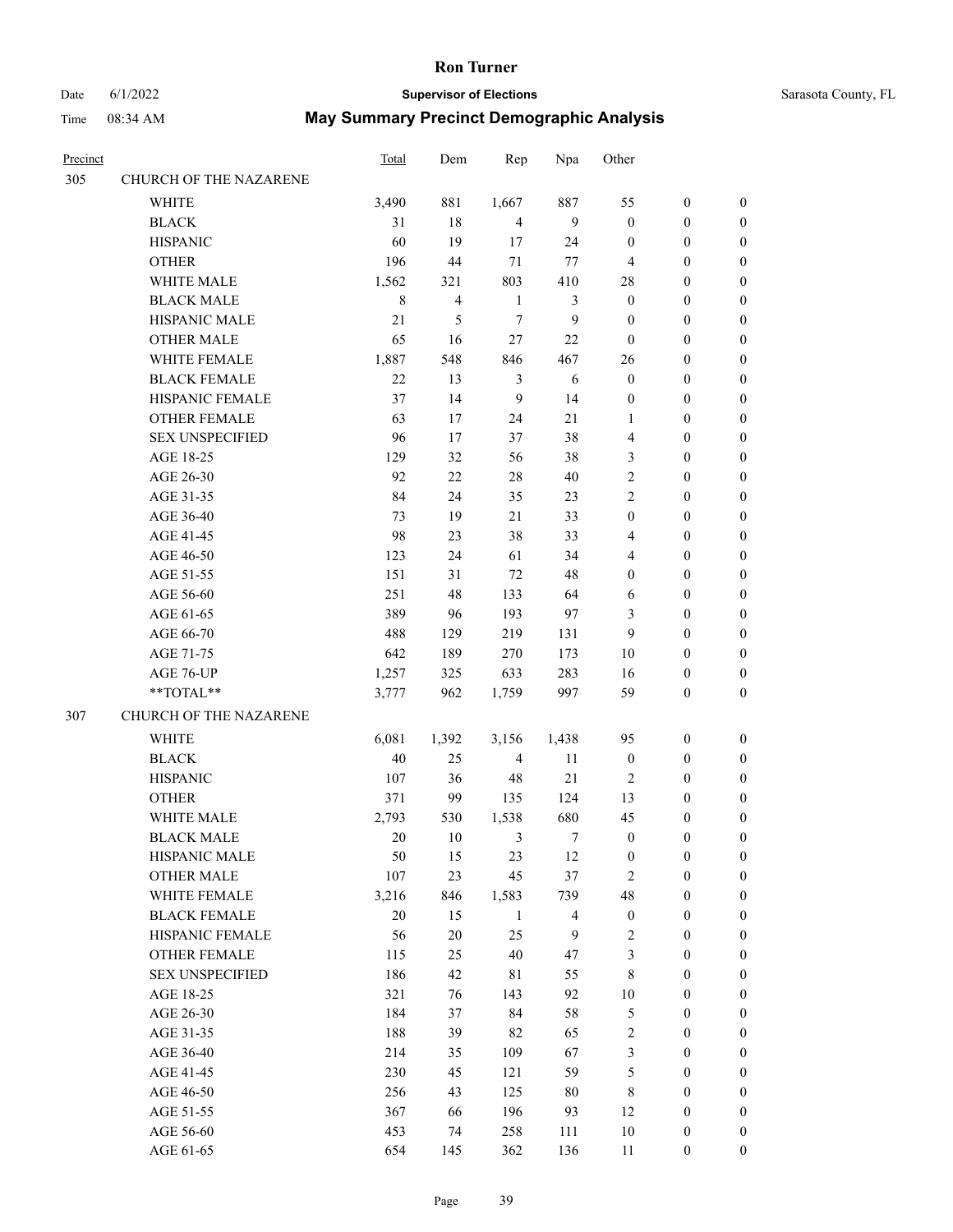### Date 6/1/2022 **Supervisor of Elections** Supervisor **Supervisor of Elections** Sarasota County, FL

| Precinct |               | Total | Dem   | Rep   | Npa   | Other |   |   |
|----------|---------------|-------|-------|-------|-------|-------|---|---|
|          | AGE 66-70     | 924   | 243   | 456   | 209   | 16    |   |   |
|          | AGE 71-75     | 1.074 | 302   | 523   | 232   |       | 0 |   |
|          | AGE 76-UP     | 1.734 | 447   | 884   | 392   |       | v | 0 |
|          | $*$ TOTAL $*$ | 6.599 | 1.552 | 3,343 | 1,594 | 110   |   | 0 |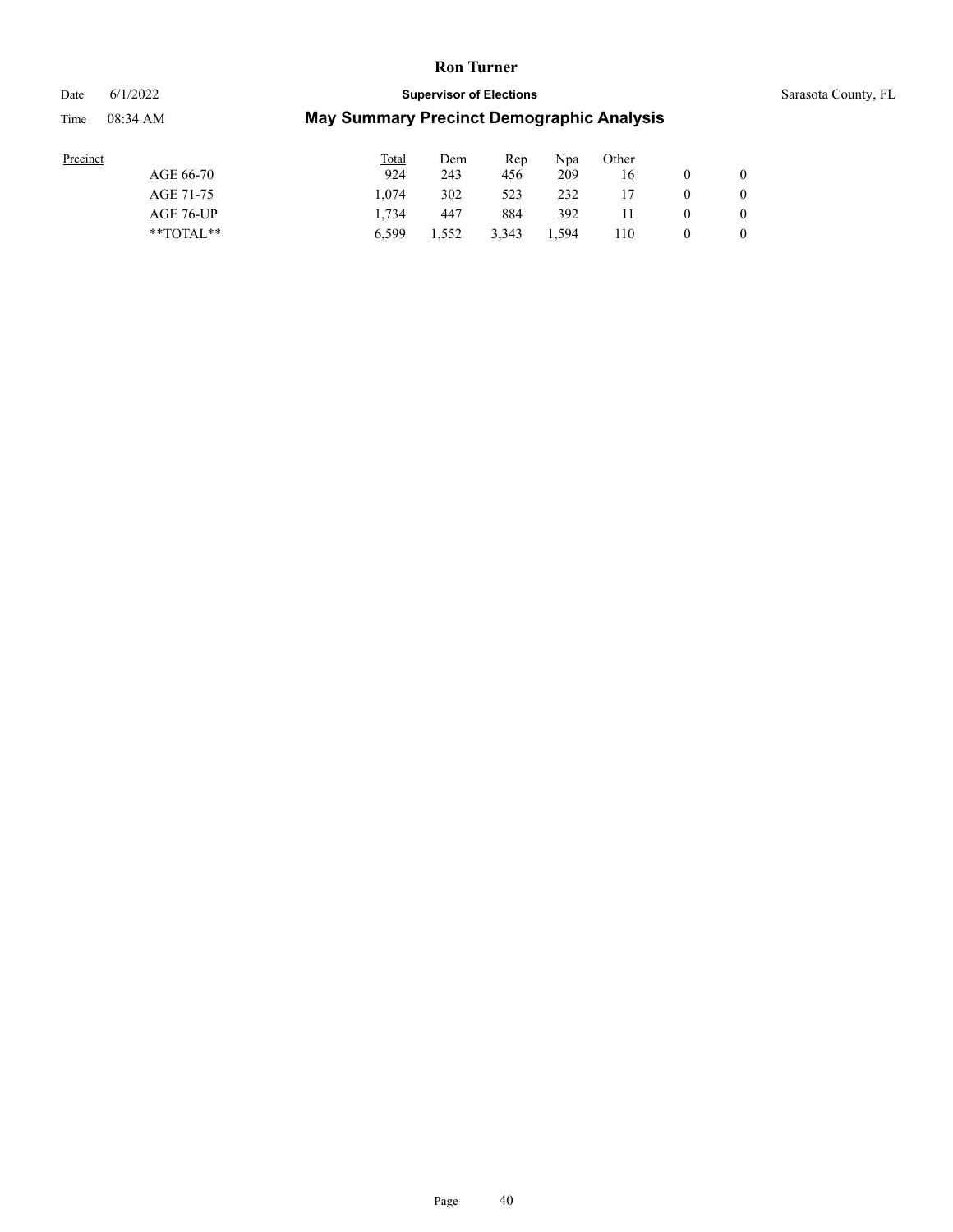### Date 6/1/2022 **Supervisor of Elections** Supervisor **Supervisor of Elections** Sarasota County, FL

| Precinct |                                        | <b>Total</b> | Dem       | Rep              | Npa           | Other            |                                      |                       |
|----------|----------------------------------------|--------------|-----------|------------------|---------------|------------------|--------------------------------------|-----------------------|
| 309      | MORGAN FAMILY COMM CENTER              |              |           |                  |               |                  |                                      |                       |
|          | WHITE                                  | 3,568        | 713       | 1,768            | 1,014         | 73               | $\boldsymbol{0}$                     | 0                     |
|          | <b>BLACK</b>                           | 180          | 129       | 13               | 36            | $\mathfrak{2}$   | $\boldsymbol{0}$                     | 0                     |
|          | <b>HISPANIC</b>                        | 281          | 111       | $70\,$           | 91            | 9                | $\boldsymbol{0}$                     | $\boldsymbol{0}$      |
|          | <b>OTHER</b>                           | 276          | 71        | 83               | 115           | 7                | $\boldsymbol{0}$                     | $\boldsymbol{0}$      |
|          | WHITE MALE                             | 1,678        | 275       | 893              | 475           | 35               | $\boldsymbol{0}$                     | $\boldsymbol{0}$      |
|          | <b>BLACK MALE</b>                      | 89           | 63        | $\boldsymbol{7}$ | 18            | $\mathbf{1}$     | $\boldsymbol{0}$                     | $\boldsymbol{0}$      |
|          | HISPANIC MALE                          | 130          | 48        | 37               | 39            | 6                | $\boldsymbol{0}$                     | $\boldsymbol{0}$      |
|          | <b>OTHER MALE</b>                      | $90\,$       | 22        | 32               | 34            | $\mathfrak{2}$   | $\boldsymbol{0}$                     | $\boldsymbol{0}$      |
|          | WHITE FEMALE                           | 1,845        | 421       | 862              | 525           | 37               | $\boldsymbol{0}$                     | $\boldsymbol{0}$      |
|          | <b>BLACK FEMALE</b>                    | 90           | 66        | $\sqrt{6}$       | 17            | $\mathbf{1}$     | $\boldsymbol{0}$                     | 0                     |
|          | HISPANIC FEMALE                        | 147          | 62        | 33               | 49            | 3                | $\boldsymbol{0}$                     | 0                     |
|          | OTHER FEMALE                           | 101          | 35        | 33               | 32            | $\mathbf{1}$     | $\boldsymbol{0}$                     | 0                     |
|          | <b>SEX UNSPECIFIED</b>                 | 119          | 26        | 26               | 62            | 5                | $\boldsymbol{0}$                     | $\boldsymbol{0}$      |
|          | AGE 18-25                              | 405          | 92        | 150              | 150           | 13               | $\boldsymbol{0}$                     | $\boldsymbol{0}$      |
|          | AGE 26-30                              | 304          | 58        | 123              | 113           | $10\,$           | $\boldsymbol{0}$                     | $\boldsymbol{0}$      |
|          | AGE 31-35                              | 352          | 76        | 134              | 131           | 11               | $\boldsymbol{0}$                     | $\boldsymbol{0}$      |
|          | AGE 36-40                              | 327          | 54        | 144              | 117           | 12               | $\boldsymbol{0}$                     | $\boldsymbol{0}$      |
|          | AGE 41-45                              | 320          | 79        | 132              | 101           | 8                | $\boldsymbol{0}$                     | $\boldsymbol{0}$      |
|          | AGE 46-50                              | 335          | 73        | 162              | 93            | 7                | $\boldsymbol{0}$                     | $\boldsymbol{0}$      |
|          | AGE 51-55                              | 397          | 109       | 184              | 100           | 4                | $\boldsymbol{0}$                     | 0                     |
|          | AGE 56-60                              | 454          | 101       | 229              | 116           | 8                | $\boldsymbol{0}$                     | 0                     |
|          | AGE 61-65                              | 409          | 91        | 197              | 113           | 8                | $\boldsymbol{0}$                     | 0                     |
|          | AGE 66-70                              | 367          | 116       | 165              | 82            | 4                | $\boldsymbol{0}$                     | $\boldsymbol{0}$      |
|          | AGE 71-75                              | 321          | $78\,$    | 166              | $72\,$        | 5                | $\boldsymbol{0}$                     | $\boldsymbol{0}$      |
|          | AGE 76-UP                              | 313          | 97        | 148              | 68            | $\boldsymbol{0}$ | $\boldsymbol{0}$                     | $\boldsymbol{0}$      |
|          | **TOTAL**                              | 4,305        | 1,024     | 1,934            | 1,256         | 91               | $\boldsymbol{0}$                     | $\boldsymbol{0}$      |
| 311      | MORGAN FAMILY COMM CENTER              |              |           |                  |               |                  |                                      |                       |
|          | WHITE                                  | 7,566        | 1,539     | 3,690            | 2,181         | 156              | $\boldsymbol{0}$                     | 0                     |
|          | <b>BLACK</b>                           | 505          | 343       | 25               | 134           | 3                | $\boldsymbol{0}$                     | $\boldsymbol{0}$      |
|          | <b>HISPANIC</b>                        | 764          | 300       | 185              | 273           | 6                | $\boldsymbol{0}$                     | $\boldsymbol{0}$      |
|          | <b>OTHER</b>                           | 612          | 154       | 187              | 259           | 12               | $\boldsymbol{0}$                     |                       |
|          | WHITE MALE                             | 3,633        |           |                  |               | $80\,$           |                                      | $\boldsymbol{0}$      |
|          | <b>BLACK MALE</b>                      |              | 607       | 1,891            | 1,055         | $\boldsymbol{0}$ | 0<br>$\boldsymbol{0}$                | 0<br>$\boldsymbol{0}$ |
|          |                                        | 229          | 138       | 14               | 77            |                  | $\boldsymbol{0}$                     | 0                     |
|          | HISPANIC MALE<br><b>OTHER MALE</b>     | 346<br>174   | 120<br>36 | 96               | 128<br>$80\,$ | 2                |                                      |                       |
|          |                                        |              |           | 55               |               | 3                | $\boldsymbol{0}$                     | 0                     |
|          | WHITE FEMALE<br><b>BLACK FEMALE</b>    | 3,829        | 908       | 1,760            | 1,087<br>53   | 74               | $\boldsymbol{0}$<br>$\boldsymbol{0}$ | 0                     |
|          |                                        | 268<br>400   | 202       | 10<br>$88\,$     | 140           | $\mathfrak{Z}$   | $\boldsymbol{0}$                     | 0<br>0                |
|          | HISPANIC FEMALE                        |              | 168       |                  |               | 4<br>$\sqrt{2}$  | $\boldsymbol{0}$                     | 0                     |
|          | OTHER FEMALE<br><b>SEX UNSPECIFIED</b> | 227          | 76        | 73               | 76            |                  |                                      |                       |
|          |                                        | 318          | 68        | 95               | 146           | $\mathbf{9}$     | $\boldsymbol{0}$                     | 0                     |
|          | AGE 18-25                              | 911          | 200       | 322              | 364           | 25               | $\boldsymbol{0}$                     | 0                     |
|          | AGE 26-30                              | 698          | 144       | 249              | 287           | 18               | $\boldsymbol{0}$                     | 0                     |
|          | AGE 31-35                              | 729          | 165       | 296              | 245           | 23               | $\boldsymbol{0}$                     | 0                     |
|          | AGE 36-40                              | 708          | 156       | 274              | 270           | 8                | $\boldsymbol{0}$                     | 0                     |
|          | AGE 41-45                              | 760          | 149       | 324              | 263           | 24               | $\boldsymbol{0}$                     | $\overline{0}$        |
|          | AGE 46-50                              | 784          | 162       | 377              | 237           | 8                | $\boldsymbol{0}$                     | $\overline{0}$        |
|          | AGE 51-55                              | 850          | 196       | 402              | 238           | 14               | $\boldsymbol{0}$                     | $\overline{0}$        |
|          | AGE 56-60                              | 935          | 228       | 439              | 259           | 9                | $\boldsymbol{0}$                     | 0                     |
|          | AGE 61-65                              | 899          | 251       | 429              | 201           | 18               | $\boldsymbol{0}$                     | $\overline{0}$        |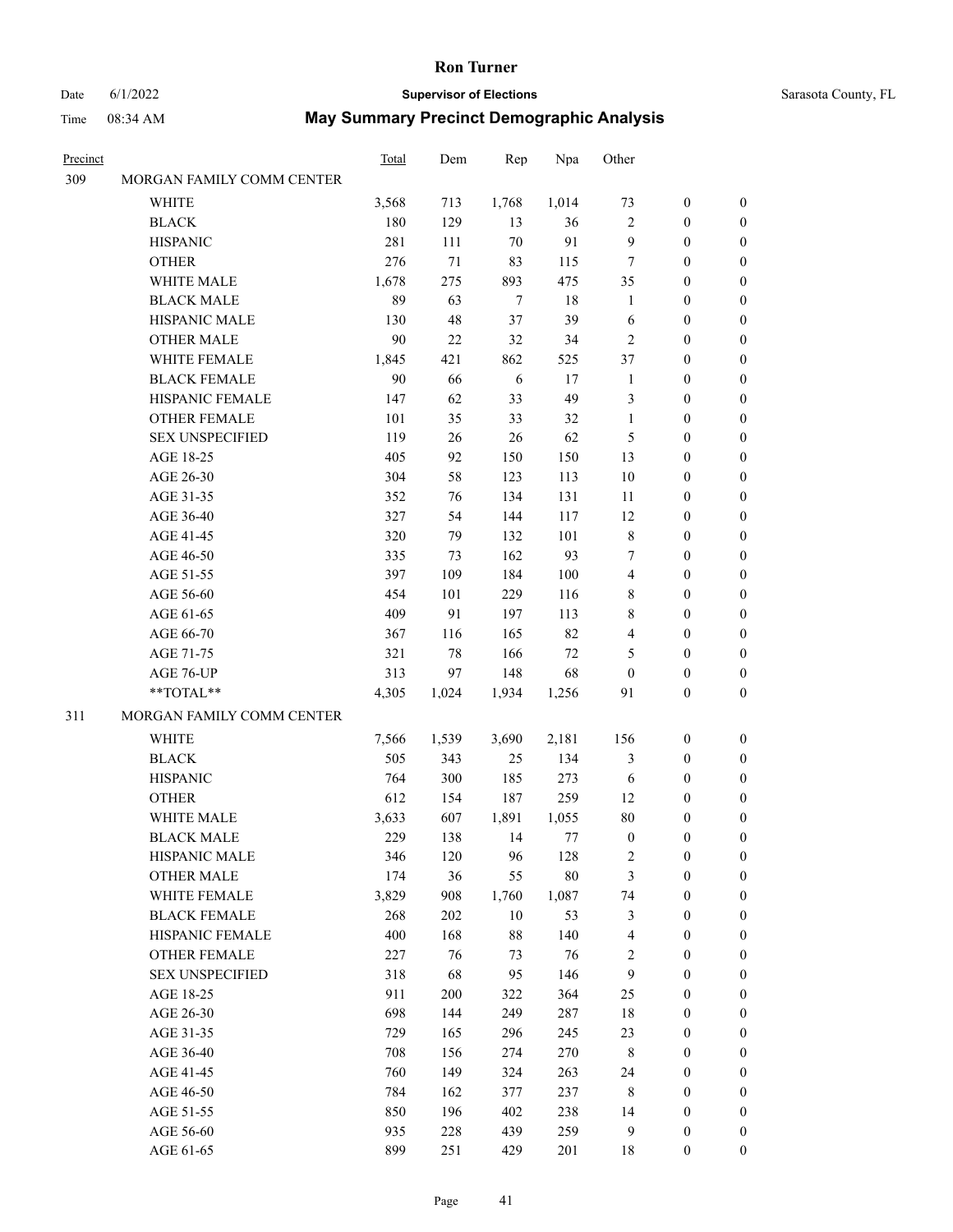#### Date 6/1/2022 **Supervisor of Elections** Supervisor **Supervisor of Elections** Sarasota County, FL

| Precinct      | <b>Total</b> | Dem   | Rep   | Npa   | Other |                  |
|---------------|--------------|-------|-------|-------|-------|------------------|
| AGE 66-70     | 779          | 232   | 342   | 189   | 16    | $\mathbf{0}$     |
| AGE 71-75     | 615          | 192   | 282   | 132   |       | $\mathbf{0}$     |
| AGE 76-UP     | 779          | 261   | 351   | 162   |       | $\mathbf{0}$     |
| $*$ $TOTAL**$ | 9.447        | 2.336 | 4.087 | 2.847 | 177   | $\boldsymbol{0}$ |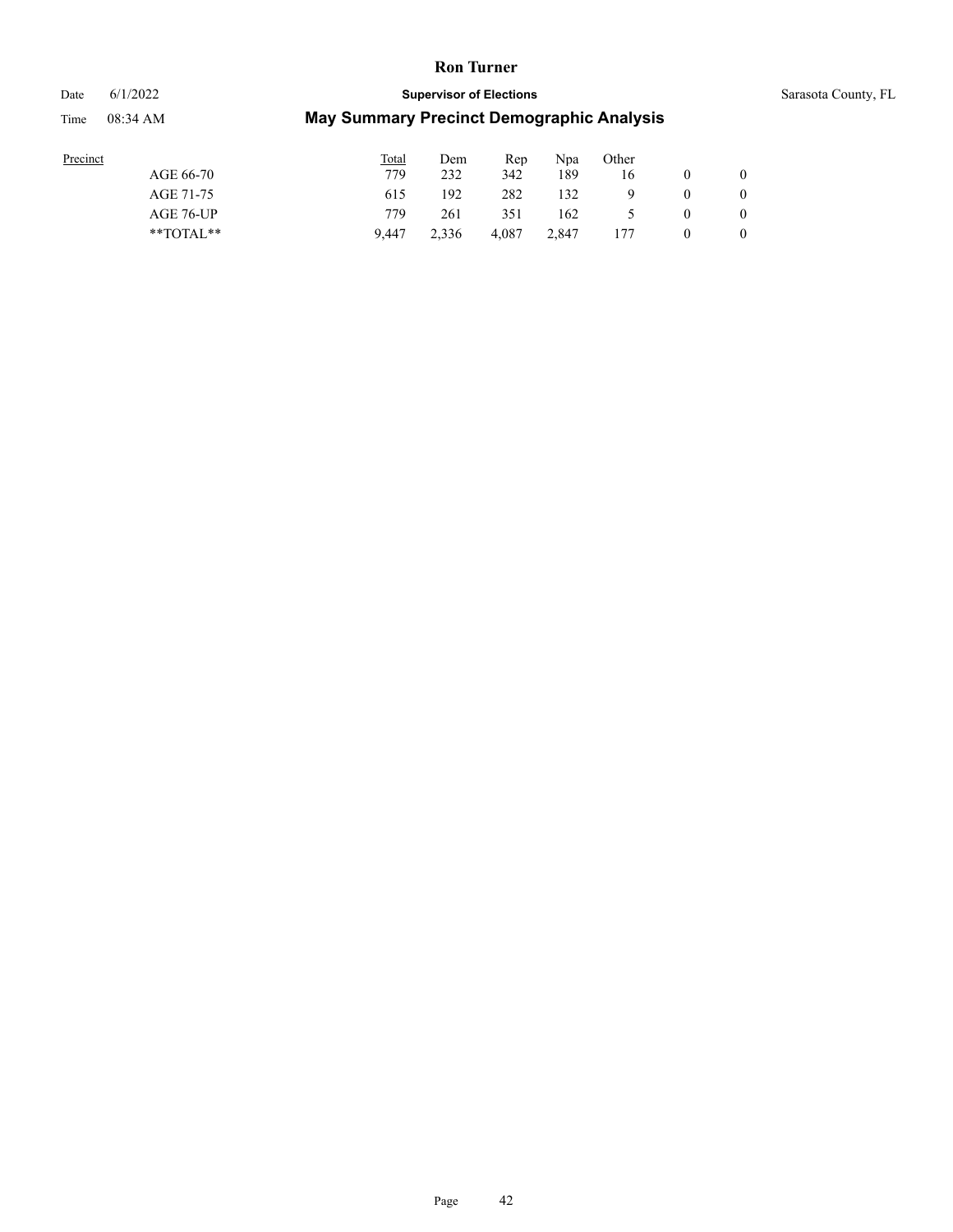### Date 6/1/2022 **Supervisor of Elections** Supervisor **Supervisor of Elections** Sarasota County, FL

| <u>Precinct</u> |                            | <b>Total</b> | Dem   | Rep              | Npa                     | Other            |                  |                  |
|-----------------|----------------------------|--------------|-------|------------------|-------------------------|------------------|------------------|------------------|
| 313             | GEORGE MULLEN ACTIVITY CTR |              |       |                  |                         |                  |                  |                  |
|                 | <b>WHITE</b>               | 11,283       | 2,258 | 5,491            | 3,273                   | 261              | $\boldsymbol{0}$ | $\boldsymbol{0}$ |
|                 | <b>BLACK</b>               | 794          | 527   | 42               | 208                     | 17               | $\boldsymbol{0}$ | $\boldsymbol{0}$ |
|                 | <b>HISPANIC</b>            | 1,035        | 341   | 271              | 401                     | $22\,$           | $\boldsymbol{0}$ | $\boldsymbol{0}$ |
|                 | <b>OTHER</b>               | 854          | 196   | 263              | 372                     | 23               | $\boldsymbol{0}$ | $\boldsymbol{0}$ |
|                 | WHITE MALE                 | 5,318        | 880   | 2,742            | 1,570                   | 126              | $\boldsymbol{0}$ | $\boldsymbol{0}$ |
|                 | <b>BLACK MALE</b>          | 354          | 206   | 29               | 109                     | $10\,$           | $\boldsymbol{0}$ | $\boldsymbol{0}$ |
|                 | HISPANIC MALE              | 468          | 145   | 139              | 170                     | 14               | $\boldsymbol{0}$ | $\boldsymbol{0}$ |
|                 | <b>OTHER MALE</b>          | 290          | 60    | 94               | 125                     | 11               | $\boldsymbol{0}$ | $\boldsymbol{0}$ |
|                 | WHITE FEMALE               | 5,817        | 1,344 | 2,685            | 1,655                   | 133              | $\boldsymbol{0}$ | $\boldsymbol{0}$ |
|                 | <b>BLACK FEMALE</b>        | 430          | 313   | 12               | 98                      | 7                | $\boldsymbol{0}$ | 0                |
|                 | HISPANIC FEMALE            | 559          | 194   | 130              | 227                     | 8                | $\boldsymbol{0}$ | 0                |
|                 | <b>OTHER FEMALE</b>        | 334          | 92    | 102              | 131                     | 9                | $\boldsymbol{0}$ | 0                |
|                 | <b>SEX UNSPECIFIED</b>     | 372          | 76    | 126              | 166                     | $\overline{4}$   | $\boldsymbol{0}$ | $\boldsymbol{0}$ |
|                 | AGE 18-25                  | 1,355        | 307   | 448              | 549                     | 51               | $\boldsymbol{0}$ | $\boldsymbol{0}$ |
|                 | AGE 26-30                  | 922          | 211   | 293              | 394                     | 24               | $\boldsymbol{0}$ | $\boldsymbol{0}$ |
|                 | AGE 31-35                  | 1,041        | 224   | 418              | 367                     | 32               | $\boldsymbol{0}$ | $\boldsymbol{0}$ |
|                 | AGE 36-40                  | 1,160        | 229   | 496              | 398                     | 37               | $\boldsymbol{0}$ | $\boldsymbol{0}$ |
|                 | AGE 41-45                  | 1,069        | 218   | 478              | 349                     | 24               | $\boldsymbol{0}$ | $\boldsymbol{0}$ |
|                 | AGE 46-50                  | 1,104        | 226   | 520              | 339                     | 19               | $\boldsymbol{0}$ | $\boldsymbol{0}$ |
|                 | AGE 51-55                  | 1,155        | 234   | 555              | 344                     | 22               | $\boldsymbol{0}$ | $\boldsymbol{0}$ |
|                 | AGE 56-60                  | 1,219        | 280   | 595              | 317                     | 27               | $\boldsymbol{0}$ | 0                |
|                 | AGE 61-65                  | 1,202        | 340   | 549              | 291                     | 22               | $\boldsymbol{0}$ | 0                |
|                 | AGE 66-70                  | 1,316        | 361   | 588              | 337                     | 30               | $\boldsymbol{0}$ | 0                |
|                 | AGE 71-75                  | 1,209        | 331   | 571              | 290                     | 17               | $\boldsymbol{0}$ | $\boldsymbol{0}$ |
|                 | AGE 76-UP                  | 1,213        | 361   | 556              | 278                     | 18               | $\boldsymbol{0}$ | $\boldsymbol{0}$ |
|                 | **TOTAL**                  | 13,966       | 3,322 | 6,067            | 4,254                   | 323              | $\boldsymbol{0}$ | $\boldsymbol{0}$ |
| 315             | STONEYBROOK CLUB HOUSE     |              |       |                  |                         |                  |                  |                  |
|                 | <b>WHITE</b>               | 1,548        | 354   | 726              | 427                     | 41               | $\boldsymbol{0}$ | $\boldsymbol{0}$ |
|                 | <b>BLACK</b>               | 23           | 12    | $\mathbf{1}$     | 10                      | $\boldsymbol{0}$ | $\boldsymbol{0}$ | $\boldsymbol{0}$ |
|                 | <b>HISPANIC</b>            | 61           | 19    | 24               | 18                      | $\boldsymbol{0}$ | $\boldsymbol{0}$ | $\boldsymbol{0}$ |
|                 | <b>OTHER</b>               | 163          | 36    | 57               | 69                      | $\mathbf{1}$     | $\boldsymbol{0}$ | $\boldsymbol{0}$ |
|                 | WHITE MALE                 | 745          | 130   | 384              | 204                     | 27               | $\boldsymbol{0}$ | 0                |
|                 | <b>BLACK MALE</b>          | 10           | 5     | $\mathbf{1}$     | $\overline{\mathbf{4}}$ | $\boldsymbol{0}$ | $\boldsymbol{0}$ | 0                |
|                 | HISPANIC MALE              | 22           | 6     | 9                | 7                       | $\boldsymbol{0}$ | $\boldsymbol{0}$ | 0                |
|                 | <b>OTHER MALE</b>          | 57           | 8     | 25               | 24                      | $\boldsymbol{0}$ | $\boldsymbol{0}$ | $\overline{0}$   |
|                 | WHITE FEMALE               | 784          | 221   | 334              | 215                     | 14               | $\boldsymbol{0}$ | $\overline{0}$   |
|                 | <b>BLACK FEMALE</b>        | 13           | 7     | $\boldsymbol{0}$ | 6                       | $\boldsymbol{0}$ | $\boldsymbol{0}$ | $\overline{0}$   |
|                 | HISPANIC FEMALE            | 38           | 13    | 14               | 11                      | $\boldsymbol{0}$ | $\boldsymbol{0}$ | $\overline{0}$   |
|                 | <b>OTHER FEMALE</b>        | 53           | 16    | 20               | 17                      | $\boldsymbol{0}$ | $\boldsymbol{0}$ | $\theta$         |
|                 | <b>SEX UNSPECIFIED</b>     | 63           | 9     | 20               | 34                      | $\boldsymbol{0}$ | $\boldsymbol{0}$ | $\overline{0}$   |
|                 | AGE 18-25                  | 204          | 43    | 74               | 84                      | 3                | $\boldsymbol{0}$ | 0                |
|                 | AGE 26-30                  | 59           | 14    | 17               | 25                      | 3                | $\boldsymbol{0}$ | 0                |
|                 | AGE 31-35                  | 71           | 15    | 32               | 21                      | 3                | $\boldsymbol{0}$ | 0                |
|                 | AGE 36-40                  | 130          | 26    | 52               | 47                      | 5                | $\boldsymbol{0}$ | 0                |
|                 | AGE 41-45                  | 148          | 24    | 66               | 52                      | 6                | $\boldsymbol{0}$ | $\overline{0}$   |
|                 | AGE 46-50                  | 155          | 29    | 68               | 54                      | 4                | $\boldsymbol{0}$ | $\overline{0}$   |
|                 | AGE 51-55                  | 179          | 44    | 92               | 40                      | 3                | $\boldsymbol{0}$ | $\overline{0}$   |
|                 | AGE 56-60                  | 149          | 34    | 73               | 38                      | 4                | $\boldsymbol{0}$ | 0                |
|                 | AGE 61-65                  | 174          | 34    | 95               | 41                      | $\overline{4}$   | $\mathbf{0}$     | $\overline{0}$   |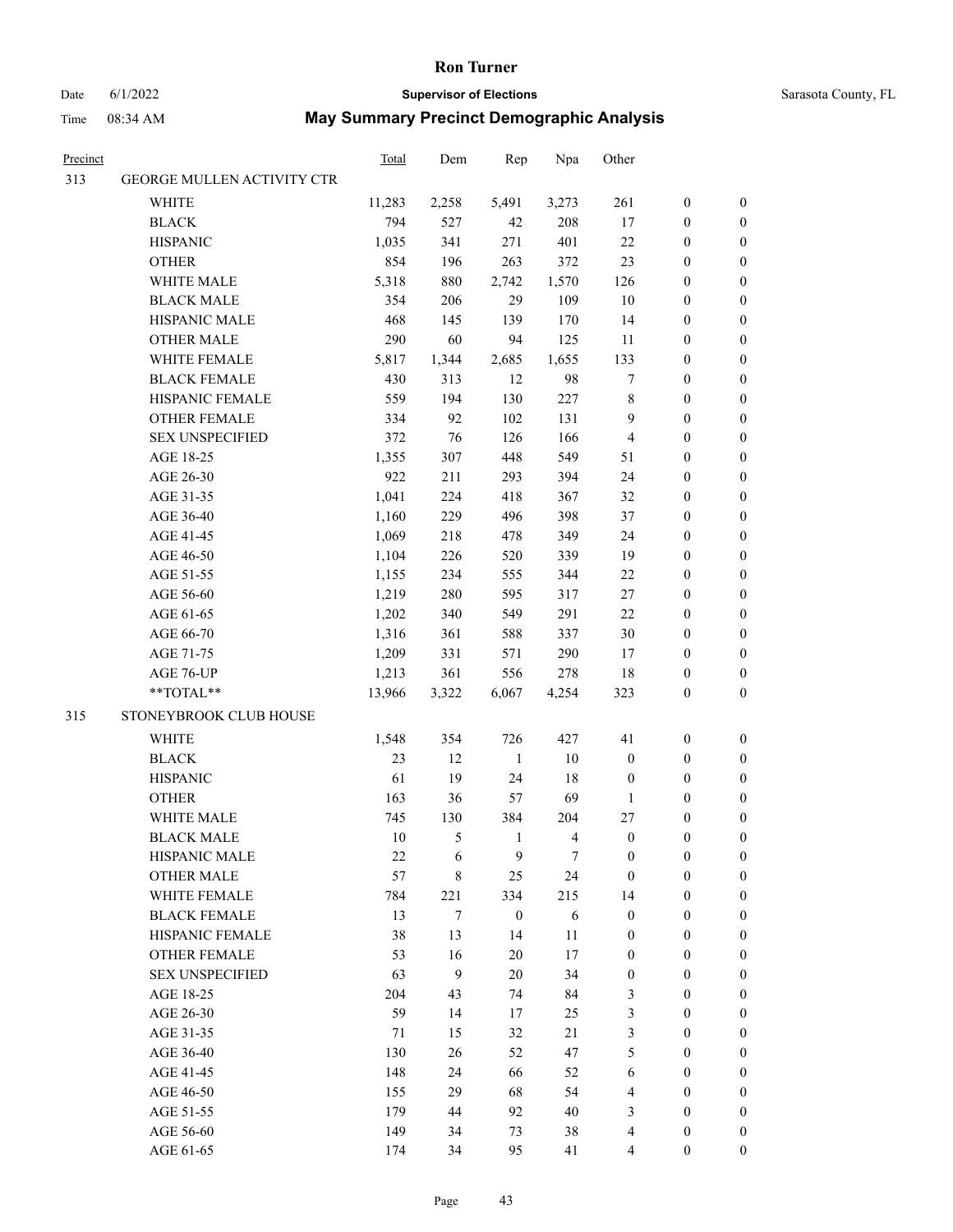#### Date 6/1/2022 **Supervisor of Elections** Supervisor **Supervisor of Elections** Sarasota County, FL

| Precinct |               | <b>Total</b> | Dem | Rep | Npa | Other |              |
|----------|---------------|--------------|-----|-----|-----|-------|--------------|
|          | AGE 66-70     | 161          | 52  | 66  | 42  |       | $\mathbf{0}$ |
|          | AGE 71-75     | 158          | 47  | 77  | 31  |       | $\mathbf{0}$ |
|          | AGE 76-UP     | 207          | 59  | 96  | 49  |       | $\mathbf{0}$ |
|          | $*$ $TOTAL**$ | 1.795        | 421 | 808 | 524 | 42    | $\mathbf{0}$ |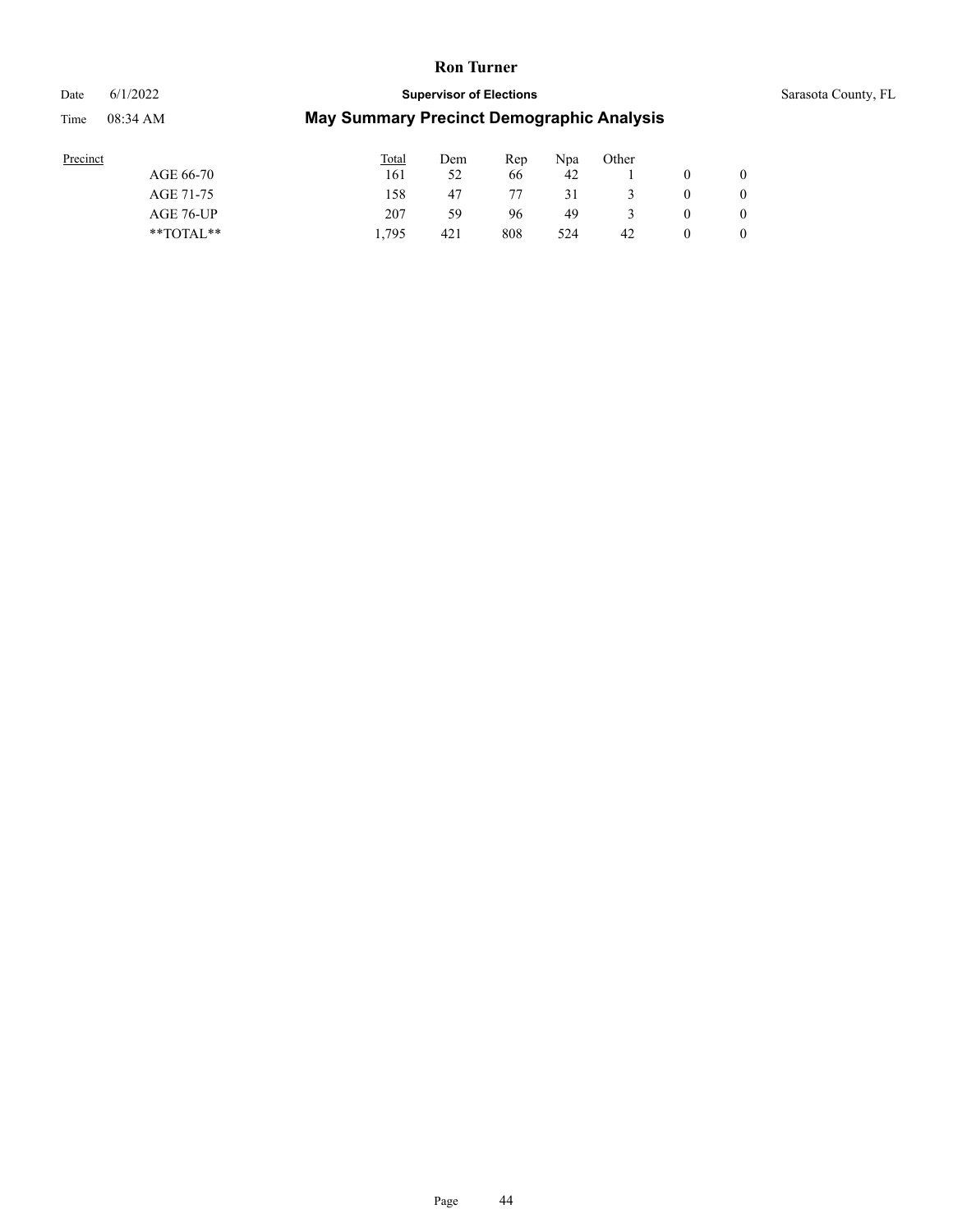### Date 6/1/2022 **Supervisor of Elections** Supervisor **Supervisor of Elections** Sarasota County, FL

| Precinct |                             | <b>Total</b> | Dem                     | Rep              | Npa              | Other            |                  |                  |
|----------|-----------------------------|--------------|-------------------------|------------------|------------------|------------------|------------------|------------------|
| 317      | NP COMM UN CHURCH OF CHRIST |              |                         |                  |                  |                  |                  |                  |
|          | <b>WHITE</b>                | 2,489        | 528                     | 1,170            | 737              | 54               | $\boldsymbol{0}$ | $\boldsymbol{0}$ |
|          | <b>BLACK</b>                | 234          | 163                     | $\overline{4}$   | 62               | 5                | $\boldsymbol{0}$ | $\boldsymbol{0}$ |
|          | <b>HISPANIC</b>             | 193          | 68                      | 43               | 77               | 5                | $\boldsymbol{0}$ | $\boldsymbol{0}$ |
|          | <b>OTHER</b>                | 200          | 63                      | 45               | 90               | $\overline{c}$   | $\boldsymbol{0}$ | $\boldsymbol{0}$ |
|          | WHITE MALE                  | 1,182        | 200                     | 580              | 372              | 30               | $\boldsymbol{0}$ | $\boldsymbol{0}$ |
|          | <b>BLACK MALE</b>           | 96           | 66                      | $\overline{2}$   | 25               | 3                | $\boldsymbol{0}$ | $\boldsymbol{0}$ |
|          | HISPANIC MALE               | 94           | 24                      | 27               | 41               | $\overline{c}$   | $\boldsymbol{0}$ | $\boldsymbol{0}$ |
|          | <b>OTHER MALE</b>           | 63           | 21                      | 21               | $20\,$           | $\mathbf{1}$     | $\boldsymbol{0}$ | $\boldsymbol{0}$ |
|          | WHITE FEMALE                | 1,273        | 318                     | 576              | 357              | 22               | $\boldsymbol{0}$ | $\boldsymbol{0}$ |
|          | <b>BLACK FEMALE</b>         | 133          | 94                      | $\sqrt{2}$       | 35               | $\mathfrak{2}$   | $\boldsymbol{0}$ | $\boldsymbol{0}$ |
|          | HISPANIC FEMALE             | 98           | 44                      | 15               | 36               | 3                | $\boldsymbol{0}$ | 0                |
|          | <b>OTHER FEMALE</b>         | 67           | 25                      | 11               | 30               | $\mathbf{1}$     | $\boldsymbol{0}$ | 0                |
|          | <b>SEX UNSPECIFIED</b>      | 105          | 28                      | 27               | $48\,$           | $\mathfrak{2}$   | $\boldsymbol{0}$ | $\boldsymbol{0}$ |
|          | AGE 18-25                   | 311          | 84                      | 93               | 119              | 15               | $\boldsymbol{0}$ | $\boldsymbol{0}$ |
|          | AGE 26-30                   | 218          | 57                      | 74               | $8\sqrt{1}$      | 6                | $\boldsymbol{0}$ | $\boldsymbol{0}$ |
|          | AGE 31-35                   | 267          | 53                      | 111              | 99               | 4                | $\boldsymbol{0}$ | $\boldsymbol{0}$ |
|          | AGE 36-40                   | 250          | 60                      | $8\sqrt{1}$      | 105              | 4                | $\boldsymbol{0}$ | $\boldsymbol{0}$ |
|          | AGE 41-45                   | 212          | 48                      | 71               | $88\,$           | 5                | $\boldsymbol{0}$ | $\boldsymbol{0}$ |
|          | AGE 46-50                   | 229          | 51                      | 103              | 69               | 6                | $\boldsymbol{0}$ | $\boldsymbol{0}$ |
|          | AGE 51-55                   | 262          | 64                      | 123              | 70               | 5                | $\boldsymbol{0}$ | $\boldsymbol{0}$ |
|          | AGE 56-60                   | 260          | 60                      | 129              | 64               | 7                | $\boldsymbol{0}$ | 0                |
|          | AGE 61-65                   | 292          | 85                      | 124              | 79               | 4                | $\boldsymbol{0}$ | 0                |
|          | AGE 66-70                   | 299          | 93                      | 137              | 63               | 6                | $\boldsymbol{0}$ | $\boldsymbol{0}$ |
|          | AGE 71-75                   | 236          | 81                      | 89               | 65               | 1                | $\boldsymbol{0}$ | $\boldsymbol{0}$ |
|          | AGE 76-UP                   | 280          | 86                      | 127              | 64               | 3                | $\boldsymbol{0}$ | $\boldsymbol{0}$ |
|          | **TOTAL**                   | 3,116        | 822                     | 1,262            | 966              | 66               | $\boldsymbol{0}$ | $\boldsymbol{0}$ |
| 319      | <b>LAKESIDE PLANTATION</b>  |              |                         |                  |                  |                  |                  |                  |
|          | <b>WHITE</b>                | 783          | 172                     | 385              | 217              | 9                | $\boldsymbol{0}$ | $\boldsymbol{0}$ |
|          | <b>BLACK</b>                | 12           | $10\,$                  | $\mathbf{1}$     | $\mathbf{1}$     | $\boldsymbol{0}$ | $\boldsymbol{0}$ | $\boldsymbol{0}$ |
|          | <b>HISPANIC</b>             | 53           | 20                      | 13               | $20\,$           | $\boldsymbol{0}$ | $\boldsymbol{0}$ | $\boldsymbol{0}$ |
|          | <b>OTHER</b>                | 51           | 10                      | 19               | 18               | 4                | $\boldsymbol{0}$ | $\boldsymbol{0}$ |
|          | WHITE MALE                  | 366          | 66                      | 188              | 108              | 4                | $\boldsymbol{0}$ | $\boldsymbol{0}$ |
|          | <b>BLACK MALE</b>           | 5            | 3                       | $\mathbf{1}$     | $\mathbf{1}$     | $\boldsymbol{0}$ | $\boldsymbol{0}$ | 0                |
|          | HISPANIC MALE               | 22           | 5                       | 9                | 8                | $\boldsymbol{0}$ | $\boldsymbol{0}$ | 0                |
|          | <b>OTHER MALE</b>           | 9            | $\boldsymbol{0}$        | $\overline{4}$   | $\overline{4}$   | $\mathbf{1}$     | $\boldsymbol{0}$ | $\overline{0}$   |
|          | WHITE FEMALE                | 408          | 103                     | 193              | 107              | 5                | $\boldsymbol{0}$ | $\overline{0}$   |
|          | <b>BLACK FEMALE</b>         | 5            | 5                       | $\boldsymbol{0}$ | $\boldsymbol{0}$ | $\boldsymbol{0}$ | $\boldsymbol{0}$ | $\overline{0}$   |
|          | HISPANIC FEMALE             | 28           | 12                      | $\overline{4}$   | 12               | $\boldsymbol{0}$ | $\boldsymbol{0}$ | 0                |
|          | <b>OTHER FEMALE</b>         | 21           | $\,$ 8 $\,$             | 6                | 6                | $\mathbf{1}$     | $\boldsymbol{0}$ | $\theta$         |
|          | <b>SEX UNSPECIFIED</b>      | 31           | 10                      | 10               | $10\,$           | $\mathbf{1}$     | $\boldsymbol{0}$ | $\overline{0}$   |
|          | AGE 18-25                   | 65           | 15                      | 25               | 23               | $\overline{2}$   | $\boldsymbol{0}$ | 0                |
|          | AGE 26-30                   | 35           | 10                      | 13               | $10\,$           | $\overline{2}$   | $\boldsymbol{0}$ | 0                |
|          | AGE 31-35                   | 37           | $\overline{\mathbf{4}}$ | 20               | 12               | $\mathbf{1}$     | $\boldsymbol{0}$ | 0                |
|          | AGE 36-40                   | 37           | 10                      | 12               | 15               | $\boldsymbol{0}$ | $\boldsymbol{0}$ | 0                |
|          | AGE 41-45                   | 42           | 9                       | 14               | 18               | $\mathbf{1}$     | $\boldsymbol{0}$ | $\overline{0}$   |
|          | AGE 46-50                   | 52           | 9                       | 26               | 16               | $\mathbf{1}$     | $\boldsymbol{0}$ | $\overline{0}$   |
|          | AGE 51-55                   | 61           | 13                      | 26               | 21               | $\mathbf{1}$     | $\boldsymbol{0}$ | $\overline{0}$   |
|          | AGE 56-60                   | 71           | 16                      | 43               | 11               | $\mathbf{1}$     | $\boldsymbol{0}$ | 0                |
|          | AGE 61-65                   | 106          | 20                      | 54               | 31               | $\mathbf{1}$     | $\boldsymbol{0}$ | $\overline{0}$   |
|          |                             |              |                         |                  |                  |                  |                  |                  |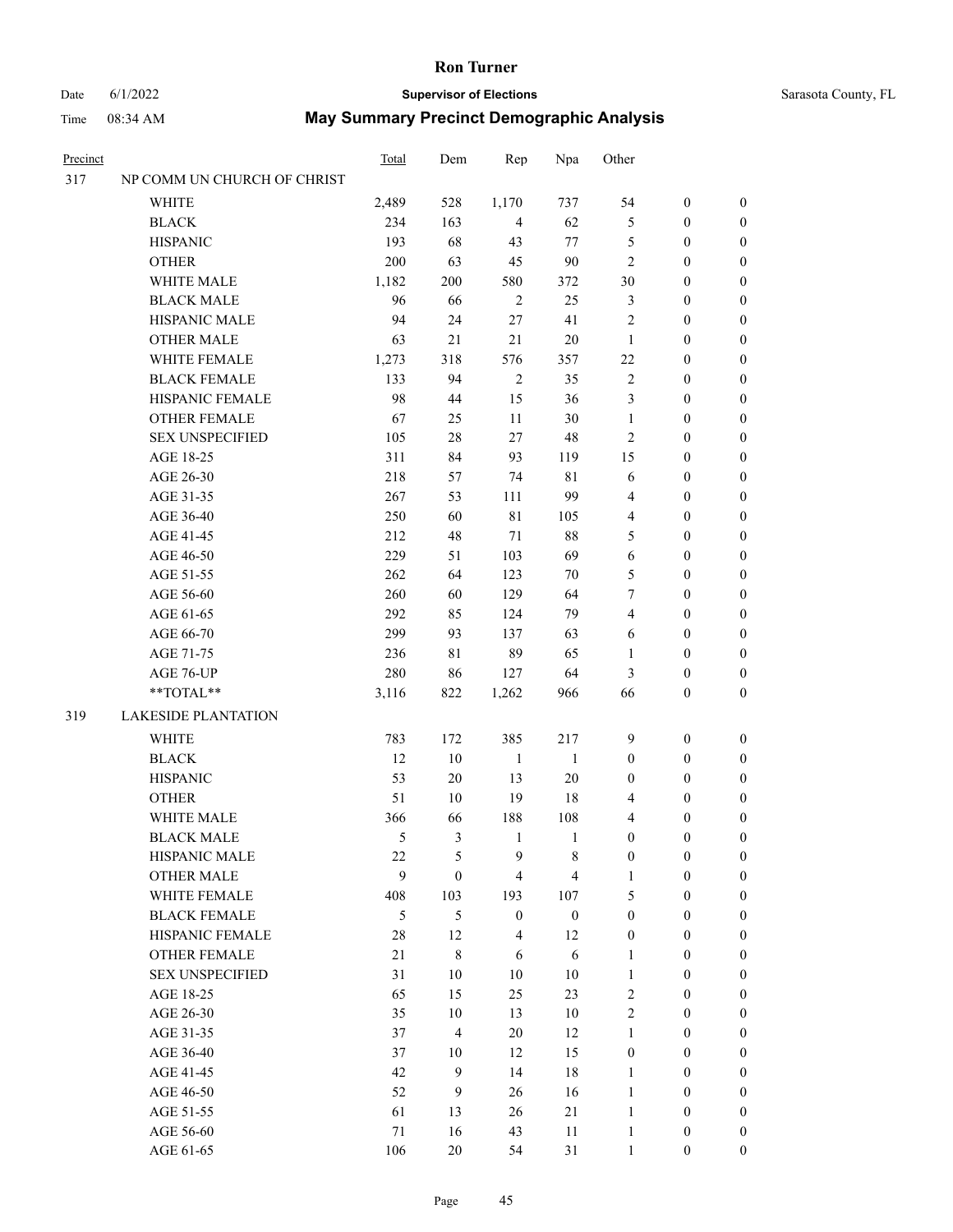# Date 6/1/2022 **Supervisor of Elections** Sarasota County, FL

| Precinct      | <b>Total</b> | Dem | Rep | Npa | Other |   |   |
|---------------|--------------|-----|-----|-----|-------|---|---|
| AGE 66-70     | 106          | 34  | 43  | 27  |       |   |   |
| AGE 71-75     | 109          | 32  | 51  | 26  | 0     |   |   |
| AGE 76-UP     | .78          | 40  | 91  | 46  |       | 0 |   |
| $*$ TOTAL $*$ | 899          | 212 | 418 | 256 |       |   | 0 |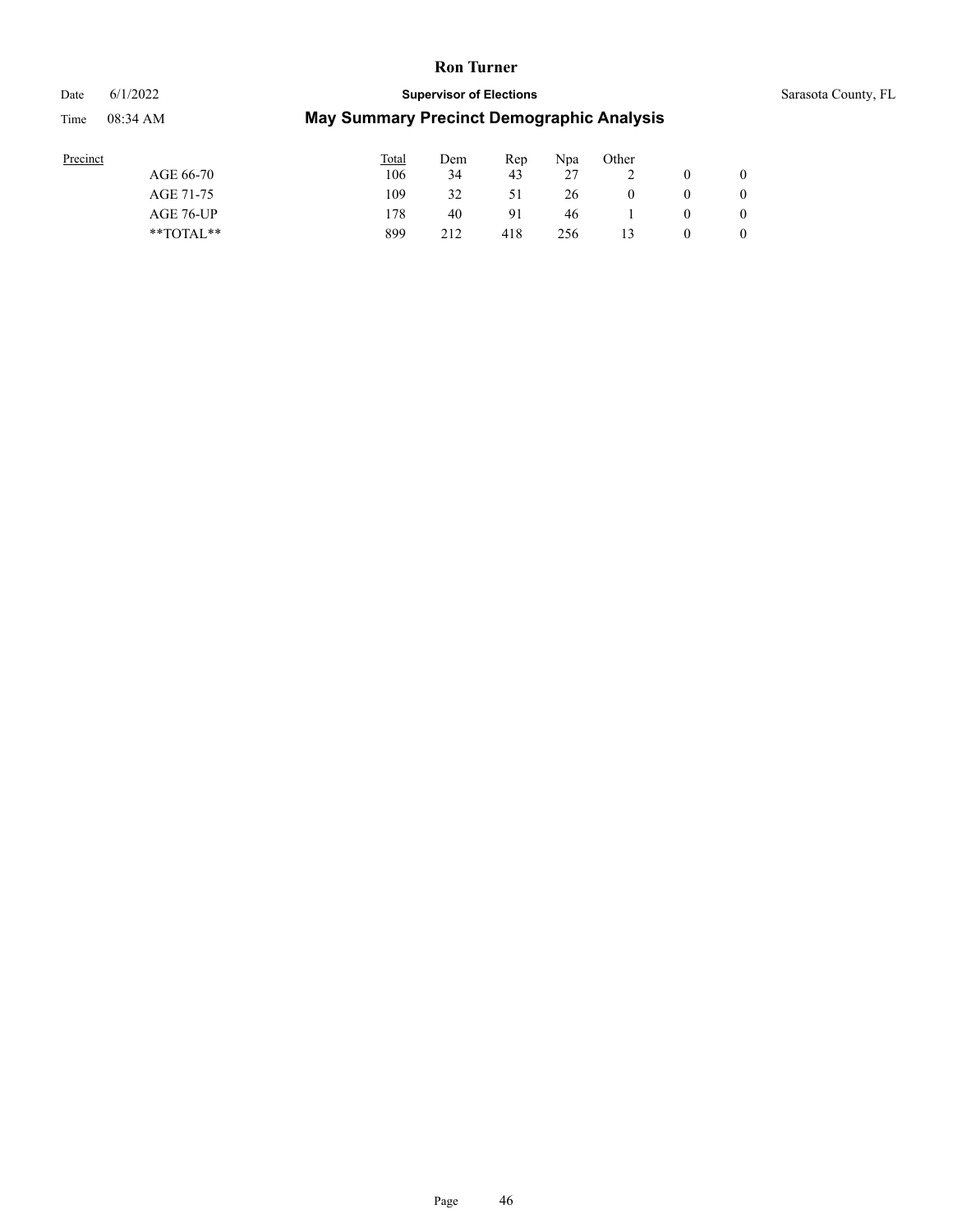# Date 6/1/2022 **Supervisor of Elections** Supervisor **Supervisor of Elections** Sarasota County, FL

| Precinct |                           | <b>Total</b>     | Dem                     | Rep              | Npa              | Other                   |                  |                  |
|----------|---------------------------|------------------|-------------------------|------------------|------------------|-------------------------|------------------|------------------|
| 321      | NEW LIFE CHURCH           |                  |                         |                  |                  |                         |                  |                  |
|          | <b>WHITE</b>              | 4,493            | 1,077                   | 2,300            | 1,054            | 62                      | $\boldsymbol{0}$ | $\boldsymbol{0}$ |
|          | <b>BLACK</b>              | 22               | 9                       | 5                | 8                | $\boldsymbol{0}$        | $\boldsymbol{0}$ | $\boldsymbol{0}$ |
|          | <b>HISPANIC</b>           | 54               | 14                      | 27               | 13               | $\boldsymbol{0}$        | $\boldsymbol{0}$ | $\boldsymbol{0}$ |
|          | <b>OTHER</b>              | 235              | 84                      | 79               | 67               | 5                       | $\boldsymbol{0}$ | $\boldsymbol{0}$ |
|          | WHITE MALE                | 2,054            | 403                     | 1,112            | 506              | 33                      | $\boldsymbol{0}$ | $\boldsymbol{0}$ |
|          | <b>BLACK MALE</b>         | 13               | 5                       | $\mathfrak{Z}$   | 5                | $\boldsymbol{0}$        | $\boldsymbol{0}$ | $\boldsymbol{0}$ |
|          | HISPANIC MALE             | 20               | 3                       | 11               | 6                | $\boldsymbol{0}$        | $\boldsymbol{0}$ | $\boldsymbol{0}$ |
|          | <b>OTHER MALE</b>         | 62               | 17                      | 23               | 20               | $\mathfrak{2}$          | $\boldsymbol{0}$ | $\boldsymbol{0}$ |
|          | WHITE FEMALE              | 2,383            | 657                     | 1,159            | 538              | 29                      | $\boldsymbol{0}$ | $\boldsymbol{0}$ |
|          | <b>BLACK FEMALE</b>       | 9                | $\overline{\mathbf{4}}$ | $\sqrt{2}$       | $\mathfrak{Z}$   | $\boldsymbol{0}$        | $\boldsymbol{0}$ | $\boldsymbol{0}$ |
|          | HISPANIC FEMALE           | 34               | 11                      | 16               | $\tau$           | $\boldsymbol{0}$        | $\boldsymbol{0}$ | 0                |
|          | <b>OTHER FEMALE</b>       | 70               | 18                      | 29               | 22               | $\mathbf{1}$            | $\boldsymbol{0}$ | $\boldsymbol{0}$ |
|          | <b>SEX UNSPECIFIED</b>    | 123              | 41                      | 50               | 31               | $\mathbf{1}$            | $\boldsymbol{0}$ | $\boldsymbol{0}$ |
|          | AGE 18-25                 | 127              | 19                      | 57               | 46               | 5                       | $\boldsymbol{0}$ | $\boldsymbol{0}$ |
|          | AGE 26-30                 | 78               | 19                      | 36               | $22\,$           | $\mathbf{1}$            | $\boldsymbol{0}$ | $\boldsymbol{0}$ |
|          | AGE 31-35                 | 74               | 17                      | 34               | 21               | $\overline{c}$          | $\boldsymbol{0}$ | $\boldsymbol{0}$ |
|          | AGE 36-40                 | 134              | 32                      | 49               | 50               | 3                       | $\boldsymbol{0}$ | $\boldsymbol{0}$ |
|          | AGE 41-45                 | 129              | 16                      | 74               | 35               | $\overline{\mathbf{4}}$ | $\boldsymbol{0}$ | $\boldsymbol{0}$ |
|          | AGE 46-50                 | 139              | 43                      | 65               | 31               | $\boldsymbol{0}$        | $\boldsymbol{0}$ | $\boldsymbol{0}$ |
|          | AGE 51-55                 | 217              | 42                      | 130              | 42               | 3                       | $\boldsymbol{0}$ | $\boldsymbol{0}$ |
|          | AGE 56-60                 | 300              | 48                      | 170              | 75               | $\tau$                  | $\boldsymbol{0}$ | 0                |
|          | AGE 61-65                 | 526              | 122                     | 278              | 114              | 12                      | $\boldsymbol{0}$ | 0                |
|          | AGE 66-70                 | 761              | 220                     | 354              | 176              | 11                      | $\boldsymbol{0}$ | $\boldsymbol{0}$ |
|          | AGE 71-75                 | 965              | 284                     | 434              | 240              | 7                       | $\boldsymbol{0}$ | $\boldsymbol{0}$ |
|          | AGE 76-UP                 | 1,354            | 322                     | 730              | 290              | 12                      | $\boldsymbol{0}$ | $\boldsymbol{0}$ |
|          | $**TOTAL**$               | 4,804            | 1,184                   | 2,411            | 1,142            | 67                      | $\boldsymbol{0}$ | $\boldsymbol{0}$ |
| 323      | <b>LAZY RIVER VILLAGE</b> |                  |                         |                  |                  |                         |                  |                  |
|          | <b>WHITE</b>              | 1,137            | 249                     | 590              | 281              | 17                      | $\boldsymbol{0}$ | $\boldsymbol{0}$ |
|          | <b>BLACK</b>              | $\overline{4}$   | $\mathbf{1}$            | $\mathbf{1}$     | $\sqrt{2}$       | $\boldsymbol{0}$        | $\boldsymbol{0}$ | $\boldsymbol{0}$ |
|          | <b>HISPANIC</b>           | 17               | 3                       | $\tau$           | $\tau$           | $\boldsymbol{0}$        | $\boldsymbol{0}$ | $\boldsymbol{0}$ |
|          | <b>OTHER</b>              | 57               | 15                      | 18               | 24               | $\boldsymbol{0}$        | $\boldsymbol{0}$ | $\boldsymbol{0}$ |
|          | WHITE MALE                | 511              | 100                     | 274              | 127              | 10                      | $\boldsymbol{0}$ | $\boldsymbol{0}$ |
|          | <b>BLACK MALE</b>         | $\mathfrak{2}$   | $\boldsymbol{0}$        | $\mathbf{1}$     | $\mathbf{1}$     | $\boldsymbol{0}$        | $\boldsymbol{0}$ | $\boldsymbol{0}$ |
|          | HISPANIC MALE             | 9                | 2                       | 3                | 4                | 0                       | $\boldsymbol{0}$ | 0                |
|          | <b>OTHER MALE</b>         | $22\,$           | 3                       | 8                | 11               | $\boldsymbol{0}$        | $\boldsymbol{0}$ | $\overline{0}$   |
|          | WHITE FEMALE              | 610              | 145                     | 310              | 148              | 7                       | $\boldsymbol{0}$ | $\overline{0}$   |
|          | <b>BLACK FEMALE</b>       | $\boldsymbol{0}$ | $\boldsymbol{0}$        | $\boldsymbol{0}$ | $\boldsymbol{0}$ | $\boldsymbol{0}$        | $\boldsymbol{0}$ | $\overline{0}$   |
|          | HISPANIC FEMALE           | 7                | $\mathbf{1}$            | $\overline{4}$   | $\sqrt{2}$       | $\boldsymbol{0}$        | $\boldsymbol{0}$ | $\overline{0}$   |
|          | <b>OTHER FEMALE</b>       | $20\,$           | 10                      | $\overline{4}$   | 6                | $\boldsymbol{0}$        | $\boldsymbol{0}$ | $\theta$         |
|          | <b>SEX UNSPECIFIED</b>    | 32               | 6                       | $11\,$           | 15               | $\boldsymbol{0}$        | $\boldsymbol{0}$ | $\overline{0}$   |
|          | AGE 18-25                 | 44               | $\tau$                  | 25               | $10\,$           | $\overline{2}$          | $\boldsymbol{0}$ | 0                |
|          | AGE 26-30                 | 28               | 3                       | 14               | $10\,$           | $\mathbf{1}$            | $\boldsymbol{0}$ | 0                |
|          | AGE 31-35                 | 23               | $\overline{\mathbf{4}}$ | $\,8\,$          | 11               | $\boldsymbol{0}$        | $\boldsymbol{0}$ | 0                |
|          | AGE 36-40                 | 31               | 7                       | 14               | $\,$ 8 $\,$      | $\overline{2}$          | $\boldsymbol{0}$ | $\boldsymbol{0}$ |
|          | AGE 41-45                 | 36               | $\overline{4}$          | 19               | 12               | $\mathbf{1}$            | $\boldsymbol{0}$ | $\overline{0}$   |
|          | AGE 46-50                 | 55               | 13                      | 22               | $20\,$           | $\boldsymbol{0}$        | $\boldsymbol{0}$ | $\overline{0}$   |
|          | AGE 51-55                 | 61               | 6                       | 34               | 19               | 2                       | $\boldsymbol{0}$ | $\overline{0}$   |
|          | AGE 56-60                 | 83               | 14                      | 48               | 20               | $\mathbf{1}$            | $\boldsymbol{0}$ | 0                |
|          | AGE 61-65                 | 131              | 31                      | 67               | 32               | $\mathbf{1}$            | $\mathbf{0}$     | $\overline{0}$   |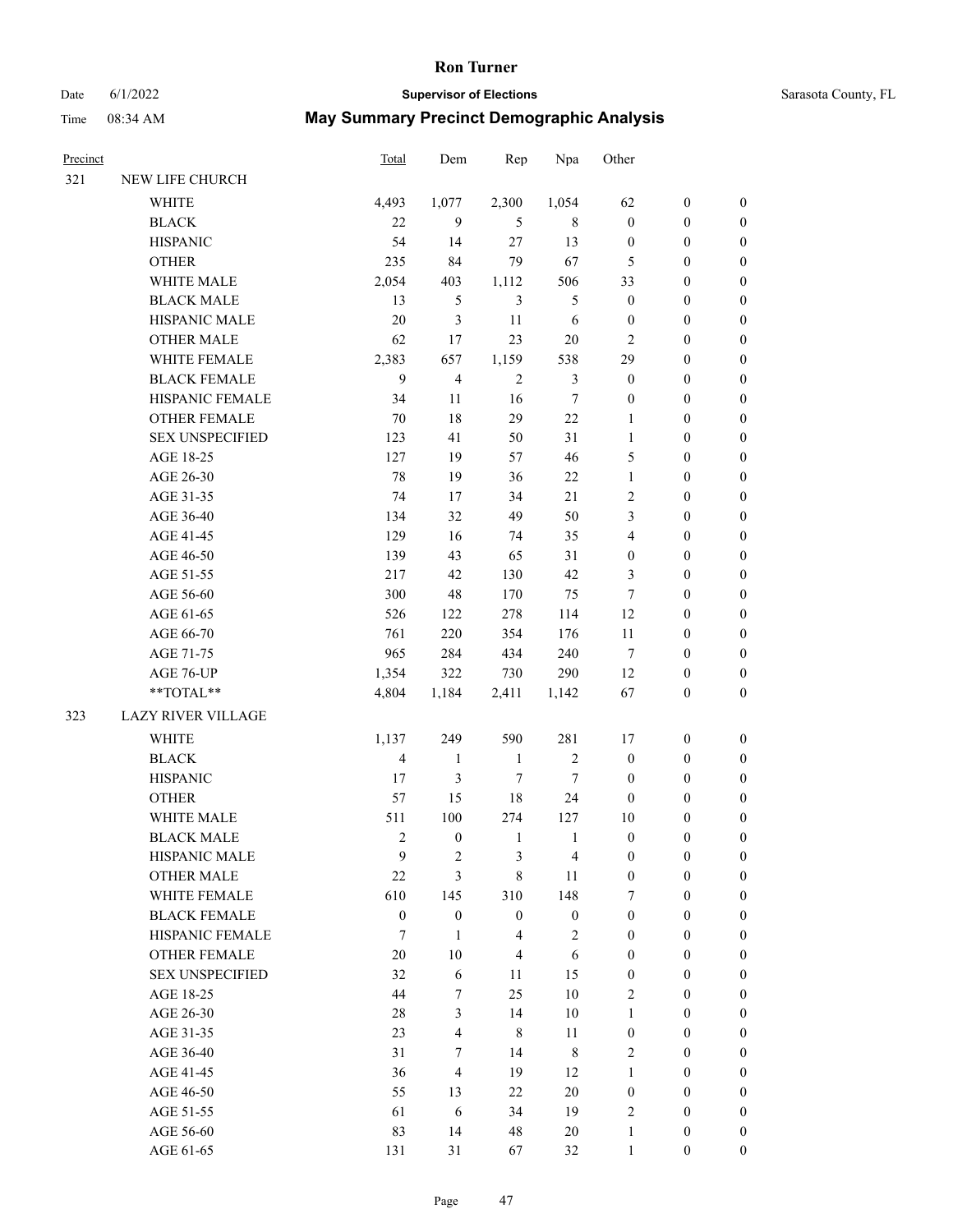### Date 6/1/2022 **Supervisor of Elections** Supervisor **Supervisor of Elections** Sarasota County, FL

| Precinct      | <b>Total</b> | Dem | Rep | Npa | Other        |   |                |
|---------------|--------------|-----|-----|-----|--------------|---|----------------|
| AGE 66-70     | 145          | 43  | 65  | 37  |              |   | $\mathbf{0}$   |
| AGE 71-75     | 200          | 49  | 104 | 46  |              | 0 | 0              |
| AGE 76-UP     | 378          | 87  | 196 | 89  | <sub>6</sub> | 0 | $\overline{0}$ |
| $*$ TOTAL $*$ | 1.215        | 268 | 616 | 314 |              | 0 | $\overline{0}$ |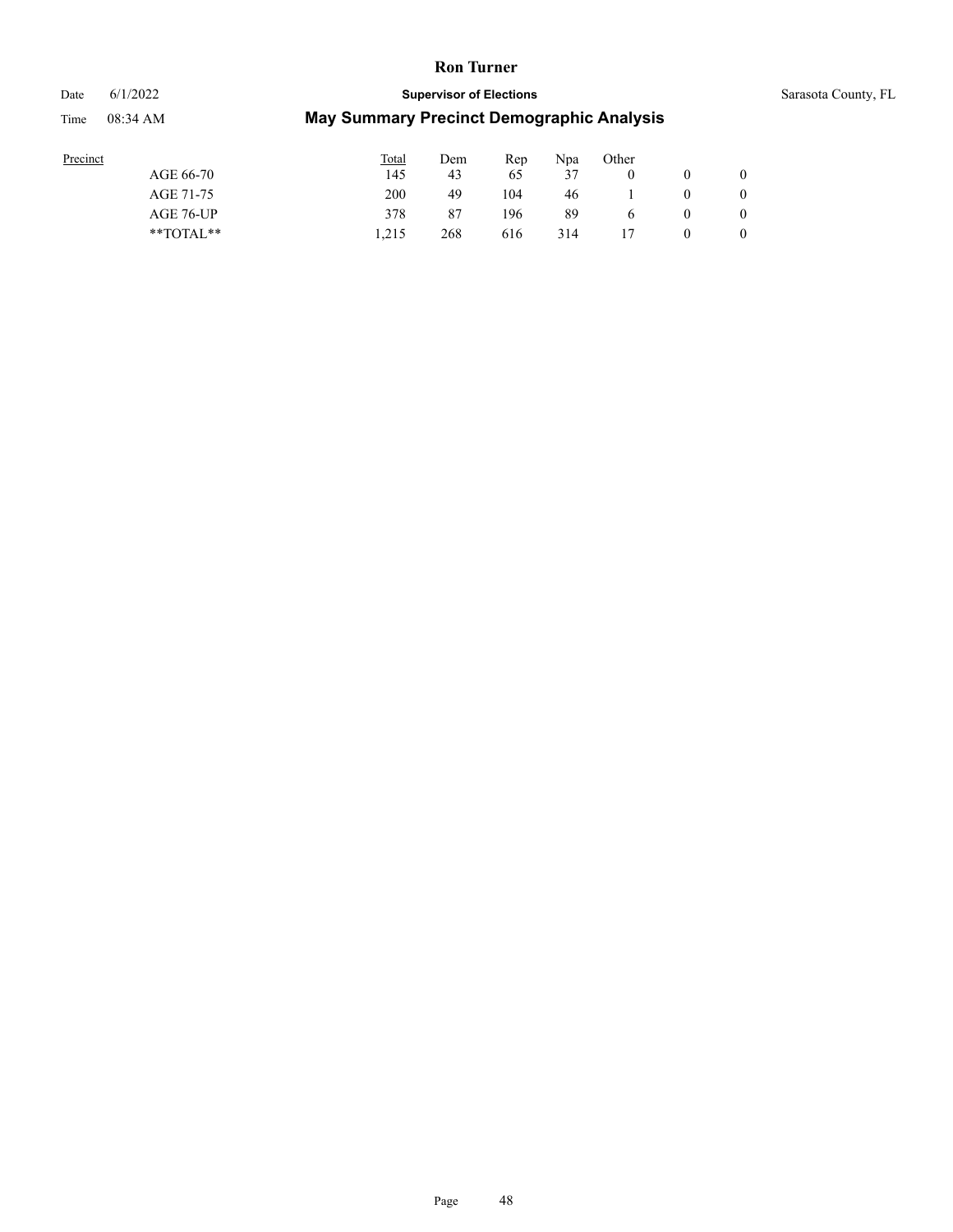# Date 6/1/2022 **Supervisor of Elections** Supervisor **Supervisor of Elections** Sarasota County, FL

| Precinct |                                  | Total | Dem            | Rep            | Npa            | Other                   |                  |                  |
|----------|----------------------------------|-------|----------------|----------------|----------------|-------------------------|------------------|------------------|
| 325      | FRIENDSHIP CLUB OF WMS           |       |                |                |                |                         |                  |                  |
|          | WHITE                            | 833   | 150            | 421            | 249            | 13                      | $\boldsymbol{0}$ | 0                |
|          | <b>BLACK</b>                     | 40    | 31             | $\overline{4}$ | 5              | $\boldsymbol{0}$        | $\boldsymbol{0}$ | $\boldsymbol{0}$ |
|          | <b>HISPANIC</b>                  | 60    | 19             | $10\,$         | 29             | $\sqrt{2}$              | $\boldsymbol{0}$ | $\boldsymbol{0}$ |
|          | <b>OTHER</b>                     | 66    | 13             | $20\,$         | 31             | $\sqrt{2}$              | $\boldsymbol{0}$ | $\boldsymbol{0}$ |
|          | WHITE MALE                       | 390   | 64             | 209            | 112            | 5                       | $\boldsymbol{0}$ | $\boldsymbol{0}$ |
|          | <b>BLACK MALE</b>                | 14    | 10             | $\mathbf{1}$   | $\mathfrak{Z}$ | $\boldsymbol{0}$        | $\boldsymbol{0}$ | $\boldsymbol{0}$ |
|          | HISPANIC MALE                    | 26    | $10\,$         | 5              | 11             | $\boldsymbol{0}$        | $\boldsymbol{0}$ | $\boldsymbol{0}$ |
|          | <b>OTHER MALE</b>                | 17    | $\overline{4}$ | $\overline{4}$ | $\,$ 8 $\,$    | $\mathbf{1}$            | $\boldsymbol{0}$ | $\boldsymbol{0}$ |
|          | WHITE FEMALE                     | 425   | 82             | 204            | 131            | 8                       | $\boldsymbol{0}$ | $\boldsymbol{0}$ |
|          | <b>BLACK FEMALE</b>              | 24    | 19             | $\mathfrak{Z}$ | $\sqrt{2}$     | $\boldsymbol{0}$        | $\boldsymbol{0}$ | 0                |
|          | HISPANIC FEMALE                  | 33    | 9              | 5              | 17             | $\mathbf{2}$            | $\boldsymbol{0}$ | 0                |
|          | OTHER FEMALE                     | 19    | 6              | $\overline{4}$ | $\mathbf{9}$   | $\boldsymbol{0}$        | $\boldsymbol{0}$ | 0                |
|          | <b>SEX UNSPECIFIED</b>           | 51    | 9              | 20             | 21             | $\mathbf{1}$            | $\boldsymbol{0}$ | $\boldsymbol{0}$ |
|          | AGE 18-25                        | 82    | 14             | 33             | 32             | 3                       | $\boldsymbol{0}$ | $\boldsymbol{0}$ |
|          | AGE 26-30                        | 67    | 13             | 24             | $27\,$         | 3                       | $\boldsymbol{0}$ | $\boldsymbol{0}$ |
|          | AGE 31-35                        | 71    | 14             | 26             | $30\,$         | $\mathbf{1}$            | $\boldsymbol{0}$ | $\boldsymbol{0}$ |
|          | AGE 36-40                        | 54    | 19             | 19             | 15             | $\mathbf{1}$            | $\boldsymbol{0}$ | $\boldsymbol{0}$ |
|          | AGE 41-45                        | 47    | $10\,$         | 17             | 19             | $\mathbf{1}$            | $\boldsymbol{0}$ | $\boldsymbol{0}$ |
|          | AGE 46-50                        | 52    | 11             | 21             | 19             | $\mathbf{1}$            | $\boldsymbol{0}$ | $\boldsymbol{0}$ |
|          | AGE 51-55                        | 81    | 14             | 39             | 25             | 3                       | $\boldsymbol{0}$ | 0                |
|          | AGE 56-60                        | 83    | 19             | 38             | 25             | $\mathbf{1}$            | $\boldsymbol{0}$ | 0                |
|          | AGE 61-65                        | 105   | 25             | 50             | 28             | $\mathbf{2}$            | $\boldsymbol{0}$ | 0                |
|          | AGE 66-70                        | 76    | 13             | $40\,$         | 23             | $\boldsymbol{0}$        | $\boldsymbol{0}$ | $\boldsymbol{0}$ |
|          | AGE 71-75                        | 103   | 16             | 59             | 28             | $\boldsymbol{0}$        | $\boldsymbol{0}$ | $\boldsymbol{0}$ |
|          | AGE 76-UP                        | 178   | 45             | 89             | 43             | $\mathbf{1}$            | $\boldsymbol{0}$ | $\boldsymbol{0}$ |
|          | $\mathrm{``TOTAL}^{\mathrm{**}}$ | 999   | 213            | 455            | 314            | $17$                    | $\boldsymbol{0}$ | $\boldsymbol{0}$ |
| 327      | <b>JOCKEY CLUB</b>               |       |                |                |                |                         |                  |                  |
|          | <b>WHITE</b>                     | 4,038 | 931            | 1,913          | 1,131          | 63                      | $\boldsymbol{0}$ | $\boldsymbol{0}$ |
|          | <b>BLACK</b>                     | 191   | 127            | 15             | 48             | $\mathbf{1}$            | $\boldsymbol{0}$ | $\boldsymbol{0}$ |
|          | <b>HISPANIC</b>                  | 187   | 78             | 52             | 54             | 3                       | $\boldsymbol{0}$ | $\boldsymbol{0}$ |
|          | <b>OTHER</b>                     | 299   | 77             | $88\,$         | 126            | 8                       | $\boldsymbol{0}$ | $\boldsymbol{0}$ |
|          | WHITE MALE                       | 1,807 | 362            | 911            | 500            | 34                      | 0                | $\boldsymbol{0}$ |
|          | <b>BLACK MALE</b>                | 88    | 49             | 10             | 28             | 1                       | $\boldsymbol{0}$ | $\boldsymbol{0}$ |
|          | HISPANIC MALE                    | 88    | 33             | 27             | 27             | $\mathbf{1}$            | $\boldsymbol{0}$ | 0                |
|          | <b>OTHER MALE</b>                | 101   | $22\,$         | 33             | 44             | $\sqrt{2}$              | $\boldsymbol{0}$ | 0                |
|          | WHITE FEMALE                     | 2,155 | 554            | 971            | 601            | 29                      | $\boldsymbol{0}$ | $\overline{0}$   |
|          | <b>BLACK FEMALE</b>              | 102   | 77             | 5              | $20\,$         | $\boldsymbol{0}$        | $\boldsymbol{0}$ | 0                |
|          | HISPANIC FEMALE                  | 92    | 41             | 25             | 24             | $\mathbf{2}$            | $\boldsymbol{0}$ | 0                |
|          | <b>OTHER FEMALE</b>              | 114   | 30             | 41             | 39             | 4                       | $\boldsymbol{0}$ | 0                |
|          | <b>SEX UNSPECIFIED</b>           | 156   | 38             | 43             | 74             | $\mathbf{1}$            | $\boldsymbol{0}$ | 0                |
|          | AGE 18-25                        | 245   | 71             | 57             | 113            | 4                       | $\boldsymbol{0}$ | 0                |
|          | AGE 26-30                        | 195   | 39             | 71             | 76             | $\mathbf{9}$            | $\boldsymbol{0}$ | 0                |
|          | AGE 31-35                        | 189   | 46             | 61             | 78             | $\overline{\mathbf{4}}$ | $\boldsymbol{0}$ | 0                |
|          | AGE 36-40                        | 193   | 54             | 56             | 78             | 5                       | $\boldsymbol{0}$ | 0                |
|          | AGE 41-45                        | 199   | 45             | $80\,$         | 69             | $\mathfrak s$           | $\boldsymbol{0}$ | $\overline{0}$   |
|          | AGE 46-50                        | 198   | 44             | 73             | 74             | $\boldsymbol{7}$        | $\boldsymbol{0}$ | $\overline{0}$   |
|          | AGE 51-55                        | 262   | 52             | 118            | 87             | 5                       | $\boldsymbol{0}$ | 0                |
|          | AGE 56-60                        | 295   | 65             | 141            | 86             | 3                       | $\boldsymbol{0}$ | 0                |
|          | AGE 61-65                        | 442   | 124            | 206            | 106            | 6                       | $\boldsymbol{0}$ | $\overline{0}$   |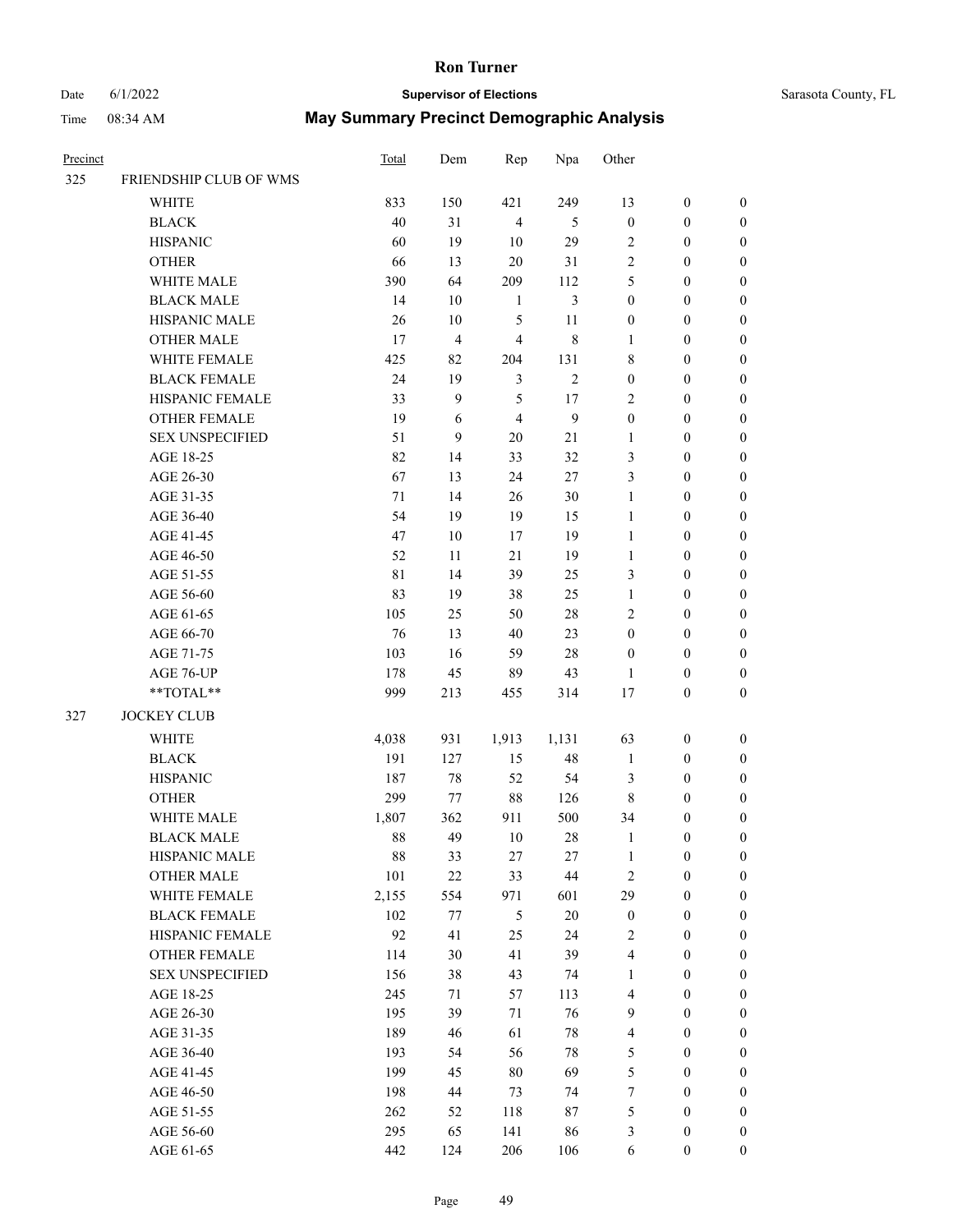## Date 6/1/2022 **Supervisor of Elections Supervisor of Elections** Sarasota County, FL Time 08:34 AM **May Summary Precinct Demographic Analysis**

| Precinct |                | Total | Dem   | Rep   | Npa   | Other |                |
|----------|----------------|-------|-------|-------|-------|-------|----------------|
|          | AGE 66-70      | 581   | 168   | 268   | 133   | 12    | $\overline{0}$ |
|          | AGE 71-75      | 774   | 216   | 369   | 181   |       | $\overline{0}$ |
|          | AGE 76-UP      | 1.142 | 289   | 568   | 278   |       | $\overline{0}$ |
|          | $*$ TOTAL $**$ | 4,715 | 1,213 | 2,068 | 1,359 | 75    | $\overline{0}$ |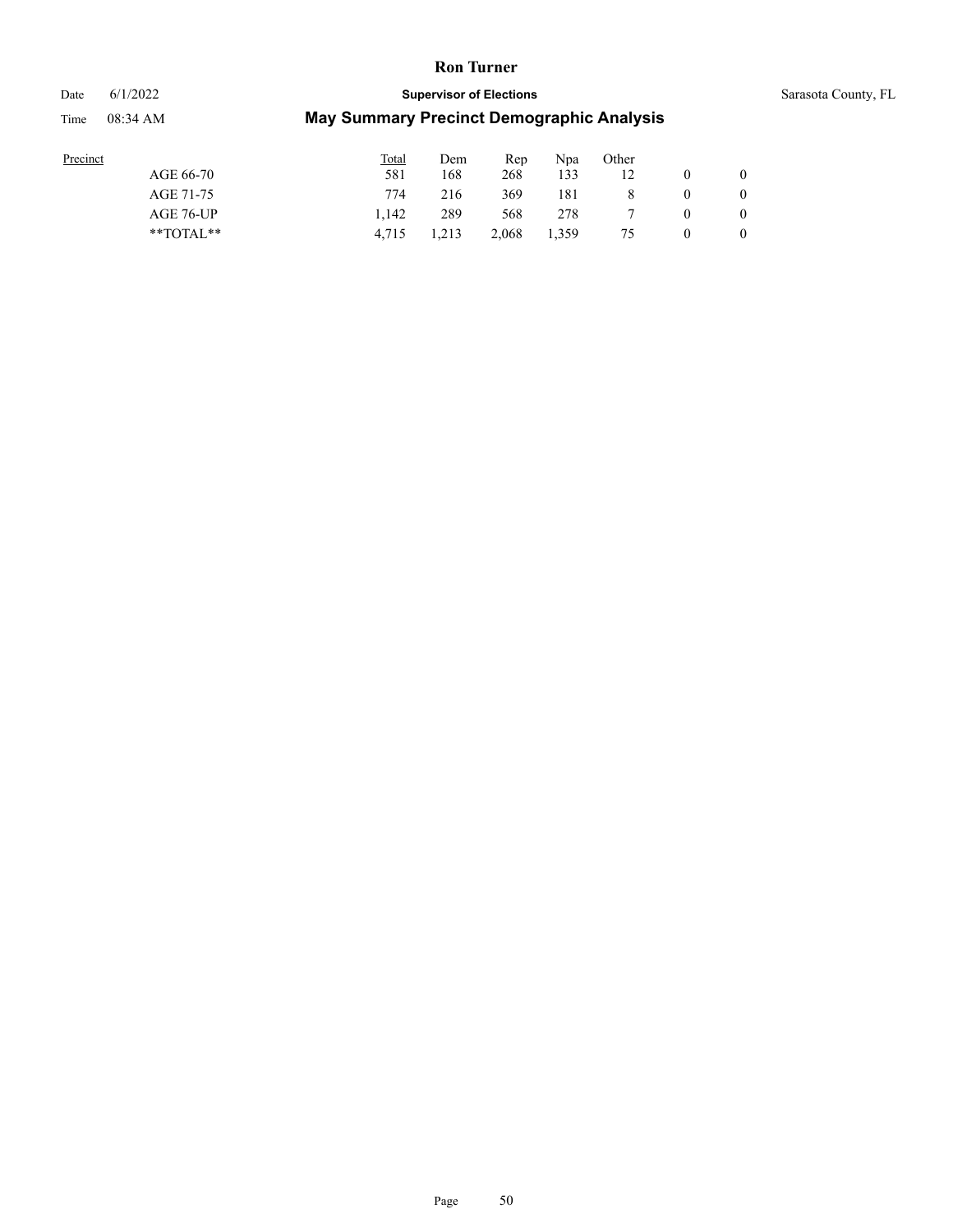## Date 6/1/2022 **Supervisor of Elections** Sarasota County, FL

| Precinct |                                   | <b>Total</b> | Dem | Rep            | Npa         | Other            |                  |                  |
|----------|-----------------------------------|--------------|-----|----------------|-------------|------------------|------------------|------------------|
| 329      | ST NATHANIELS EPISCOPAL CHURCH    |              |     |                |             |                  |                  |                  |
|          | <b>WHITE</b>                      | 2,797        | 659 | 1,331          | 763         | 44               | $\boldsymbol{0}$ | $\boldsymbol{0}$ |
|          | <b>BLACK</b>                      | 128          | 90  | 14             | 23          | 1                | $\boldsymbol{0}$ | $\boldsymbol{0}$ |
|          | <b>HISPANIC</b>                   | 232          | 82  | 41             | 108         | $\mathbf{1}$     | $\boldsymbol{0}$ | $\boldsymbol{0}$ |
|          | <b>OTHER</b>                      | 243          | 61  | 70             | 109         | 3                | $\boldsymbol{0}$ | $\boldsymbol{0}$ |
|          | WHITE MALE                        | 1,310        | 247 | 661            | 376         | 26               | $\boldsymbol{0}$ | $\boldsymbol{0}$ |
|          | <b>BLACK MALE</b>                 | 62           | 36  | 9              | 16          | $\mathbf{1}$     | $\boldsymbol{0}$ | $\boldsymbol{0}$ |
|          | HISPANIC MALE                     | 104          | 36  | 17             | 50          | $\mathbf{1}$     | $\boldsymbol{0}$ | $\boldsymbol{0}$ |
|          | <b>OTHER MALE</b>                 | 68           | 14  | 18             | 36          | $\boldsymbol{0}$ | $\boldsymbol{0}$ | $\boldsymbol{0}$ |
|          | WHITE FEMALE                      | 1,453        | 405 | 656            | 374         | 18               | $\boldsymbol{0}$ | $\boldsymbol{0}$ |
|          | <b>BLACK FEMALE</b>               | 66           | 54  | 5              | 7           | $\boldsymbol{0}$ | $\boldsymbol{0}$ | 0                |
|          | HISPANIC FEMALE                   | 121          | 45  | 23             | 53          | $\boldsymbol{0}$ | $\boldsymbol{0}$ | 0                |
|          | <b>OTHER FEMALE</b>               | 99           | 30  | 31             | 38          | $\boldsymbol{0}$ | $\boldsymbol{0}$ | 0                |
|          | <b>SEX UNSPECIFIED</b>            | 112          | 24  | 34             | 53          | $\mathbf{1}$     | $\boldsymbol{0}$ | $\boldsymbol{0}$ |
|          | AGE 18-25                         | 293          | 61  | 105            | 118         | 9                | $\boldsymbol{0}$ | $\boldsymbol{0}$ |
|          | AGE 26-30                         | 226          | 59  | 72             | 89          | 6                | $\boldsymbol{0}$ | $\boldsymbol{0}$ |
|          | AGE 31-35                         | 238          | 57  | 106            | 73          | $\sqrt{2}$       | $\boldsymbol{0}$ | $\boldsymbol{0}$ |
|          | AGE 36-40                         | 207          | 51  | 80             | 74          | $\overline{c}$   | $\boldsymbol{0}$ | $\boldsymbol{0}$ |
|          | AGE 41-45                         | 247          | 52  | 93             | 97          | 5                | $\boldsymbol{0}$ | $\boldsymbol{0}$ |
|          | AGE 46-50                         | 221          | 46  | 91             | 78          | 6                | $\boldsymbol{0}$ | $\boldsymbol{0}$ |
|          | AGE 51-55                         | 291          | 61  | 139            | 87          | 4                | $\boldsymbol{0}$ | $\boldsymbol{0}$ |
|          | AGE 56-60                         | 334          | 86  | 165            | 81          | 2                | $\boldsymbol{0}$ | 0                |
|          | AGE 61-65                         | 343          | 88  | 164            | 87          | 4                | $\boldsymbol{0}$ | 0                |
|          | AGE 66-70                         | 323          | 99  | 149            | 71          | 4                | $\boldsymbol{0}$ | $\boldsymbol{0}$ |
|          | AGE 71-75                         | 282          | 89  | 125            | 64          | 4                | $\boldsymbol{0}$ | $\boldsymbol{0}$ |
|          | AGE 76-UP                         | 395          | 143 | 167            | 84          | 1                | $\boldsymbol{0}$ | $\boldsymbol{0}$ |
|          | **TOTAL**                         | 3,400        | 892 | 1,456          | 1,003       | 49               | $\boldsymbol{0}$ | $\boldsymbol{0}$ |
|          |                                   |              |     |                |             |                  |                  |                  |
| 331      | <b>GEORGE MULLEN ACTIVITY CTR</b> |              |     |                |             |                  |                  |                  |
|          | <b>WHITE</b>                      | 4,911        | 987 | 2,262          | 1,564       | 98               | $\boldsymbol{0}$ | $\boldsymbol{0}$ |
|          | <b>BLACK</b>                      | 331          | 222 | 12             | 93          | $\overline{4}$   | $\boldsymbol{0}$ | $\boldsymbol{0}$ |
|          | <b>HISPANIC</b>                   | 448          | 159 | 118            | 169         | $\overline{2}$   | $\boldsymbol{0}$ | $\boldsymbol{0}$ |
|          | <b>OTHER</b>                      | 447          | 118 | 131            | 183         | 15               | $\boldsymbol{0}$ | $\boldsymbol{0}$ |
|          | WHITE MALE                        | 2,306        | 385 | 1,129          | 744         | 48               | $\boldsymbol{0}$ | 0                |
|          | <b>BLACK MALE</b>                 | 146          | 93  | 9              | 44          | $\boldsymbol{0}$ | $\boldsymbol{0}$ | 0                |
|          | HISPANIC MALE                     | 193          | 61  | 48             | 83          | 1                | $\boldsymbol{0}$ | 0                |
|          | <b>OTHER MALE</b>                 | 155          | 42  | 53             | 56          | $\overline{4}$   | $\boldsymbol{0}$ | $\overline{0}$   |
|          | WHITE FEMALE                      | 2,535        | 588 | 1,105          | 792         | 50               | $\boldsymbol{0}$ | $\overline{0}$   |
|          | <b>BLACK FEMALE</b>               | 181          | 126 | $\mathfrak{Z}$ | 48          | 4                | $\boldsymbol{0}$ | $\overline{0}$   |
|          | HISPANIC FEMALE                   | 242          | 93  | 67             | $8\sqrt{1}$ | $\mathbf{1}$     | $\boldsymbol{0}$ | 0                |
|          | OTHER FEMALE                      | 170          | 56  | 53             | 56          | 5                | $\boldsymbol{0}$ | $\theta$         |
|          | <b>SEX UNSPECIFIED</b>            | 191          | 36  | 50             | 101         | $\overline{4}$   | $\boldsymbol{0}$ | 0                |
|          | AGE 18-25                         | 600          | 136 | 185            | 259         | $20\,$           | $\boldsymbol{0}$ | 0                |
|          | AGE 26-30                         | 451          | 101 | 153            | 182         | 15               | $\boldsymbol{0}$ | 0                |
|          | AGE 31-35                         | 471          | 107 | 171            | 180         | 13               | $\boldsymbol{0}$ | 0                |
|          | AGE 36-40                         | 432          | 90  | 169            | 161         | 12               | $\boldsymbol{0}$ | 0                |
|          | AGE 41-45                         | 453          | 108 | 152            | 183         | $10\,$           | $\boldsymbol{0}$ | 0                |
|          | AGE 46-50                         | 461          | 100 | 183            | 170         | 8                | $\boldsymbol{0}$ | $\overline{0}$   |
|          | AGE 51-55                         | 562          | 123 | 260            | 171         | 8                | $\boldsymbol{0}$ | $\overline{0}$   |
|          | AGE 56-60                         | 648          | 135 | 326            | 172         | 15               | $\boldsymbol{0}$ | 0                |
|          | AGE 61-65                         | 560          | 147 | 234            | 172         | $\tau$           | $\boldsymbol{0}$ | $\boldsymbol{0}$ |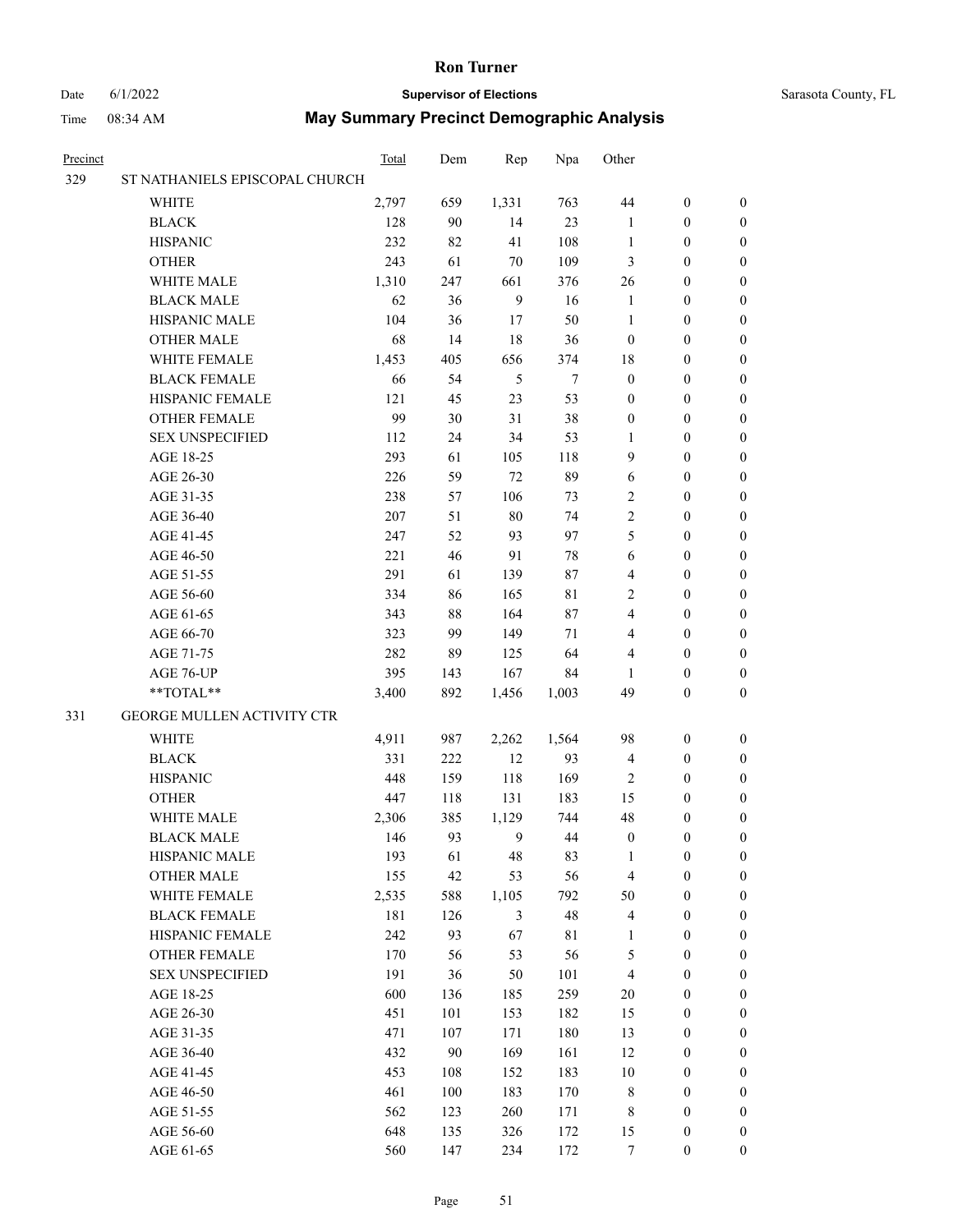## Date 6/1/2022 **Supervisor of Elections** Supervisor **Supervisor of Elections** Sarasota County, FL Time 08:34 AM **May Summary Precinct Demographic Analysis**

| Precinct      | <b>Total</b> | Dem   | Rep   | Npa   | Other |          |                  |
|---------------|--------------|-------|-------|-------|-------|----------|------------------|
| AGE 66-70     | 512          | 142   | 232   | 132   |       |          |                  |
| AGE 71-75     | 460          | 124   | 219   | 113   |       |          |                  |
| AGE 76-UP     | 527          | 173   | 239   | 114   |       | $\left($ | $\boldsymbol{0}$ |
| $*$ TOTAL $*$ | 6.137        | 1,486 | 2.523 | 2.009 | 119   |          | 0                |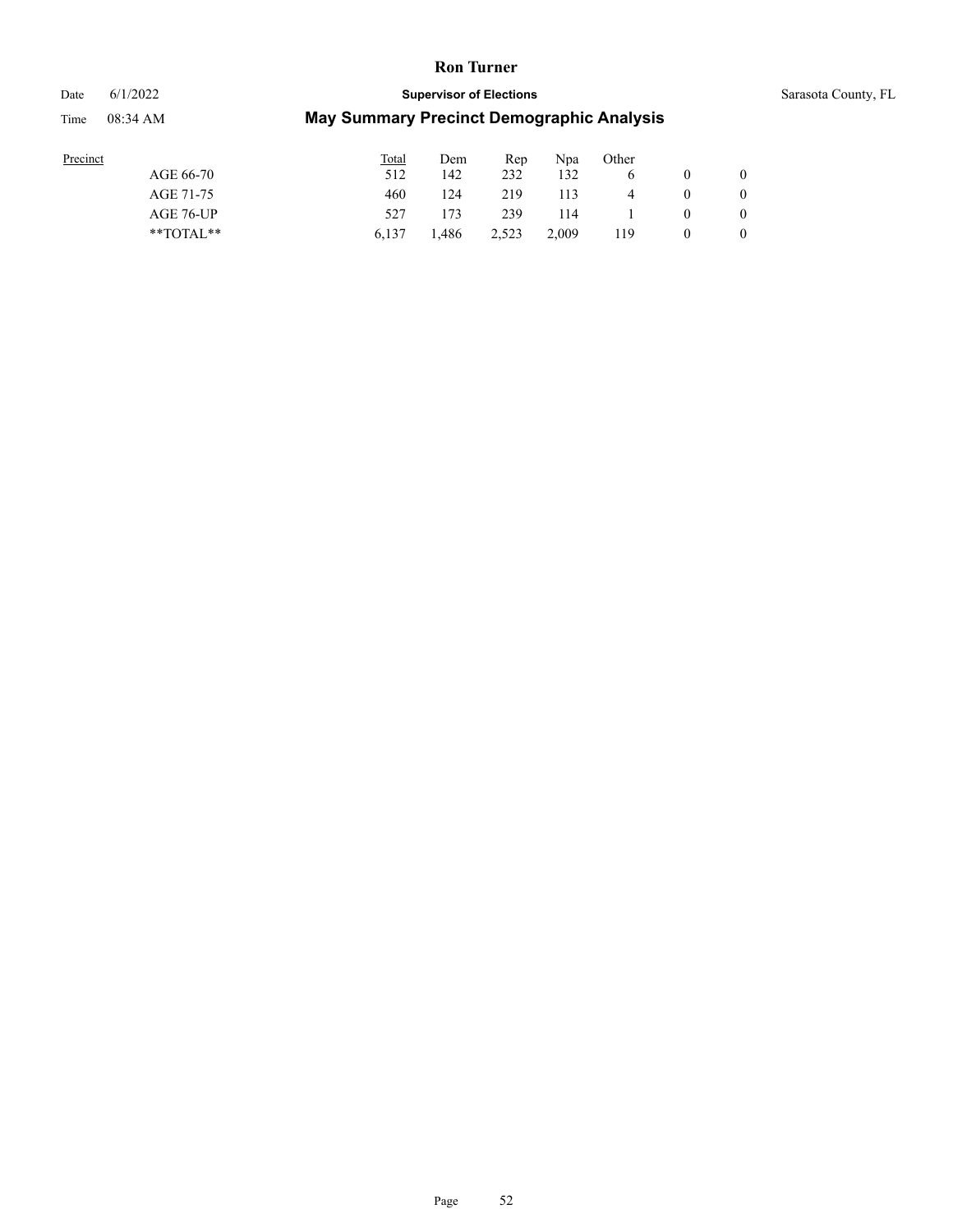## Date 6/1/2022 **Supervisor of Elections** Time 08:34 AM **May Summary Precinct Demographic Analysis**

| Sarasota County, FL |  |  |
|---------------------|--|--|
|---------------------|--|--|

| Precinct |                        | Total            | Dem              | Rep              | Npa              | Other            |                  |                  |
|----------|------------------------|------------------|------------------|------------------|------------------|------------------|------------------|------------------|
| 333      | <b>BOBCAT TRAIL</b>    |                  |                  |                  |                  |                  |                  |                  |
|          | <b>WHITE</b>           | 717              | 157              | 365              | 186              | 9                | $\boldsymbol{0}$ | $\boldsymbol{0}$ |
|          | <b>BLACK</b>           | 15               | $\,$ 8 $\,$      | $\boldsymbol{0}$ | $\tau$           | $\mathbf{0}$     | $\mathbf{0}$     | $\boldsymbol{0}$ |
|          | <b>HISPANIC</b>        | 12               | 6                | 4                | $\overline{2}$   | $\boldsymbol{0}$ | $\boldsymbol{0}$ | $\boldsymbol{0}$ |
|          | <b>OTHER</b>           | 41               | 9                | 16               | 16               | $\boldsymbol{0}$ | $\boldsymbol{0}$ | $\boldsymbol{0}$ |
|          | WHITE MALE             | 334              | 67               | 167              | 96               | 4                | $\boldsymbol{0}$ | $\boldsymbol{0}$ |
|          | <b>BLACK MALE</b>      | 9                | $\overline{4}$   | $\boldsymbol{0}$ | 5                | $\boldsymbol{0}$ | $\boldsymbol{0}$ | $\boldsymbol{0}$ |
|          | HISPANIC MALE          | 5                | $\sqrt{2}$       | $\sqrt{2}$       | 1                | $\boldsymbol{0}$ | $\boldsymbol{0}$ | $\boldsymbol{0}$ |
|          | <b>OTHER MALE</b>      | $10\,$           | $\overline{c}$   | $\overline{4}$   | $\overline{4}$   | $\boldsymbol{0}$ | $\mathbf{0}$     | $\boldsymbol{0}$ |
|          | WHITE FEMALE           | 375              | 88               | 193              | 89               | 5                | $\boldsymbol{0}$ | $\boldsymbol{0}$ |
|          | <b>BLACK FEMALE</b>    | 6                | $\overline{4}$   | $\boldsymbol{0}$ | $\overline{2}$   | $\mathbf{0}$     | $\boldsymbol{0}$ | $\boldsymbol{0}$ |
|          | HISPANIC FEMALE        | 7                | $\overline{4}$   | 2                | 1                | $\mathbf{0}$     | $\boldsymbol{0}$ | $\boldsymbol{0}$ |
|          | OTHER FEMALE           | 23               | 5                | 8                | 10               | $\mathbf{0}$     | $\boldsymbol{0}$ | $\boldsymbol{0}$ |
|          | <b>SEX UNSPECIFIED</b> | 15               | 3                | 9                | 3                | $\boldsymbol{0}$ | $\boldsymbol{0}$ | $\boldsymbol{0}$ |
|          | AGE 18-25              | 26               | 3                | 10               | 13               | $\boldsymbol{0}$ | $\boldsymbol{0}$ | $\boldsymbol{0}$ |
|          | AGE 26-30              | $\boldsymbol{9}$ | 5                | $\mathbf{1}$     | 3                | $\boldsymbol{0}$ | $\boldsymbol{0}$ | $\boldsymbol{0}$ |
|          | AGE 31-35              | 9                | $\mathbf{1}$     | 4                | $\overline{4}$   | $\boldsymbol{0}$ | $\boldsymbol{0}$ | $\boldsymbol{0}$ |
|          | AGE 36-40              | 13               | 3                | 4                | 5                | 1                | $\boldsymbol{0}$ | $\boldsymbol{0}$ |
|          | AGE 41-45              | $\mathbf{9}$     | 3                | 4                | $\overline{2}$   | $\mathbf{0}$     | $\boldsymbol{0}$ | $\boldsymbol{0}$ |
|          | AGE 46-50              | 13               | $\mathbf{1}$     | 9                | 3                | $\mathbf{0}$     | $\boldsymbol{0}$ | $\boldsymbol{0}$ |
|          | AGE 51-55              | 29               | $\overline{c}$   | 18               | 8                | 1                | $\boldsymbol{0}$ | $\boldsymbol{0}$ |
|          | AGE 56-60              | 72               | 9                | 40               | 23               | $\boldsymbol{0}$ | $\boldsymbol{0}$ | $\boldsymbol{0}$ |
|          | AGE 61-65              | 73               | 15               | 40               | 18               | $\mathbf{0}$     | $\mathbf{0}$     | $\boldsymbol{0}$ |
|          | AGE 66-70              | 116              | 32               | 55               | 28               | 1                | $\boldsymbol{0}$ | $\boldsymbol{0}$ |
|          | AGE 71-75              | 166              | 49               | 69               | 46               | 2                | $\boldsymbol{0}$ | $\boldsymbol{0}$ |
|          | AGE 76-UP              | 250              | 57               | 131              | 58               | 4                | $\mathbf{0}$     | $\boldsymbol{0}$ |
|          | **TOTAL**              | 785              | 180              | 385              | 211              | 9                | $\boldsymbol{0}$ | $\boldsymbol{0}$ |
| 335      | <b>HARBOR COVE</b>     |                  |                  |                  |                  |                  |                  |                  |
|          | <b>WHITE</b>           | 1,128            | 314              | 508              | 291              | 15               | $\boldsymbol{0}$ | $\boldsymbol{0}$ |
|          | <b>BLACK</b>           | 3                | $\sqrt{2}$       | $\mathbf{1}$     | $\boldsymbol{0}$ | $\boldsymbol{0}$ | $\boldsymbol{0}$ | $\boldsymbol{0}$ |
|          | <b>HISPANIC</b>        | $\mathfrak{2}$   | $\boldsymbol{0}$ | $\boldsymbol{0}$ | 1                | 1                | $\boldsymbol{0}$ | $\boldsymbol{0}$ |
|          | <b>OTHER</b>           | 58               | 14               | 21               | 22               | 1                | $\boldsymbol{0}$ | 0                |
|          | WHITE MALE             | 490              | 112              | 230              | 140              | 8                | $\boldsymbol{0}$ | $\boldsymbol{0}$ |
|          | <b>BLACK MALE</b>      | -1               | -1               | $\bf{0}$         | $\bf{0}$         | $\boldsymbol{0}$ | 0                | $\boldsymbol{0}$ |
|          | HISPANIC MALE          | $\boldsymbol{0}$ | $\boldsymbol{0}$ | $\mathbf{0}$     | $\boldsymbol{0}$ | $\mathbf{0}$     | $\boldsymbol{0}$ | $\boldsymbol{0}$ |
|          | OTHER MALE             | 13               | $\overline{4}$   | $\overline{4}$   | 5                | $\mathbf{0}$     | $\boldsymbol{0}$ | $\theta$         |
|          | WHITE FEMALE           | 617              | 195              | 270              | 145              | 7                | $\boldsymbol{0}$ | $\theta$         |
|          | <b>BLACK FEMALE</b>    | $\overline{c}$   | $\mathbf{1}$     | 1                | $\boldsymbol{0}$ | $\mathbf{0}$     | $\theta$         | $\theta$         |
|          | HISPANIC FEMALE        | $\mathbf{1}$     | $\boldsymbol{0}$ | $\boldsymbol{0}$ | $\boldsymbol{0}$ | 1                | $\boldsymbol{0}$ | $\theta$         |
|          | <b>OTHER FEMALE</b>    | 26               | 6                | 10               | 9                | 1                | $\boldsymbol{0}$ | $\mathbf{0}$     |
|          | <b>SEX UNSPECIFIED</b> | 37               | 9                | 13               | 15               | $\mathbf{0}$     | $\boldsymbol{0}$ | $\theta$         |
|          | AGE 18-25              | $\mathbf{1}$     | $\mathbf{0}$     | $\mathbf{0}$     | 1                | $\mathbf{0}$     | $\boldsymbol{0}$ | $\theta$         |
|          | AGE 26-30              | 2                | $\mathbf{0}$     | $\mathbf{0}$     | $\overline{2}$   | $\theta$         | $\theta$         | $\theta$         |
|          | AGE 31-35              | $\sqrt{2}$       | $\mathbf{1}$     | $\boldsymbol{0}$ | 1                | $\mathbf{0}$     | $\boldsymbol{0}$ | $\overline{0}$   |
|          | AGE 36-40              | 3                | 2                | 1                | $\mathbf{0}$     | $\mathbf{0}$     | $\boldsymbol{0}$ | $\boldsymbol{0}$ |

AGE 41-45 1 0 0 1 0 0 0 AGE 46-50 1 0 0 0 1 0 0 AGE 51-55 13 1 11 1 0 0 0 AGE 56-60 67 10 32 25 0 0 AGE 61-65 127 23 65 38 1 0 0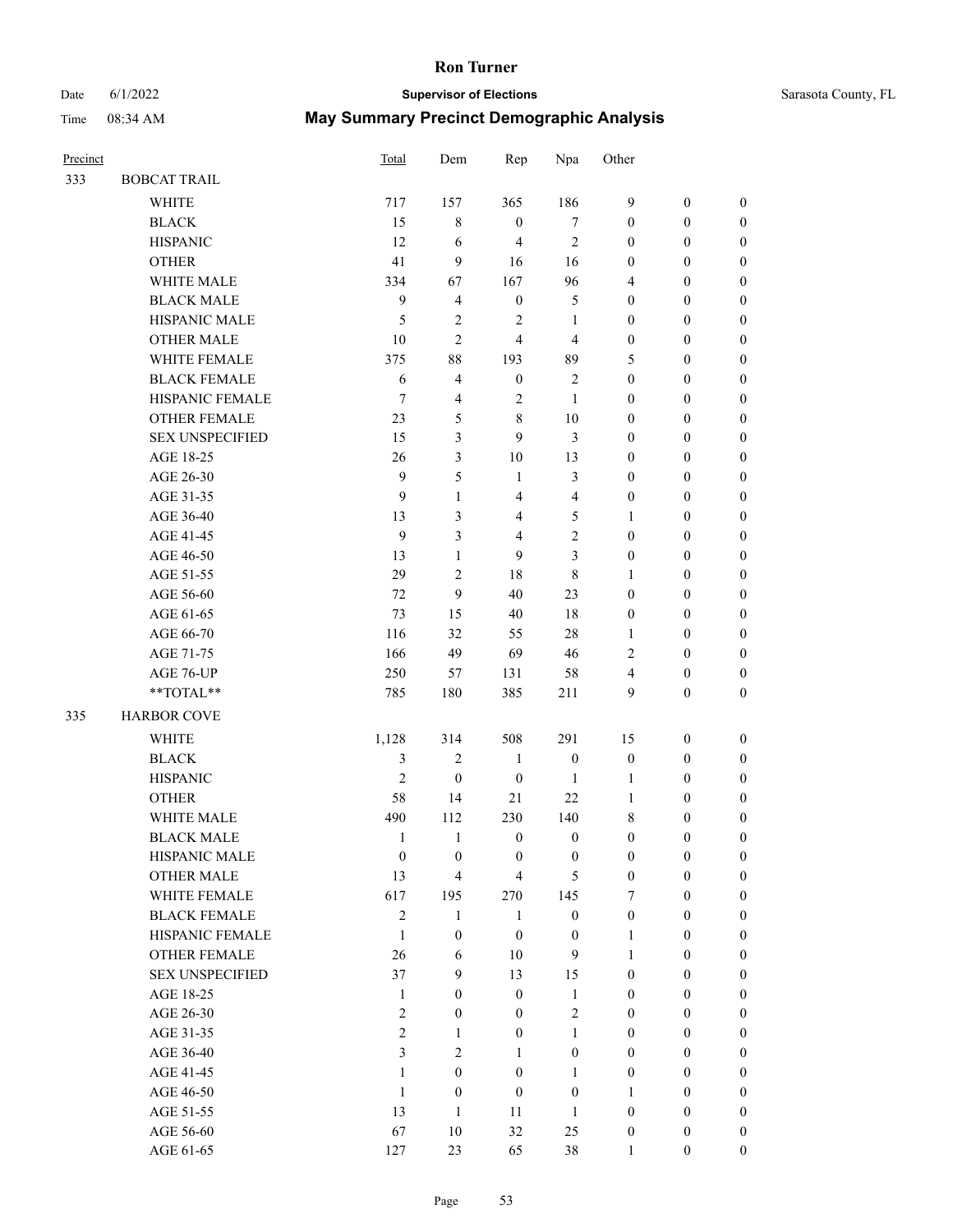Date 6/1/2022 **Supervisor of Elections** Supervisor **Supervisor of Elections** Sarasota County, FL

| Precinct      | Total | Dem | Rep | Npa | Other |   |   |
|---------------|-------|-----|-----|-----|-------|---|---|
| AGE 66-70     | 182   | 57  | 77  | 43  |       |   |   |
| AGE 71-75     | 226   | 57  | 104 | 62  |       | O |   |
| AGE 76-UP     | 566   | 179 | 240 | 140 |       |   |   |
| $*$ TOTAL $*$ | 1.191 | 330 | 530 | 314 |       |   | 0 |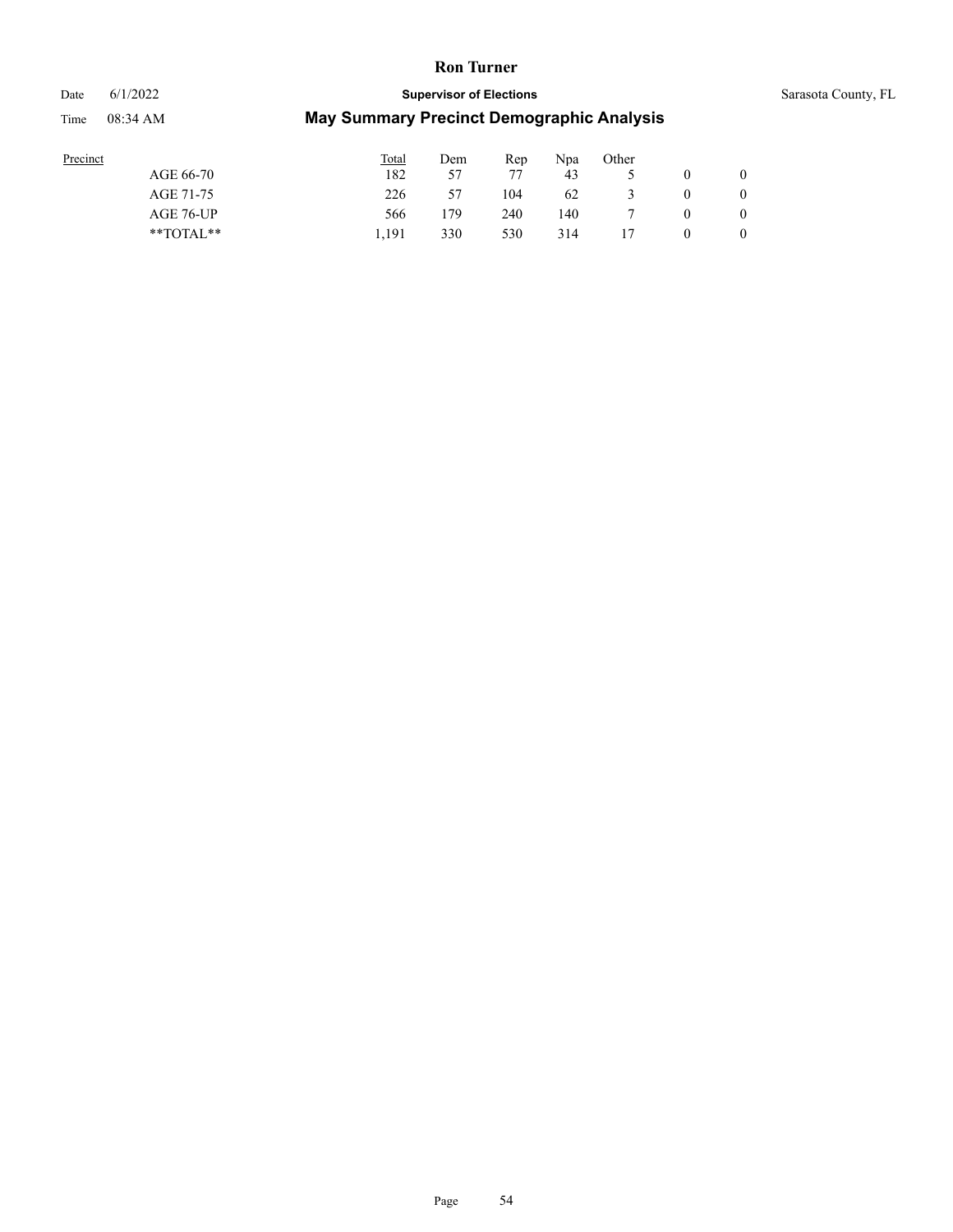# Date 6/1/2022 **Supervisor of Elections** Supervisor **Supervisor of Elections** Sarasota County, FL

| Precinct |                                | Total            | Dem              | Rep              | Npa              | Other            |                  |                  |
|----------|--------------------------------|------------------|------------------|------------------|------------------|------------------|------------------|------------------|
| 337      | LA CASA MOBILE HOME PARK       |                  |                  |                  |                  |                  |                  |                  |
|          | <b>WHITE</b>                   | 856              | 240              | 380              | 226              | 10               | $\boldsymbol{0}$ | $\boldsymbol{0}$ |
|          | <b>BLACK</b>                   | $\boldsymbol{0}$ | $\boldsymbol{0}$ | $\mathbf{0}$     | $\boldsymbol{0}$ | $\boldsymbol{0}$ | $\boldsymbol{0}$ | $\boldsymbol{0}$ |
|          | <b>HISPANIC</b>                | $\overline{4}$   | $\mathfrak{2}$   | $\overline{c}$   | $\boldsymbol{0}$ | $\boldsymbol{0}$ | $\boldsymbol{0}$ | $\boldsymbol{0}$ |
|          | <b>OTHER</b>                   | 28               | 10               | 10               | $\overline{7}$   | 1                | $\boldsymbol{0}$ | $\boldsymbol{0}$ |
|          | WHITE MALE                     | 376              | 94               | 169              | 107              | 6                | 0                | $\boldsymbol{0}$ |
|          | <b>BLACK MALE</b>              | $\boldsymbol{0}$ | $\boldsymbol{0}$ | $\boldsymbol{0}$ | $\boldsymbol{0}$ | $\boldsymbol{0}$ | 0                | $\boldsymbol{0}$ |
|          | HISPANIC MALE                  | $\boldsymbol{0}$ | $\boldsymbol{0}$ | $\boldsymbol{0}$ | $\boldsymbol{0}$ | $\boldsymbol{0}$ | 0                | $\boldsymbol{0}$ |
|          | <b>OTHER MALE</b>              | 10               | 6                | $\overline{c}$   | $\mathbf{2}$     | $\boldsymbol{0}$ | $\boldsymbol{0}$ | $\boldsymbol{0}$ |
|          | WHITE FEMALE                   | 466              | 143              | 204              | 115              | 4                | $\boldsymbol{0}$ | $\boldsymbol{0}$ |
|          | <b>BLACK FEMALE</b>            | $\boldsymbol{0}$ | $\boldsymbol{0}$ | $\boldsymbol{0}$ | $\boldsymbol{0}$ | $\boldsymbol{0}$ | $\boldsymbol{0}$ | $\boldsymbol{0}$ |
|          | HISPANIC FEMALE                | $\overline{4}$   | $\mathbf{2}$     | $\sqrt{2}$       | $\boldsymbol{0}$ | $\boldsymbol{0}$ | $\boldsymbol{0}$ | 0                |
|          | <b>OTHER FEMALE</b>            | 11               | 3                | 5                | 3                | $\boldsymbol{0}$ | $\boldsymbol{0}$ | $\boldsymbol{0}$ |
|          | <b>SEX UNSPECIFIED</b>         | 21               | $\overline{4}$   | 10               | 6                | 1                | $\boldsymbol{0}$ | $\boldsymbol{0}$ |
|          | AGE 18-25                      | $\mathbf{2}$     | $\boldsymbol{0}$ | $\mathbf{1}$     | $\mathbf{1}$     | $\boldsymbol{0}$ | $\boldsymbol{0}$ | $\boldsymbol{0}$ |
|          | AGE 26-30                      | 3                | $\mathbf{0}$     | $\mathbf{1}$     | $\sqrt{2}$       | $\boldsymbol{0}$ | 0                | $\boldsymbol{0}$ |
|          | AGE 31-35                      | 1                | $\mathbf{0}$     | $\boldsymbol{0}$ | 1                | $\boldsymbol{0}$ | 0                | $\boldsymbol{0}$ |
|          | AGE 36-40                      | $\overline{2}$   | $\mathbf{0}$     | $\boldsymbol{0}$ | $\mathfrak{2}$   | $\boldsymbol{0}$ | 0                | $\boldsymbol{0}$ |
|          | AGE 41-45                      | $\mathbf{1}$     | $\boldsymbol{0}$ | $\mathbf{1}$     | $\boldsymbol{0}$ | $\boldsymbol{0}$ | $\boldsymbol{0}$ | $\boldsymbol{0}$ |
|          | AGE 46-50                      | 4                | $\boldsymbol{0}$ | 3                | $\mathbf{1}$     | $\boldsymbol{0}$ | $\boldsymbol{0}$ | $\boldsymbol{0}$ |
|          | AGE 51-55                      | 9                | 3                | 3                | 3                | $\boldsymbol{0}$ | 0                | $\boldsymbol{0}$ |
|          | AGE 56-60                      | 36               | $\,8\,$          | 17               | 11               | $\boldsymbol{0}$ | $\boldsymbol{0}$ | $\boldsymbol{0}$ |
|          | AGE 61-65                      | 87               | 21               | 51               | 14               | 1                | $\boldsymbol{0}$ | $\boldsymbol{0}$ |
|          | AGE 66-70                      | 135              | 43               | 53               | 35               | 4                | $\boldsymbol{0}$ | $\boldsymbol{0}$ |
|          | AGE 71-75                      | 177              | 49               | 83               | 45               | 0                | $\boldsymbol{0}$ | $\boldsymbol{0}$ |
|          | AGE 76-UP                      | 431              | 128              | 179              | 118              | 6                | $\boldsymbol{0}$ | $\boldsymbol{0}$ |
|          | **TOTAL**                      | 888              | 252              | 392              | 233              | 11               | $\boldsymbol{0}$ | $\boldsymbol{0}$ |
| 339      | ST NATHANIELS EPISCOPAL CHURCH |                  |                  |                  |                  |                  |                  |                  |
|          | <b>WHITE</b>                   | 3,106            | 738              | 1,326            | 971              | 71               | $\boldsymbol{0}$ | $\boldsymbol{0}$ |
|          | <b>BLACK</b>                   | 173              | 120              | 11               | 41               | $\mathbf{1}$     | $\boldsymbol{0}$ | $\boldsymbol{0}$ |
|          | <b>HISPANIC</b>                | 215              | 81               | 54               | 72               | 8                | $\boldsymbol{0}$ | $\boldsymbol{0}$ |
|          | <b>OTHER</b>                   | 247              | 76               | 76               | 89               | 6                | $\boldsymbol{0}$ | $\boldsymbol{0}$ |
|          | WHITE MALE                     | 1,432            | 279              | 656              | 462              | 35               | $\boldsymbol{0}$ | $\boldsymbol{0}$ |
|          | <b>BLACK MALE</b>              | 76               | 47               | 5                | 23               | $\mathbf{1}$     | $\boldsymbol{0}$ | $\boldsymbol{0}$ |
|          | HISPANIC MALE                  | 92               | 28               | 27               | 33               | 4                | $\boldsymbol{0}$ | $\theta$         |
|          | <b>OTHER MALE</b>              | 87               | $22\,$           | 32               | 32               | $\mathbf{1}$     | $\boldsymbol{0}$ | $\boldsymbol{0}$ |
|          | WHITE FEMALE                   | 1,620            | 446              | 651              | 487              | 36               | $\boldsymbol{0}$ | $\overline{0}$   |
|          | <b>BLACK FEMALE</b>            | 87               | 66               | 6                | 15               | $\boldsymbol{0}$ | $\boldsymbol{0}$ | $\overline{0}$   |
|          | HISPANIC FEMALE                | 117              | 53               | 24               | 36               | $\overline{4}$   | $\boldsymbol{0}$ | $\overline{0}$   |
|          | <b>OTHER FEMALE</b>            | 92               | 33               | 28               | 30               | $\mathbf{1}$     | $\boldsymbol{0}$ | $\overline{0}$   |
|          | <b>SEX UNSPECIFIED</b>         | 131              | 38               | 35               | 54               | $\overline{4}$   | $\boldsymbol{0}$ | 0                |
|          | AGE 18-25                      | 293              | 56               | 111              | 115              | 11               | $\boldsymbol{0}$ | 0                |
|          | AGE 26-30                      | 290              | 75               | 83               | 121              | $11\,$           | $\boldsymbol{0}$ | 0                |
|          | AGE 31-35                      | 274              | 62               | 88               | 119              | $\mathfrak s$    | $\boldsymbol{0}$ | 0                |
|          | AGE 36-40                      | 228              | 68               | 67               | 85               | $\,$ $\,$        | $\boldsymbol{0}$ | $\boldsymbol{0}$ |
|          | AGE 41-45                      | 186              | 44               | 64               | 73               | 5                | $\boldsymbol{0}$ | $\boldsymbol{0}$ |
|          | AGE 46-50                      | 205              | 56               | 79               | 66               | $\overline{4}$   | $\boldsymbol{0}$ | $\overline{0}$   |
|          | AGE 51-55                      | 296              | 59               | 141              | 86               | 10               | $\boldsymbol{0}$ | $\boldsymbol{0}$ |
|          | AGE 56-60                      | 376              | 86               | 175              | 113              | 2                | $\boldsymbol{0}$ | $\boldsymbol{0}$ |
|          | AGE 61-65                      | 391              | 114              | 170              | 96               | 11               | $\boldsymbol{0}$ | $\boldsymbol{0}$ |
|          |                                |                  |                  |                  |                  |                  |                  |                  |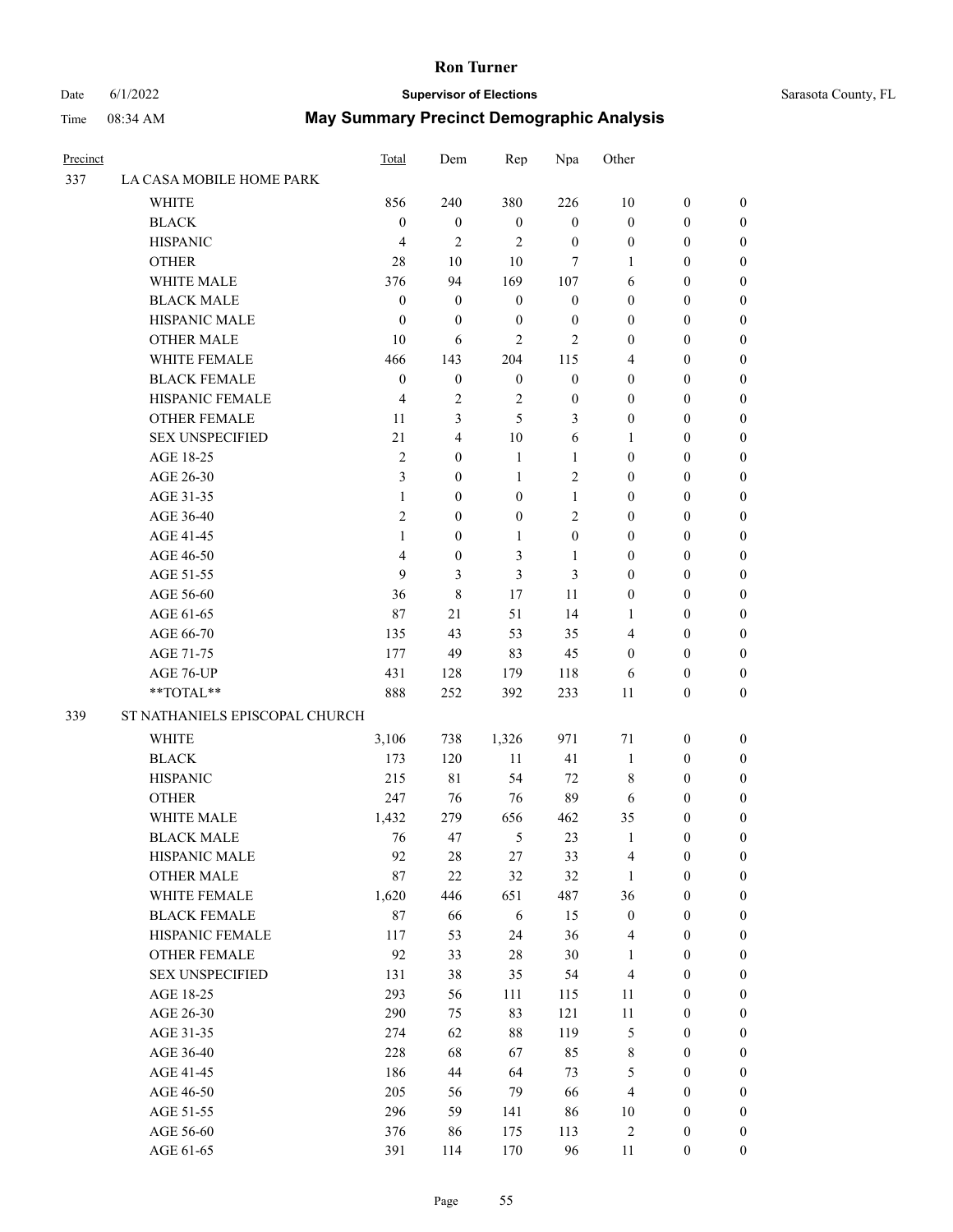#### Date 6/1/2022 **Supervisor of Elections** Supervisor **Supervisor of Elections** Sarasota County, FL

| Precinct |               | <b>Total</b> | Dem   | Rep   | Npa   | Other |              |
|----------|---------------|--------------|-------|-------|-------|-------|--------------|
|          | AGE 66-70     | 334          | 86    | 133   | 109   |       | $\mathbf{0}$ |
|          | AGE 71-75     | 349          | 128   | 133   | 80    |       | $\mathbf{0}$ |
|          | AGE 76-UP     | 519          | 181   | 223   | 110   |       | $\mathbf{0}$ |
|          | $*$ $TOTAL**$ | 3.741        | 1,015 | 1.467 | 1,173 | 86    | $\mathbf{0}$ |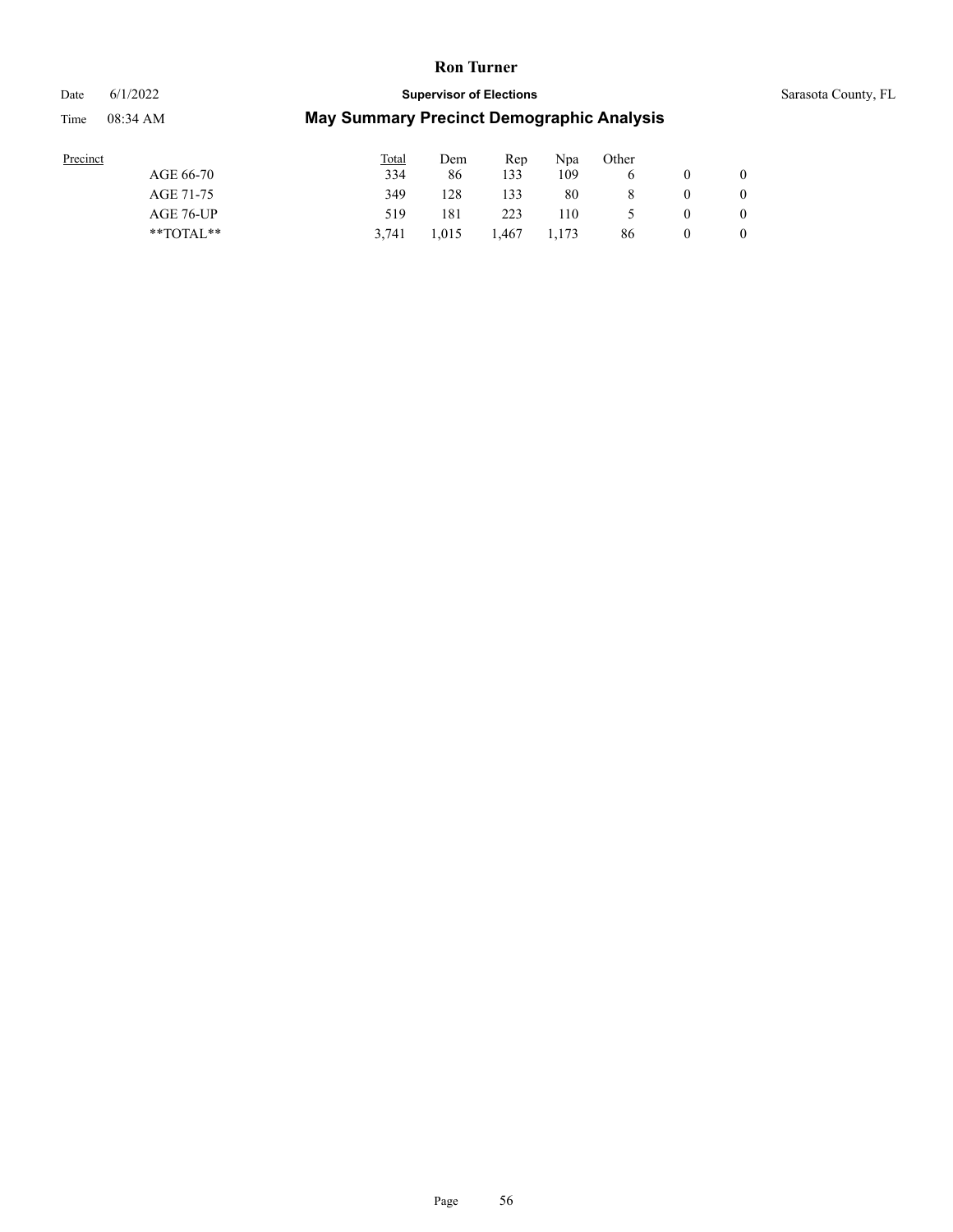### Date 6/1/2022 **Supervisor of Elections** Same Sarasota County, FL Time 08:34 AM **May Summary Precinct Demographic Analysis**

| Precinct |                        | Total                   | Dem            | Rep              | Npa            | Other            |                  |                  |
|----------|------------------------|-------------------------|----------------|------------------|----------------|------------------|------------------|------------------|
| 341      | <b>HOLIDAY PARK</b>    |                         |                |                  |                |                  |                  |                  |
|          | <b>WHITE</b>           | 583                     | 187            | 233              | 156            | 7                | $\mathbf{0}$     | $\mathbf{0}$     |
|          | <b>BLACK</b>           | 3                       | $\mathbf{1}$   | $\overline{c}$   | $\mathbf{0}$   | $\mathbf{0}$     | $\mathbf{0}$     | $\theta$         |
|          | <b>HISPANIC</b>        | $\overline{2}$          | 1              | $\mathbf{1}$     | $\mathbf{0}$   | $\mathbf{0}$     | $\boldsymbol{0}$ | $\theta$         |
|          | <b>OTHER</b>           | 17                      | 5              | $\overline{2}$   | 10             | $\boldsymbol{0}$ | $\boldsymbol{0}$ | $\boldsymbol{0}$ |
|          | WHITE MALE             | 232                     | 60             | 100              | 69             | 3                | $\theta$         | $\theta$         |
|          | <b>BLACK MALE</b>      | $\mathbf{0}$            | $\overline{0}$ | $\boldsymbol{0}$ | $\mathbf{0}$   | $\mathbf{0}$     | $\theta$         | $\boldsymbol{0}$ |
|          | <b>HISPANIC MALE</b>   | $\overline{2}$          | $\mathbf{1}$   | 1                | $\mathbf{0}$   | $\mathbf{0}$     | $\mathbf{0}$     | $\theta$         |
|          | <b>OTHER MALE</b>      | 4                       | $\mathbf{0}$   | 1                | 3              | $\mathbf{0}$     | $\theta$         | $\theta$         |
|          | WHITE FEMALE           | 341                     | 123            | 131              | 83             | 4                | $\boldsymbol{0}$ | $\boldsymbol{0}$ |
|          | <b>BLACK FEMALE</b>    | $\mathbf{1}$            | $\mathbf{1}$   | $\boldsymbol{0}$ | $\mathbf{0}$   | $\mathbf{0}$     | $\mathbf{0}$     | $\theta$         |
|          | HISPANIC FEMALE        | $\Omega$                | $\mathbf{0}$   | $\mathbf{0}$     | $\mathbf{0}$   | $\mathbf{0}$     | $\theta$         | $\theta$         |
|          | <b>OTHER FEMALE</b>    | 6                       | 3              | $\boldsymbol{0}$ | 3              | $\boldsymbol{0}$ | $\boldsymbol{0}$ | $\boldsymbol{0}$ |
|          | <b>SEX UNSPECIFIED</b> | 19                      | 6              | 5                | $\,$ 8 $\,$    | $\mathbf{0}$     | $\theta$         | $\theta$         |
|          | AGE 18-25              | 3                       | $\mathbf{0}$   | 1                | $\overline{c}$ | $\mathbf{0}$     | $\theta$         | $\theta$         |
|          | AGE 26-30              | $\overline{\mathbf{4}}$ | $\overline{2}$ | $\mathbf{0}$     | $\overline{c}$ | $\overline{0}$   | $\boldsymbol{0}$ | $\boldsymbol{0}$ |
|          | AGE 31-35              | $\mathfrak{2}$          | $\overline{2}$ | $\mathbf{0}$     | $\mathbf{0}$   | $\mathbf{0}$     | $\theta$         | $\theta$         |
|          | AGE 36-40              | $\mathbf{0}$            | $\theta$       | $\boldsymbol{0}$ | $\mathbf{0}$   | $\mathbf{0}$     | $\theta$         | $\boldsymbol{0}$ |
|          | AGE 41-45              | $\overline{2}$          | $\mathbf{0}$   | 1                | $\mathbf{1}$   | $\mathbf{0}$     | $\mathbf{0}$     | $\theta$         |
|          | AGE 46-50              | $\overline{4}$          | $\mathbf{1}$   | $\mathbf{0}$     | 3              | $\mathbf{0}$     | $\theta$         | $\theta$         |
|          | AGE 51-55              | 13                      | 5              | 7                | 1              | $\boldsymbol{0}$ | $\boldsymbol{0}$ | $\boldsymbol{0}$ |
|          | AGE 56-60              | 21                      | 6              | 10               | 5              | $\mathbf{0}$     | $\mathbf{0}$     | $\theta$         |
|          | AGE 61-65              | 65                      | 19             | 27               | 18             | $\mathbf{1}$     | $\theta$         | $\theta$         |
|          | AGE 66-70              | 77                      | 21             | 27               | 25             | 4                | $\mathbf{0}$     | $\boldsymbol{0}$ |
|          | AGE 71-75              | 101                     | 37             | 36               | 27             | 1                | $\theta$         | $\Omega$         |
|          | AGE 76-UP              | 313                     | 101            | 129              | 82             | $\mathbf{1}$     | $\boldsymbol{0}$ | $\boldsymbol{0}$ |
|          | **TOTAL**              | 605                     | 194            | 238              | 166            | 7                | $\boldsymbol{0}$ | $\boldsymbol{0}$ |
| 401      | SIESTA KEY CHAPEL      |                         |                |                  |                |                  |                  |                  |
|          | <b>WHITE</b>           | 399                     | 108            | 211              | 74             | 6                | $\boldsymbol{0}$ | $\boldsymbol{0}$ |
|          | <b>BLACK</b>           | $\theta$                | $\overline{0}$ | $\boldsymbol{0}$ | $\mathbf{0}$   | $\mathbf{0}$     | $\theta$         | $\mathbf{0}$     |

HISPANIC 8 3 1 4 0 0 0 OTHER 50 17 13 18 2 0 0 WHITE MALE 189 39 106 41 3 0 0 BLACK MALE  $0 \qquad 0 \qquad 0 \qquad 0 \qquad 0 \qquad 0$ HISPANIC MALE  $\begin{array}{ccccccccc} & & & & 4 & & 1 & & 1 & & 2 & & 0 & & 0 & & 0 \end{array}$ OTHER MALE 20 4 6 8 2 0 0 WHITE FEMALE 208 68 104 33 3 0 0 BLACK FEMALE 0 0 0 0 0 0 0 0 0 HISPANIC FEMALE  $4$  2 0 2 0 0 0 OTHER FEMALE 15 8 3 4 0 0 0 SEX UNSPECIFIED 14 4 5 5 0 0 0 AGE 18-25 42 17 19 6 0 0 0 AGE 26-30 18 4 6 7 1 0 0 AGE 31-35 17 9 6 2 0 0 0 AGE 36-40 17 5 5 6 1 0 0 AGE 41-45 22 4 13 5 0 0 0 AGE 46-50 26 7 5 14 0 0 0 AGE 51-55 46 9 29 8 0 0 0 AGE 56-60 55 8 32 13 2 0 0 AGE 61-65 68 14 40 12 2 0 0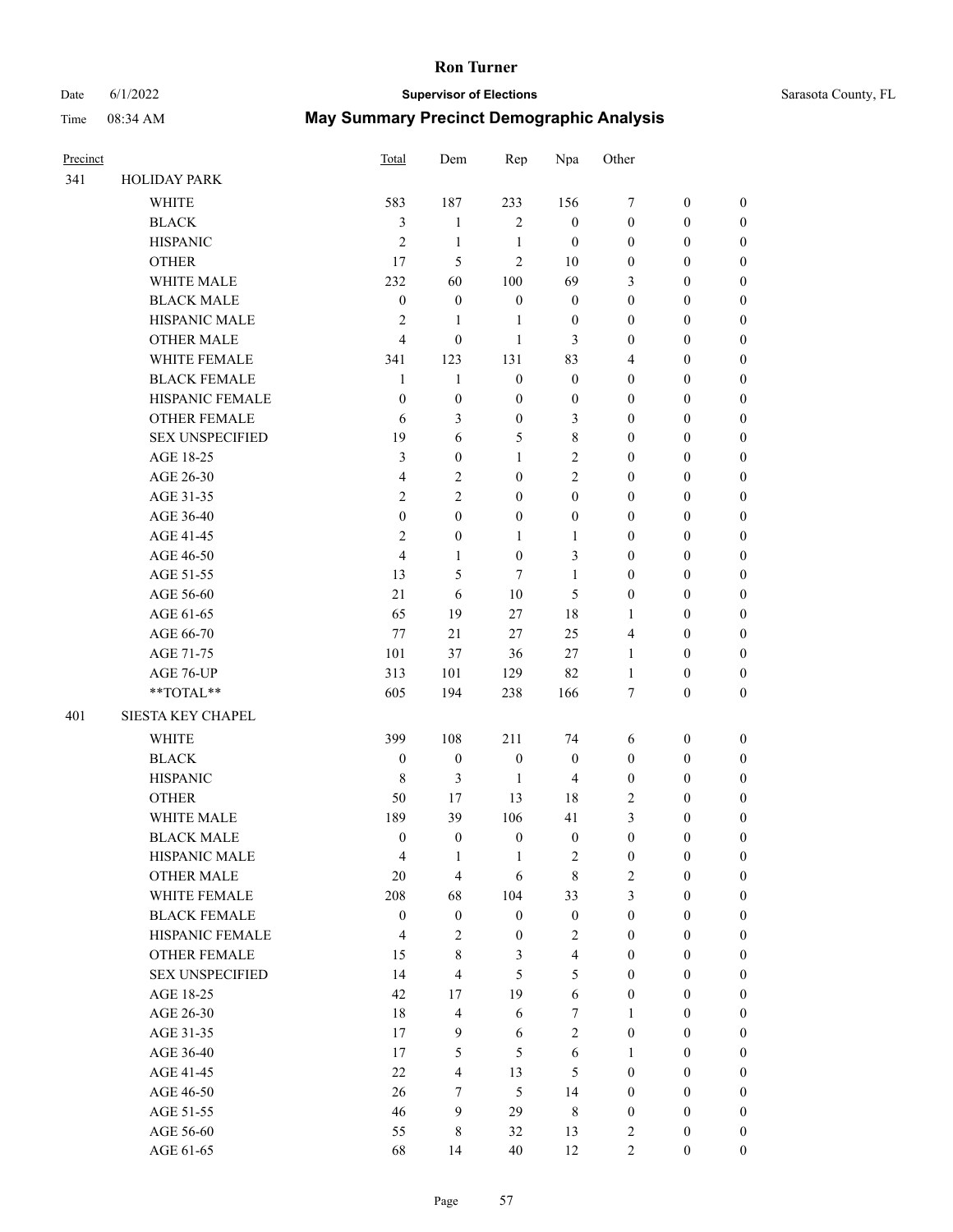## Date 6/1/2022 **Supervisor of Elections** Supervisor **Supervisor of Elections** Sarasota County, FL Time 08:34 AM **May Summary Precinct Demographic Analysis**

| Precinct      | Total | Dem             | Rep | Npa | Other |   |
|---------------|-------|-----------------|-----|-----|-------|---|
| AGE 66-70     | 49    | $\mathcal{D}$ 1 | 15  | 12  |       |   |
| AGE 71-75     | 36    |                 | 22  |     | 0     |   |
| AGE 76-UP     | 61    | 18              | 33  | Q   |       |   |
| $*$ TOTAL $*$ | 457   | 128             | 225 | 96  | 8     | 0 |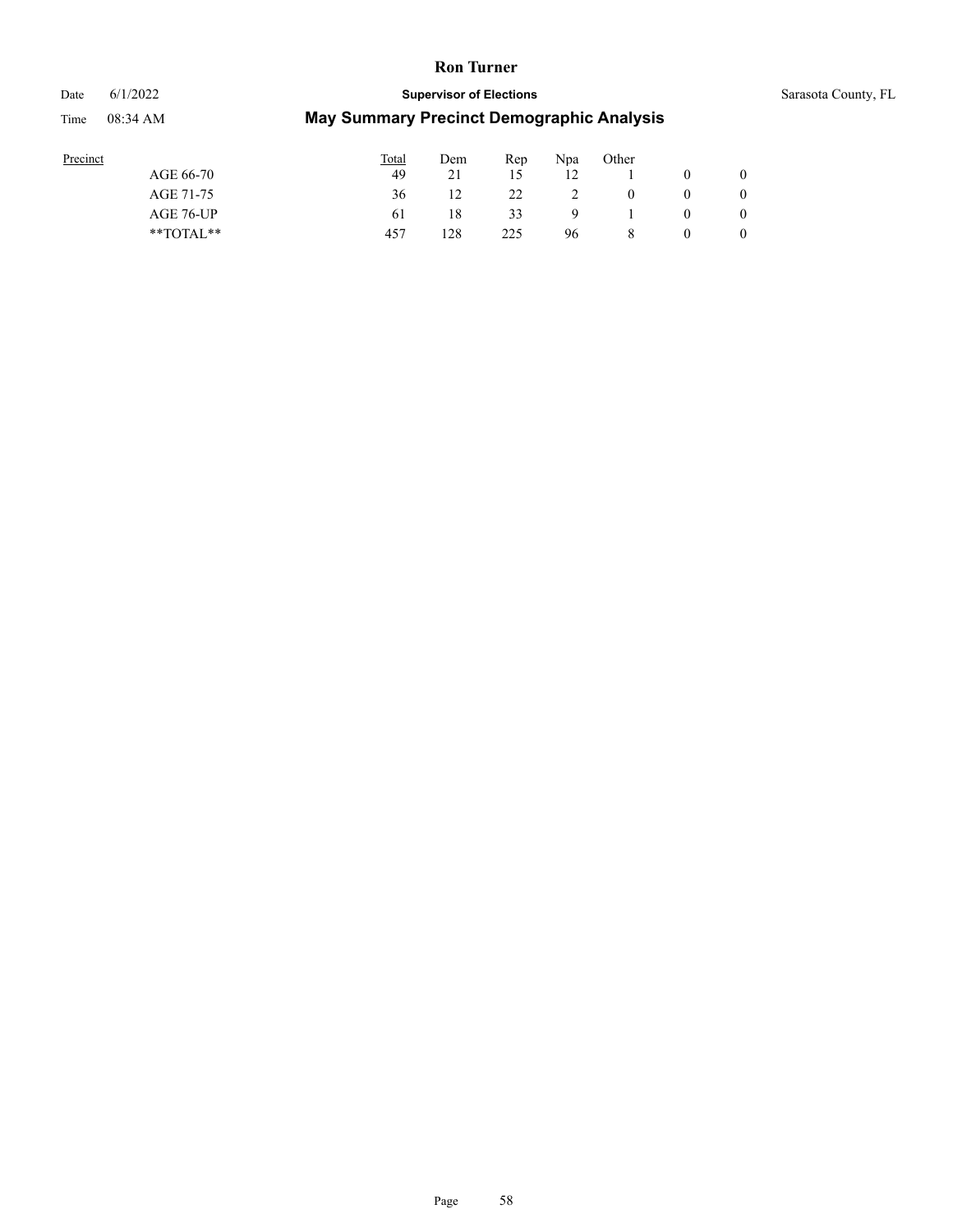Precinct **Precinct Precinct Precinct Precinct Precinct Precinct Precinct President President President President President President President President President President President Pre** 

## Date 6/1/2022 **Supervisor of Elections Supervisor of Elections** Sarasota County, FL Time 08:34 AM **May Summary Precinct Demographic Analysis**

| 403 | SIESTA KEY CHAPEL        |                |                |                  |                  |                         |                  |                  |
|-----|--------------------------|----------------|----------------|------------------|------------------|-------------------------|------------------|------------------|
|     | <b>WHITE</b>             | 1,088          | 308            | 536              | 224              | $20\,$                  | $\boldsymbol{0}$ | $\boldsymbol{0}$ |
|     | <b>BLACK</b>             | $\mathfrak{Z}$ | 3              | $\boldsymbol{0}$ | $\boldsymbol{0}$ | $\boldsymbol{0}$        | $\boldsymbol{0}$ | $\boldsymbol{0}$ |
|     | <b>HISPANIC</b>          | 35             | 10             | 17               | 7                | 1                       | $\boldsymbol{0}$ | $\boldsymbol{0}$ |
|     | <b>OTHER</b>             | 75             | 28             | 23               | 23               | $\mathbf{1}$            | 0                | $\boldsymbol{0}$ |
|     | WHITE MALE               | 525            | 124            | 279              | 110              | 12                      | 0                | $\boldsymbol{0}$ |
|     | <b>BLACK MALE</b>        | $\mathbf{1}$   | $\mathbf{1}$   | $\boldsymbol{0}$ | $\boldsymbol{0}$ | $\boldsymbol{0}$        | $\boldsymbol{0}$ | $\boldsymbol{0}$ |
|     | HISPANIC MALE            | 18             | 6              | 10               | 2                | $\boldsymbol{0}$        | $\boldsymbol{0}$ | $\boldsymbol{0}$ |
|     | <b>OTHER MALE</b>        | 20             | 6              | 6                | 8                | $\boldsymbol{0}$        | $\boldsymbol{0}$ | 0                |
|     | WHITE FEMALE             | 548            | 177            | 250              | 113              | 8                       | $\boldsymbol{0}$ | 0                |
|     | <b>BLACK FEMALE</b>      | $\mathfrak{2}$ | $\overline{2}$ | $\boldsymbol{0}$ | $\boldsymbol{0}$ | $\boldsymbol{0}$        | $\boldsymbol{0}$ | 0                |
|     | HISPANIC FEMALE          | 16             | 4              | $\tau$           | $\overline{4}$   | 1                       | $\boldsymbol{0}$ | $\boldsymbol{0}$ |
|     | <b>OTHER FEMALE</b>      | 23             | 11             | 6                | 6                | $\boldsymbol{0}$        | $\boldsymbol{0}$ | $\boldsymbol{0}$ |
|     | <b>SEX UNSPECIFIED</b>   | 35             | 10             | 15               | 9                | $\mathbf{1}$            | $\boldsymbol{0}$ | $\boldsymbol{0}$ |
|     | AGE 18-25                | 68             | 21             | 27               | 20               | $\boldsymbol{0}$        | $\boldsymbol{0}$ | $\boldsymbol{0}$ |
|     | AGE 26-30                | 34             | 12             | 13               | $\overline{9}$   | $\boldsymbol{0}$        | $\boldsymbol{0}$ | $\boldsymbol{0}$ |
|     | AGE 31-35                | 41             | 15             | 18               | 8                | $\boldsymbol{0}$        | $\boldsymbol{0}$ | $\boldsymbol{0}$ |
|     | AGE 36-40                | 40             | $\tau$         | 20               | 13               | $\boldsymbol{0}$        | $\boldsymbol{0}$ | $\boldsymbol{0}$ |
|     | AGE 41-45                | 38             | 5              | 16               | 16               | $\mathbf{1}$            | $\boldsymbol{0}$ | $\boldsymbol{0}$ |
|     | AGE 46-50                | 46             | $\overline{4}$ | 25               | 14               | $\mathfrak{Z}$          | $\boldsymbol{0}$ | 0                |
|     | AGE 51-55                | 90             | 20             | 47               | 21               | $\mathfrak{2}$          | $\boldsymbol{0}$ | 0                |
|     | AGE 56-60                | 132            | 30             | 61               | 34               | $\tau$                  | $\boldsymbol{0}$ | 0                |
|     | AGE 61-65                | 152            | 53             | 65               | 31               | 3                       | $\boldsymbol{0}$ | $\boldsymbol{0}$ |
|     | AGE 66-70                | 166            | 54             | 81               | 29               | $\overline{c}$          | $\boldsymbol{0}$ | $\boldsymbol{0}$ |
|     | AGE 71-75                | 131            | 42             | 63               | 24               | $\mathfrak{2}$          | $\boldsymbol{0}$ | $\boldsymbol{0}$ |
|     | AGE 76-UP                | 263            | 86             | 140              | 35               | $\mathfrak{2}$          | $\boldsymbol{0}$ | $\boldsymbol{0}$ |
|     | **TOTAL**                | 1,201          | 349            | 576              | 254              | 22                      | $\boldsymbol{0}$ | $\boldsymbol{0}$ |
| 405 | TRINITY UNITED METHODIST |                |                |                  |                  |                         |                  |                  |
|     | <b>WHITE</b>             | 5,155          | 1,718          | 2,197            | 1,141            | 99                      | $\boldsymbol{0}$ | $\boldsymbol{0}$ |
|     | <b>BLACK</b>             | 80             | 46             | $\tau$           | 25               | $\overline{2}$          | $\boldsymbol{0}$ | $\boldsymbol{0}$ |
|     | <b>HISPANIC</b>          | 251            | 103            | 58               | 82               | $\,$ 8 $\,$             | $\boldsymbol{0}$ | $\boldsymbol{0}$ |
|     | <b>OTHER</b>             | 452            | 176            | 104              | 156              | 16                      | $\boldsymbol{0}$ | 0                |
|     | WHITE MALE               | 2,416          | 665            | 1,121            | 573              | 57                      | $\boldsymbol{0}$ | 0                |
|     | <b>BLACK MALE</b>        | 37             | 18             | 4                | 13               | 2                       | $\boldsymbol{0}$ | 0                |
|     | HISPANIC MALE            | 103            | 43             | 22               | 34               | 4                       | 0                | $\boldsymbol{0}$ |
|     | <b>OTHER MALE</b>        | 139            | 58             | 26               | 51               | $\overline{4}$          | $\boldsymbol{0}$ | $\boldsymbol{0}$ |
|     | WHITE FEMALE             | 2,663          | 1,018          | 1,056            | 548              | 41                      | $\boldsymbol{0}$ | $\overline{0}$   |
|     | <b>BLACK FEMALE</b>      | $42\,$         | 27             | $\mathfrak{Z}$   | 12               | $\boldsymbol{0}$        | $\boldsymbol{0}$ | $\overline{0}$   |
|     | HISPANIC FEMALE          | 134            | 53             | 36               | 41               | $\overline{4}$          | $\boldsymbol{0}$ | $\theta$         |
|     | <b>OTHER FEMALE</b>      | 139            | 48             | 39               | 47               | $\mathfrak s$           | $\boldsymbol{0}$ | $\overline{0}$   |
|     | <b>SEX UNSPECIFIED</b>   | 210            | $80\,$         | 48               | 74               | $\,$ 8 $\,$             | $\boldsymbol{0}$ | 0                |
|     | AGE 18-25                | 443            | 132            | 143              | 148              | $20\,$                  | $\boldsymbol{0}$ | 0                |
|     | AGE 26-30                | 302            | $87\,$         | 105              | 97               | 13                      | $\boldsymbol{0}$ | 0                |
|     | AGE 31-35                | 325            | 110            | 104              | 100              | 11                      | $\boldsymbol{0}$ | 0                |
|     | AGE 36-40                | 378            | 119            | 136              | 119              | $\overline{\mathbf{4}}$ | $\boldsymbol{0}$ | $\boldsymbol{0}$ |
|     | AGE 41-45                | 367            | 115            | 135              | 111              | 6                       | $\boldsymbol{0}$ | $\overline{0}$   |
|     | AGE 46-50                | 389            | 117            | 146              | 124              | $\sqrt{2}$              | $\boldsymbol{0}$ | $\boldsymbol{0}$ |
|     | AGE 51-55                | 459            | 123            | 206              | 117              | 13                      | $\boldsymbol{0}$ | $\boldsymbol{0}$ |
|     | AGE 56-60                | 544            | 180            | 216              | 135              | 13                      | $\boldsymbol{0}$ | $\boldsymbol{0}$ |
|     |                          |                |                |                  |                  |                         |                  |                  |

AGE 61-65 568 201 241 112 14 0 0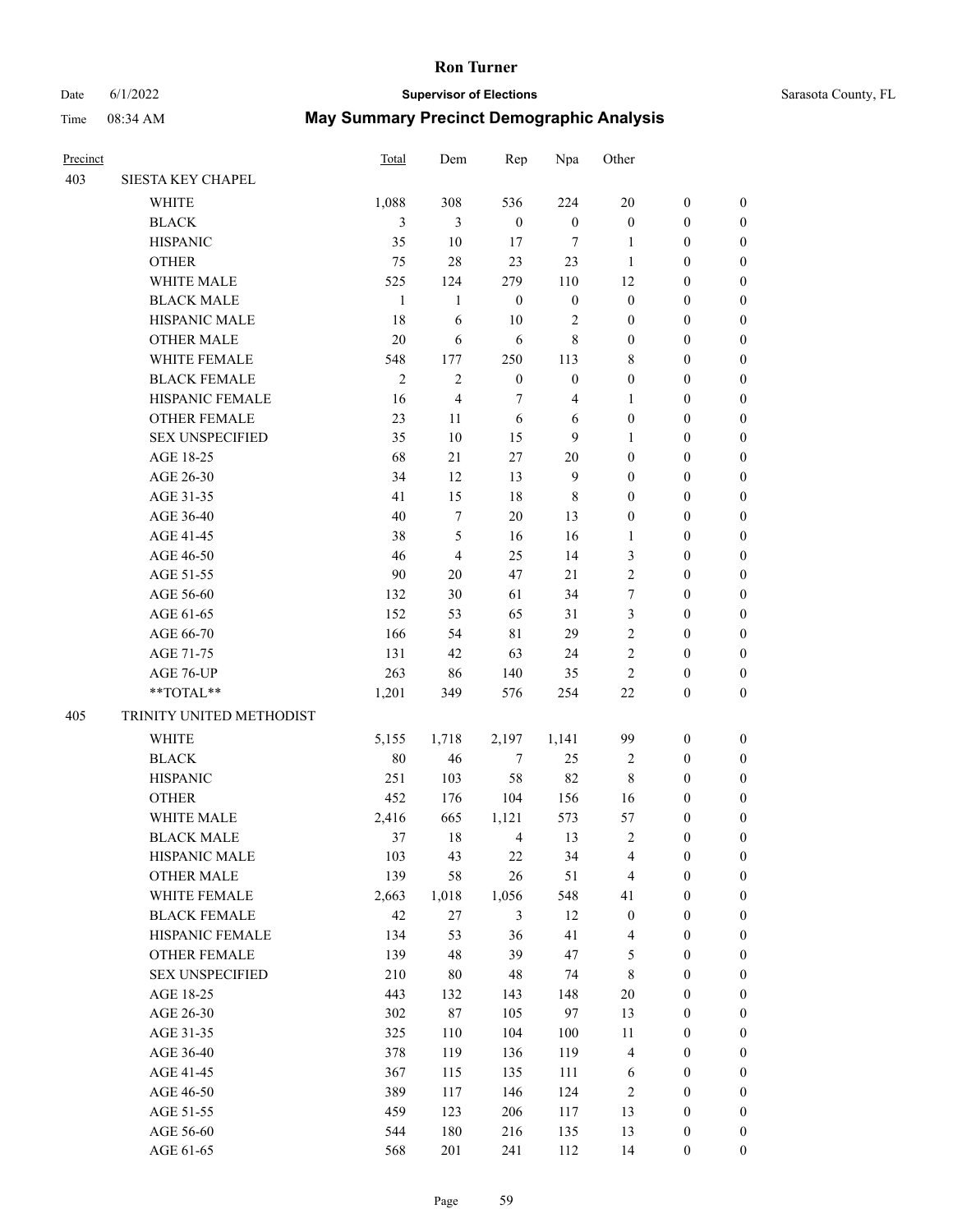Time 08:34 AM **M** 

# Date 6/1/2022 **Supervisor of Elections** Supervisor **Supervisor of Elections** Sarasota County, FL

| ecinct |           |  |
|--------|-----------|--|
|        | AGE 66-70 |  |

| May Summary Precinct Demographic Analysis |  |
|-------------------------------------------|--|
|-------------------------------------------|--|

| Precinct      | <b>Total</b> | Dem   | Rep   | N <sub>pa</sub> | Other        |                |
|---------------|--------------|-------|-------|-----------------|--------------|----------------|
| AGE 66-70     | 609          | 234   | 247   | 115             | 13           | $\overline{0}$ |
| AGE 71-75     | 617          | 279   | 237   | 91              | 10           | $\overline{0}$ |
| AGE 76-UP     | 937          | 346   | 450   | 135             | <sub>0</sub> | $\overline{0}$ |
| $*$ TOTAL $*$ | 5.938        | 2.043 | 2,366 | 1.404           | 125          | $\mathbf{0}$   |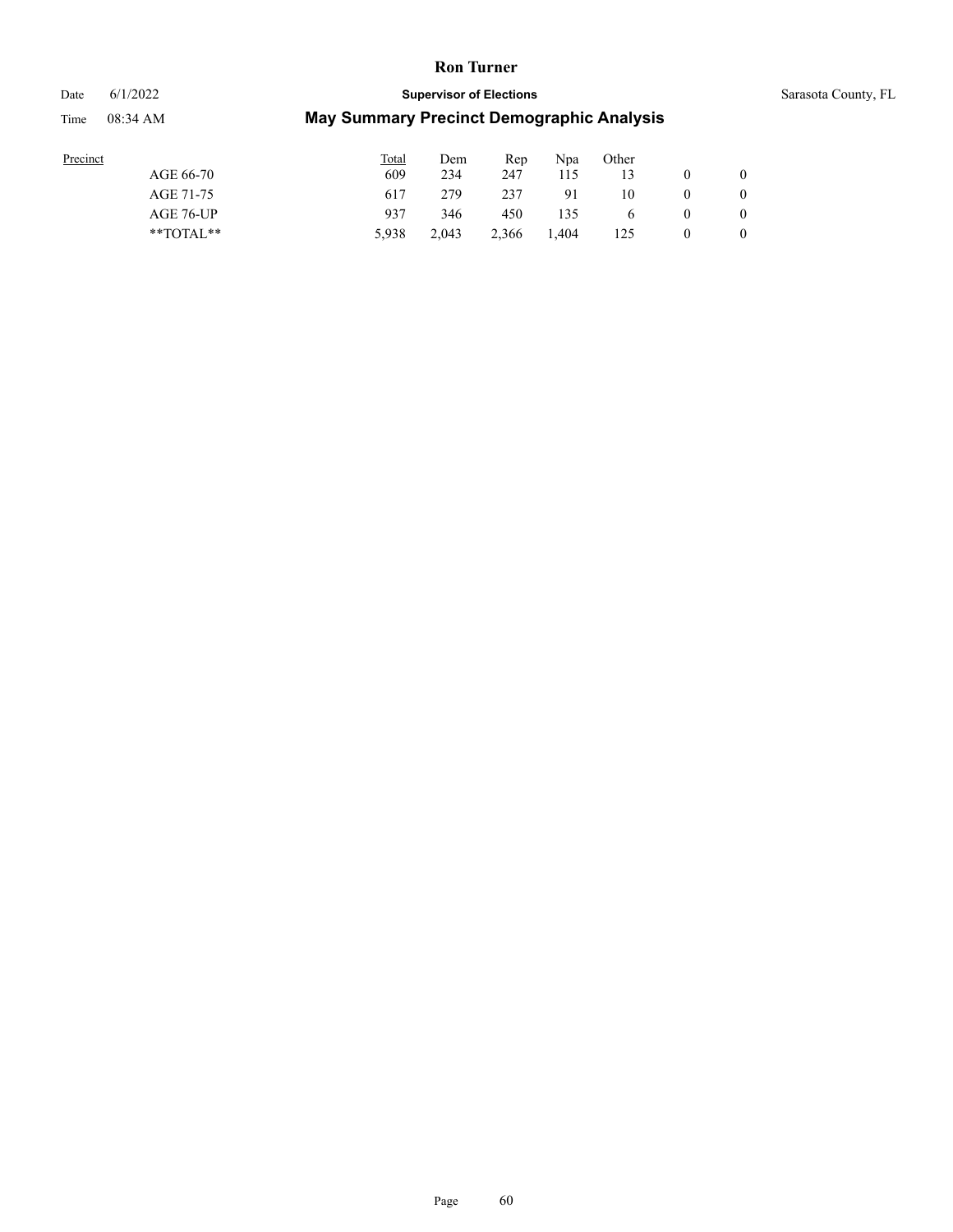# Date 6/1/2022 **Supervisor of Elections** Supervisor **Supervisor of Elections** Sarasota County, FL

| Precinct |                         | <b>Total</b> | Dem    | Rep            | Npa    | Other            |                  |                  |
|----------|-------------------------|--------------|--------|----------------|--------|------------------|------------------|------------------|
| 407      | TEMPLE SINAI            |              |        |                |        |                  |                  |                  |
|          | <b>WHITE</b>            | 4,364        | 1,429  | 1,764          | 1,082  | 89               | $\boldsymbol{0}$ | $\boldsymbol{0}$ |
|          | $_{\rm BLACK}$          | 113          | 78     | 9              | 25     | $\mathbf{1}$     | $\boldsymbol{0}$ | $\boldsymbol{0}$ |
|          | <b>HISPANIC</b>         | 329          | 155    | 63             | 105    | 6                | $\boldsymbol{0}$ | $\boldsymbol{0}$ |
|          | <b>OTHER</b>            | 385          | 149    | 92             | 139    | 5                | $\boldsymbol{0}$ | $\boldsymbol{0}$ |
|          | WHITE MALE              | 1,953        | 503    | 847            | 549    | 54               | $\boldsymbol{0}$ | $\boldsymbol{0}$ |
|          | <b>BLACK MALE</b>       | 58           | 35     | $\tau$         | 15     | $\mathbf{1}$     | $\boldsymbol{0}$ | $\boldsymbol{0}$ |
|          | HISPANIC MALE           | 142          | 63     | 30             | 46     | 3                | $\boldsymbol{0}$ | $\boldsymbol{0}$ |
|          | <b>OTHER MALE</b>       | 110          | 30     | 36             | $40\,$ | $\overline{4}$   | $\boldsymbol{0}$ | $\boldsymbol{0}$ |
|          | WHITE FEMALE            | 2,342        | 896    | 899            | 512    | 35               | $\boldsymbol{0}$ | $\boldsymbol{0}$ |
|          | <b>BLACK FEMALE</b>     | 54           | 42     | $\overline{2}$ | $10\,$ | $\boldsymbol{0}$ | $\boldsymbol{0}$ | 0                |
|          | HISPANIC FEMALE         | 166          | 81     | 28             | 54     | 3                | $\boldsymbol{0}$ | 0                |
|          | <b>OTHER FEMALE</b>     | 122          | 60     | 25             | 36     | 1                | $\boldsymbol{0}$ | 0                |
|          | <b>SEX UNSPECIFIED</b>  | 212          | 81     | 49             | 82     | $\boldsymbol{0}$ | $\boldsymbol{0}$ | $\boldsymbol{0}$ |
|          | AGE 18-25               | 423          | 127    | 115            | 166    | 15               | $\boldsymbol{0}$ | $\boldsymbol{0}$ |
|          | AGE 26-30               | 384          | 133    | 98             | 142    | $11\,$           | $\boldsymbol{0}$ | $\boldsymbol{0}$ |
|          | AGE 31-35               | 379          | 127    | 125            | 119    | $\,$ 8 $\,$      | $\boldsymbol{0}$ | $\boldsymbol{0}$ |
|          | AGE 36-40               | 353          | 98     | 119            | 120    | 16               | $\boldsymbol{0}$ | $\boldsymbol{0}$ |
|          | AGE 41-45               | 311          | 103    | 104            | 96     | 8                | $\boldsymbol{0}$ | $\boldsymbol{0}$ |
|          | AGE 46-50               | 331          | 104    | 116            | 107    | 4                | $\boldsymbol{0}$ | $\boldsymbol{0}$ |
|          | AGE 51-55               | 406          | 145    | 160            | 97     | 4                | $\boldsymbol{0}$ | $\boldsymbol{0}$ |
|          | AGE 56-60               | 476          | 151    | 197            | 121    | 7                | $\boldsymbol{0}$ | 0                |
|          | AGE 61-65               | 543          | 202    | 211            | 117    | 13               | $\boldsymbol{0}$ | 0                |
|          | AGE 66-70               | 427          | 168    | 185            | 68     | 6                | $\boldsymbol{0}$ | $\boldsymbol{0}$ |
|          | AGE 71-75               | 356          | 152    | 129            | 73     | $\mathbf{2}$     | $\boldsymbol{0}$ | $\boldsymbol{0}$ |
|          | AGE 76-UP               | 801          | 301    | 369            | 124    | 7                | $\boldsymbol{0}$ | $\boldsymbol{0}$ |
|          | **TOTAL**               | 5,191        | 1,811  | 1,928          | 1,351  | 101              | $\boldsymbol{0}$ | $\boldsymbol{0}$ |
| 409      | SARASOTA BAPTIST CHURCH |              |        |                |        |                  |                  |                  |
|          | <b>WHITE</b>            | 4,769        | 1,294  | 2,275          | 1,110  | $90\,$           | $\boldsymbol{0}$ | $\boldsymbol{0}$ |
|          | <b>BLACK</b>            | 101          | 54     | 14             | 32     | $\mathbf{1}$     | $\boldsymbol{0}$ | $\boldsymbol{0}$ |
|          | <b>HISPANIC</b>         | 287          | 119    | 72             | 94     | $\overline{2}$   | $\boldsymbol{0}$ | $\boldsymbol{0}$ |
|          | <b>OTHER</b>            | 500          | 138    | 147            | 201    | 14               | $\boldsymbol{0}$ | $\boldsymbol{0}$ |
|          | WHITE MALE              | 2,204        | 488    | 1,114          | 561    | 41               | $\boldsymbol{0}$ | 0                |
|          | <b>BLACK MALE</b>       | 56           | 27     | 9              | 19     | $\mathbf{1}$     | $\boldsymbol{0}$ | 0                |
|          | HISPANIC MALE           | 120          | 40     | 39             | 40     | 1                | $\boldsymbol{0}$ | 0                |
|          | <b>OTHER MALE</b>       | 152          | 35     | 57             | 54     | 6                | $\boldsymbol{0}$ | $\overline{0}$   |
|          | WHITE FEMALE            | 2,497        | 778    | 1,136          | 534    | 49               | $\boldsymbol{0}$ | $\overline{0}$   |
|          | <b>BLACK FEMALE</b>     | 41           | 27     | $\mathfrak{S}$ | 9      | $\boldsymbol{0}$ | $\boldsymbol{0}$ | $\overline{0}$   |
|          | HISPANIC FEMALE         | 160          | 75     | 32             | 52     | $\mathbf{1}$     | $\boldsymbol{0}$ | $\overline{0}$   |
|          | OTHER FEMALE            | 177          | 49     | 54             | 66     | 8                | $\boldsymbol{0}$ | $\overline{0}$   |
|          | <b>SEX UNSPECIFIED</b>  | 209          | 65     | 58             | 86     | $\boldsymbol{0}$ | $\boldsymbol{0}$ | 0                |
|          | AGE 18-25               | 535          | 154    | 181            | 185    | 15               | $\boldsymbol{0}$ | 0                |
|          | AGE 26-30               | 260          | $70\,$ | 97             | 85     | 8                | $\boldsymbol{0}$ | 0                |
|          | AGE 31-35               | 310          | 91     | 122            | 92     | 5                | $\boldsymbol{0}$ | 0                |
|          | AGE 36-40               | 354          | 86     | 150            | 109    | 9                | $\boldsymbol{0}$ | 0                |
|          | AGE 41-45               | 427          | 95     | 168            | 154    | 10               | $\boldsymbol{0}$ | $\overline{0}$   |
|          | AGE 46-50               | 410          | 106    | 177            | 120    | 7                | $\boldsymbol{0}$ | $\overline{0}$   |
|          | AGE 51-55               | 452          | 92     | 232            | 116    | 12               | $\boldsymbol{0}$ | $\overline{0}$   |
|          | AGE 56-60               | 521          | 141    | 258            | 117    | 5                | $\boldsymbol{0}$ | $\boldsymbol{0}$ |
|          | AGE 61-65               | 555          | 157    | 274            | 116    | $\,8\,$          | $\boldsymbol{0}$ | $\boldsymbol{0}$ |
|          |                         |              |        |                |        |                  |                  |                  |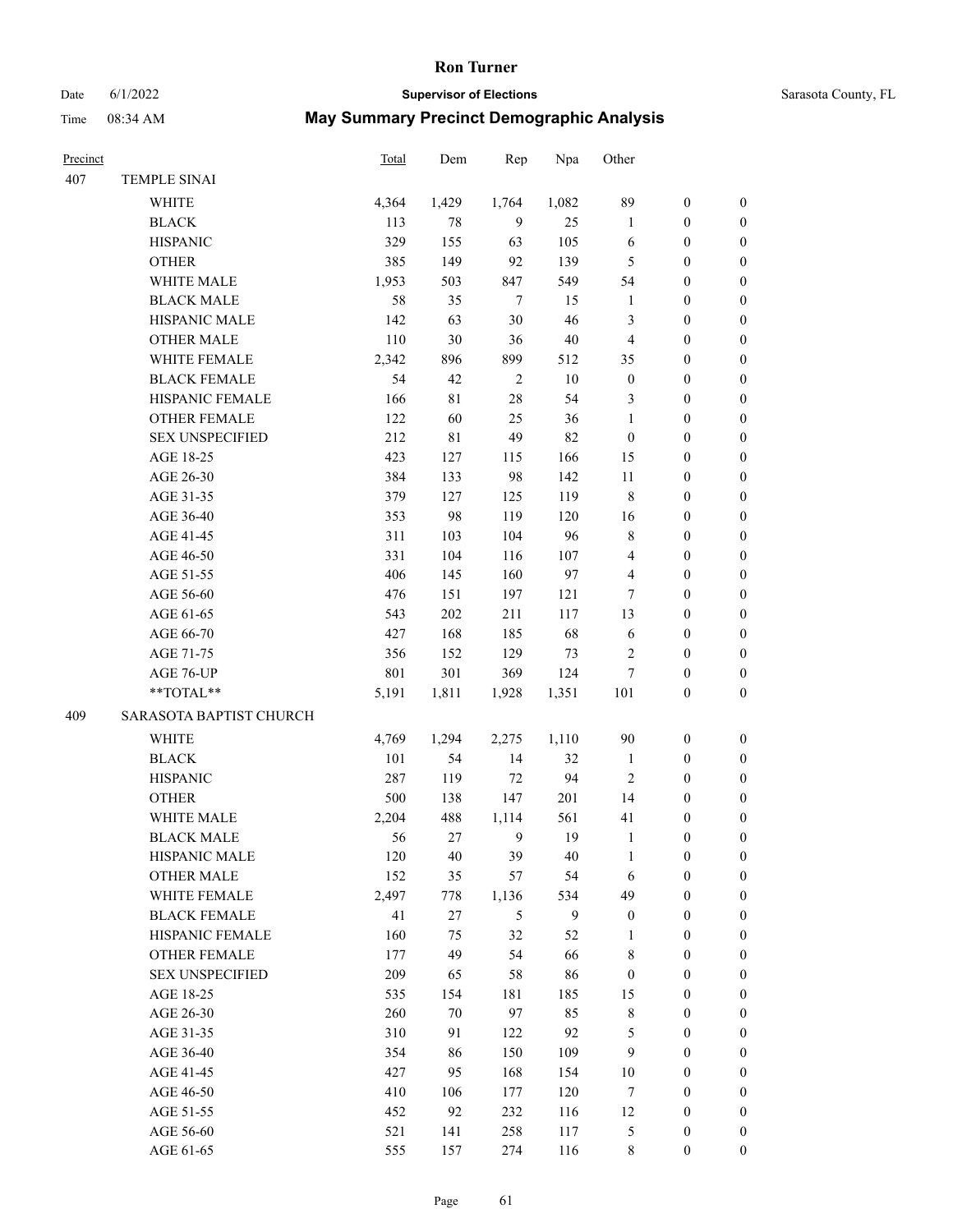#### Date 6/1/2022 **Supervisor of Elections** Supervisor **Supervisor of Elections** Sarasota County, FL

| Precinct      | <b>Total</b> | Dem   | Rep   | Npa   | Other        |   |                |
|---------------|--------------|-------|-------|-------|--------------|---|----------------|
| AGE 66-70     | 552          | 173   | 257   | 110   |              |   | $\overline{0}$ |
| AGE 71-75     | 506          | 180   | 220   | 100   | <sub>6</sub> | 0 | 0              |
| AGE 76-UP     | 775          | 260   | 372   | 133   | 10           | 0 | 0              |
| $*$ TOTAL $*$ | 5.657        | .,605 | 2.508 | 1.437 | 107          | 0 | $\overline{0}$ |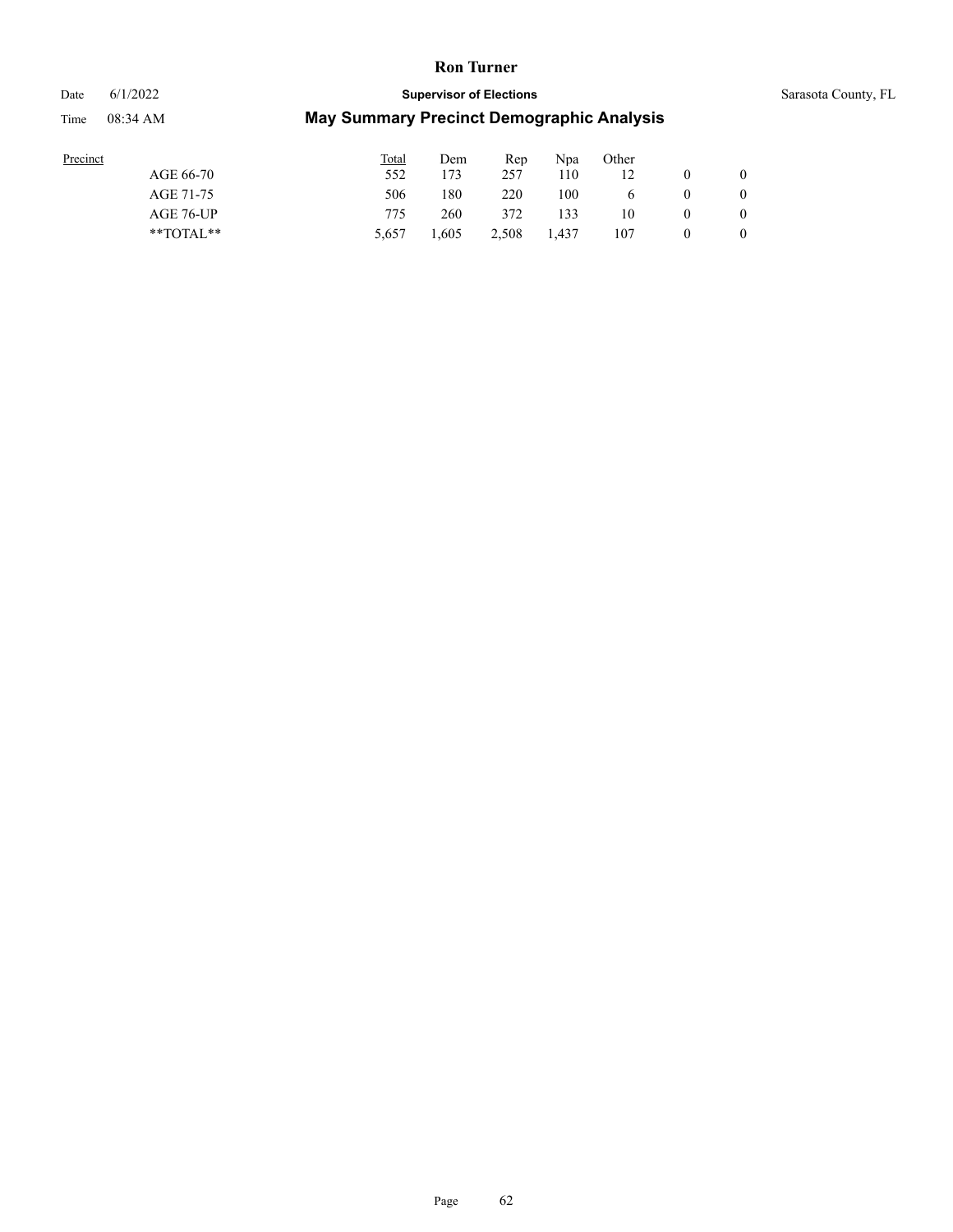## Date 6/1/2022 **Supervisor of Elections** Supervisor **Supervisor of Elections** Sarasota County, FL

| Precinct |                              | <b>Total</b> | Dem            | Rep              | Npa              | Other            |                  |                  |
|----------|------------------------------|--------------|----------------|------------------|------------------|------------------|------------------|------------------|
| 411      | ST BONIFACE EPISCOPAL CHURCH |              |                |                  |                  |                  |                  |                  |
|          | <b>WHITE</b>                 | 3,652        | 896            | 1,889            | 816              | 51               | $\boldsymbol{0}$ | $\boldsymbol{0}$ |
|          | <b>BLACK</b>                 | 13           | 7              | -1               | 5                | $\boldsymbol{0}$ | $\boldsymbol{0}$ | $\boldsymbol{0}$ |
|          | <b>HISPANIC</b>              | 75           | 17             | 28               | 29               | 1                | $\boldsymbol{0}$ | $\boldsymbol{0}$ |
|          | <b>OTHER</b>                 | 270          | 79             | $8\sqrt{1}$      | 106              | $\overline{4}$   | $\boldsymbol{0}$ | $\boldsymbol{0}$ |
|          | WHITE MALE                   | 1,774        | 356            | 955              | 432              | 31               | $\boldsymbol{0}$ | $\boldsymbol{0}$ |
|          | <b>BLACK MALE</b>            | 7            | $\overline{c}$ | $\boldsymbol{0}$ | $\mathfrak s$    | $\boldsymbol{0}$ | $\boldsymbol{0}$ | $\boldsymbol{0}$ |
|          | HISPANIC MALE                | 29           | 5              | 11               | 12               | $\mathbf{1}$     | $\boldsymbol{0}$ | $\boldsymbol{0}$ |
|          | <b>OTHER MALE</b>            | 71           | 14             | 25               | 31               | $\mathbf{1}$     | $\boldsymbol{0}$ | 0                |
|          | WHITE FEMALE                 | 1,836        | 531            | 916              | 369              | 20               | $\boldsymbol{0}$ | 0                |
|          | <b>BLACK FEMALE</b>          | 5            | 4              | 1                | $\boldsymbol{0}$ | $\boldsymbol{0}$ | $\boldsymbol{0}$ | 0                |
|          | HISPANIC FEMALE              | 46           | 12             | 17               | 17               | $\boldsymbol{0}$ | $\boldsymbol{0}$ | 0                |
|          | <b>OTHER FEMALE</b>          | 106          | 42             | 35               | 28               | 1                | $\boldsymbol{0}$ | 0                |
|          | <b>SEX UNSPECIFIED</b>       | 108          | 22             | 36               | 48               | $\overline{c}$   | $\boldsymbol{0}$ | $\boldsymbol{0}$ |
|          | AGE 18-25                    | 221          | 63             | 82               | 67               | 9                | $\boldsymbol{0}$ | $\boldsymbol{0}$ |
|          | AGE 26-30                    | 109          | 30             | 38               | 40               | $\mathbf{1}$     | $\boldsymbol{0}$ | $\boldsymbol{0}$ |
|          | AGE 31-35                    | 112          | 28             | 35               | 46               | 3                | $\boldsymbol{0}$ | $\boldsymbol{0}$ |
|          | AGE 36-40                    | 113          | 31             | 47               | 33               | $\overline{c}$   | $\boldsymbol{0}$ | $\boldsymbol{0}$ |
|          | AGE 41-45                    | 126          | 33             | 45               | 47               | $\mathbf{1}$     | $\boldsymbol{0}$ | $\boldsymbol{0}$ |
|          | AGE 46-50                    | 186          | 39             | 84               | 59               | 4                | $\boldsymbol{0}$ | $\boldsymbol{0}$ |
|          | AGE 51-55                    | 292          | 60             | 139              | 87               | 6                | $\boldsymbol{0}$ | 0                |
|          | AGE 56-60                    | 423          | 80             | 242              | 94               | 7                | $\boldsymbol{0}$ | 0                |
|          | AGE 61-65                    | 512          | 122            | 276              | 108              | 6                | $\boldsymbol{0}$ | 0                |
|          | AGE 66-70                    | 482          | 120            | 241              | 113              | 8                | $\boldsymbol{0}$ | $\boldsymbol{0}$ |
|          | AGE 71-75                    | 441          | 135            | 205              | 97               | 4                | $\boldsymbol{0}$ | $\boldsymbol{0}$ |
|          | AGE 76-UP                    | 993          | 258            | 565              | 165              | 5                | $\boldsymbol{0}$ | $\boldsymbol{0}$ |
|          | **TOTAL**                    | 4,010        | 999            | 1,999            | 956              | 56               | $\boldsymbol{0}$ | $\boldsymbol{0}$ |
| 413      | PINE SHORES PRESBYTERIAN     |              |                |                  |                  |                  |                  |                  |
|          | <b>WHITE</b>                 | 5,710        | 1,731          | 2,499            | 1,373            | 107              | $\boldsymbol{0}$ | $\boldsymbol{0}$ |
|          | <b>BLACK</b>                 | 66           | $40\,$         | 5                | 20               | $\mathbf{1}$     | $\boldsymbol{0}$ | $\boldsymbol{0}$ |
|          | <b>HISPANIC</b>              | 224          | 91             | 57               | 72               | $\overline{4}$   | $\boldsymbol{0}$ | $\boldsymbol{0}$ |
|          | <b>OTHER</b>                 | 461          | 168            | 99               | 177              | 17               | $\boldsymbol{0}$ | $\boldsymbol{0}$ |
|          | WHITE MALE                   | 2,623        | 625            | 1,263            | 671              | 64               | $\boldsymbol{0}$ | 0                |
|          | <b>BLACK MALE</b>            | 40           | 22             | 5                | 12               | $\mathbf{1}$     | $\boldsymbol{0}$ | $\boldsymbol{0}$ |
|          | HISPANIC MALE                | 86           | 40             | $22\,$           | 21               | 3                | $\boldsymbol{0}$ | $\boldsymbol{0}$ |
|          | <b>OTHER MALE</b>            | 131          | 32             | 34               | 59               | 6                | $\boldsymbol{0}$ | $\overline{0}$   |
|          | WHITE FEMALE                 | 2,988        | 1,084          | 1,201            | 660              | 43               | $\boldsymbol{0}$ | $\overline{0}$   |
|          | <b>BLACK FEMALE</b>          | $26\,$       | 18             | $\boldsymbol{0}$ | $\,$ 8 $\,$      | $\boldsymbol{0}$ | $\boldsymbol{0}$ | $\overline{0}$   |
|          | HISPANIC FEMALE              | 126          | 42             | 33               | 50               | $\mathbf{1}$     | $\boldsymbol{0}$ | $\overline{0}$   |
|          | <b>OTHER FEMALE</b>          | 150          | 60             | 35               | 52               | 3                | $\boldsymbol{0}$ | $\overline{0}$   |
|          | <b>SEX UNSPECIFIED</b>       | 241          | 76             | 64               | 96               | $\sqrt{5}$       | $\boldsymbol{0}$ | 0                |
|          | AGE 18-25                    | 409          | 116            | 136              | 147              | $10\,$           | $\boldsymbol{0}$ | 0                |
|          | AGE 26-30                    | 286          | 93             | 86               | 94               | 13               | $\boldsymbol{0}$ | 0                |
|          | AGE 31-35                    | 313          | 99             | 103              | 98               | 13               | $\boldsymbol{0}$ | 0                |
|          | AGE 36-40                    | 312          | 87             | 109              | 108              | 8                | $\boldsymbol{0}$ | $\overline{0}$   |
|          | AGE 41-45                    | 341          | 95             | 119              | 114              | 13               | $\boldsymbol{0}$ | $\boldsymbol{0}$ |
|          | AGE 46-50                    | 401          | 104            | 169              | 122              | 6                | $\boldsymbol{0}$ | $\overline{0}$   |
|          | AGE 51-55                    | 511          | 134            | 227              | 139              | 11               | $\boldsymbol{0}$ | $\overline{0}$   |
|          | AGE 56-60                    | 619          | 166            | 295              | 148              | $10\,$           | $\boldsymbol{0}$ | $\boldsymbol{0}$ |
|          | AGE 61-65                    | 734          | 224            | 327              | 165              | 18               | $\boldsymbol{0}$ | $\boldsymbol{0}$ |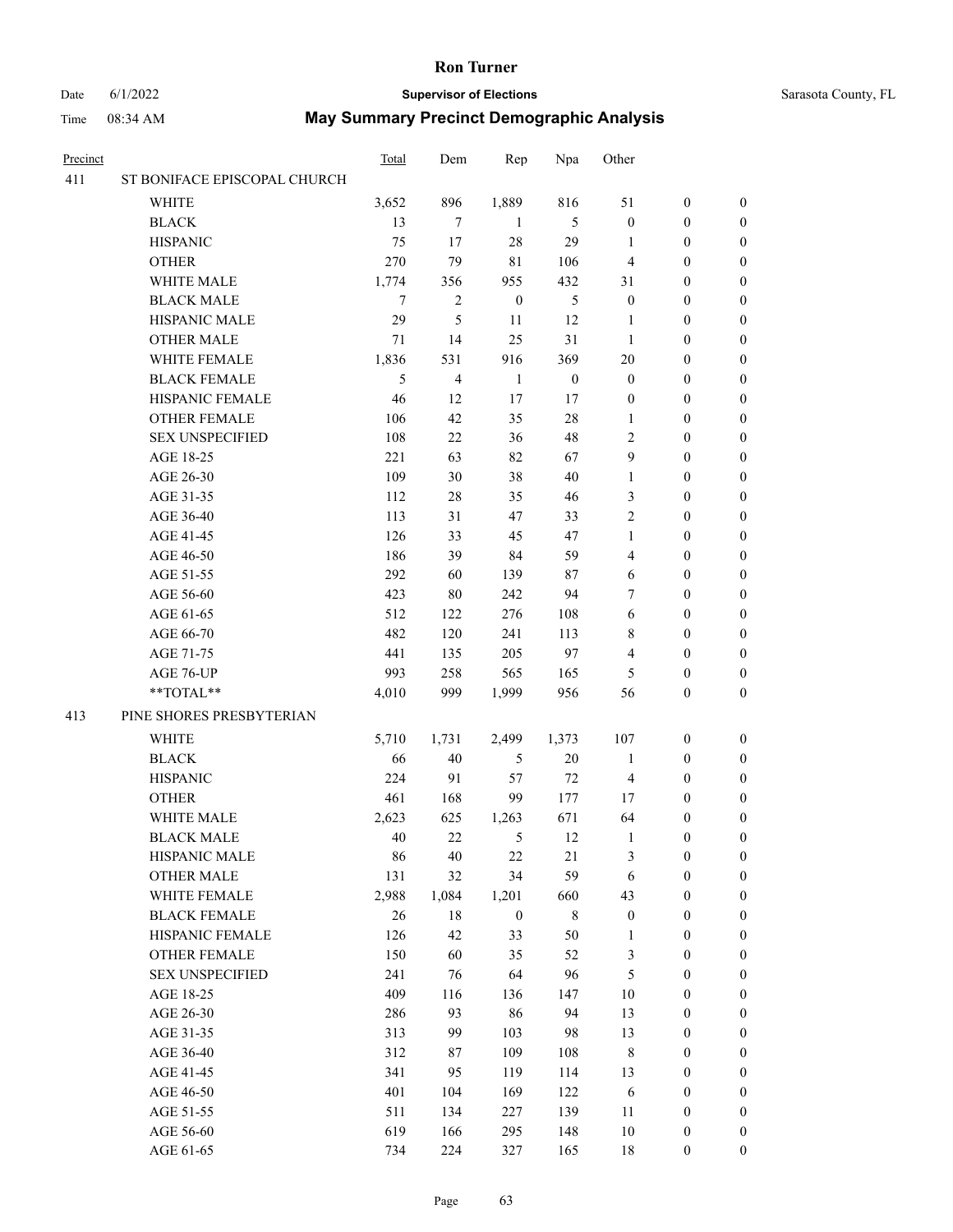### Date 6/1/2022 **Supervisor of Elections** Supervisor **Supervisor of Elections** Sarasota County, FL

| Precinct      | <b>Total</b> | Dem   | Rep   | Npa   | Other |          |   |
|---------------|--------------|-------|-------|-------|-------|----------|---|
| AGE 66-70     | 702          | 254   | 274   | 161   |       |          |   |
| AGE 71-75     | 684          | 264   | 284   | 128   |       |          |   |
| AGE 76-UP     | 1.148        | 393   | 531   | 218   |       | $\theta$ |   |
| $*$ TOTAL $*$ | 6.461        | 2.030 | 2.660 | 1.642 | 129   |          | 0 |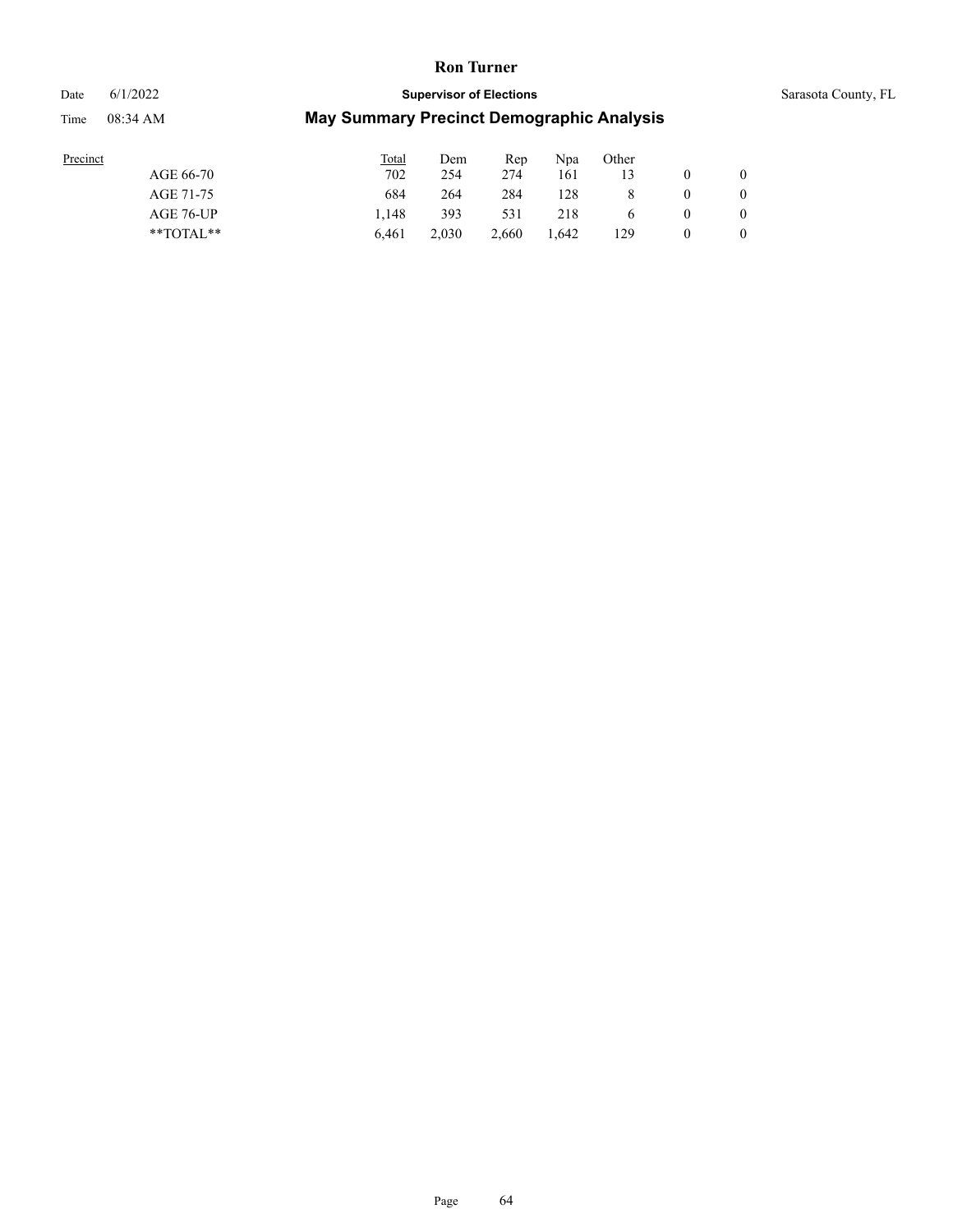## Date 6/1/2022 **Supervisor of Elections** Supervisor **Supervisor of Elections** Sarasota County, FL

| Precinct |                            | <b>Total</b> | Dem    | Rep          | Npa         | Other            |                  |                  |
|----------|----------------------------|--------------|--------|--------------|-------------|------------------|------------------|------------------|
| 415      | ST ANDREW UNITED CHURCH    |              |        |              |             |                  |                  |                  |
|          | WHITE                      | 5,119        | 1,526  | 2,325        | 1,150       | 118              | $\boldsymbol{0}$ | 0                |
|          | <b>BLACK</b>               | 50           | 32     | 3            | 14          | $\mathbf{1}$     | $\boldsymbol{0}$ | 0                |
|          | <b>HISPANIC</b>            | 196          | 76     | 65           | 52          | 3                | $\boldsymbol{0}$ | $\boldsymbol{0}$ |
|          | <b>OTHER</b>               | 404          | 122    | 98           | 175         | 9                | $\boldsymbol{0}$ | $\boldsymbol{0}$ |
|          | WHITE MALE                 | 2,288        | 578    | 1,098        | 551         | 61               | $\boldsymbol{0}$ | $\boldsymbol{0}$ |
|          | <b>BLACK MALE</b>          | 29           | 18     | $\sqrt{2}$   | $\,$ 8 $\,$ | $\mathbf{1}$     | $\boldsymbol{0}$ | $\boldsymbol{0}$ |
|          | HISPANIC MALE              | 94           | 30     | 30           | 33          | $\mathbf{1}$     | $\boldsymbol{0}$ | $\boldsymbol{0}$ |
|          | <b>OTHER MALE</b>          | 111          | 29     | 25           | 54          | 3                | $\boldsymbol{0}$ | $\boldsymbol{0}$ |
|          | WHITE FEMALE               | 2,764        | 928    | 1,207        | 573         | 56               | $\boldsymbol{0}$ | $\boldsymbol{0}$ |
|          | <b>BLACK FEMALE</b>        | 21           | 14     | $\mathbf{1}$ | $\sqrt{6}$  | $\boldsymbol{0}$ | $\boldsymbol{0}$ | $\boldsymbol{0}$ |
|          | HISPANIC FEMALE            | 99           | 43     | 35           | 19          | $\overline{c}$   | $\boldsymbol{0}$ | 0                |
|          | OTHER FEMALE               | 136          | 43     | 39           | 52          | $\overline{c}$   | $\boldsymbol{0}$ | 0                |
|          | <b>SEX UNSPECIFIED</b>     | 186          | 55     | $40\,$       | $87\,$      | 4                | $\boldsymbol{0}$ | $\boldsymbol{0}$ |
|          | AGE 18-25                  | 356          | 101    | 107          | 134         | 14               | $\boldsymbol{0}$ | $\boldsymbol{0}$ |
|          | AGE 26-30                  | 210          | 65     | 64           | 75          | 6                | $\boldsymbol{0}$ | $\boldsymbol{0}$ |
|          | AGE 31-35                  | 194          | 58     | 63           | 68          | 5                | $\boldsymbol{0}$ | $\boldsymbol{0}$ |
|          | AGE 36-40                  | 204          | 59     | $78\,$       | 57          | 10               | $\boldsymbol{0}$ | $\boldsymbol{0}$ |
|          | AGE 41-45                  | 243          | $80\,$ | 67           | 87          | 9                | $\boldsymbol{0}$ | $\boldsymbol{0}$ |
|          | AGE 46-50                  | 258          | 71     | 103          | 75          | 9                | $\boldsymbol{0}$ | $\boldsymbol{0}$ |
|          | AGE 51-55                  | 321          | 84     | 145          | 83          | 9                | $\boldsymbol{0}$ | 0                |
|          | AGE 56-60                  | 494          | 119    | 229          | 135         | 11               | $\boldsymbol{0}$ | 0                |
|          | AGE 61-65                  | 618          | 195    | 280          | 132         | 11               | $\boldsymbol{0}$ | 0                |
|          | AGE 66-70                  | 681          | 226    | 297          | 146         | 12               | $\boldsymbol{0}$ | $\boldsymbol{0}$ |
|          | AGE 71-75                  | 765          | 267    | 322          | 163         | 13               | $\boldsymbol{0}$ | $\boldsymbol{0}$ |
|          | AGE 76-UP                  | 1,425        | 431    | 736          | 236         | $22\,$           | $\boldsymbol{0}$ | $\boldsymbol{0}$ |
|          | **TOTAL**                  | 5,769        | 1,756  | 2,491        | 1,391       | 131              | $\boldsymbol{0}$ | $\boldsymbol{0}$ |
| 417      | COVENANT LIFE PRESBYTERIAN |              |        |              |             |                  |                  |                  |
|          | WHITE                      | 8,246        | 2,326  | 3,910        | 1,868       | 142              | $\boldsymbol{0}$ | $\boldsymbol{0}$ |
|          | <b>BLACK</b>               | 111          | 69     | 11           | $28\,$      | 3                | $\boldsymbol{0}$ | $\boldsymbol{0}$ |
|          | <b>HISPANIC</b>            | 272          | 93     | 82           | 91          | 6                | $\boldsymbol{0}$ | $\boldsymbol{0}$ |
|          | <b>OTHER</b>               | 834          | 271    | 203          | 334         | 26               | $\boldsymbol{0}$ | $\boldsymbol{0}$ |
|          | WHITE MALE                 | 3,640        | 847    | 1,814        | 902         | $77 \,$          | 0                | $\boldsymbol{0}$ |
|          | <b>BLACK MALE</b>          | 57           | 31     | 5            | 18          | 3                | $\boldsymbol{0}$ | $\boldsymbol{0}$ |
|          | HISPANIC MALE              | 120          | 41     | 38           | 37          | 4                | $\boldsymbol{0}$ | 0                |
|          | <b>OTHER MALE</b>          | 262          | 76     | 73           | 106         | 7                | $\boldsymbol{0}$ | 0                |
|          | WHITE FEMALE               | 4,527        | 1,461  | 2,063        | 939         | 64               | $\boldsymbol{0}$ | $\overline{0}$   |
|          | <b>BLACK FEMALE</b>        | 54           | 38     | 6            | 10          | $\boldsymbol{0}$ | $\boldsymbol{0}$ | 0                |
|          | HISPANIC FEMALE            | 147          | 49     | 44           | 52          | $\overline{c}$   | $\boldsymbol{0}$ | 0                |
|          | <b>OTHER FEMALE</b>        | 307          | 97     | 72           | 131         | 7                | $\boldsymbol{0}$ | 0                |
|          | <b>SEX UNSPECIFIED</b>     | 270          | 78     | 72           | 110         | 10               | $\boldsymbol{0}$ | 0                |
|          | AGE 18-25                  | 606          | 170    | 206          | 206         | 24               | $\boldsymbol{0}$ | 0                |
|          | AGE 26-30                  | 322          | 84     | 122          | 110         | 6                | $\boldsymbol{0}$ | 0                |
|          | AGE 31-35                  | 256          | 68     | 100          | 78          | 10               | $\boldsymbol{0}$ | 0                |
|          | AGE 36-40                  | 373          | 83     | 148          | 130         | 12               | $\boldsymbol{0}$ | 0                |
|          | AGE 41-45                  | 445          | 96     | 164          | 174         | 11               | $\boldsymbol{0}$ | $\overline{0}$   |
|          | AGE 46-50                  | 515          | 117    | 226          | 162         | $10\,$           | $\boldsymbol{0}$ | $\overline{0}$   |
|          | AGE 51-55                  | 616          | 126    | 312          | 170         | 8                | $\boldsymbol{0}$ | $\overline{0}$   |
|          | AGE 56-60                  | 677          | 173    | 313          | 183         | 8                | $\boldsymbol{0}$ | 0                |
|          | AGE 61-65                  | 900          | 276    | 405          | 203         | 16               | $\boldsymbol{0}$ | $\overline{0}$   |
|          |                            |              |        |              |             |                  |                  |                  |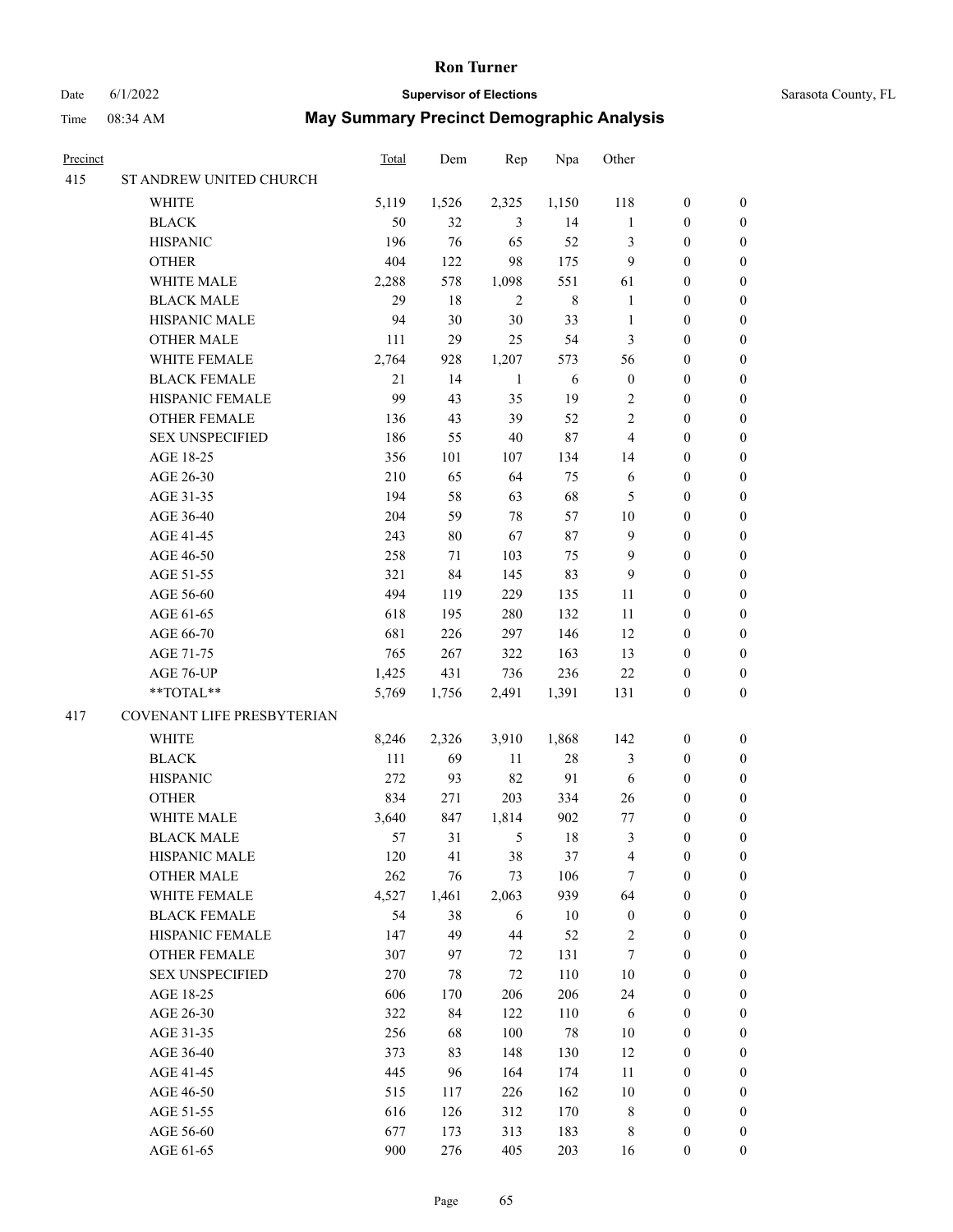Date 6/1/2022 **Supervisor of Elections** Supervisor **Supervisor of Elections** Sarasota County, FL

| Precinct |  |
|----------|--|
|          |  |

|               | Total | Dem   | Rep   | Npa   | Other |          |          |
|---------------|-------|-------|-------|-------|-------|----------|----------|
| AGE 66-70     | 983   | 333   | 410   | 218   | 22    |          | $\theta$ |
| AGE 71-75     | 1.311 | 483   | 536   | 265   | 27    | $\theta$ |          |
| AGE 76-UP     | 2.457 | 750   | 1.263 | 421   | 23    | $\theta$ | $\theta$ |
| $*$ TOTAL $*$ | 9.463 | 2.759 | 4.206 | 2.321 | 177   | $\theta$ |          |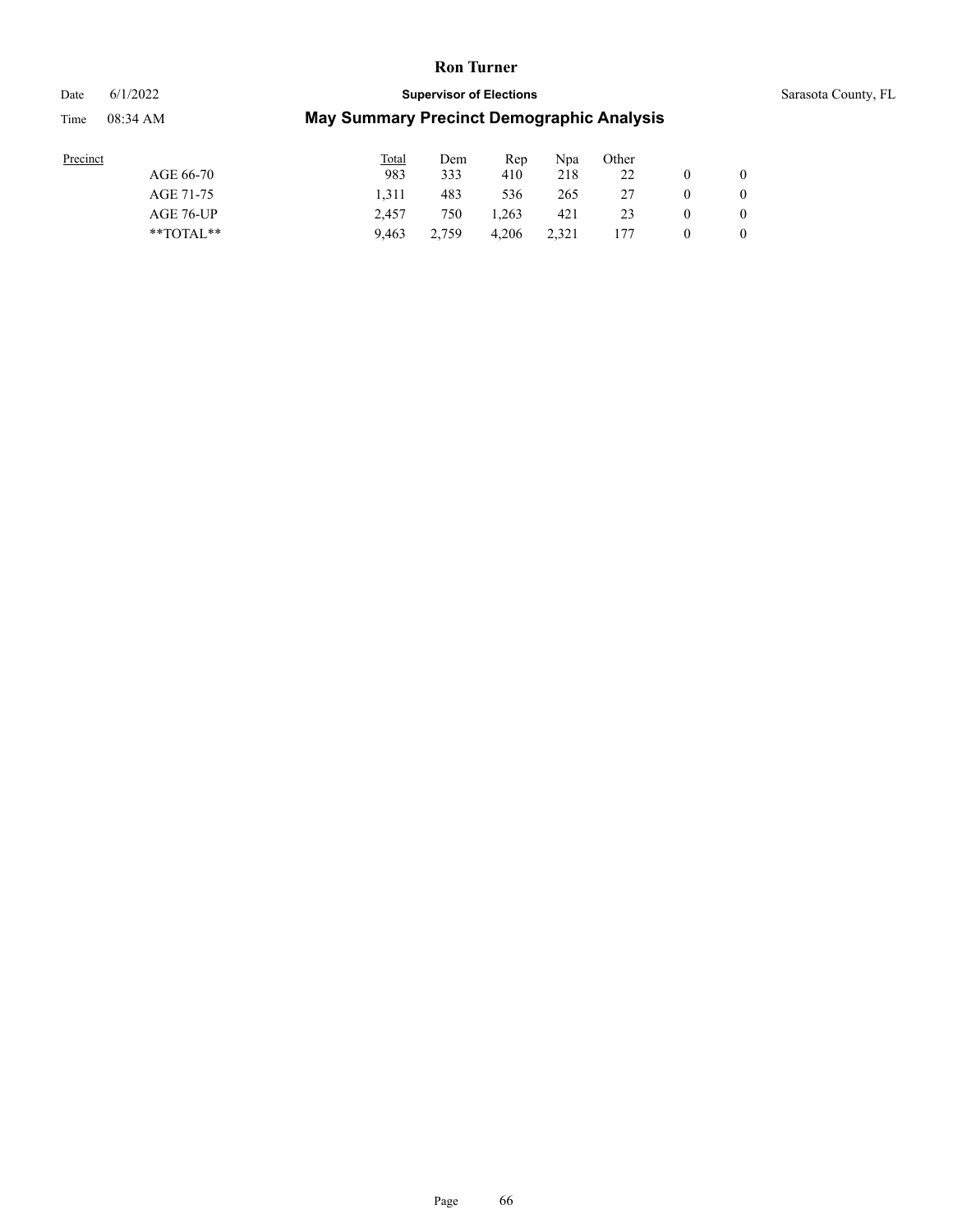# Date 6/1/2022 **Supervisor of Elections**

|  | Sarasota County, FL |  |
|--|---------------------|--|
|--|---------------------|--|

| Precinct |                                    | <b>Total</b>        | Dem                 | Rep                     | Npa                        | Other                  |                                      |                                      |
|----------|------------------------------------|---------------------|---------------------|-------------------------|----------------------------|------------------------|--------------------------------------|--------------------------------------|
| 419      | TWIN LAKES PARK                    |                     |                     |                         |                            |                        |                                      |                                      |
|          | WHITE                              | 1,530               | 250                 | 934                     | 324                        | $22\,$                 | $\boldsymbol{0}$                     | $\boldsymbol{0}$                     |
|          | <b>BLACK</b>                       | 11                  | $\mathfrak{Z}$      | $\mathbf{1}$            | $\tau$                     | $\boldsymbol{0}$       | $\boldsymbol{0}$                     | $\boldsymbol{0}$                     |
|          | <b>HISPANIC</b>                    | 67                  | 22                  | 19                      | 25                         | $\mathbf{1}$           | $\boldsymbol{0}$                     | $\boldsymbol{0}$                     |
|          | <b>OTHER</b>                       | 133                 | 41                  | 35                      | 54                         | 3                      | $\boldsymbol{0}$                     | $\boldsymbol{0}$                     |
|          | WHITE MALE                         | 764                 | 100                 | 488                     | 166                        | 10                     | $\boldsymbol{0}$                     | $\boldsymbol{0}$                     |
|          | <b>BLACK MALE</b>                  | $\mathfrak s$       | $\mathbf{1}$        | $\mathbf{1}$            | $\mathfrak{Z}$             | $\boldsymbol{0}$       | $\boldsymbol{0}$                     | $\boldsymbol{0}$                     |
|          | HISPANIC MALE                      | 31                  | $\,$ 8 $\,$         | 10                      | 12                         | $\mathbf{1}$           | $\boldsymbol{0}$                     | $\boldsymbol{0}$                     |
|          | <b>OTHER MALE</b>                  | 49                  | 17                  | 14                      | 17                         | $\mathbf{1}$           | $\boldsymbol{0}$                     | $\boldsymbol{0}$                     |
|          | WHITE FEMALE                       | 756                 | 149                 | 439                     | 156                        | 12                     | $\boldsymbol{0}$                     | $\boldsymbol{0}$                     |
|          | <b>BLACK FEMALE</b>                | 6                   | $\sqrt{2}$          | $\boldsymbol{0}$        | $\overline{4}$             | $\boldsymbol{0}$       | $\boldsymbol{0}$                     | $\boldsymbol{0}$                     |
|          | HISPANIC FEMALE                    | 35                  | 13                  | 9                       | 13                         | $\boldsymbol{0}$       | $\boldsymbol{0}$                     | $\boldsymbol{0}$                     |
|          | OTHER FEMALE                       | 50                  | 16                  | 16                      | 17                         | $\mathbf{1}$           | $\boldsymbol{0}$                     | $\boldsymbol{0}$                     |
|          | <b>SEX UNSPECIFIED</b>             | 35                  | 5                   | 10                      | 19                         | $\mathbf{1}$           | $\boldsymbol{0}$                     | $\boldsymbol{0}$                     |
|          | AGE 18-25                          | 153                 | 25                  | 76                      | 47                         | 5                      | $\boldsymbol{0}$                     | $\boldsymbol{0}$                     |
|          | AGE 26-30                          | 71                  | 13                  | 29                      | 24                         | 5                      | $\boldsymbol{0}$                     | $\boldsymbol{0}$                     |
|          | AGE 31-35                          | 93                  | 12                  | 52                      | $28\,$                     | $\mathbf{1}$           | $\boldsymbol{0}$                     | $\boldsymbol{0}$                     |
|          | AGE 36-40                          | 132                 | 24                  | $71\,$                  | 36                         | $\mathbf{1}$           | $\boldsymbol{0}$                     | $\boldsymbol{0}$                     |
|          | AGE 41-45                          | 151                 | 25                  | 94                      | 29                         | 3                      | $\boldsymbol{0}$                     | $\boldsymbol{0}$                     |
|          | AGE 46-50                          | 137                 | 24                  | $72\,$                  | 39                         | $\overline{c}$         | $\boldsymbol{0}$                     | $\boldsymbol{0}$                     |
|          | AGE 51-55                          | 170                 | 26                  | 102                     | 38                         | 4                      | $\boldsymbol{0}$                     | 0                                    |
|          | AGE 56-60                          | 185                 | 28                  | 112                     | 44                         | $\mathbf{1}$           | $\boldsymbol{0}$                     | 0                                    |
|          | AGE 61-65                          | 162                 | $27\,$              | 99                      | 36                         | $\boldsymbol{0}$       | $\boldsymbol{0}$                     | $\boldsymbol{0}$                     |
|          | AGE 66-70                          | 156                 | 31                  | 91                      | 31                         | 3                      | $\boldsymbol{0}$                     | $\boldsymbol{0}$                     |
|          | AGE 71-75                          | 150                 | 35                  | 88                      | 26                         | $\mathbf{1}$           | $\boldsymbol{0}$                     | $\boldsymbol{0}$                     |
|          | AGE 76-UP                          | 181                 | 46                  | 103                     | 32                         | $\boldsymbol{0}$       | $\boldsymbol{0}$                     | $\boldsymbol{0}$                     |
|          | **TOTAL**                          | 1,741               | 316                 | 989                     | 410                        | 26                     | $\boldsymbol{0}$                     | $\boldsymbol{0}$                     |
| 421      | ST BONIFACE EPISCOPAL CHURCH       |                     |                     |                         |                            |                        |                                      |                                      |
|          | WHITE                              | 1,287               | 341                 | 646                     | 277                        | 23                     | $\boldsymbol{0}$                     | $\boldsymbol{0}$                     |
|          |                                    |                     | $\sqrt{2}$          | $\boldsymbol{0}$        | $\mathbf{1}$               |                        |                                      |                                      |
|          | <b>BLACK</b>                       | 3<br>$20\,$         | $\mathfrak{S}$      | 10                      | $\mathfrak{S}$             | $\boldsymbol{0}$       | $\boldsymbol{0}$                     | $\boldsymbol{0}$                     |
|          | <b>HISPANIC</b><br><b>OTHER</b>    | 93                  | 33                  |                         | 33                         | $\boldsymbol{0}$       | $\boldsymbol{0}$                     | $\boldsymbol{0}$                     |
|          |                                    |                     |                     | 27                      |                            | $\boldsymbol{0}$       | $\boldsymbol{0}$                     | $\boldsymbol{0}$                     |
|          | WHITE MALE                         | 624<br>$\mathbf{1}$ | 125<br>$\mathbf{1}$ | 333<br>$\boldsymbol{0}$ | 151<br>$\boldsymbol{0}$    | 15<br>$\boldsymbol{0}$ | $\boldsymbol{0}$<br>$\boldsymbol{0}$ | $\boldsymbol{0}$<br>$\boldsymbol{0}$ |
|          | <b>BLACK MALE</b><br>HISPANIC MALE | $\boldsymbol{7}$    | $\boldsymbol{0}$    | 4                       | $\mathfrak{Z}$             | $\boldsymbol{0}$       | $\boldsymbol{0}$                     | $\boldsymbol{0}$                     |
|          | <b>OTHER MALE</b>                  | 24                  | 5                   | 9                       | $10\,$                     | $\boldsymbol{0}$       |                                      | $\boldsymbol{0}$                     |
|          | WHITE FEMALE                       | 646                 | 210                 | 308                     | 120                        | 8                      | $\boldsymbol{0}$<br>$\boldsymbol{0}$ | $\overline{0}$                       |
|          | <b>BLACK FEMALE</b>                | $\sqrt{2}$          | $\mathbf{1}$        | $\boldsymbol{0}$        |                            | $\boldsymbol{0}$       | $\boldsymbol{0}$                     | $\overline{0}$                       |
|          | HISPANIC FEMALE                    | 12                  | 5                   | 5                       | $\mathbf{1}$<br>$\sqrt{2}$ | $\boldsymbol{0}$       | $\boldsymbol{0}$                     | $\overline{0}$                       |
|          | OTHER FEMALE                       | 27                  | 7                   | $\mathbf{9}$            | 11                         | $\boldsymbol{0}$       | $\boldsymbol{0}$                     | $\overline{0}$                       |
|          | <b>SEX UNSPECIFIED</b>             | 39                  | $11\,$              |                         | 15                         |                        |                                      | $\overline{0}$                       |
|          |                                    |                     |                     | 13<br>25                |                            | $\boldsymbol{0}$       | $\boldsymbol{0}$                     | $\overline{0}$                       |
|          | AGE 18-25<br>AGE 26-30             | 75<br>37            | 26<br>$\,$ 8 $\,$   | 16                      | 23<br>13                   | 1                      | $\boldsymbol{0}$                     |                                      |
|          |                                    | 41                  | $10\,$              | 21                      | $\,$ 8 $\,$                | $\boldsymbol{0}$<br>2  | $\boldsymbol{0}$<br>$\boldsymbol{0}$ | 0                                    |
|          | AGE 31-35                          |                     |                     |                         |                            |                        |                                      | 0                                    |
|          | AGE 36-40                          | 36                  | $\,8\,$             | 18                      | $10\,$                     | $\boldsymbol{0}$       | $\boldsymbol{0}$                     | $\boldsymbol{0}$                     |
|          | AGE 41-45                          | 34                  | $\overline{4}$      | 16                      | 13                         | $\mathbf{1}$           | $\boldsymbol{0}$                     | $\boldsymbol{0}$                     |
|          | AGE 46-50                          | 49                  | 9                   | 26                      | 13                         | $\mathbf{1}$           | $\boldsymbol{0}$                     | $\overline{0}$                       |
|          | AGE 51-55                          | 118                 | $22\,$              | 62                      | 33                         | $\mathbf{1}$           | $\boldsymbol{0}$                     | $\overline{0}$                       |
|          | AGE 56-60                          | 152                 | 31                  | 75                      | 41                         | 5                      | $\boldsymbol{0}$                     | 0                                    |
|          | AGE 61-65                          | 177                 | 43                  | 98                      | 34                         | $\sqrt{2}$             | $\boldsymbol{0}$                     | $\boldsymbol{0}$                     |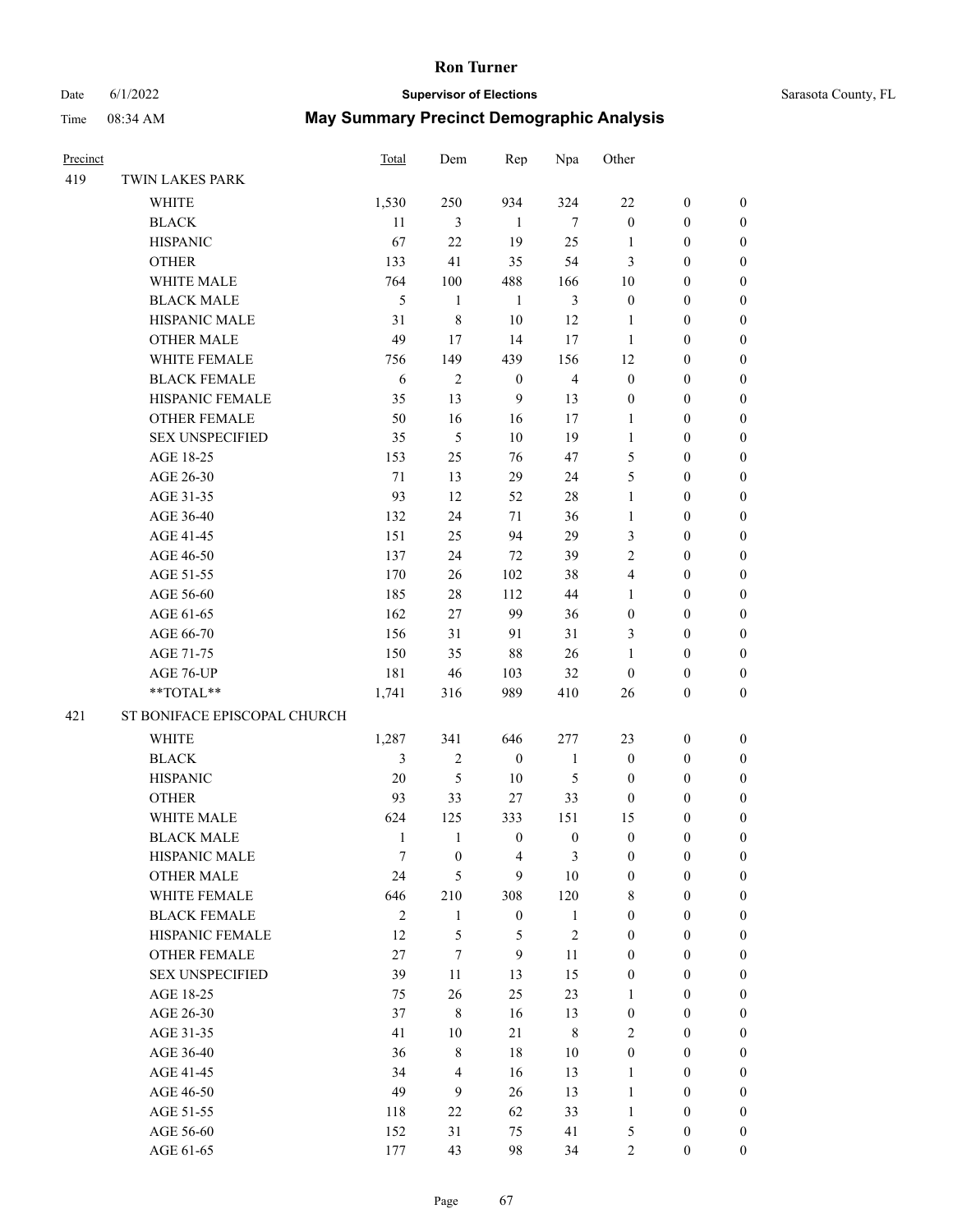## Date 6/1/2022 **Supervisor of Elections** Supervisor **Supervisor of Elections** Sarasota County, FL Time 08:34 AM **May Summary Precinct Demographic Analysis**

| Precinct  |               | Total | Dem | Rep | Npa | Other |          |  |
|-----------|---------------|-------|-----|-----|-----|-------|----------|--|
| AGE 66-70 |               | 56ء   | 56  | 64  | 34  |       |          |  |
| AGE 71-75 |               | 193   | 74  | 75  | 40  |       | $\theta$ |  |
|           | AGE 76-UP     | 335   | 90  | 187 | 54  | 4     | $\theta$ |  |
|           | $*$ TOTAL $*$ | 1.403 | 381 | 683 | 316 | 23    |          |  |
|           |               |       |     |     |     |       |          |  |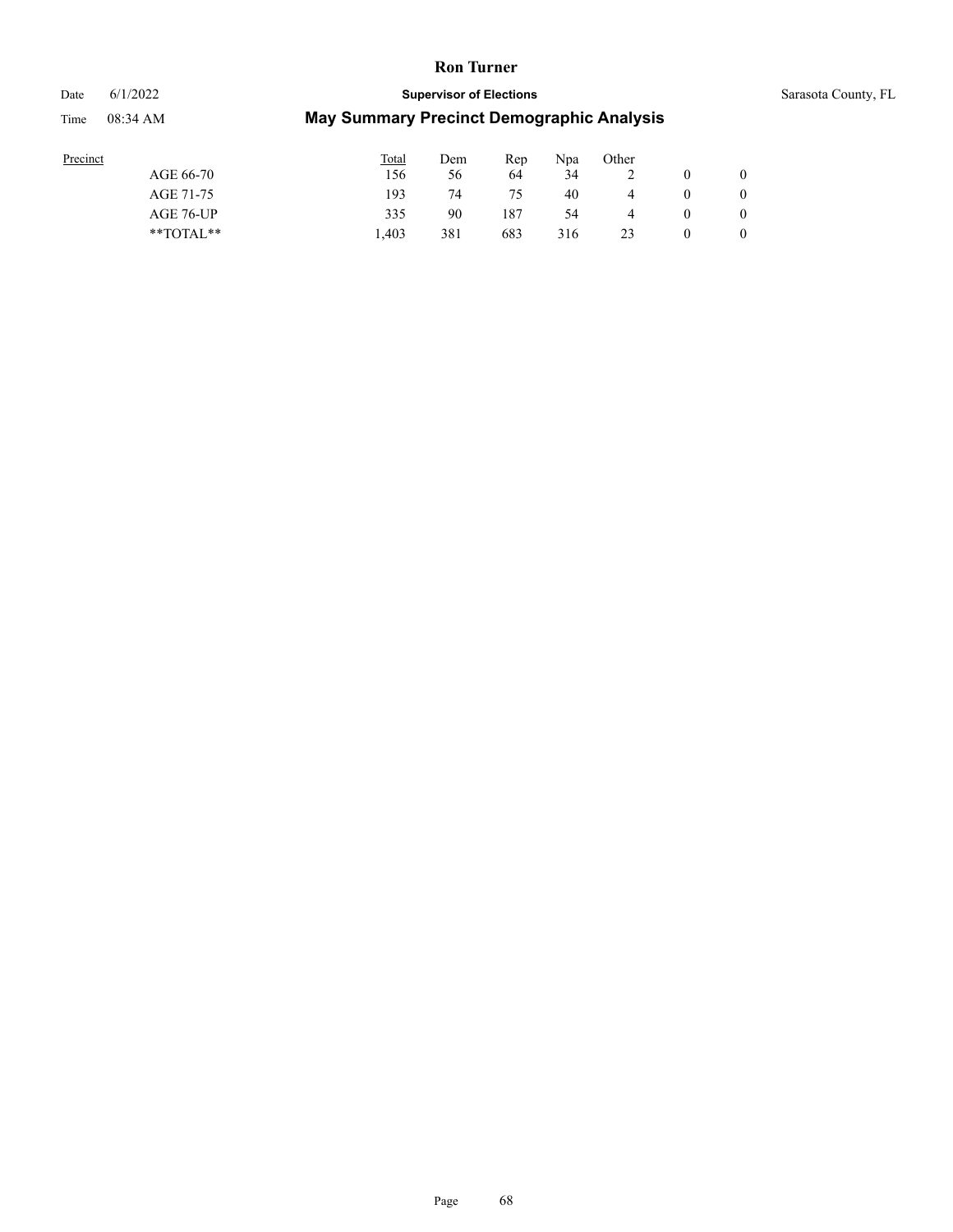### Date 6/1/2022 **Supervisor of Elections** Supervisor **Supervisor of Elections** Sarasota County, FL

| Precinct |                            | <b>Total</b> | Dem            | Rep              | Npa            | Other            |                  |                  |
|----------|----------------------------|--------------|----------------|------------------|----------------|------------------|------------------|------------------|
| 423      | ST ANDREW UNITED CHURCH    |              |                |                  |                |                  |                  |                  |
|          | WHITE                      | 4,224        | 1,511          | 1,710            | 915            | 88               | $\boldsymbol{0}$ | 0                |
|          | <b>BLACK</b>               | 46           | 27             | $\overline{4}$   | 15             | $\boldsymbol{0}$ | $\boldsymbol{0}$ | 0                |
|          | <b>HISPANIC</b>            | 148          | 59             | 43               | $46\,$         | $\boldsymbol{0}$ | $\boldsymbol{0}$ | $\boldsymbol{0}$ |
|          | <b>OTHER</b>               | 420          | 176            | 114              | 120            | $10\,$           | $\boldsymbol{0}$ | $\boldsymbol{0}$ |
|          | WHITE MALE                 | 1,824        | 527            | 813              | 447            | 37               | $\boldsymbol{0}$ | $\boldsymbol{0}$ |
|          | <b>BLACK MALE</b>          | 26           | $11\,$         | $\overline{4}$   | 11             | $\boldsymbol{0}$ | $\boldsymbol{0}$ | $\boldsymbol{0}$ |
|          | HISPANIC MALE              | 69           | 24             | 23               | $22\,$         | $\boldsymbol{0}$ | $\boldsymbol{0}$ | $\boldsymbol{0}$ |
|          | <b>OTHER MALE</b>          | 123          | 46             | 42               | 34             | $\mathbf{1}$     | $\boldsymbol{0}$ | $\boldsymbol{0}$ |
|          | WHITE FEMALE               | 2,353        | 965            | 879              | 458            | 51               | $\boldsymbol{0}$ | $\boldsymbol{0}$ |
|          | <b>BLACK FEMALE</b>        | 18           | 14             | $\boldsymbol{0}$ | $\overline{4}$ | $\boldsymbol{0}$ | $\boldsymbol{0}$ | 0                |
|          | HISPANIC FEMALE            | 76           | 34             | 20               | $22\,$         | $\boldsymbol{0}$ | $\boldsymbol{0}$ | 0                |
|          | OTHER FEMALE               | 161          | 74             | 42               | $42\,$         | 3                | $\boldsymbol{0}$ | 0                |
|          | <b>SEX UNSPECIFIED</b>     | 154          | 59             | 41               | 50             | 4                | $\boldsymbol{0}$ | $\boldsymbol{0}$ |
|          | AGE 18-25                  | 268          | 84             | 76               | 103            | 5                | $\boldsymbol{0}$ | $\boldsymbol{0}$ |
|          | AGE 26-30                  | 178          | 59             | 47               | 64             | 8                | $\boldsymbol{0}$ | $\boldsymbol{0}$ |
|          | AGE 31-35                  | 211          | 60             | 67               | 75             | 9                | $\boldsymbol{0}$ | $\boldsymbol{0}$ |
|          | AGE 36-40                  | 214          | 62             | 67               | $8\sqrt{1}$    | 4                | $\boldsymbol{0}$ | $\boldsymbol{0}$ |
|          | AGE 41-45                  | 231          | 56             | $8\sqrt{1}$      | 86             | 8                | $\boldsymbol{0}$ | $\boldsymbol{0}$ |
|          | AGE 46-50                  | 279          | 89             | 102              | 85             | $\mathfrak{Z}$   | $\boldsymbol{0}$ | $\boldsymbol{0}$ |
|          | AGE 51-55                  | 360          | 90             | 166              | 89             | 15               | $\boldsymbol{0}$ | 0                |
|          | AGE 56-60                  | 430          | 127            | 193              | 101            | 9                | $\boldsymbol{0}$ | 0                |
|          | AGE 61-65                  | 438          | 132            | 208              | $90\,$         | 8                | $\boldsymbol{0}$ | 0                |
|          | AGE 66-70                  | 427          | 184            | 155              | 79             | 9                | $\boldsymbol{0}$ | $\boldsymbol{0}$ |
|          | AGE 71-75                  | 454          | 215            | 154              | 79             | 6                | $\boldsymbol{0}$ | $\boldsymbol{0}$ |
|          | AGE 76-UP                  | 1,347        | 615            | 555              | 163            | 14               | $\boldsymbol{0}$ | $\boldsymbol{0}$ |
|          | **TOTAL**                  | 4,838        | 1,773          | 1,871            | 1,096          | 98               | $\boldsymbol{0}$ | $\boldsymbol{0}$ |
| 425      | COVENANT LIFE PRESBYTERIAN |              |                |                  |                |                  |                  |                  |
|          |                            |              |                | 728              | 408            | 33               |                  |                  |
|          | WHITE                      | 1,689        | 520            |                  |                |                  | $\boldsymbol{0}$ | $\boldsymbol{0}$ |
|          | <b>BLACK</b>               | 35           | 19             | $\sqrt{2}$       | 13             | $\mathbf{1}$     | $\boldsymbol{0}$ | $\boldsymbol{0}$ |
|          | <b>HISPANIC</b>            | 116          | 45             | 26               | 45             | $\boldsymbol{0}$ | $\boldsymbol{0}$ | $\boldsymbol{0}$ |
|          | <b>OTHER</b>               | 153          | 54             | 36               | 59             | 4                | $\boldsymbol{0}$ | $\boldsymbol{0}$ |
|          | WHITE MALE                 | 746          | 191            | 343              | 197            | 15               | 0                | 0                |
|          | <b>BLACK MALE</b>          | 19           | $\overline{9}$ | 1                | 9              | $\boldsymbol{0}$ | $\boldsymbol{0}$ | $\boldsymbol{0}$ |
|          | HISPANIC MALE              | 49           | 19             | 12               | 18             | $\boldsymbol{0}$ | $\boldsymbol{0}$ | 0                |
|          | <b>OTHER MALE</b>          | 39           | 13             | $10\,$           | 15             | $\mathbf{1}$     | $\boldsymbol{0}$ | 0                |
|          | WHITE FEMALE               | 921          | 322            | 375              | 207            | 17               | $\boldsymbol{0}$ | $\overline{0}$   |
|          | <b>BLACK FEMALE</b>        | 16           | $10\,$         | $\mathbf{1}$     | $\overline{4}$ | $\mathbf{1}$     | $\boldsymbol{0}$ | 0                |
|          | HISPANIC FEMALE            | 59           | 23             | 14               | 22             | $\boldsymbol{0}$ | $\boldsymbol{0}$ | 0                |
|          | <b>OTHER FEMALE</b>        | 69           | 30             | 15               | $22\,$         | $\sqrt{2}$       | $\boldsymbol{0}$ | $\theta$         |
|          | <b>SEX UNSPECIFIED</b>     | 70           | $20\,$         | $18\,$           | 30             | $\mathbf{2}$     | $\boldsymbol{0}$ | 0                |
|          | AGE 18-25                  | 139          | 41             | 39               | 56             | 3                | $\boldsymbol{0}$ | 0                |
|          | AGE 26-30                  | 115          | 42             | 31               | 42             | $\boldsymbol{0}$ | $\boldsymbol{0}$ | 0                |
|          | AGE 31-35                  | 97           | 34             | 25               | 31             | $\tau$           | $\boldsymbol{0}$ | 0                |
|          | AGE 36-40                  | 74           | 22             | 23               | $27\,$         | $\sqrt{2}$       | $\boldsymbol{0}$ | 0                |
|          | AGE 41-45                  | 100          | 23             | 49               | 26             | $\sqrt{2}$       | $\boldsymbol{0}$ | $\overline{0}$   |
|          | AGE 46-50                  | 96           | $22\,$         | 42               | 31             | $\mathbf{1}$     | $\boldsymbol{0}$ | $\overline{0}$   |
|          | AGE 51-55                  | 152          | 47             | 57               | 43             | 5                | $\boldsymbol{0}$ | 0                |
|          | AGE 56-60                  | 144          | 43             | 58               | $40\,$         | 3                | $\boldsymbol{0}$ | 0                |
|          | AGE 61-65                  | 195          | 52             | 87               | 53             | 3                | $\boldsymbol{0}$ | $\overline{0}$   |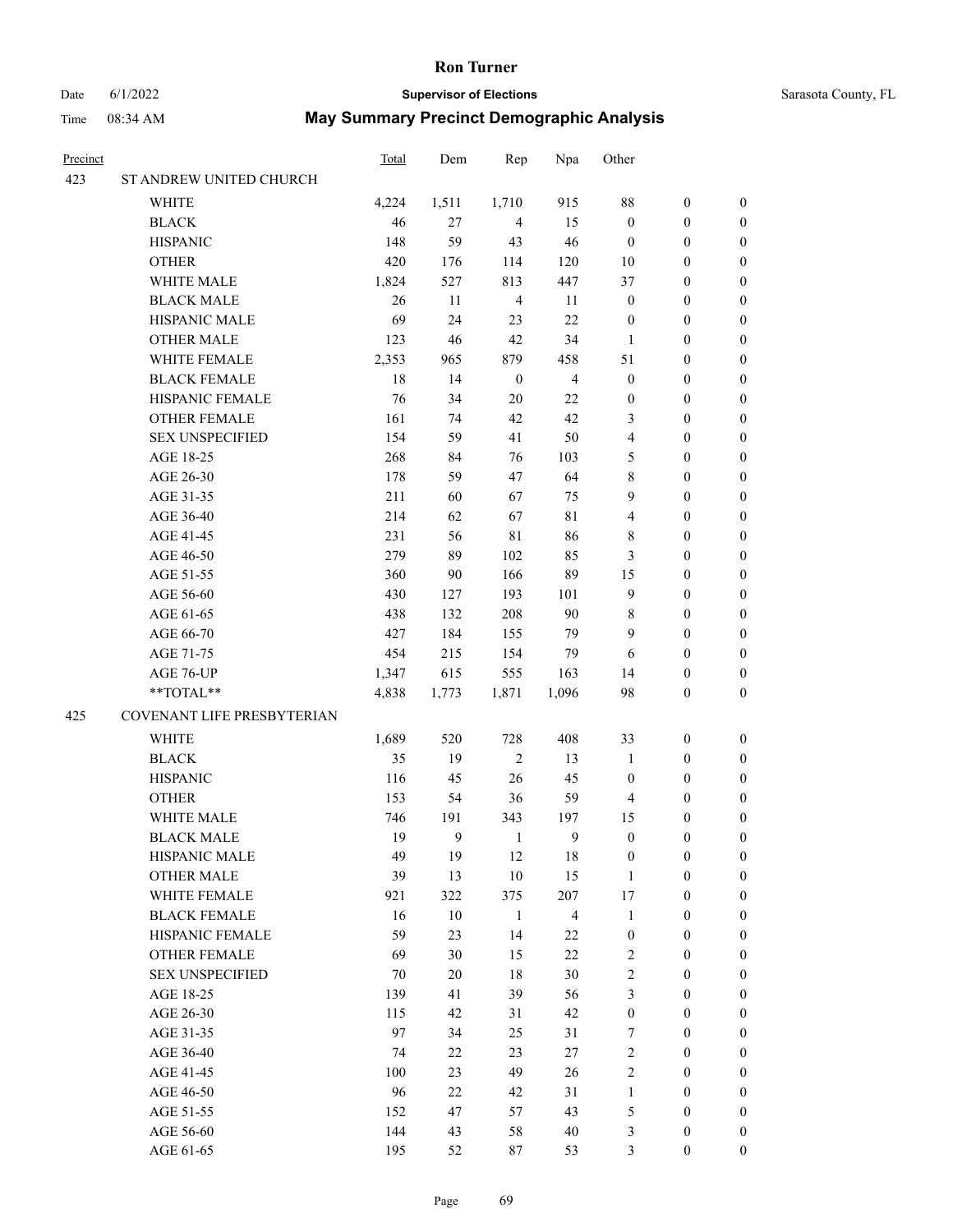## Date 6/1/2022 **Supervisor of Elections** Supervisor **Supervisor of Elections** Sarasota County, FL

| ⊨enne |  |
|-------|--|
|       |  |

| Precinct      | <b>Total</b> | Dem | Rep | Npa | Other |              |
|---------------|--------------|-----|-----|-----|-------|--------------|
| AGE 66-70     | 227          | 83  | 97  | 40  |       | $\mathbf{0}$ |
| AGE 71-75     | 232          | 94  | 84  | 51  |       | $\mathbf{0}$ |
| AGE 76-UP     | 422          | 135 | 200 | 85  |       | $\mathbf{0}$ |
| $*$ TOTAL $*$ | .993         | 638 | 792 | 525 | 38    | $\mathbf{0}$ |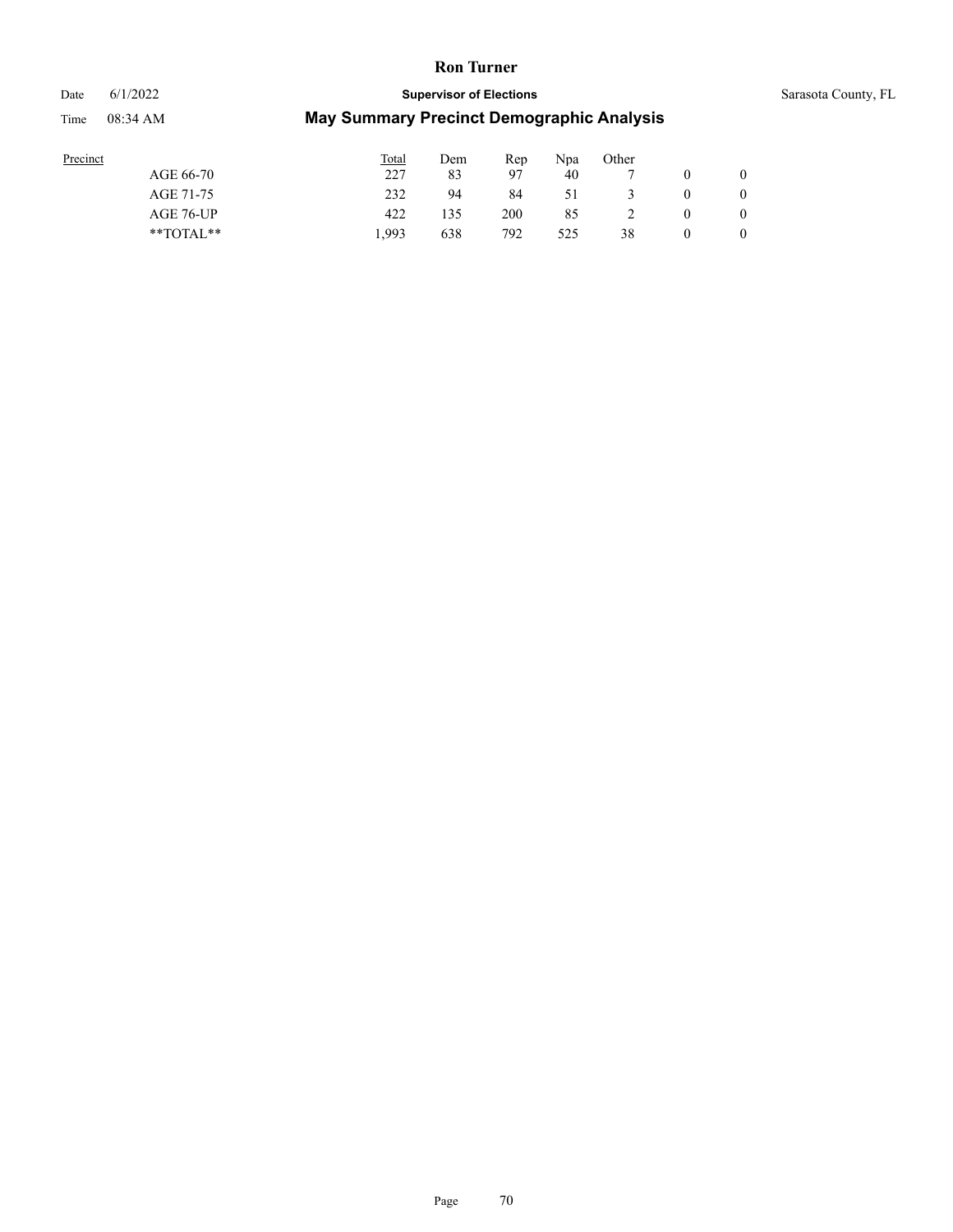# Date 6/1/2022 **Supervisor of Elections** Supervisor **Supervisor of Elections** Sarasota County, FL

| Precinct |                        | Total            | Dem              | Rep              | Npa                     | Other            |                  |                                      |
|----------|------------------------|------------------|------------------|------------------|-------------------------|------------------|------------------|--------------------------------------|
| 427      | NOKOMIS BEACH PLAZA    |                  |                  |                  |                         |                  |                  |                                      |
|          | WHITE                  | 77               | $\,$ 8 $\,$      | 49               | 20                      | $\boldsymbol{0}$ | $\boldsymbol{0}$ | $\boldsymbol{0}$                     |
|          | <b>BLACK</b>           | $\boldsymbol{0}$ | $\mathbf{0}$     | $\mathbf{0}$     | $\boldsymbol{0}$        | $\boldsymbol{0}$ | $\boldsymbol{0}$ | $\boldsymbol{0}$                     |
|          | <b>HISPANIC</b>        | $\mathfrak{2}$   | $\boldsymbol{0}$ | 2                | $\boldsymbol{0}$        | $\boldsymbol{0}$ | $\boldsymbol{0}$ | $\boldsymbol{0}$                     |
|          | <b>OTHER</b>           | 5                | $\boldsymbol{0}$ | 2                | 3                       | $\boldsymbol{0}$ | $\boldsymbol{0}$ | $\boldsymbol{0}$                     |
|          | WHITE MALE             | 36               | 1                | 24               | 11                      | $\boldsymbol{0}$ | $\boldsymbol{0}$ | $\boldsymbol{0}$                     |
|          | <b>BLACK MALE</b>      | $\boldsymbol{0}$ | $\boldsymbol{0}$ | $\boldsymbol{0}$ | $\boldsymbol{0}$        | $\boldsymbol{0}$ | $\boldsymbol{0}$ | $\boldsymbol{0}$                     |
|          | HISPANIC MALE          | $\mathbf{1}$     | $\mathbf{0}$     | $\mathbf{1}$     | $\boldsymbol{0}$        | $\boldsymbol{0}$ | $\boldsymbol{0}$ | $\boldsymbol{0}$                     |
|          | <b>OTHER MALE</b>      | $\mathbf{1}$     | $\boldsymbol{0}$ | $\boldsymbol{0}$ | $\mathbf{1}$            | $\boldsymbol{0}$ | $\boldsymbol{0}$ | $\boldsymbol{0}$                     |
|          | WHITE FEMALE           | 41               | 7                | 25               | 9                       | $\boldsymbol{0}$ | $\boldsymbol{0}$ | $\boldsymbol{0}$                     |
|          | <b>BLACK FEMALE</b>    | $\boldsymbol{0}$ | $\boldsymbol{0}$ | $\boldsymbol{0}$ | $\boldsymbol{0}$        | $\boldsymbol{0}$ | $\boldsymbol{0}$ | $\boldsymbol{0}$                     |
|          | HISPANIC FEMALE        | 1                | $\mathbf{0}$     | 1                | $\boldsymbol{0}$        | $\boldsymbol{0}$ | $\boldsymbol{0}$ | $\boldsymbol{0}$                     |
|          | <b>OTHER FEMALE</b>    | 3                | $\mathbf{0}$     | 2                | 1                       | $\boldsymbol{0}$ | $\boldsymbol{0}$ | $\boldsymbol{0}$                     |
|          | <b>SEX UNSPECIFIED</b> | $\mathbf{1}$     | $\mathbf{0}$     | $\boldsymbol{0}$ | 1                       | $\boldsymbol{0}$ | $\boldsymbol{0}$ | $\boldsymbol{0}$                     |
|          | AGE 18-25              | 6                | 1                | $\mathbf{1}$     | $\overline{\mathbf{4}}$ | $\boldsymbol{0}$ | $\boldsymbol{0}$ | $\boldsymbol{0}$                     |
|          | AGE 26-30              | 3                | 1                | $\mathbf{1}$     | $\mathbf{1}$            | $\boldsymbol{0}$ | $\boldsymbol{0}$ | $\boldsymbol{0}$                     |
|          | AGE 31-35              | $\mathbf{1}$     | $\boldsymbol{0}$ | $\mathbf{1}$     | $\boldsymbol{0}$        | $\boldsymbol{0}$ | $\boldsymbol{0}$ | $\boldsymbol{0}$                     |
|          | AGE 36-40              | 3                | $\boldsymbol{0}$ | $\overline{c}$   | 1                       | $\boldsymbol{0}$ | $\boldsymbol{0}$ | $\boldsymbol{0}$                     |
|          | AGE 41-45              | $\overline{c}$   | 1                | $\boldsymbol{0}$ | 1                       | $\boldsymbol{0}$ | $\boldsymbol{0}$ | $\boldsymbol{0}$                     |
|          | AGE 46-50              | 4                | $\boldsymbol{0}$ | 3                | 1                       | $\boldsymbol{0}$ | $\boldsymbol{0}$ | $\boldsymbol{0}$                     |
|          | AGE 51-55              | $\overline{c}$   | $\boldsymbol{0}$ | $\mathbf{1}$     | $\mathbf{1}$            | $\boldsymbol{0}$ | $\boldsymbol{0}$ | $\boldsymbol{0}$                     |
|          | AGE 56-60              | 15               | $\mathbf{0}$     | 10               | 5                       | $\boldsymbol{0}$ | $\boldsymbol{0}$ | 0                                    |
|          | AGE 61-65              | 9                | 1                | 7                | $\mathbf{1}$            | $\boldsymbol{0}$ | $\boldsymbol{0}$ | $\boldsymbol{0}$                     |
|          | AGE 66-70              | 11               | 3                | 6                | $\mathbf{2}$            | $\boldsymbol{0}$ | $\boldsymbol{0}$ | $\boldsymbol{0}$                     |
|          | AGE 71-75              | 11               | $\boldsymbol{0}$ | 8                | 3                       | $\boldsymbol{0}$ | $\boldsymbol{0}$ | $\boldsymbol{0}$                     |
|          | AGE 76-UP              | 17               | $\mathbf{1}$     | 13               | 3                       | $\boldsymbol{0}$ | $\boldsymbol{0}$ | $\boldsymbol{0}$                     |
|          | **TOTAL**              | 84               | 8                | 53               | 23                      | $\boldsymbol{0}$ | $\boldsymbol{0}$ | $\boldsymbol{0}$                     |
| 429      | VENETIAN PARK ESTATES  |                  |                  |                  |                         |                  |                  |                                      |
|          | <b>WHITE</b>           | 3,498            | 913              | 1,782            | 747                     | 56               | $\boldsymbol{0}$ | $\boldsymbol{0}$                     |
|          | <b>BLACK</b>           | 27               | 17               | 4                | 6                       | $\boldsymbol{0}$ | $\boldsymbol{0}$ | $\boldsymbol{0}$                     |
|          | <b>HISPANIC</b>        | 83               | 32               | 24               | 26                      | $\mathbf{1}$     | $\boldsymbol{0}$ | $\boldsymbol{0}$                     |
|          | <b>OTHER</b>           | 250              | 80               | 64               | 98                      | 8                | $\boldsymbol{0}$ | $\boldsymbol{0}$                     |
|          | WHITE MALE             | 1,616            | 343              | 854              | 392                     | 27               | $\boldsymbol{0}$ |                                      |
|          | <b>BLACK MALE</b>      | 13               | 5                | 3                | 5                       | $\boldsymbol{0}$ | $\theta$         | $\boldsymbol{0}$<br>$\boldsymbol{0}$ |
|          | HISPANIC MALE          | 32               | 10               | 11               | 10                      | $\mathbf{1}$     | $\boldsymbol{0}$ | $\boldsymbol{0}$                     |
|          | <b>OTHER MALE</b>      | 67               | 17               | 16               | 33                      | $\mathbf{1}$     | $\boldsymbol{0}$ | $\boldsymbol{0}$                     |
|          | WHITE FEMALE           | 1,842            | 561              | 907              | 345                     | 29               | $\boldsymbol{0}$ | $\overline{0}$                       |
|          | <b>BLACK FEMALE</b>    | 14               | 12               | $\mathbf{1}$     | $\mathbf{1}$            | $\boldsymbol{0}$ | $\boldsymbol{0}$ | $\overline{0}$                       |
|          | HISPANIC FEMALE        | 51               | $22\,$           | 13               | 16                      | $\boldsymbol{0}$ | $\boldsymbol{0}$ | $\overline{0}$                       |
|          | <b>OTHER FEMALE</b>    | $88\,$           | $30\,$           | 30               | 26                      | $\sqrt{2}$       | $\boldsymbol{0}$ | $\overline{0}$                       |
|          | <b>SEX UNSPECIFIED</b> | 98               | 27               | 33               | 36                      | $\overline{c}$   | $\boldsymbol{0}$ | $\overline{0}$                       |
|          | AGE 18-25              | 141              | 51               | 42               | 42                      | 6                | $\boldsymbol{0}$ | $\overline{0}$                       |
|          | AGE 26-30              | 95               | 30               | 34               | $28\,$                  | 3                | $\boldsymbol{0}$ | 0                                    |
|          | AGE 31-35              | 89               | $28\,$           | 29               | 31                      | $\mathbf{1}$     | $\boldsymbol{0}$ | 0                                    |
|          | AGE 36-40              | 90               | 17               | 47               | 23                      | 3                | $\boldsymbol{0}$ | $\boldsymbol{0}$                     |
|          | AGE 41-45              | 95               | 21               | 41               | 32                      | $\mathbf{1}$     | $\boldsymbol{0}$ | $\boldsymbol{0}$                     |
|          | AGE 46-50              | 121              | 18               | 65               | 34                      | 4                | $\boldsymbol{0}$ | $\overline{0}$                       |
|          | AGE 51-55              | 201              | 51               | 84               | 63                      | 3                | $\boldsymbol{0}$ | $\overline{0}$                       |
|          | AGE 56-60              | 334              | 83               | 159              | 85                      | 7                | $\boldsymbol{0}$ | 0                                    |
|          | AGE 61-65              | 437              | 118              | 225              | 85                      | 9                | $\boldsymbol{0}$ | $\boldsymbol{0}$                     |
|          |                        |                  |                  |                  |                         |                  |                  |                                      |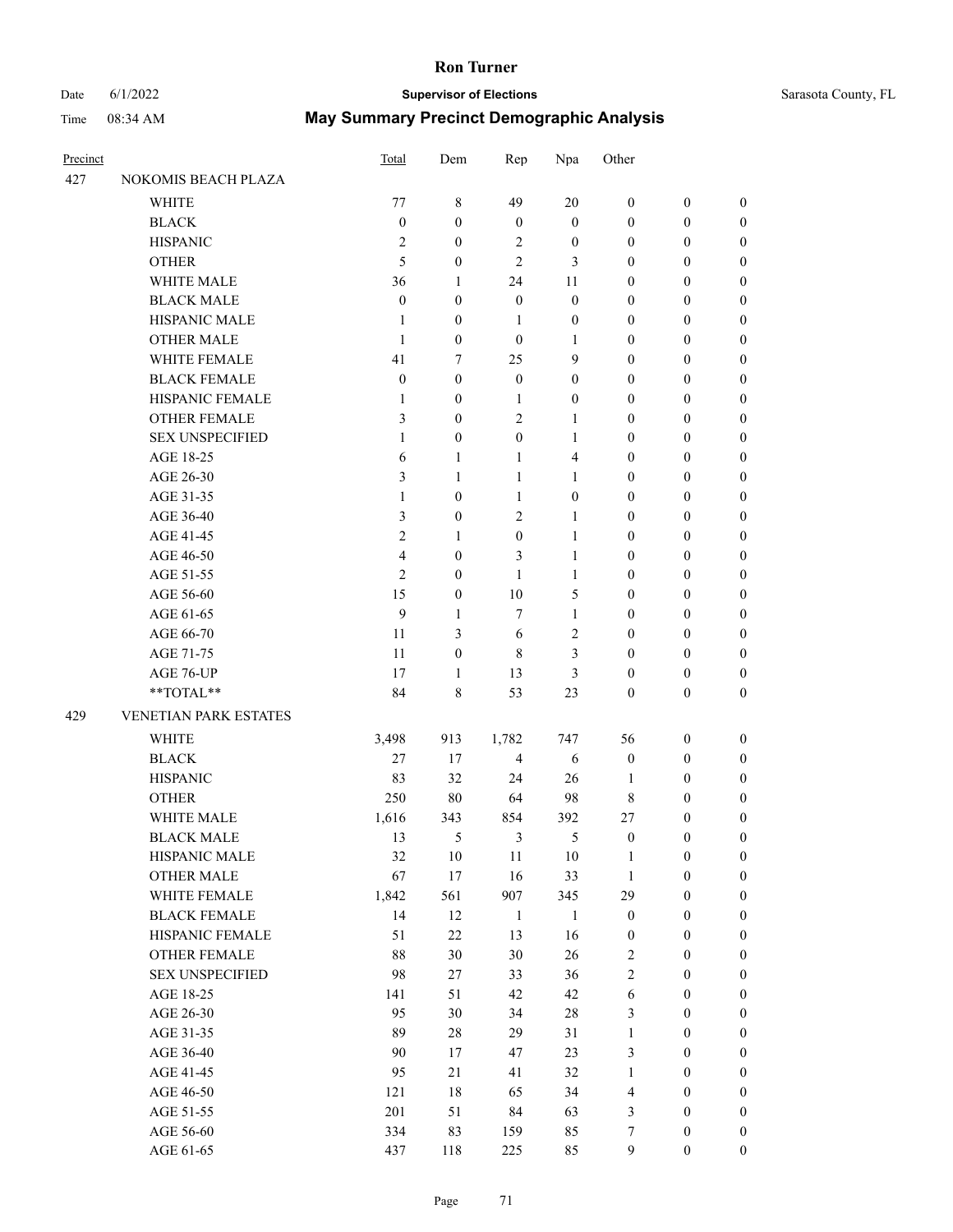#### Date 6/1/2022 **Supervisor of Elections** Supervisor **Supervisor of Elections** Sarasota County, FL

| Precinct      | <b>Total</b> | Dem   | Rep   | Npa | Other |   |                |
|---------------|--------------|-------|-------|-----|-------|---|----------------|
| AGE 66-70     | 495          | 146   | 239   | 99  |       |   | $\overline{0}$ |
| AGE 71-75     | 584          | 176   | 274   | 126 |       | 0 | 0              |
| AGE 76-UP     | 1.176        | 303   | 635   | 229 |       | 0 | $\overline{0}$ |
| $*$ TOTAL $*$ | 3.858        | 1.042 | 1.874 | 877 | 65    | 0 | $\overline{0}$ |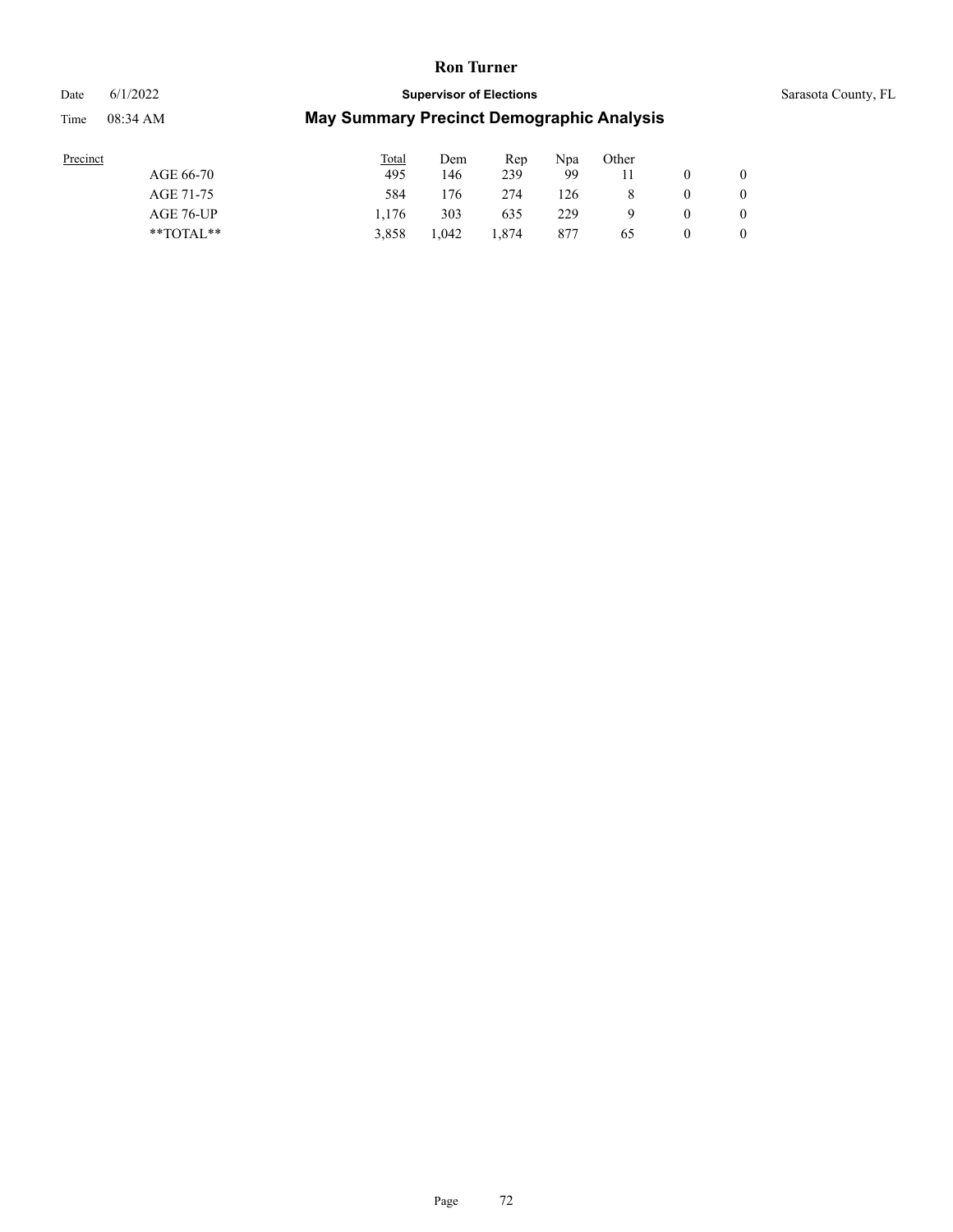# Date 6/1/2022 **Supervisor of Elections** Supervisor **Supervisor of Elections** Sarasota County, FL

| Precinct |                                  | Total                   | Dem            | Rep                     | Npa                     | Other            |                  |                  |
|----------|----------------------------------|-------------------------|----------------|-------------------------|-------------------------|------------------|------------------|------------------|
| 431      | KINGS GATE CLUB INC              |                         |                |                         |                         |                  |                  |                  |
|          | WHITE                            | 2,931                   | 585            | 1,668                   | 647                     | 31               | $\boldsymbol{0}$ | 0                |
|          | <b>BLACK</b>                     | 9                       | $\overline{4}$ | $\mathfrak{Z}$          | $\overline{2}$          | $\boldsymbol{0}$ | $\boldsymbol{0}$ | $\boldsymbol{0}$ |
|          | <b>HISPANIC</b>                  | 44                      | 14             | $11\,$                  | 19                      | $\boldsymbol{0}$ | $\boldsymbol{0}$ | $\boldsymbol{0}$ |
|          | <b>OTHER</b>                     | 207                     | 57             | $77 \,$                 | $70\,$                  | 3                | $\boldsymbol{0}$ | $\boldsymbol{0}$ |
|          | WHITE MALE                       | 1,357                   | 215            | 788                     | 339                     | 15               | $\boldsymbol{0}$ | $\boldsymbol{0}$ |
|          | <b>BLACK MALE</b>                | $\overline{4}$          | $\mathfrak{Z}$ | $\mathbf{1}$            | $\boldsymbol{0}$        | $\boldsymbol{0}$ | $\boldsymbol{0}$ | $\boldsymbol{0}$ |
|          | HISPANIC MALE                    | 19                      | $\overline{4}$ | 5                       | 10                      | $\boldsymbol{0}$ | $\boldsymbol{0}$ | $\boldsymbol{0}$ |
|          | <b>OTHER MALE</b>                | 59                      | 17             | 25                      | 17                      | $\boldsymbol{0}$ | $\boldsymbol{0}$ | $\boldsymbol{0}$ |
|          | WHITE FEMALE                     | 1,526                   | 357            | 860                     | 293                     | 16               | $\boldsymbol{0}$ | $\boldsymbol{0}$ |
|          | <b>BLACK FEMALE</b>              | 5                       | $\mathbf{1}$   | $\sqrt{2}$              | $\sqrt{2}$              | $\boldsymbol{0}$ | $\boldsymbol{0}$ | 0                |
|          | HISPANIC FEMALE                  | 23                      | $\mathbf{9}$   | $\sqrt{6}$              | $\,$ 8 $\,$             | $\boldsymbol{0}$ | $\boldsymbol{0}$ | 0                |
|          | OTHER FEMALE                     | 73                      | 20             | 21                      | $30\,$                  | $\overline{2}$   | $\boldsymbol{0}$ | 0                |
|          | <b>SEX UNSPECIFIED</b>           | 98                      | 23             | 41                      | 33                      | $\mathbf{1}$     | $\boldsymbol{0}$ | $\boldsymbol{0}$ |
|          | AGE 18-25                        | 176                     | 36             | 82                      | 56                      | 2                | $\boldsymbol{0}$ | $\boldsymbol{0}$ |
|          | AGE 26-30                        | 86                      | 19             | 35                      | 31                      | $\mathbf{1}$     | $\boldsymbol{0}$ | $\boldsymbol{0}$ |
|          | AGE 31-35                        | 75                      | 15             | 31                      | $26\,$                  | 3                | $\boldsymbol{0}$ | $\boldsymbol{0}$ |
|          | AGE 36-40                        | 73                      | 12             | $44\,$                  | 17                      | $\boldsymbol{0}$ | $\boldsymbol{0}$ | $\boldsymbol{0}$ |
|          | AGE 41-45                        | 122                     | 19             | 65                      | 36                      | $\mathbf{2}$     | $\boldsymbol{0}$ | $\boldsymbol{0}$ |
|          | AGE 46-50                        | 136                     | 23             | $80\,$                  | 29                      | 4                | $\boldsymbol{0}$ | $\boldsymbol{0}$ |
|          | AGE 51-55                        | 218                     | 37             | 132                     | 49                      | $\boldsymbol{0}$ | $\boldsymbol{0}$ | 0                |
|          | AGE 56-60                        | 265                     | 37             | 155                     | 69                      | 4                | $\boldsymbol{0}$ | 0                |
|          | AGE 61-65                        | 329                     | 79             | 183                     | 65                      | $\mathbf{2}$     | $\boldsymbol{0}$ | $\boldsymbol{0}$ |
|          | AGE 66-70                        | 403                     | 102            | 210                     | 89                      | $\mathbf{2}$     | $\boldsymbol{0}$ | $\boldsymbol{0}$ |
|          | AGE 71-75                        | 437                     | 104            | 223                     | 106                     | $\overline{4}$   | $\boldsymbol{0}$ | $\boldsymbol{0}$ |
|          | AGE 76-UP                        | 871                     | 177            | 519                     | 165                     | $10\,$           | $\boldsymbol{0}$ | $\boldsymbol{0}$ |
|          | $\mathrm{``TOTAL}^{\mathrm{**}}$ | 3,191                   | 660            | 1,759                   | 738                     | 34               | $\boldsymbol{0}$ | $\boldsymbol{0}$ |
| 433      | LAUREL PARK CC                   |                         |                |                         |                         |                  |                  |                  |
|          |                                  |                         |                |                         |                         |                  |                  |                  |
|          | <b>WHITE</b>                     | 1,340                   | 394            | 588                     | 344                     | 14               | $\boldsymbol{0}$ | $\boldsymbol{0}$ |
|          | <b>BLACK</b>                     | 11                      | $\tau$         | $\mathbf{1}$            | 3                       | $\boldsymbol{0}$ | $\boldsymbol{0}$ | $\boldsymbol{0}$ |
|          | <b>HISPANIC</b>                  | $20\,$                  | $11\,$         | $\overline{\mathbf{4}}$ | $\overline{4}$          | $\mathbf{1}$     | $\boldsymbol{0}$ | $\boldsymbol{0}$ |
|          | <b>OTHER</b>                     | $70\,$                  | 33             | 16                      | 15                      | 6                | $\boldsymbol{0}$ | $\boldsymbol{0}$ |
|          | WHITE MALE                       | 595                     | 145            | 293                     | 151                     | 6                | $\boldsymbol{0}$ | $\boldsymbol{0}$ |
|          | <b>BLACK MALE</b>                | 7                       | 5              | $\boldsymbol{0}$        | $\overline{\mathbf{c}}$ | $\boldsymbol{0}$ | $\boldsymbol{0}$ | $\boldsymbol{0}$ |
|          | HISPANIC MALE                    | 11                      | $\overline{4}$ | 2                       | $\overline{4}$          | $\mathbf{1}$     | $\boldsymbol{0}$ | 0                |
|          | <b>OTHER MALE</b>                | 21                      | $\tau$         | $\tau$                  | 6                       | $\mathbf{1}$     | $\boldsymbol{0}$ | $\boldsymbol{0}$ |
|          | WHITE FEMALE                     | 730                     | 245            | 292                     | 185                     | 8                | $\boldsymbol{0}$ | $\overline{0}$   |
|          | <b>BLACK FEMALE</b>              | $\overline{\mathbf{4}}$ | $\sqrt{2}$     | $\mathbf{1}$            | $\mathbf{1}$            | $\boldsymbol{0}$ | $\boldsymbol{0}$ | $\overline{0}$   |
|          | HISPANIC FEMALE                  | 9                       | $\tau$         | $\sqrt{2}$              | $\boldsymbol{0}$        | $\boldsymbol{0}$ | $\boldsymbol{0}$ | $\overline{0}$   |
|          | OTHER FEMALE                     | 22                      | 11             | 5                       | $\overline{4}$          | $\mathfrak{2}$   | $\boldsymbol{0}$ | $\overline{0}$   |
|          | <b>SEX UNSPECIFIED</b>           | 35                      | 15             | $\sqrt{6}$              | 13                      | $\mathbf{1}$     | $\boldsymbol{0}$ | $\overline{0}$   |
|          | AGE 18-25                        | 36                      | $\tau$         | 13                      | 14                      | $\mathfrak{2}$   | $\boldsymbol{0}$ | $\overline{0}$   |
|          | AGE 26-30                        | 23                      | $\,$ 8 $\,$    | 5                       | $10\,$                  | $\boldsymbol{0}$ | $\boldsymbol{0}$ | $\boldsymbol{0}$ |
|          | AGE 31-35                        | 16                      | 5              | $\sqrt{6}$              | $\mathfrak{H}$          | $\boldsymbol{0}$ | $\boldsymbol{0}$ | 0                |
|          | AGE 36-40                        | $20\,$                  | 5              | 5                       | $10\,$                  | $\boldsymbol{0}$ | $\boldsymbol{0}$ | $\boldsymbol{0}$ |
|          | AGE 41-45                        | 16                      | 5              | 6                       | $\sqrt{5}$              | $\boldsymbol{0}$ | $\boldsymbol{0}$ | $\overline{0}$   |
|          | AGE 46-50                        | 36                      | $\tau$         | 19                      | $\tau$                  | 3                | $\boldsymbol{0}$ | $\overline{0}$   |
|          | AGE 51-55                        | 68                      | 14             | 35                      | 17                      | 2                | $\boldsymbol{0}$ | $\overline{0}$   |
|          | AGE 56-60                        | 155                     | 35             | $88\,$                  | 32                      | $\boldsymbol{0}$ | $\boldsymbol{0}$ | $\overline{0}$   |
|          | AGE 61-65                        | 218                     | 62             | 90                      | 58                      | 8                | $\boldsymbol{0}$ | $\overline{0}$   |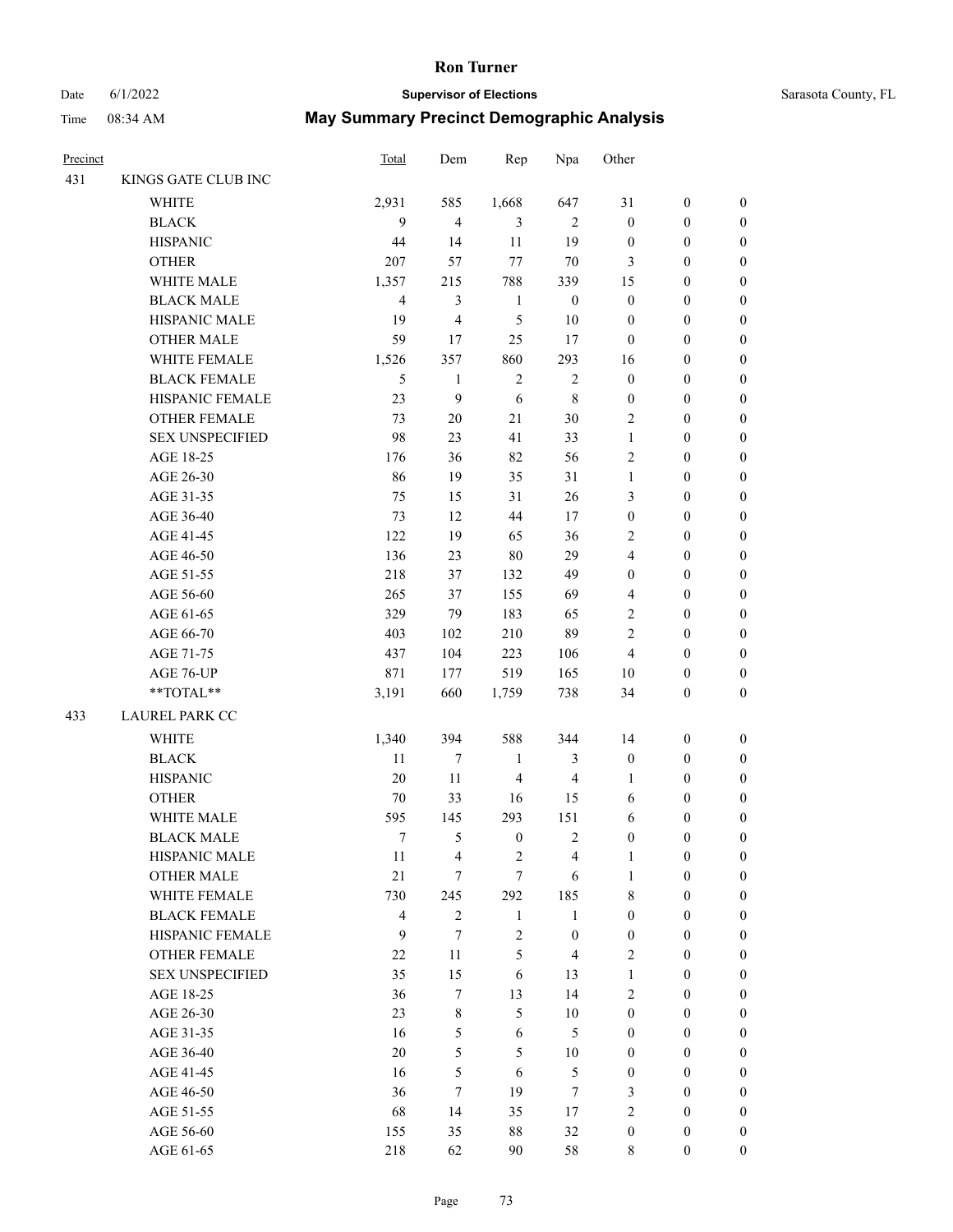# Date 6/1/2022 **Supervisor of Elections** Supervisor **Supervisor of Elections** Sarasota County, FL

| Precinct      | <b>Total</b> | Dem | Rep | Npa | Other |   |                |
|---------------|--------------|-----|-----|-----|-------|---|----------------|
| AGE 66-70     | 261          | 74  | 112 | 72  |       |   | $\mathbf{0}$   |
| AGE 71-75     | 259          | 89  | 103 | 64  |       | 0 | 0              |
| AGE 76-UP     | 333          | 134 |     | 72  |       | 0 | $\overline{0}$ |
| $*$ TOTAL $*$ | l .441       | 445 | 609 | 366 |       | 0 | $\overline{0}$ |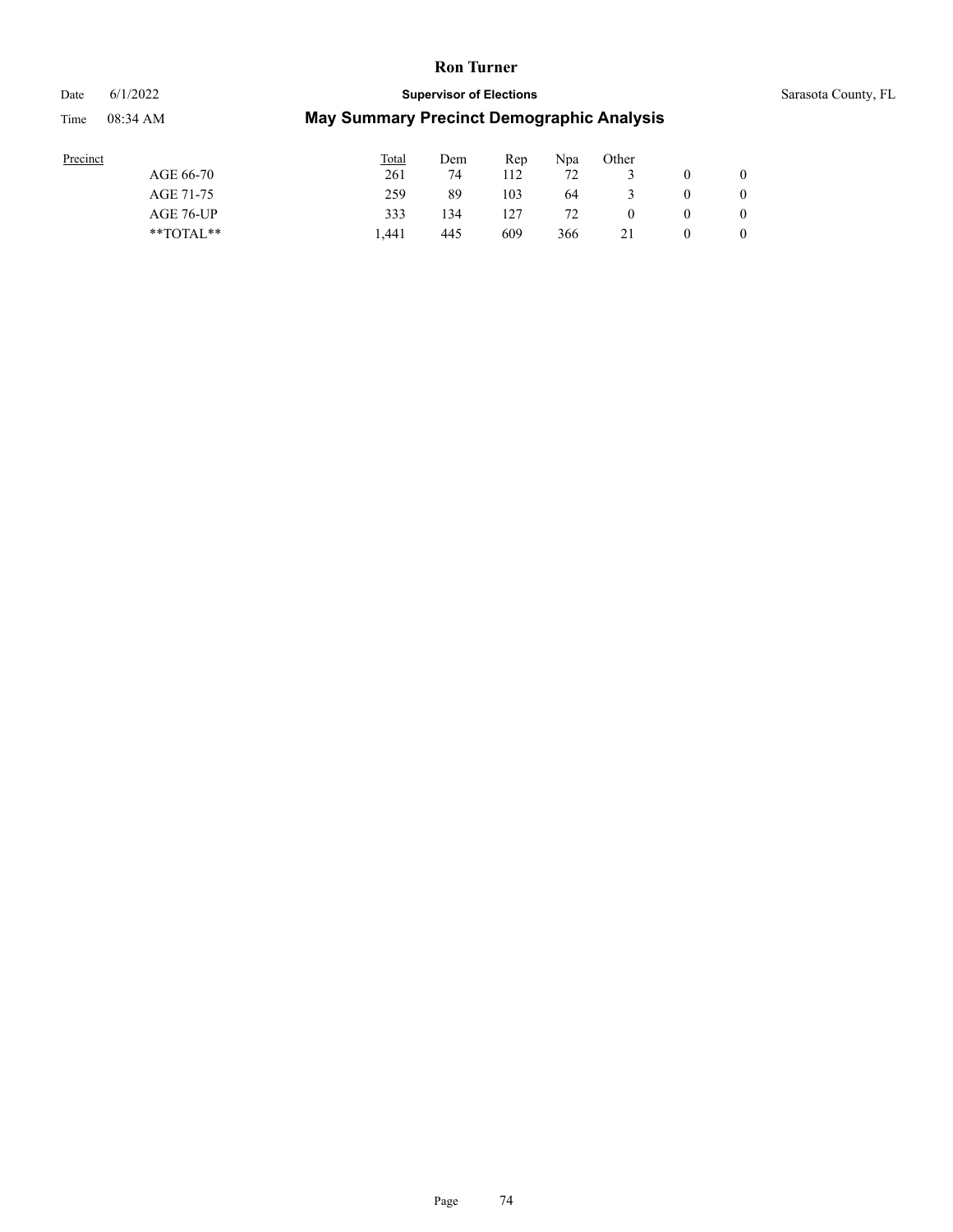# Date 6/1/2022 **Supervisor of Elections** Supervisor **Supervisor of Elections** Sarasota County, FL

| Precinct |                          | <b>Total</b>     | Dem              | Rep                     | Npa                     | Other                   |                  |                  |
|----------|--------------------------|------------------|------------------|-------------------------|-------------------------|-------------------------|------------------|------------------|
| 435      | VENETIAN RIVER CLUB      |                  |                  |                         |                         |                         |                  |                  |
|          | WHITE                    | 3,046            | 679              | 1,635                   | 684                     | 48                      | $\boldsymbol{0}$ | 0                |
|          | <b>BLACK</b>             | 34               | 26               | $\mathbf{1}$            | 6                       | $\mathbf{1}$            | $\boldsymbol{0}$ | $\boldsymbol{0}$ |
|          | <b>HISPANIC</b>          | 77               | 26               | $27\,$                  | 23                      | $\mathbf{1}$            | $\boldsymbol{0}$ | $\boldsymbol{0}$ |
|          | <b>OTHER</b>             | 164              | 47               | 46                      | 69                      | 2                       | $\boldsymbol{0}$ | $\boldsymbol{0}$ |
|          | WHITE MALE               | 1,431            | 244              | 822                     | 343                     | 22                      | $\boldsymbol{0}$ | $\boldsymbol{0}$ |
|          | <b>BLACK MALE</b>        | 16               | 10               | $\mathbf{1}$            | $\overline{4}$          | $\mathbf{1}$            | $\boldsymbol{0}$ | $\boldsymbol{0}$ |
|          | HISPANIC MALE            | 35               | $10\,$           | 12                      | 13                      | $\boldsymbol{0}$        | $\boldsymbol{0}$ | $\boldsymbol{0}$ |
|          | <b>OTHER MALE</b>        | 60               | 16               | 18                      | $26\,$                  | $\boldsymbol{0}$        | $\boldsymbol{0}$ | $\boldsymbol{0}$ |
|          | WHITE FEMALE             | 1,573            | 427              | 798                     | 323                     | 25                      | $\boldsymbol{0}$ | $\boldsymbol{0}$ |
|          | <b>BLACK FEMALE</b>      | 16               | 14               | $\boldsymbol{0}$        | $\sqrt{2}$              | $\boldsymbol{0}$        | $\boldsymbol{0}$ | 0                |
|          | HISPANIC FEMALE          | 42               | 16               | 15                      | $10\,$                  | 1                       | $\boldsymbol{0}$ | 0                |
|          | OTHER FEMALE             | 54               | 15               | $18\,$                  | $20\,$                  | $\mathbf{1}$            | $\boldsymbol{0}$ | 0                |
|          | <b>SEX UNSPECIFIED</b>   | 80               | 18               | 23                      | 38                      | $\mathbf{1}$            | $\boldsymbol{0}$ | $\boldsymbol{0}$ |
|          | AGE 18-25                | 155              | 32               | 77                      | 45                      | $\mathbf{1}$            | $\boldsymbol{0}$ | $\boldsymbol{0}$ |
|          | AGE 26-30                | 79               | $20\,$           | 36                      | 21                      | $\overline{c}$          | $\boldsymbol{0}$ | $\boldsymbol{0}$ |
|          | AGE 31-35                | 89               | 19               | 35                      | 32                      | 3                       | $\boldsymbol{0}$ | $\boldsymbol{0}$ |
|          | AGE 36-40                | 82               | 16               | 37                      | 28                      | $\mathbf{1}$            | $\boldsymbol{0}$ | $\boldsymbol{0}$ |
|          | AGE 41-45                | $87\,$           | 24               | 43                      | 19                      | $\mathbf{1}$            | $\boldsymbol{0}$ | $\boldsymbol{0}$ |
|          | AGE 46-50                | 137              | 27               | 79                      | 26                      | 5                       | $\boldsymbol{0}$ | $\boldsymbol{0}$ |
|          | AGE 51-55                | 187              | 41               | 98                      | 44                      | $\overline{\mathbf{4}}$ | $\boldsymbol{0}$ | 0                |
|          | AGE 56-60                | 281              | 45               | 158                     | 69                      | 9                       | $\boldsymbol{0}$ | 0                |
|          | AGE 61-65                | 369              | 76               | 205                     | $8\sqrt{1}$             | 7                       | $\boldsymbol{0}$ | $\boldsymbol{0}$ |
|          | AGE 66-70                | 527              | 136              | 253                     | 134                     | 4                       | $\boldsymbol{0}$ | $\boldsymbol{0}$ |
|          | AGE 71-75                | 665              | 202              | 325                     | 130                     | 8                       | $\boldsymbol{0}$ | $\boldsymbol{0}$ |
|          | AGE 76-UP                | 663              | 140              | 363                     | 153                     | 7                       | $\boldsymbol{0}$ | $\boldsymbol{0}$ |
|          | **TOTAL**                | 3,321            | 778              | 1,709                   | 782                     | 52                      | $\boldsymbol{0}$ | $\boldsymbol{0}$ |
| 437      | NOKOMIS COMMUNITY CENTER |                  |                  |                         |                         |                         |                  |                  |
|          | WHITE                    | 745              | 158              | 353                     | 218                     | 16                      | $\boldsymbol{0}$ | $\boldsymbol{0}$ |
|          | <b>BLACK</b>             | $\sqrt{6}$       | $\mathfrak{Z}$   | $\boldsymbol{0}$        | 3                       | $\boldsymbol{0}$        | $\boldsymbol{0}$ | $\boldsymbol{0}$ |
|          | <b>HISPANIC</b>          | 21               | $\overline{9}$   | $\sqrt{6}$              | $\sqrt{6}$              | $\boldsymbol{0}$        | $\boldsymbol{0}$ | $\boldsymbol{0}$ |
|          | <b>OTHER</b>             | 37               | 12               | 11                      | 12                      | $\mathfrak{2}$          | $\boldsymbol{0}$ | $\boldsymbol{0}$ |
|          | WHITE MALE               | 359              | 58               | 175                     | 119                     | 7                       | $\boldsymbol{0}$ | $\boldsymbol{0}$ |
|          | <b>BLACK MALE</b>        | 6                | 3                | $\boldsymbol{0}$        | 3                       | $\boldsymbol{0}$        | $\boldsymbol{0}$ | $\boldsymbol{0}$ |
|          | HISPANIC MALE            | 12               | 5                | $\overline{\mathbf{4}}$ | 3                       | $\boldsymbol{0}$        | $\boldsymbol{0}$ | 0                |
|          | <b>OTHER MALE</b>        | 11               | 5                | $\overline{2}$          | 4                       | $\boldsymbol{0}$        | $\boldsymbol{0}$ | 0                |
|          | WHITE FEMALE             | 369              | 98               | 169                     | 93                      | 9                       | $\boldsymbol{0}$ | $\overline{0}$   |
|          | <b>BLACK FEMALE</b>      | $\boldsymbol{0}$ | $\boldsymbol{0}$ | $\boldsymbol{0}$        | $\boldsymbol{0}$        | $\boldsymbol{0}$        | $\boldsymbol{0}$ | $\overline{0}$   |
|          | HISPANIC FEMALE          | $\,$ 8 $\,$      | $\overline{4}$   | $\sqrt{2}$              | $\sqrt{2}$              | $\boldsymbol{0}$        | $\boldsymbol{0}$ | 0                |
|          | <b>OTHER FEMALE</b>      | 10               | $\mathfrak{2}$   | $\overline{\mathbf{4}}$ | $\overline{\mathbf{4}}$ | $\boldsymbol{0}$        | $\boldsymbol{0}$ | $\overline{0}$   |
|          | <b>SEX UNSPECIFIED</b>   | 31               | $\tau$           | 13                      | $10\,$                  | $\mathbf{1}$            | $\boldsymbol{0}$ | $\overline{0}$   |
|          | AGE 18-25                | 71               | $10\,$           | 25                      | 33                      | 3                       | $\boldsymbol{0}$ | $\overline{0}$   |
|          | AGE 26-30                | 59               | $18\,$           | 14                      | 25                      | $\sqrt{2}$              | $\boldsymbol{0}$ | 0                |
|          | AGE 31-35                | 46               | $10\,$           | 13                      | $22\,$                  | $\mathbf{1}$            | $\boldsymbol{0}$ | 0                |
|          | AGE 36-40                | 46               | 6                | $20\,$                  | 19                      | $\mathbf{1}$            | $\boldsymbol{0}$ | $\boldsymbol{0}$ |
|          | AGE 41-45                | 55               | 12               | $27\,$                  | 15                      | $\mathbf{1}$            | $\boldsymbol{0}$ | $\overline{0}$   |
|          | AGE 46-50                | 51               | 6                | 26                      | 19                      | $\boldsymbol{0}$        | $\boldsymbol{0}$ | $\overline{0}$   |
|          | AGE 51-55                | 57               | 17               | $27\,$                  | 11                      | $\sqrt{2}$              | $\boldsymbol{0}$ | $\overline{0}$   |
|          | AGE 56-60                | 103              | 23               | 54                      | 24                      | $\sqrt{2}$              | $\boldsymbol{0}$ | 0                |
|          | AGE 61-65                | 100              | 26               | 38                      | 34                      | $\sqrt{2}$              | $\boldsymbol{0}$ | $\overline{0}$   |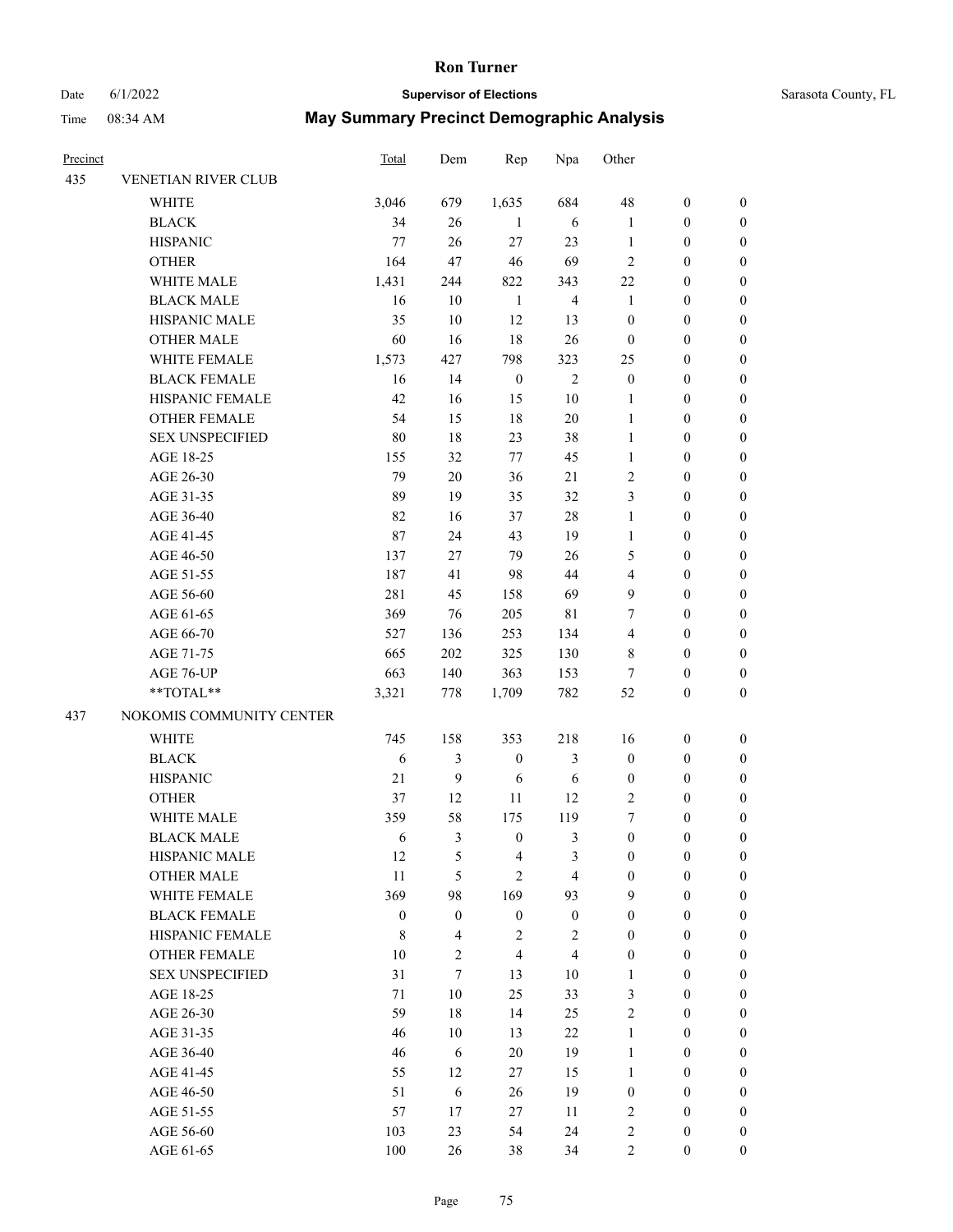# Date 6/1/2022 **Supervisor of Elections** Supervisor **Supervisor of Elections** Sarasota County, FL

| Precinct      | <b>Total</b> | Dem | Rep | Npa | Other |                |
|---------------|--------------|-----|-----|-----|-------|----------------|
| AGE 66-70     | 83           | 21  | 44  | 18  |       | $\overline{0}$ |
| AGE 71-75     | 61           |     | 39  | 10  |       | $\overline{0}$ |
| AGE 76-UP     | 77           | 24  | 43  | Q   |       | $\overline{0}$ |
| $*$ TOTAL $*$ | 809          | 182 | 370 | 239 | 18    | $\overline{0}$ |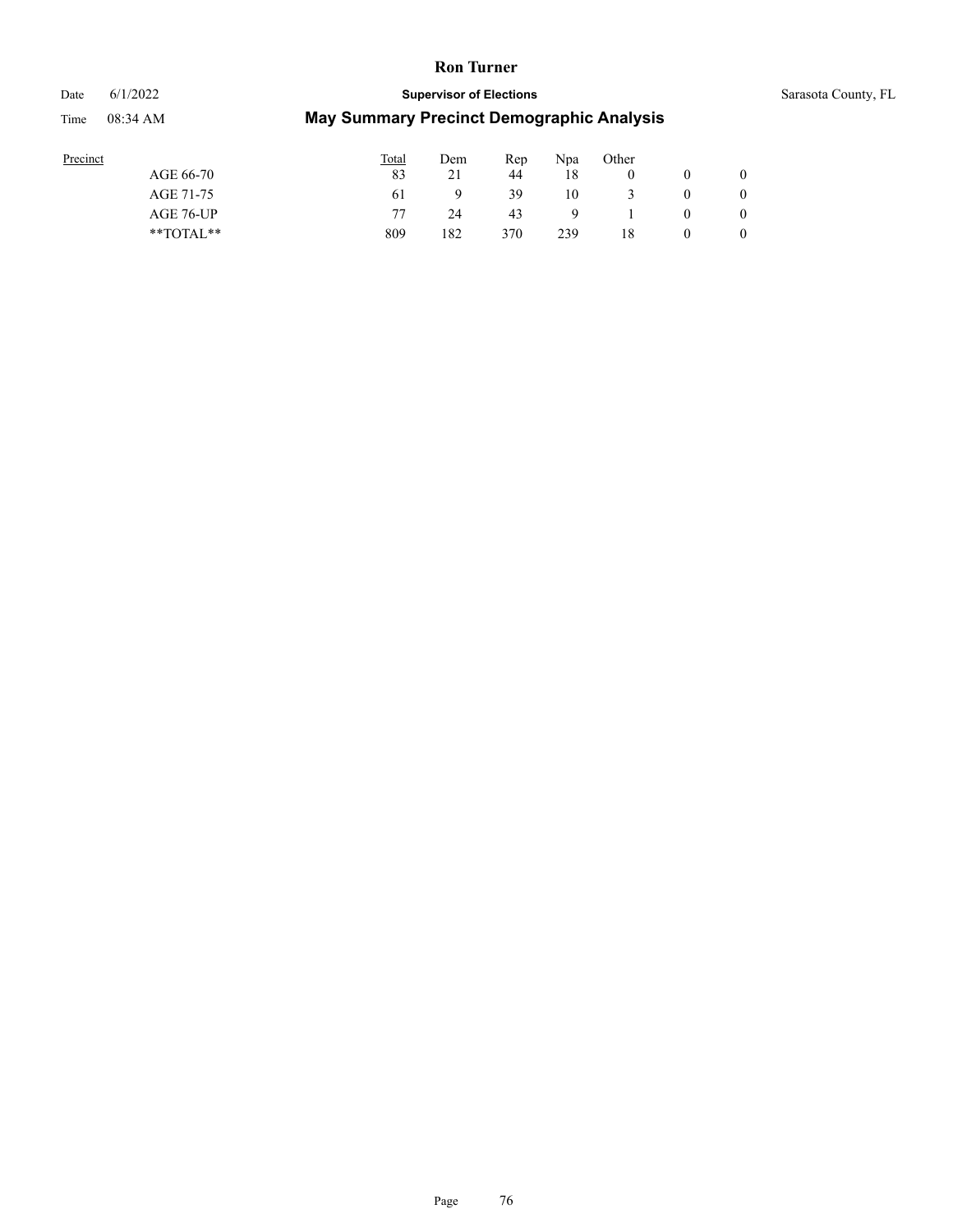# Date 6/1/2022 **Supervisor of Elections** Supervisor **Supervisor of Elections** Sarasota County, FL

| <b>Precinct</b> |                           | <b>Total</b>     | Dem              | Rep              | Npa              | Other            |                  |                  |
|-----------------|---------------------------|------------------|------------------|------------------|------------------|------------------|------------------|------------------|
| 501             | CHURCH OF THE HOLY SPIRIT |                  |                  |                  |                  |                  |                  |                  |
|                 | <b>WHITE</b>              | 6,477            | 1,606            | 3,136            | 1,604            | 131              | $\boldsymbol{0}$ | $\boldsymbol{0}$ |
|                 | $\operatorname{BLACK}$    | 58               | 43               | $\overline{4}$   | 10               | $\mathbf{1}$     | $\boldsymbol{0}$ | $\boldsymbol{0}$ |
|                 | <b>HISPANIC</b>           | 207              | 63               | 75               | 64               | $\mathfrak{S}$   | $\boldsymbol{0}$ | $\boldsymbol{0}$ |
|                 | <b>OTHER</b>              | 612              | 168              | 186              | 247              | 11               | $\boldsymbol{0}$ | $\boldsymbol{0}$ |
|                 | WHITE MALE                | 3,041            | 611              | 1,569            | 808              | 53               | $\boldsymbol{0}$ | $\boldsymbol{0}$ |
|                 | <b>BLACK MALE</b>         | 23               | 18               | $\overline{2}$   | $\sqrt{2}$       | $\mathbf{1}$     | $\boldsymbol{0}$ | $\boldsymbol{0}$ |
|                 | HISPANIC MALE             | 77               | 22               | 26               | 26               | 3                | $\boldsymbol{0}$ | $\boldsymbol{0}$ |
|                 | <b>OTHER MALE</b>         | 189              | 39               | 54               | 93               | 3                | $\boldsymbol{0}$ | $\boldsymbol{0}$ |
|                 | WHITE FEMALE              | 3,363            | 978              | 1,540            | 770              | 75               | $\boldsymbol{0}$ | $\boldsymbol{0}$ |
|                 | <b>BLACK FEMALE</b>       | 34               | 24               | $\sqrt{2}$       | $\,$ 8 $\,$      | $\boldsymbol{0}$ | $\boldsymbol{0}$ | 0                |
|                 | HISPANIC FEMALE           | 124              | 40               | $48\,$           | 34               | 2                | $\boldsymbol{0}$ | 0                |
|                 | <b>OTHER FEMALE</b>       | 244              | 77               | $77\,$           | 85               | $\mathfrak s$    | $\boldsymbol{0}$ | 0                |
|                 | <b>SEX UNSPECIFIED</b>    | 198              | 49               | 67               | 77               | $\mathfrak{S}$   | $\boldsymbol{0}$ | $\boldsymbol{0}$ |
|                 | AGE 18-25                 | 541              | 120              | 203              | 195              | 23               | $\boldsymbol{0}$ | $\boldsymbol{0}$ |
|                 | AGE 26-30                 | 244              | 75               | 74               | 85               | 10               | $\boldsymbol{0}$ | $\boldsymbol{0}$ |
|                 | AGE 31-35                 | 233              | 54               | 95               | 79               | 5                | $\boldsymbol{0}$ | $\boldsymbol{0}$ |
|                 | AGE 36-40                 | 300              | 67               | 121              | 106              | 6                | $\boldsymbol{0}$ | $\boldsymbol{0}$ |
|                 | AGE 41-45                 | 312              | 62               | 122              | 121              | $\tau$           | $\boldsymbol{0}$ | $\boldsymbol{0}$ |
|                 | AGE 46-50                 | 413              | $80\,$           | 173              | 150              | 10               | $\boldsymbol{0}$ | $\boldsymbol{0}$ |
|                 | AGE 51-55                 | 562              | 121              | 283              | 152              | 6                | $\boldsymbol{0}$ | $\boldsymbol{0}$ |
|                 | AGE 56-60                 | 693              | 140              | 359              | 175              | 19               | $\boldsymbol{0}$ | 0                |
|                 | AGE 61-65                 | 882              | 233              | 430              | 200              | 19               | $\boldsymbol{0}$ | 0                |
|                 | AGE 66-70                 | 930              | 279              | 443              | 194              | 14               | $\boldsymbol{0}$ | $\boldsymbol{0}$ |
|                 | AGE 71-75                 | 930              | 274              | 412              | 230              | 14               | $\boldsymbol{0}$ | $\boldsymbol{0}$ |
|                 | AGE 76-UP                 | 1,314            | 375              | 686              | 238              | 15               | $\boldsymbol{0}$ | $\boldsymbol{0}$ |
|                 | $**TOTAL**$               | 7,354            | 1,880            | 3,401            | 1,925            | 148              | $\boldsymbol{0}$ | $\boldsymbol{0}$ |
| 503             | NOKOMIS BEACH PLAZA       |                  |                  |                  |                  |                  |                  |                  |
|                 | <b>WHITE</b>              | 446              | 89               | 258              | 93               | 6                | $\boldsymbol{0}$ | $\boldsymbol{0}$ |
|                 | <b>BLACK</b>              | $\mathbf{1}$     | $\boldsymbol{0}$ | $\boldsymbol{0}$ | $\mathbf{1}$     | $\boldsymbol{0}$ | $\boldsymbol{0}$ | $\boldsymbol{0}$ |
|                 | <b>HISPANIC</b>           | 5                | $\mathbf{1}$     | 3                | $\mathbf{1}$     | $\boldsymbol{0}$ | $\boldsymbol{0}$ | $\boldsymbol{0}$ |
|                 | <b>OTHER</b>              | 34               | $10\,$           | 11               | 13               | $\boldsymbol{0}$ | $\boldsymbol{0}$ | $\boldsymbol{0}$ |
|                 | WHITE MALE                | 213              | 33               | 127              | 49               | 4                | $\boldsymbol{0}$ | 0                |
|                 | <b>BLACK MALE</b>         | $\boldsymbol{0}$ | $\boldsymbol{0}$ | $\boldsymbol{0}$ | $\boldsymbol{0}$ | $\boldsymbol{0}$ | $\boldsymbol{0}$ | 0                |
|                 | <b>HISPANIC MALE</b>      | $\overline{c}$   | $\boldsymbol{0}$ | $\overline{c}$   | $\boldsymbol{0}$ | $\boldsymbol{0}$ | $\boldsymbol{0}$ | 0                |
|                 | <b>OTHER MALE</b>         | $\overline{4}$   | $\overline{2}$   | $\mathbf{1}$     | 1                | $\boldsymbol{0}$ | $\boldsymbol{0}$ | $\overline{0}$   |
|                 | WHITE FEMALE              | 229              | 55               | 131              | 41               | $\mathbf{2}$     | $\boldsymbol{0}$ | $\overline{0}$   |
|                 | <b>BLACK FEMALE</b>       | 1                | $\boldsymbol{0}$ | $\boldsymbol{0}$ | $\mathbf{1}$     | $\boldsymbol{0}$ | $\boldsymbol{0}$ | $\overline{0}$   |
|                 | HISPANIC FEMALE           | 3                | $\mathbf{1}$     | $\mathbf{1}$     | $\mathbf{1}$     | $\boldsymbol{0}$ | $\overline{0}$   | $\overline{0}$   |
|                 | <b>OTHER FEMALE</b>       | 13               | 5                | 5                | 3                | $\mathbf{0}$     | $\boldsymbol{0}$ | $\theta$         |
|                 | <b>SEX UNSPECIFIED</b>    | 14               | $\mathbf{1}$     | $\overline{4}$   | 9                | $\boldsymbol{0}$ | $\boldsymbol{0}$ | $\overline{0}$   |
|                 | AGE 18-25                 | 32               | 8                | 18               | 6                | $\overline{0}$   | $\boldsymbol{0}$ | $\theta$         |
|                 | AGE 26-30                 | 13               | 3                | $\mathfrak{Z}$   | 7                | $\boldsymbol{0}$ | $\boldsymbol{0}$ | 0                |
|                 | AGE 31-35                 | 10               | $\overline{2}$   | 5                | 3                | $\mathbf{0}$     | $\boldsymbol{0}$ | 0                |
|                 | AGE 36-40                 | 16               | 5                | $\tau$           | $\overline{4}$   | $\mathbf{0}$     | $\boldsymbol{0}$ | $\overline{0}$   |
|                 | AGE 41-45                 | 15               | 5                | $\overline{4}$   | 6                | $\boldsymbol{0}$ | $\boldsymbol{0}$ | $\overline{0}$   |
|                 | AGE 46-50                 | 17               | $\overline{2}$   | 11               | $\overline{4}$   | $\mathbf{0}$     | $\boldsymbol{0}$ | $\overline{0}$   |
|                 | AGE 51-55                 | 32               | $\overline{4}$   | 21               | 7                | $\boldsymbol{0}$ | $\boldsymbol{0}$ | $\overline{0}$   |
|                 | AGE 56-60                 | 52               | 11               | 32               | 8                | $\mathbf{1}$     | $\boldsymbol{0}$ | $\boldsymbol{0}$ |
|                 | AGE 61-65                 | 57               | 13               | 32               | 12               | $\boldsymbol{0}$ | $\boldsymbol{0}$ | $\overline{0}$   |
|                 |                           |                  |                  |                  |                  |                  |                  |                  |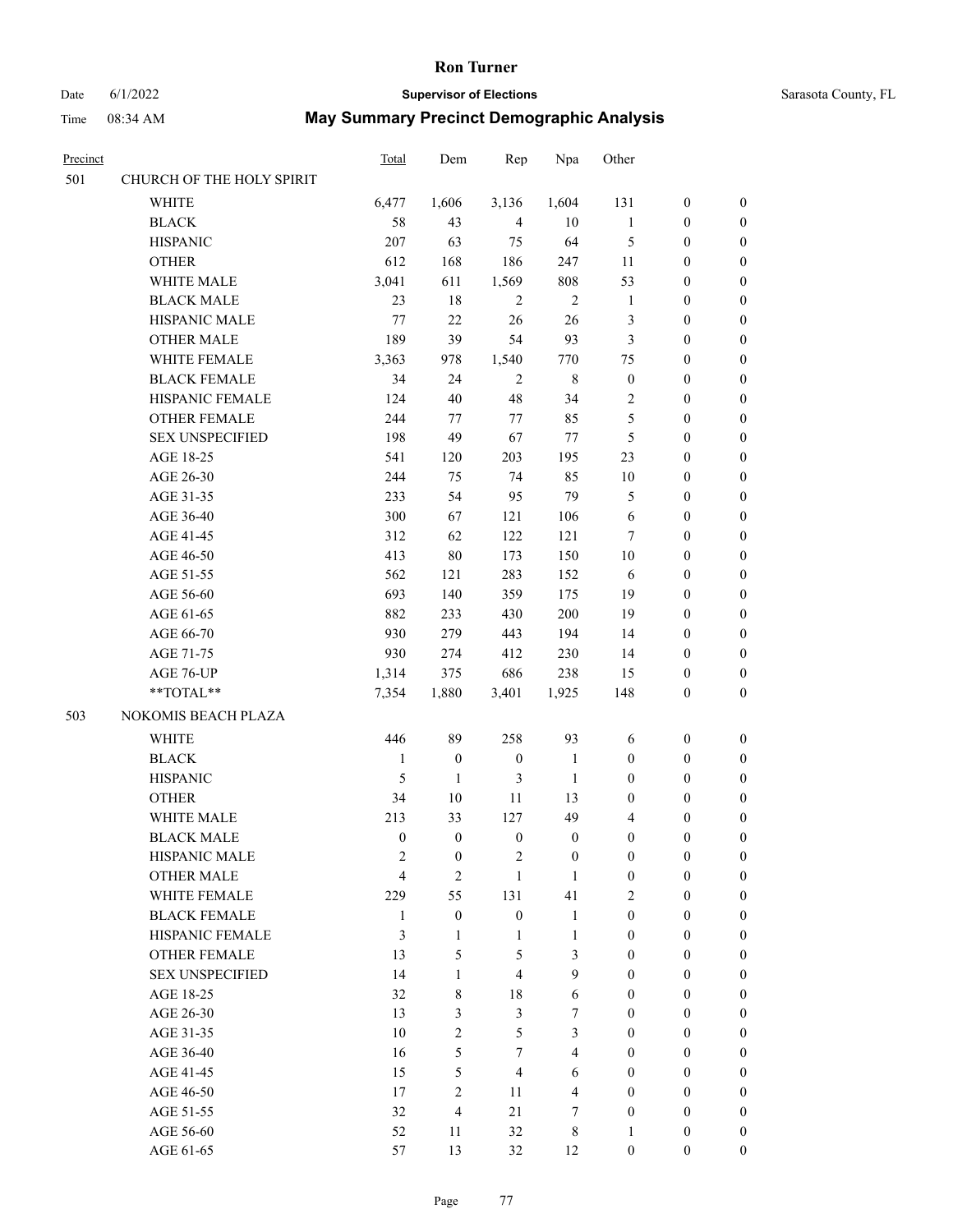# Date 6/1/2022 **Supervisor of Elections** Supervisor **Supervisor of Elections** Sarasota County, FL Time 08:34 AM **May Summary Precinct Demographic Analysis**

| Sarasota County, F |  |
|--------------------|--|
|--------------------|--|

| Precinct      | Total | Dem | Rep | Npa | Other |             |   |
|---------------|-------|-----|-----|-----|-------|-------------|---|
| AGE 66-70     | 65    |     | 38  | 13  |       |             |   |
| AGE 71-75     | 55    |     | 27  | 13  |       | $\mathbf 0$ |   |
| AGE 76-UP     | 121   | 22  | 73  | 25  |       | $\theta$    |   |
| $*$ TOTAL $*$ | 486   | 100 | 272 | 108 | b     | v           | 0 |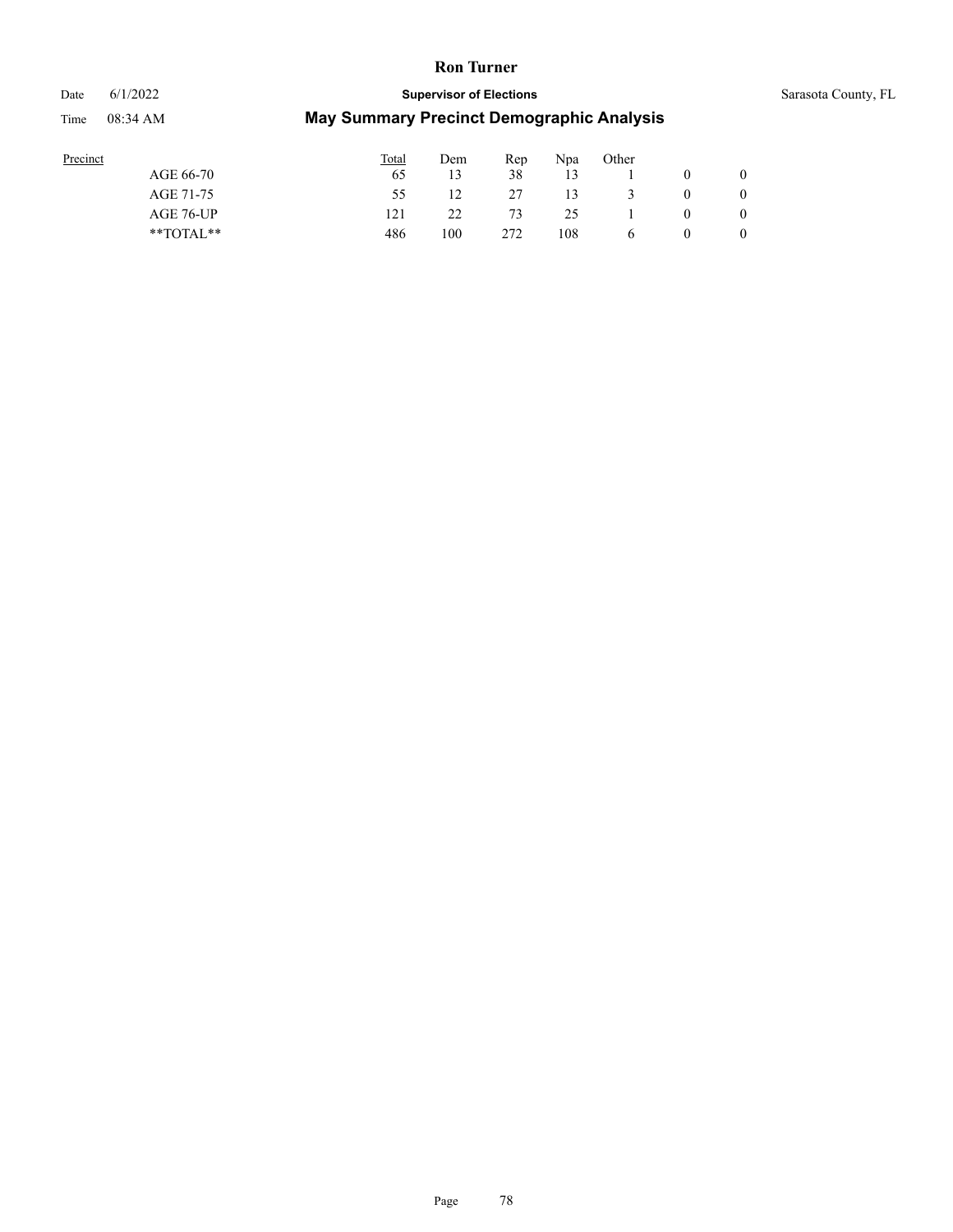#### Date 6/1/2022 **Supervisor of Elections** Supervisor **Supervisor of Elections** Sarasota County, FL

| Precinct |                             | <b>Total</b>   | Dem              | Rep              | Npa          | Other            |                  |                  |
|----------|-----------------------------|----------------|------------------|------------------|--------------|------------------|------------------|------------------|
| 505      | OUR SAVIOR LUTHERAN CHURCH  |                |                  |                  |              |                  |                  |                  |
|          | <b>WHITE</b>                | 1,766          | 376              | 952              | 400          | 38               | $\boldsymbol{0}$ | $\boldsymbol{0}$ |
|          | <b>BLACK</b>                | 9              | 3                | $\overline{2}$   | 3            | 1                | $\boldsymbol{0}$ | $\boldsymbol{0}$ |
|          | <b>HISPANIC</b>             | 34             | 10               | 13               | 10           | $\mathbf{1}$     | $\boldsymbol{0}$ | $\boldsymbol{0}$ |
|          | <b>OTHER</b>                | 149            | 32               | 55               | 57           | 5                | $\boldsymbol{0}$ | $\boldsymbol{0}$ |
|          | WHITE MALE                  | 853            | 147              | 483              | 209          | 14               | $\boldsymbol{0}$ | $\boldsymbol{0}$ |
|          | <b>BLACK MALE</b>           | $\overline{4}$ | $\boldsymbol{0}$ | $\mathbf{1}$     | $\sqrt{2}$   | 1                | $\boldsymbol{0}$ | $\boldsymbol{0}$ |
|          | HISPANIC MALE               | 20             | 6                | 8                | 6            | $\boldsymbol{0}$ | $\boldsymbol{0}$ | $\boldsymbol{0}$ |
|          | <b>OTHER MALE</b>           | 43             | 10               | 14               | 17           | $\overline{c}$   | $\boldsymbol{0}$ | $\boldsymbol{0}$ |
|          | WHITE FEMALE                | 894            | 227              | 461              | 183          | 23               | $\boldsymbol{0}$ | $\boldsymbol{0}$ |
|          | <b>BLACK FEMALE</b>         | 5              | 3                | $\mathbf{1}$     | $\mathbf{1}$ | $\boldsymbol{0}$ | $\boldsymbol{0}$ | 0                |
|          | HISPANIC FEMALE             | 12             | 4                | $\overline{4}$   | 3            | 1                | $\boldsymbol{0}$ | 0                |
|          | <b>OTHER FEMALE</b>         | 49             | 12               | 19               | $18\,$       | $\boldsymbol{0}$ | $\boldsymbol{0}$ | 0                |
|          | <b>SEX UNSPECIFIED</b>      | 72             | 9                | 29               | 31           | 3                | $\boldsymbol{0}$ | $\boldsymbol{0}$ |
|          | AGE 18-25                   | 167            | 39               | 58               | 61           | 9                | $\boldsymbol{0}$ | $\boldsymbol{0}$ |
|          | AGE 26-30                   | 53             | 18               | 21               | 12           | $\overline{c}$   | $\boldsymbol{0}$ | $\boldsymbol{0}$ |
|          | AGE 31-35                   | 59             | 16               | 25               | 16           | $\sqrt{2}$       | $\boldsymbol{0}$ | $\boldsymbol{0}$ |
|          | AGE 36-40                   | 77             | 13               | 32               | 29           | 3                | $\boldsymbol{0}$ | $\boldsymbol{0}$ |
|          | AGE 41-45                   | 83             | 14               | 37               | 32           | $\boldsymbol{0}$ | $\boldsymbol{0}$ | $\boldsymbol{0}$ |
|          | AGE 46-50                   | 125            | 22               | 63               | 37           | 3                | $\boldsymbol{0}$ | $\boldsymbol{0}$ |
|          | AGE 51-55                   | 176            | 32               | 104              | 36           | 4                | $\boldsymbol{0}$ | $\boldsymbol{0}$ |
|          | AGE 56-60                   | 226            | 46               | 127              | 49           | 4                | $\boldsymbol{0}$ | 0                |
|          | AGE 61-65                   | 218            | 43               | 126              | 44           | 5                | $\boldsymbol{0}$ | 0                |
|          | AGE 66-70                   | 248            | 60               | 137              | 46           | 5                | $\boldsymbol{0}$ | $\boldsymbol{0}$ |
|          | AGE 71-75                   | 206            | 48               | 106              | 48           | 4                | $\boldsymbol{0}$ | $\boldsymbol{0}$ |
|          | AGE 76-UP                   | 320            | 70               | 186              | 60           | 4                | $\boldsymbol{0}$ | $\boldsymbol{0}$ |
|          | $**TOTAL**$                 | 1,958          | 421              | 1,022            | 470          | 45               | $\boldsymbol{0}$ | $\boldsymbol{0}$ |
| 507      | <b>DBA/BAY POINT CHURCH</b> |                |                  |                  |              |                  |                  |                  |
|          | <b>WHITE</b>                | 3,624          | 869              | 1,792            | 890          | 73               | $\boldsymbol{0}$ | $\boldsymbol{0}$ |
|          | <b>BLACK</b>                | 33             | 18               | $\mathfrak{Z}$   | 12           | $\boldsymbol{0}$ | $\boldsymbol{0}$ | $\boldsymbol{0}$ |
|          | <b>HISPANIC</b>             | 66             | 19               | 25               | 19           | 3                | $\boldsymbol{0}$ | $\boldsymbol{0}$ |
|          | <b>OTHER</b>                | 256            | 69               | 86               | 93           | $\,8\,$          | $\boldsymbol{0}$ | $\boldsymbol{0}$ |
|          | WHITE MALE                  | 1,729          | 346              | 890              | 455          | 38               | $\boldsymbol{0}$ | 0                |
|          | <b>BLACK MALE</b>           | 20             | 9                | $\overline{2}$   | 9            | $\boldsymbol{0}$ | $\boldsymbol{0}$ | 0                |
|          | HISPANIC MALE               | 34             | 9                | 12               | 12           | 1                | $\boldsymbol{0}$ | 0                |
|          | <b>OTHER MALE</b>           | 73             | 18               | 26               | $28\,$       | $\mathbf{1}$     | $\boldsymbol{0}$ | $\overline{0}$   |
|          | WHITE FEMALE                | 1,837          | 513              | 875              | 415          | 34               | $\boldsymbol{0}$ | $\overline{0}$   |
|          | <b>BLACK FEMALE</b>         | 11             | 9                | $\boldsymbol{0}$ | $\sqrt{2}$   | $\boldsymbol{0}$ | $\boldsymbol{0}$ | $\overline{0}$   |
|          | HISPANIC FEMALE             | 32             | $10\,$           | 13               | $\tau$       | 2                | $\boldsymbol{0}$ | $\overline{0}$   |
|          | <b>OTHER FEMALE</b>         | 93             | 23               | 35               | 32           | 3                | $\boldsymbol{0}$ | $\overline{0}$   |
|          | <b>SEX UNSPECIFIED</b>      | 130            | 30               | 50               | 47           | 3                | $\boldsymbol{0}$ | 0                |
|          | AGE 18-25                   | 235            | 56               | 93               | 76           | $10\,$           | $\boldsymbol{0}$ | 0                |
|          | AGE 26-30                   | 128            | 24               | 51               | 50           | 3                | $\boldsymbol{0}$ | 0                |
|          | AGE 31-35                   | 141            | 33               | 54               | 50           | $\overline{4}$   | $\boldsymbol{0}$ | 0                |
|          | AGE 36-40                   | 155            | 47               | 56               | 46           | 6                | $\boldsymbol{0}$ | 0                |
|          | AGE 41-45                   | 163            | 35               | 68               | 57           | 3                | $\boldsymbol{0}$ | $\overline{0}$   |
|          | AGE 46-50                   | 221            | 44               | 107              | 64           | 6                | $\boldsymbol{0}$ | $\overline{0}$   |
|          | AGE 51-55                   | 304            | 68               | 158              | 73           | 5                | $\boldsymbol{0}$ | $\overline{0}$   |
|          | AGE 56-60                   | 437            | 99               | 220              | 103          | 15               | $\boldsymbol{0}$ | 0                |
|          | AGE 61-65                   | 506            | 127              | 264              | 107          | $8\,$            | $\boldsymbol{0}$ | $\boldsymbol{0}$ |
|          |                             |                |                  |                  |              |                  |                  |                  |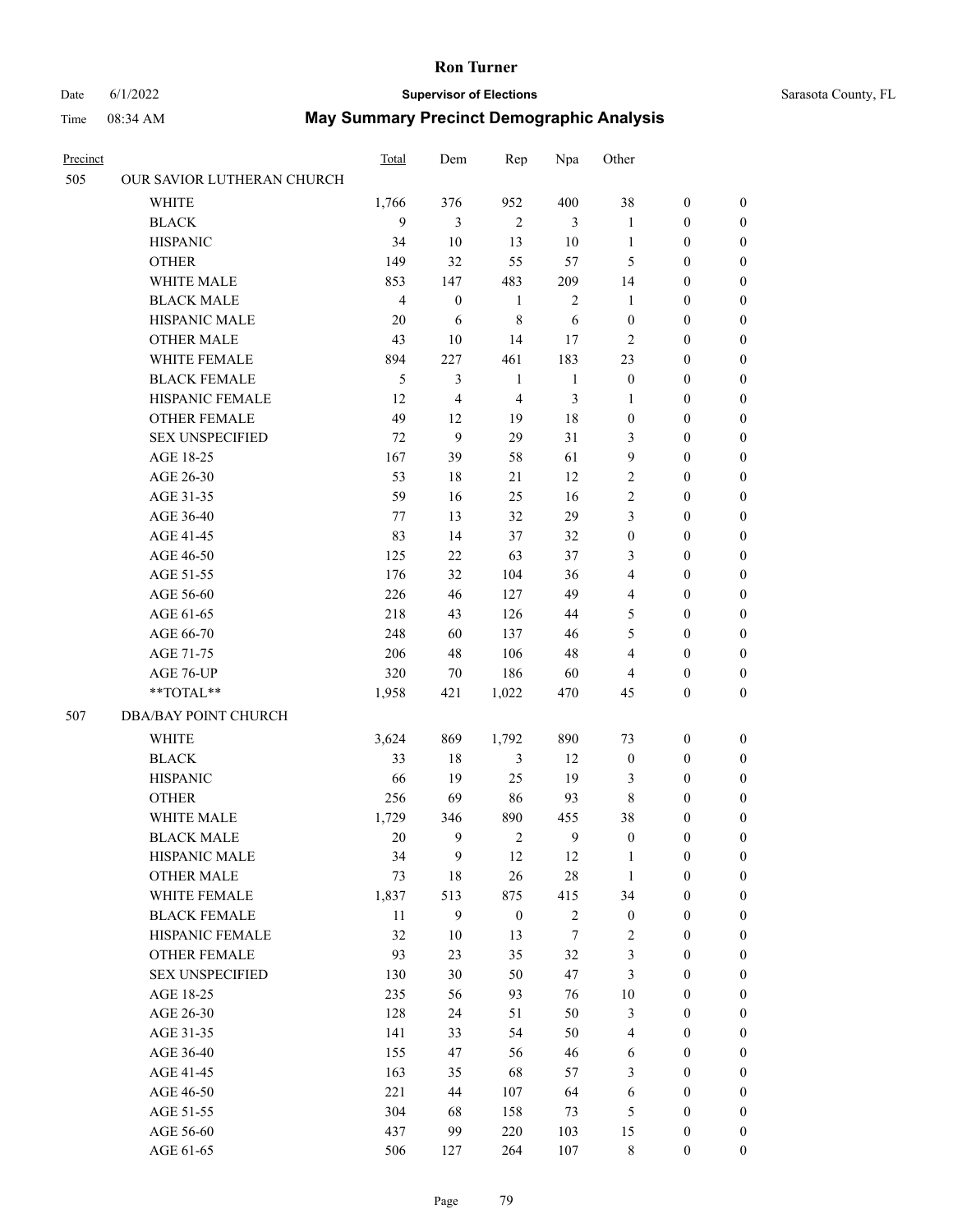# Date 6/1/2022 **Supervisor of Elections** Supervisor **Supervisor of Elections** Sarasota County, FL Time 08:34 AM **May Summary Precinct Demographic Analysis**

| Precinct      | Total | Dem | Rep  | Npa   | Other    |          |                  |
|---------------|-------|-----|------|-------|----------|----------|------------------|
| AGE 66-70     | 461   | 125 | 213  | 112   |          |          |                  |
| AGE 71-75     | 472   | 118 | 223  | 124   |          | $\theta$ |                  |
| AGE 76-UP     | 756   | 199 | 399  | 152   | $\sigma$ | v        | $\boldsymbol{0}$ |
| $*$ TOTAL $*$ | 3,979 | 975 | .906 | 1.014 | 84       |          | 0                |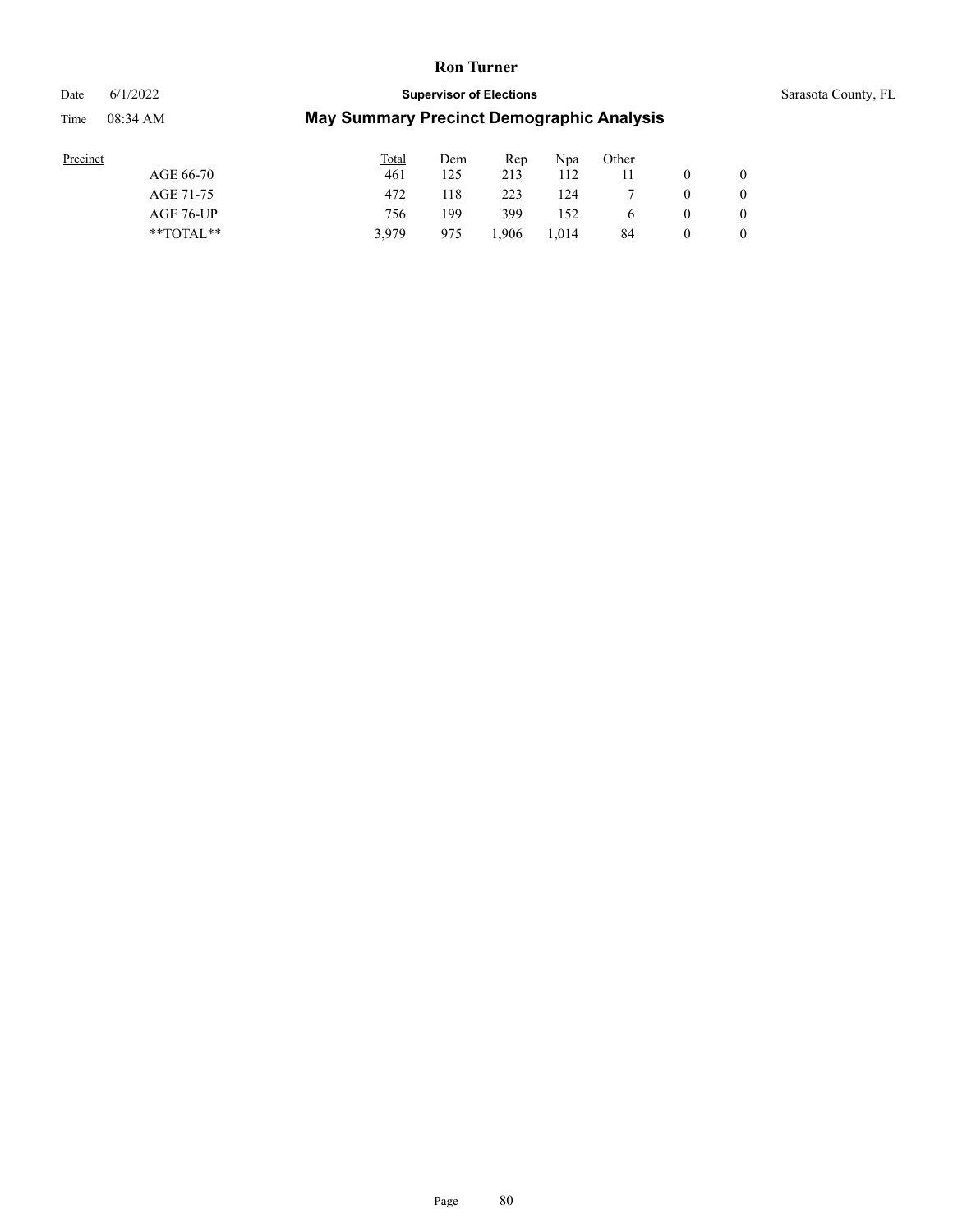# Date 6/1/2022 **Supervisor of Elections** Supervisor **Supervisor of Elections** Sarasota County, FL

| Precinct |                         | <b>Total</b> | Dem              | Rep              | Npa            | Other            |                  |                  |
|----------|-------------------------|--------------|------------------|------------------|----------------|------------------|------------------|------------------|
| 509      | TERRA COVE CONDOMINIUM  |              |                  |                  |                |                  |                  |                  |
|          | WHITE                   | 1,451        | 365              | 678              | 388            | $20\,$           | $\boldsymbol{0}$ | 0                |
|          | <b>BLACK</b>            | 90           | $71\,$           | $\mathfrak{Z}$   | 16             | $\boldsymbol{0}$ | $\boldsymbol{0}$ | 0                |
|          | <b>HISPANIC</b>         | 45           | 17               | $10\,$           | 16             | $\overline{c}$   | $\boldsymbol{0}$ | $\boldsymbol{0}$ |
|          | <b>OTHER</b>            | 122          | 36               | $40\,$           | 43             | 3                | $\boldsymbol{0}$ | $\boldsymbol{0}$ |
|          | WHITE MALE              | 706          | 146              | 355              | 194            | $11\,$           | $\boldsymbol{0}$ | $\boldsymbol{0}$ |
|          | <b>BLACK MALE</b>       | 38           | 32               | $\sqrt{2}$       | $\overline{4}$ | $\boldsymbol{0}$ | $\boldsymbol{0}$ | $\boldsymbol{0}$ |
|          | HISPANIC MALE           | 16           | $\boldsymbol{7}$ | 4                | 4              | $\mathbf{1}$     | $\boldsymbol{0}$ | $\boldsymbol{0}$ |
|          | <b>OTHER MALE</b>       | 36           | $10\,$           | 13               | 12             | $\mathbf{1}$     | $\boldsymbol{0}$ | $\boldsymbol{0}$ |
|          | WHITE FEMALE            | 722          | 213              | 316              | 184            | 9                | $\boldsymbol{0}$ | $\boldsymbol{0}$ |
|          | <b>BLACK FEMALE</b>     | 49           | 36               | $\mathbf{1}$     | 12             | $\boldsymbol{0}$ | $\boldsymbol{0}$ | 0                |
|          | HISPANIC FEMALE         | 24           | 9                | 5                | $\overline{9}$ | 1                | $\boldsymbol{0}$ | 0                |
|          | OTHER FEMALE            | 42           | 11               | 16               | 13             | $\mathbf{2}$     | $\boldsymbol{0}$ | 0                |
|          | <b>SEX UNSPECIFIED</b>  | 60           | 17               | 17               | $26\,$         | $\boldsymbol{0}$ | 0                | $\boldsymbol{0}$ |
|          | AGE 18-25               | 111          | 25               | $28\,$           | 53             | 5                | $\boldsymbol{0}$ | $\boldsymbol{0}$ |
|          | AGE 26-30               | 77           | 16               | 26               | 33             | $\overline{c}$   | $\boldsymbol{0}$ | $\boldsymbol{0}$ |
|          | AGE 31-35               | 82           | 19               | 36               | 26             | $\mathbf{1}$     | $\boldsymbol{0}$ | $\boldsymbol{0}$ |
|          | AGE 36-40               | 93           | $20\,$           | 41               | 32             | $\boldsymbol{0}$ | $\boldsymbol{0}$ | $\boldsymbol{0}$ |
|          | AGE 41-45               | 93           | 14               | 42               | 35             | $\mathbf{2}$     | $\boldsymbol{0}$ | $\boldsymbol{0}$ |
|          | AGE 46-50               | 107          | 27               | 46               | 33             | $\mathbf{1}$     | $\boldsymbol{0}$ | $\boldsymbol{0}$ |
|          | AGE 51-55               | 134          | 40               | 57               | 34             | 3                | $\boldsymbol{0}$ | 0                |
|          | AGE 56-60               | 179          | 46               | 92               | $40\,$         | $\mathbf{1}$     | $\boldsymbol{0}$ | 0                |
|          | AGE 61-65               | 203          | 68               | 89               | 45             | 1                | $\boldsymbol{0}$ | 0                |
|          | AGE 66-70               | 191          | 65               | $8\sqrt{1}$      | 44             | $\mathbf{1}$     | $\boldsymbol{0}$ | $\boldsymbol{0}$ |
|          | AGE 71-75               | 172          | 64               | 76               | 29             | 3                | $\boldsymbol{0}$ | $\boldsymbol{0}$ |
|          | AGE 76-UP               | 266          | 85               | 117              | 59             | 5                | $\boldsymbol{0}$ | $\boldsymbol{0}$ |
|          | **TOTAL**               | 1,708        | 489              | 731              | 463            | 25               | $\boldsymbol{0}$ | $\boldsymbol{0}$ |
| 511      | VENICE COMMUNITY CENTER |              |                  |                  |                |                  |                  |                  |
|          | WHITE                   | 2,940        | 772              | 1,472            | 645            | 51               | $\boldsymbol{0}$ | $\boldsymbol{0}$ |
|          | <b>BLACK</b>            | 16           | $10\,$           | $\boldsymbol{0}$ | $\sqrt{6}$     | $\boldsymbol{0}$ | $\boldsymbol{0}$ | $\boldsymbol{0}$ |
|          | <b>HISPANIC</b>         | 47           | 13               | 14               | 19             | $\mathbf{1}$     | $\boldsymbol{0}$ | $\boldsymbol{0}$ |
|          | <b>OTHER</b>            | 220          | 72               | 57               | 86             | 5                | $\boldsymbol{0}$ | $\boldsymbol{0}$ |
|          | WHITE MALE              | 1,308        | 299              | 691              | 300            | 18               | 0                | 0                |
|          | <b>BLACK MALE</b>       | 6            | 2                | $\boldsymbol{0}$ | 4              | $\boldsymbol{0}$ | $\boldsymbol{0}$ | $\boldsymbol{0}$ |
|          | HISPANIC MALE           | 23           | 8                | $\overline{4}$   | 11             | $\boldsymbol{0}$ | $\boldsymbol{0}$ | 0                |
|          | <b>OTHER MALE</b>       | 65           | 17               | 26               | 21             | $\mathbf{1}$     | $\boldsymbol{0}$ | 0                |
|          | WHITE FEMALE            | 1,581        | 462              | 756              | 330            | 33               | $\boldsymbol{0}$ | $\overline{0}$   |
|          | <b>BLACK FEMALE</b>     | $8\,$        | 6                | $\boldsymbol{0}$ | $\sqrt{2}$     | $\boldsymbol{0}$ | $\boldsymbol{0}$ | 0                |
|          | HISPANIC FEMALE         | 24           | $\mathfrak{S}$   | 10               | $\,$ 8 $\,$    | $\mathbf{1}$     | $\boldsymbol{0}$ | 0                |
|          | <b>OTHER FEMALE</b>     | 64           | $22\,$           | 16               | 26             | $\boldsymbol{0}$ | $\boldsymbol{0}$ | $\overline{0}$   |
|          | <b>SEX UNSPECIFIED</b>  | 113          | 31               | 36               | 43             | 3                | $\boldsymbol{0}$ | $\overline{0}$   |
|          | AGE 18-25               | 102          | $28\,$           | 41               | $30\,$         | 3                | $\boldsymbol{0}$ | $\overline{0}$   |
|          | AGE 26-30               | 75           | 19               | 33               | 18             | 5                | $\boldsymbol{0}$ | 0                |
|          | AGE 31-35               | 68           | $20\,$           | 31               | 17             | $\boldsymbol{0}$ | $\boldsymbol{0}$ | 0                |
|          | AGE 36-40               | 64           | 9                | 29               | 25             | $\mathbf{1}$     | $\boldsymbol{0}$ | 0                |
|          | AGE 41-45               | 52           | 12               | $20\,$           | 19             | $\mathbf{1}$     | $\boldsymbol{0}$ | $\overline{0}$   |
|          | AGE 46-50               | $8\sqrt{1}$  | 15               | 37               | $28\,$         | $\mathbf{1}$     | $\boldsymbol{0}$ | $\overline{0}$   |
|          | AGE 51-55               | 137          | $26\,$           | 76               | 32             | 3                | $\boldsymbol{0}$ | 0                |
|          | AGE 56-60               | 258          | 64               | 130              | 54             | $10\,$           | $\boldsymbol{0}$ | 0                |
|          | AGE 61-65               | 409          | 105              | 213              | 84             | $\tau$           | $\boldsymbol{0}$ | $\overline{0}$   |
|          |                         |              |                  |                  |                |                  |                  |                  |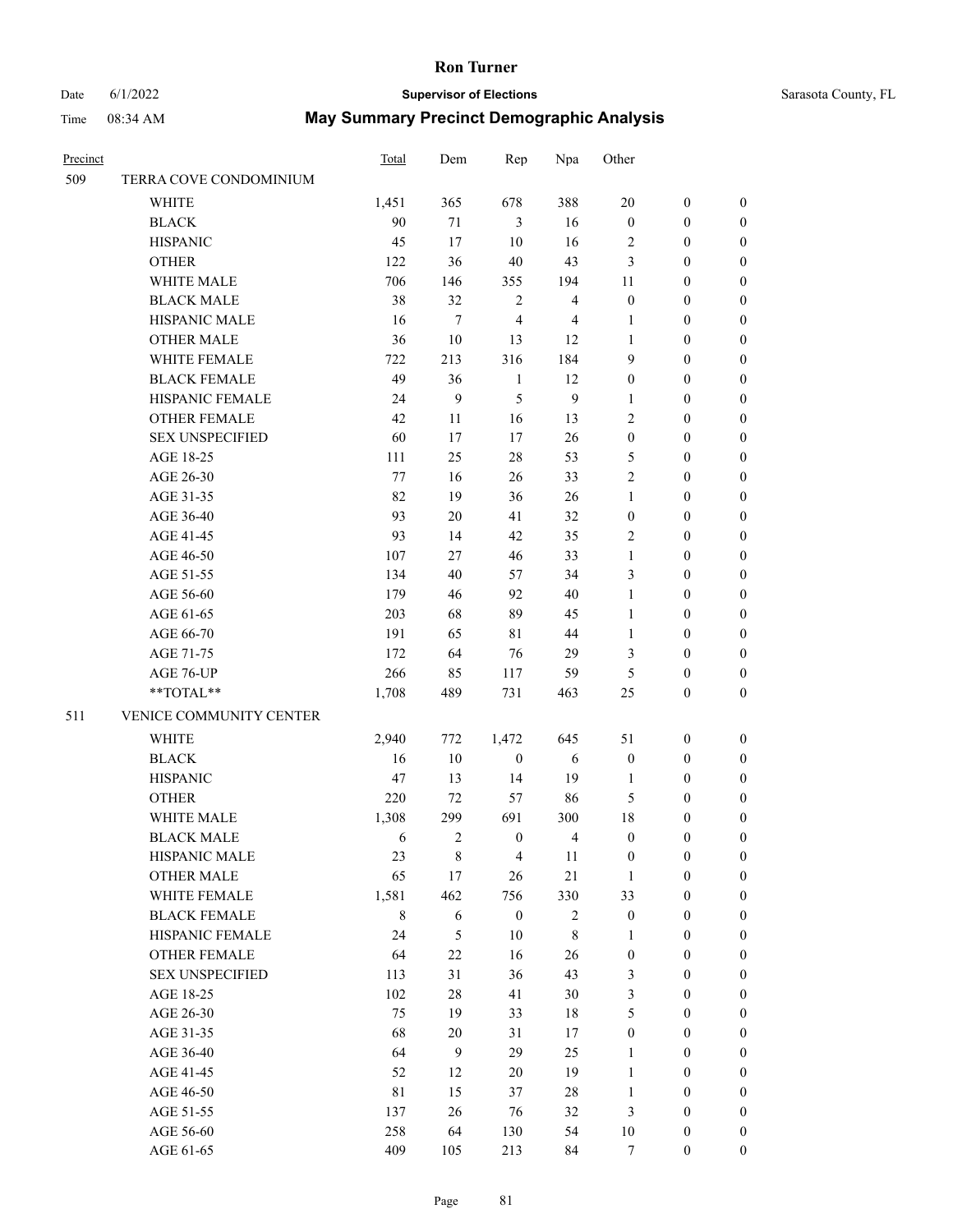#### Date 6/1/2022 **Supervisor of Elections** Supervisor **Supervisor of Elections** Sarasota County, FL

| Precinct  |               | <b>Total</b> | Dem | Rep   | Npa | Other |              |
|-----------|---------------|--------------|-----|-------|-----|-------|--------------|
| AGE 66-70 |               | 465          | 136 | 202   | 118 |       | $\mathbf{0}$ |
| AGE 71-75 |               | 514          | 164 | 232   | 112 |       | $\mathbf{0}$ |
|           | AGE 76-UP     | 998          | 269 | 499   | 219 |       | $\mathbf{0}$ |
|           | $*$ $TOTAL**$ | 3.223        | 867 | 1,543 | 756 | 57    | $\mathbf{0}$ |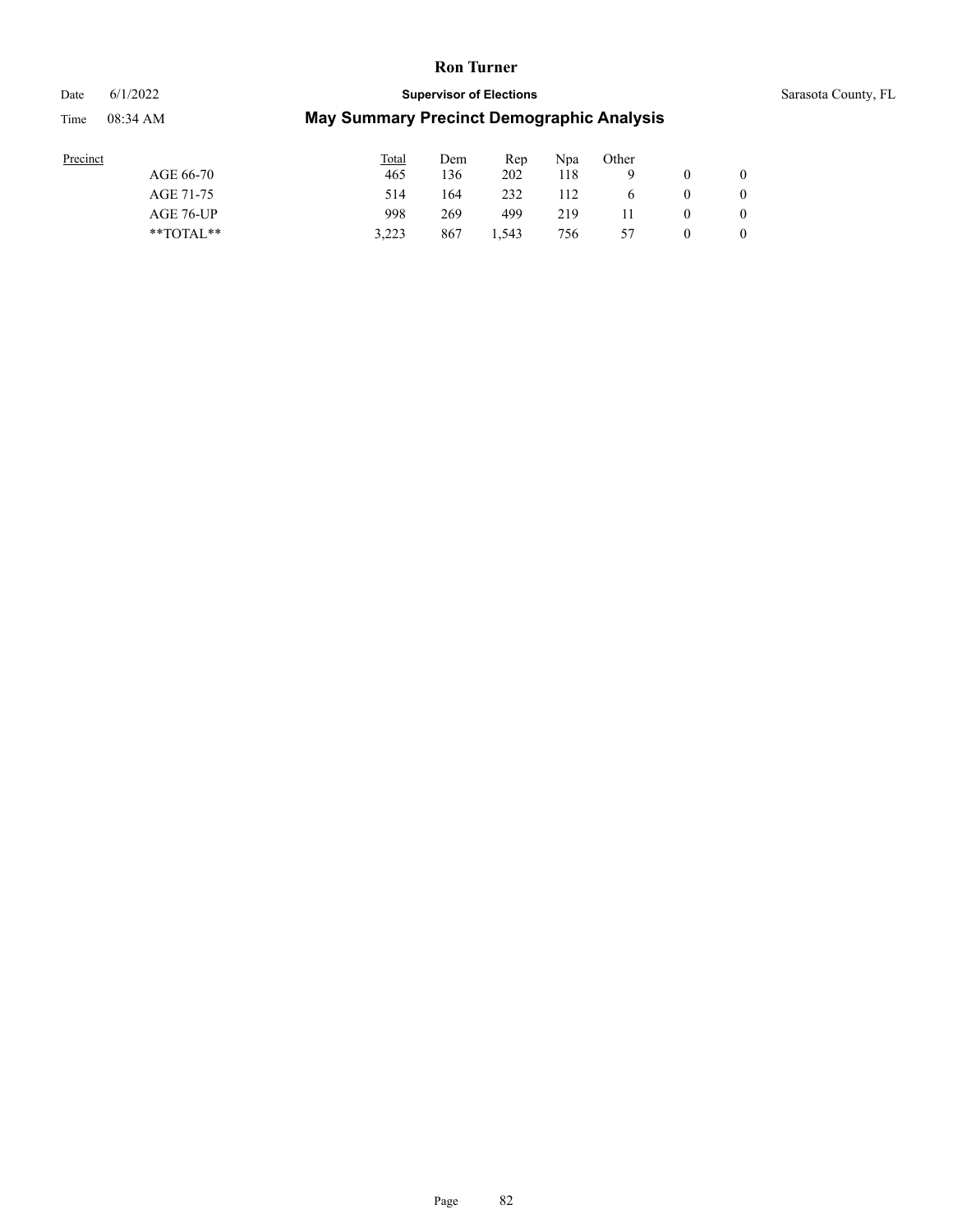#### Date 6/1/2022 **Supervisor of Elections** Supervisor **Supervisor of Elections** Sarasota County, FL

| Precinct |                            | Total          | Dem                     | Rep                     | Npa              | Other            |                  |                  |
|----------|----------------------------|----------------|-------------------------|-------------------------|------------------|------------------|------------------|------------------|
| 513      | BIRD BAY VILLAGE CLUBHOUSE |                |                         |                         |                  |                  |                  |                  |
|          | WHITE                      | 830            | 304                     | 315                     | 201              | $10\,$           | $\boldsymbol{0}$ | 0                |
|          | <b>BLACK</b>               | 3              | $\boldsymbol{0}$        | $\mathbf{1}$            | $\sqrt{2}$       | $\boldsymbol{0}$ | $\boldsymbol{0}$ | $\boldsymbol{0}$ |
|          | <b>HISPANIC</b>            | 9              | $\mathbf{1}$            | 3                       | $\mathfrak{S}$   | $\boldsymbol{0}$ | $\boldsymbol{0}$ | $\boldsymbol{0}$ |
|          | <b>OTHER</b>               | 42             | 14                      | 15                      | 12               | $\mathbf{1}$     | $\boldsymbol{0}$ | $\boldsymbol{0}$ |
|          | WHITE MALE                 | 344            | 106                     | 137                     | 98               | 3                | $\boldsymbol{0}$ | $\boldsymbol{0}$ |
|          | <b>BLACK MALE</b>          | $\sqrt{2}$     | $\boldsymbol{0}$        | $\mathbf{1}$            | $\mathbf{1}$     | $\boldsymbol{0}$ | $\boldsymbol{0}$ | $\boldsymbol{0}$ |
|          | HISPANIC MALE              | 6              | $\boldsymbol{0}$        | 3                       | 3                | $\boldsymbol{0}$ | $\boldsymbol{0}$ | $\boldsymbol{0}$ |
|          | <b>OTHER MALE</b>          | 6              | 3                       | $\boldsymbol{0}$        | $\mathfrak{Z}$   | $\boldsymbol{0}$ | $\boldsymbol{0}$ | $\boldsymbol{0}$ |
|          | WHITE FEMALE               | 465            | 190                     | 173                     | 96               | 6                | $\boldsymbol{0}$ | $\boldsymbol{0}$ |
|          | <b>BLACK FEMALE</b>        | $\mathbf{1}$   | $\boldsymbol{0}$        | $\boldsymbol{0}$        | $\mathbf{1}$     | $\boldsymbol{0}$ | $\boldsymbol{0}$ | 0                |
|          | HISPANIC FEMALE            | $\overline{2}$ | $\mathbf{1}$            | $\boldsymbol{0}$        | $\mathbf{1}$     | $\boldsymbol{0}$ | $\boldsymbol{0}$ | 0                |
|          | OTHER FEMALE               | 17             | $\tau$                  | $\tau$                  | $\overline{2}$   | $\mathbf{1}$     | $\boldsymbol{0}$ | 0                |
|          | <b>SEX UNSPECIFIED</b>     | 38             | 12                      | 12                      | 13               | $\mathbf{1}$     | $\boldsymbol{0}$ | $\boldsymbol{0}$ |
|          | AGE 18-25                  | 16             | 5                       | 5                       | 5                | $\mathbf{1}$     | $\boldsymbol{0}$ | $\boldsymbol{0}$ |
|          | AGE 26-30                  | $\,$ $\,$      | 2                       | $\mathbf{1}$            | 5                | $\boldsymbol{0}$ | $\boldsymbol{0}$ | $\boldsymbol{0}$ |
|          | AGE 31-35                  | 5              | $\mathbf{1}$            | $\mathbf{1}$            | 3                | $\boldsymbol{0}$ | $\boldsymbol{0}$ | $\boldsymbol{0}$ |
|          | AGE 36-40                  | 15             | 6                       | 4                       | 5                | $\boldsymbol{0}$ | $\boldsymbol{0}$ | $\boldsymbol{0}$ |
|          | AGE 41-45                  | $20\,$         | 7                       | 8                       | 5                | $\boldsymbol{0}$ | $\boldsymbol{0}$ | $\boldsymbol{0}$ |
|          | AGE 46-50                  | 15             | 3                       | 5                       | 6                | $\mathbf{1}$     | $\boldsymbol{0}$ | $\boldsymbol{0}$ |
|          | AGE 51-55                  | 37             | 11                      | 15                      | 11               | $\boldsymbol{0}$ | $\boldsymbol{0}$ | 0                |
|          | AGE 56-60                  | 56             | 17                      | 23                      | 15               | $\mathbf{1}$     | $\boldsymbol{0}$ | 0                |
|          | AGE 61-65                  | 92             | $27\,$                  | 38                      | 25               | $\sqrt{2}$       | $\boldsymbol{0}$ | 0                |
|          | AGE 66-70                  | 108            | 43                      | 30                      | 32               | 3                | $\boldsymbol{0}$ | $\boldsymbol{0}$ |
|          | AGE 71-75                  | 126            | 48                      | 47                      | 30               | $\mathbf{1}$     | $\boldsymbol{0}$ | $\boldsymbol{0}$ |
|          | AGE 76-UP                  | 386            | 149                     | 157                     | 78               | $\overline{c}$   | $\boldsymbol{0}$ | $\boldsymbol{0}$ |
|          | **TOTAL**                  | 884            | 319                     | 334                     | 220              | 11               | $\boldsymbol{0}$ | $\boldsymbol{0}$ |
|          |                            |                |                         |                         |                  |                  |                  |                  |
| 515      | HOTEL VENEZIA              |                |                         |                         |                  |                  |                  |                  |
|          | <b>WHITE</b>               | 1,706          | 466                     | 752                     | 454              | 34               | $\boldsymbol{0}$ | $\boldsymbol{0}$ |
|          | <b>BLACK</b>               | 14             | 12                      | $\mathbf{1}$            | $\boldsymbol{0}$ | $\mathbf{1}$     | $\boldsymbol{0}$ | $\boldsymbol{0}$ |
|          | <b>HISPANIC</b>            | 18             | $10\,$                  | $\overline{\mathbf{4}}$ | 3                | $\mathbf{1}$     | $\boldsymbol{0}$ | $\boldsymbol{0}$ |
|          | <b>OTHER</b>               | $77 \,$        | 22                      | 26                      | 29               | $\boldsymbol{0}$ | $\boldsymbol{0}$ | $\boldsymbol{0}$ |
|          | WHITE MALE                 | 688            | 146                     | 333                     | 191              | 18               | $\boldsymbol{0}$ | $\boldsymbol{0}$ |
|          | <b>BLACK MALE</b>          | 9              | 8                       | 1                       | $\boldsymbol{0}$ | $\boldsymbol{0}$ | $\theta$         | $\boldsymbol{0}$ |
|          | HISPANIC MALE              | 3              | $\mathbf{1}$            | $\overline{2}$          | $\boldsymbol{0}$ | $\boldsymbol{0}$ | $\boldsymbol{0}$ | $\boldsymbol{0}$ |
|          | <b>OTHER MALE</b>          | 25             | $\,8\,$                 | 10                      | $\tau$           | $\boldsymbol{0}$ | $\boldsymbol{0}$ | $\boldsymbol{0}$ |
|          | WHITE FEMALE               | 996            | 313                     | 408                     | 260              | 15               | $\boldsymbol{0}$ | $\overline{0}$   |
|          | <b>BLACK FEMALE</b>        | 5              | $\overline{\mathbf{4}}$ | $\boldsymbol{0}$        | $\boldsymbol{0}$ | $\mathbf{1}$     | $\boldsymbol{0}$ | $\overline{0}$   |
|          | HISPANIC FEMALE            | 15             | $\mathbf{9}$            | $\sqrt{2}$              | 3                | $\mathbf{1}$     | $\boldsymbol{0}$ | $\overline{0}$   |
|          | <b>OTHER FEMALE</b>        | 19             | $\mathfrak{Z}$          | 9                       | $\tau$           | $\boldsymbol{0}$ | $\boldsymbol{0}$ | $\overline{0}$   |
|          | <b>SEX UNSPECIFIED</b>     | 47             | 14                      | 15                      | 17               | $\mathbf{1}$     | $\boldsymbol{0}$ | $\overline{0}$   |
|          | AGE 18-25                  | $10\,$         | $\mathfrak{Z}$          | $\mathfrak s$           | $\sqrt{2}$       | $\boldsymbol{0}$ | $\boldsymbol{0}$ | $\overline{0}$   |
|          | AGE 26-30                  | $8\,$          | $\boldsymbol{0}$        | $\mathbf{1}$            | $\tau$           | $\boldsymbol{0}$ | $\boldsymbol{0}$ | $\boldsymbol{0}$ |
|          | AGE 31-35                  | 12             | $\mathbf{1}$            | 5                       | 5                | 1                | $\boldsymbol{0}$ | 0                |
|          | AGE 36-40                  | 11             | 5                       | $\boldsymbol{0}$        | 6                | $\boldsymbol{0}$ | $\boldsymbol{0}$ | $\boldsymbol{0}$ |
|          | AGE 41-45                  | 20             | $\overline{c}$          | $\,8\,$                 | 9                | $\mathbf{1}$     | $\boldsymbol{0}$ | $\overline{0}$   |
|          | AGE 46-50                  | 27             | 6                       | 13                      | 6                | $\overline{c}$   | $\boldsymbol{0}$ | $\overline{0}$   |
|          | AGE 51-55                  | 83             | 17                      | 38                      | 24               | $\overline{4}$   | $\boldsymbol{0}$ | $\overline{0}$   |
|          | AGE 56-60                  | 193            | 47                      | 91                      | 50               | 5                | $\boldsymbol{0}$ | $\overline{0}$   |
|          | AGE 61-65                  | 279            | 73                      | 132                     | 66               | 8                | $\boldsymbol{0}$ | $\overline{0}$   |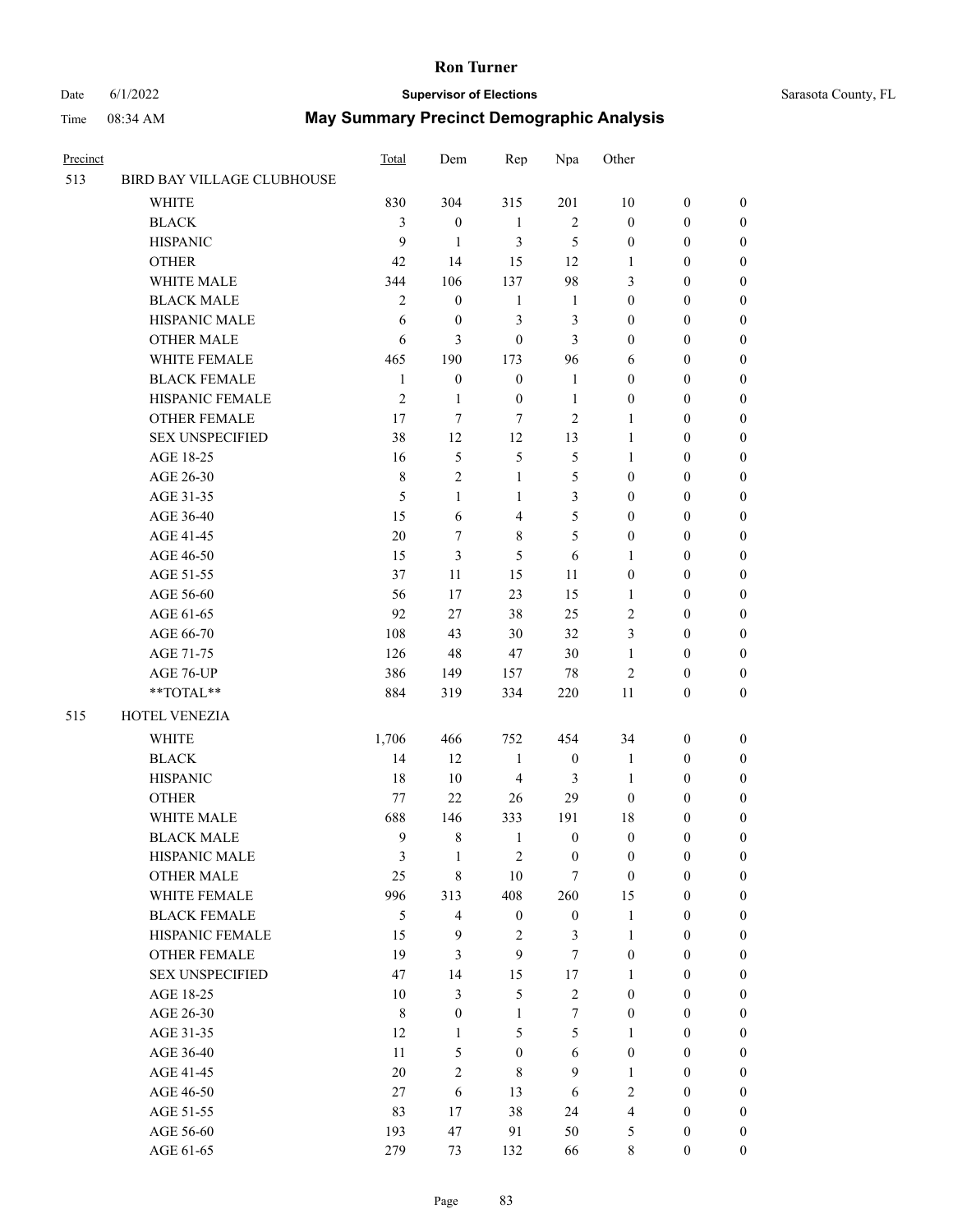# Date 6/1/2022 **Supervisor of Elections Supervisor of Elections** Sarasota County, FL Time 08:34 AM **May Summary Precinct Demographic Analysis**

| Precinct  | Total | Dem | Rep | Npa | Other          |          |                |
|-----------|-------|-----|-----|-----|----------------|----------|----------------|
| AGE 66-70 | 284   | 90  | 113 | 76  |                |          |                |
| AGE 71-75 | 277   | 82  | 118 | 75  | $\overline{2}$ | $\theta$ | $\theta$       |
| AGE 76-UP | 611   | 184 | 259 | 160 | 8              | $\theta$ | $\overline{0}$ |

\*\*TOTAL\*\* 1,815 510 783 486 36 0 0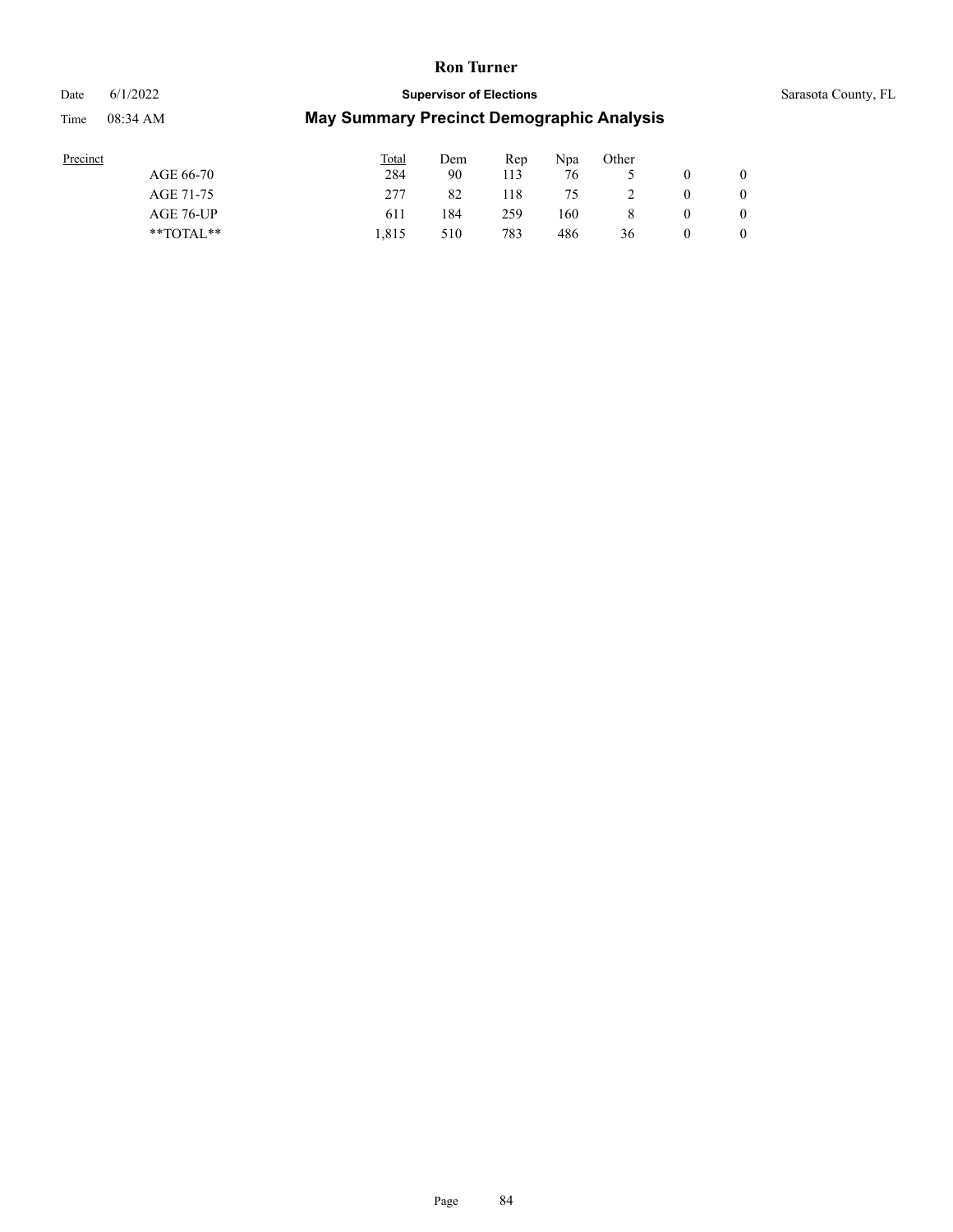# Date 6/1/2022 **Supervisor of Elections** Supervisor **Supervisor of Elections** Sarasota County, FL

| Precinct |                          | Total | Dem         | Rep              | Npa            | Other            |                  |                  |
|----------|--------------------------|-------|-------------|------------------|----------------|------------------|------------------|------------------|
| 517      | CHURCH OF THE NAZARENE   |       |             |                  |                |                  |                  |                  |
|          | <b>WHITE</b>             | 2,838 | 815         | 1,250            | 737            | 36               | $\boldsymbol{0}$ | $\boldsymbol{0}$ |
|          | <b>BLACK</b>             | 22    | 12          | $\overline{2}$   | $\,$ 8 $\,$    | $\boldsymbol{0}$ | $\boldsymbol{0}$ | $\boldsymbol{0}$ |
|          | <b>HISPANIC</b>          | 60    | 19          | 16               | 24             | 1                | $\boldsymbol{0}$ | $\boldsymbol{0}$ |
|          | <b>OTHER</b>             | 188   | 47          | 60               | $78\,$         | 3                | $\boldsymbol{0}$ | $\boldsymbol{0}$ |
|          | WHITE MALE               | 1,206 | 285         | 559              | 346            | 16               | $\boldsymbol{0}$ | $\boldsymbol{0}$ |
|          | <b>BLACK MALE</b>        | 12    | 5           | $\mathbf{1}$     | 6              | $\boldsymbol{0}$ | $\boldsymbol{0}$ | $\boldsymbol{0}$ |
|          | HISPANIC MALE            | 28    | 9           | 5                | 14             | $\boldsymbol{0}$ | $\boldsymbol{0}$ | $\boldsymbol{0}$ |
|          | <b>OTHER MALE</b>        | 52    | 15          | 14               | 23             | $\boldsymbol{0}$ | $\boldsymbol{0}$ | $\boldsymbol{0}$ |
|          | WHITE FEMALE             | 1,592 | 519         | 675              | 378            | $20\,$           | $\boldsymbol{0}$ | $\boldsymbol{0}$ |
|          | <b>BLACK FEMALE</b>      | 10    | 7           | $\mathbf{1}$     | $\mathfrak{2}$ | $\boldsymbol{0}$ | $\boldsymbol{0}$ | 0                |
|          | HISPANIC FEMALE          | 31    | 10          | 11               | 10             | 0                | $\boldsymbol{0}$ | 0                |
|          | <b>OTHER FEMALE</b>      | 60    | 20          | 24               | 16             | $\boldsymbol{0}$ | $\boldsymbol{0}$ | 0                |
|          | <b>SEX UNSPECIFIED</b>   | 101   | 15          | 36               | 47             | 3                | $\boldsymbol{0}$ | $\boldsymbol{0}$ |
|          | AGE 18-25                | 189   | 45          | 62               | $80\,$         | $\overline{c}$   | $\boldsymbol{0}$ | $\boldsymbol{0}$ |
|          | AGE 26-30                | 127   | $20\,$      | 50               | 55             | 2                | $\boldsymbol{0}$ | $\boldsymbol{0}$ |
|          | AGE 31-35                | 99    | 25          | 34               | 37             | 3                | $\boldsymbol{0}$ | $\boldsymbol{0}$ |
|          | AGE 36-40                | 106   | 30          | 31               | 44             | 1                | $\boldsymbol{0}$ | $\boldsymbol{0}$ |
|          | AGE 41-45                | 127   | 41          | 45               | 41             | $\boldsymbol{0}$ | $\boldsymbol{0}$ | $\boldsymbol{0}$ |
|          | AGE 46-50                | 147   | 32          | 62               | 51             | 2                | $\boldsymbol{0}$ | $\boldsymbol{0}$ |
|          | AGE 51-55                | 186   | 33          | 95               | 54             | 4                | $\boldsymbol{0}$ | $\boldsymbol{0}$ |
|          | AGE 56-60                | 242   | 58          | 115              | 65             | 4                | $\boldsymbol{0}$ | 0                |
|          | AGE 61-65                | 317   | 92          | 147              | 72             | 6                | $\boldsymbol{0}$ | 0                |
|          | AGE 66-70                | 365   | 113         | 159              | 87             | 6                | $\boldsymbol{0}$ | $\boldsymbol{0}$ |
|          | AGE 71-75                | 326   | 119         | 125              | $78\,$         | 4                | $\boldsymbol{0}$ | $\boldsymbol{0}$ |
|          | AGE 76-UP                | 877   | 285         | 403              | 183            | 6                | $\boldsymbol{0}$ | $\boldsymbol{0}$ |
|          | $**TOTAL**$              | 3,108 | 893         | 1,328            | 847            | $40\,$           | $\boldsymbol{0}$ | $\boldsymbol{0}$ |
| 519      | EMMANUEL LUTHERAN CHURCH |       |             |                  |                |                  |                  |                  |
|          | <b>WHITE</b>             | 2,427 | 731         | 1,089            | 575            | 32               | $\boldsymbol{0}$ | $\boldsymbol{0}$ |
|          | <b>BLACK</b>             | 19    | 11          | $\mathbf{1}$     | 6              | 1                | $\boldsymbol{0}$ | $\boldsymbol{0}$ |
|          | <b>HISPANIC</b>          | 45    | 14          | 15               | 16             | $\boldsymbol{0}$ | $\boldsymbol{0}$ | $\boldsymbol{0}$ |
|          | <b>OTHER</b>             | 144   | 40          | 40               | 59             | 5                | $\boldsymbol{0}$ | $\boldsymbol{0}$ |
|          | WHITE MALE               | 1,042 | 248         | 503              | 276            | 15               | $\boldsymbol{0}$ | 0                |
|          | <b>BLACK MALE</b>        | 11    | 6           | $\mathbf{1}$     | $\overline{4}$ | $\boldsymbol{0}$ | $\boldsymbol{0}$ | 0                |
|          | HISPANIC MALE            | 20    | 2           | 7                | 11             | $\boldsymbol{0}$ | $\boldsymbol{0}$ | 0                |
|          | <b>OTHER MALE</b>        | 44    | $\,$ 8 $\,$ | 18               | 17             | $\mathbf{1}$     | $\boldsymbol{0}$ | $\overline{0}$   |
|          | WHITE FEMALE             | 1,353 | 470         | 576              | 290            | 17               | $\boldsymbol{0}$ | $\overline{0}$   |
|          | <b>BLACK FEMALE</b>      | 7     | 5           | $\boldsymbol{0}$ | $\sqrt{2}$     | $\boldsymbol{0}$ | $\boldsymbol{0}$ | $\overline{0}$   |
|          | HISPANIC FEMALE          | 22    | 9           | 8                | 5              | $\boldsymbol{0}$ | $\boldsymbol{0}$ | 0                |
|          | <b>OTHER FEMALE</b>      | 43    | 15          | 10               | 17             | $\mathbf{1}$     | $\boldsymbol{0}$ | $\theta$         |
|          | <b>SEX UNSPECIFIED</b>   | 82    | 26          | 21               | 32             | 3                | $\boldsymbol{0}$ | $\overline{0}$   |
|          | AGE 18-25                | 107   | 21          | 31               | 52             | 3                | $\boldsymbol{0}$ | 0                |
|          | AGE 26-30                | 57    | $18\,$      | $20\,$           | 18             | $\mathbf{1}$     | $\boldsymbol{0}$ | 0                |
|          | AGE 31-35                | 59    | 12          | 23               | 23             | $\mathbf{1}$     | $\boldsymbol{0}$ | 0                |
|          | AGE 36-40                | 51    | 12          | 20               | 18             | $\mathbf{1}$     | $\boldsymbol{0}$ | 0                |
|          | AGE 41-45                | 68    | 13          | 28               | 26             | $\mathbf{1}$     | $\boldsymbol{0}$ | $\overline{0}$   |
|          | AGE 46-50                | 71    | 19          | 37               | 14             | 1                | $\boldsymbol{0}$ | $\overline{0}$   |
|          | AGE 51-55                | 117   | 39          | 45               | 29             | 4                | $\boldsymbol{0}$ | $\overline{0}$   |
|          | AGE 56-60                | 218   | 55          | 115              | 46             | 2                | $\boldsymbol{0}$ | 0                |
|          | AGE 61-65                | 301   | 96          | 129              | 68             | 8                | $\mathbf{0}$     | $\overline{0}$   |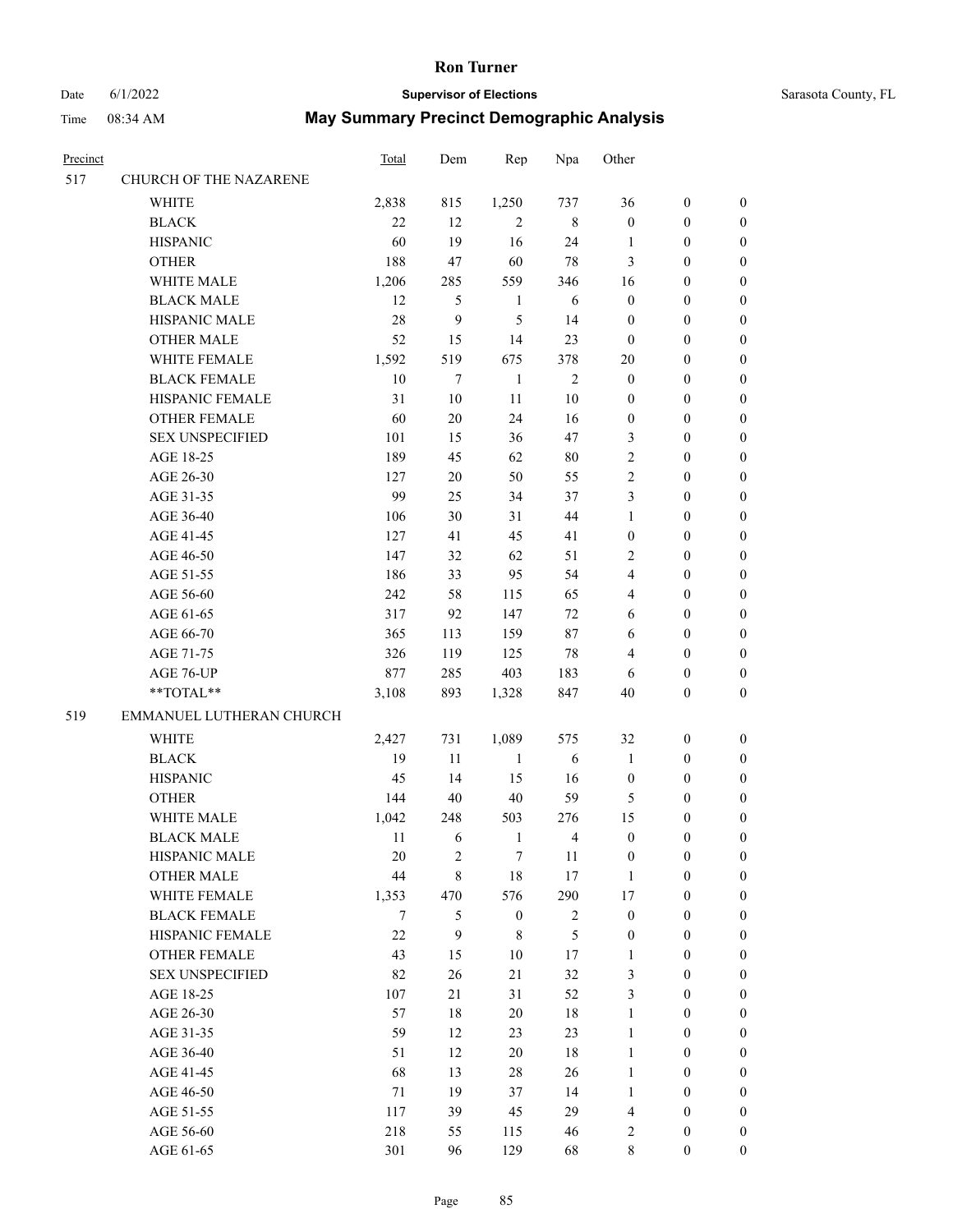Time 08:34 AM

# Date 6/1/2022 **Supervisor of Elections Supervisor of Elections** Sarasota County, FL

| Precinct |  |
|----------|--|
|          |  |
|          |  |

| Precinct      | <b>Total</b> | Dem | Rep   | Npa | Other          |                |
|---------------|--------------|-----|-------|-----|----------------|----------------|
| AGE 66-70     | 349          | 125 | 138   | 81  |                | $\overline{0}$ |
| AGE 71-75     | 378          | 134 | 131   | 109 | $\overline{4}$ | $\theta$       |
| AGE 76-UP     | 859          | 252 | 428   | 172 |                | $\overline{0}$ |
| $*$ TOTAL $*$ | 2.635        | 796 | 1.145 | 656 | 38             | $\theta$       |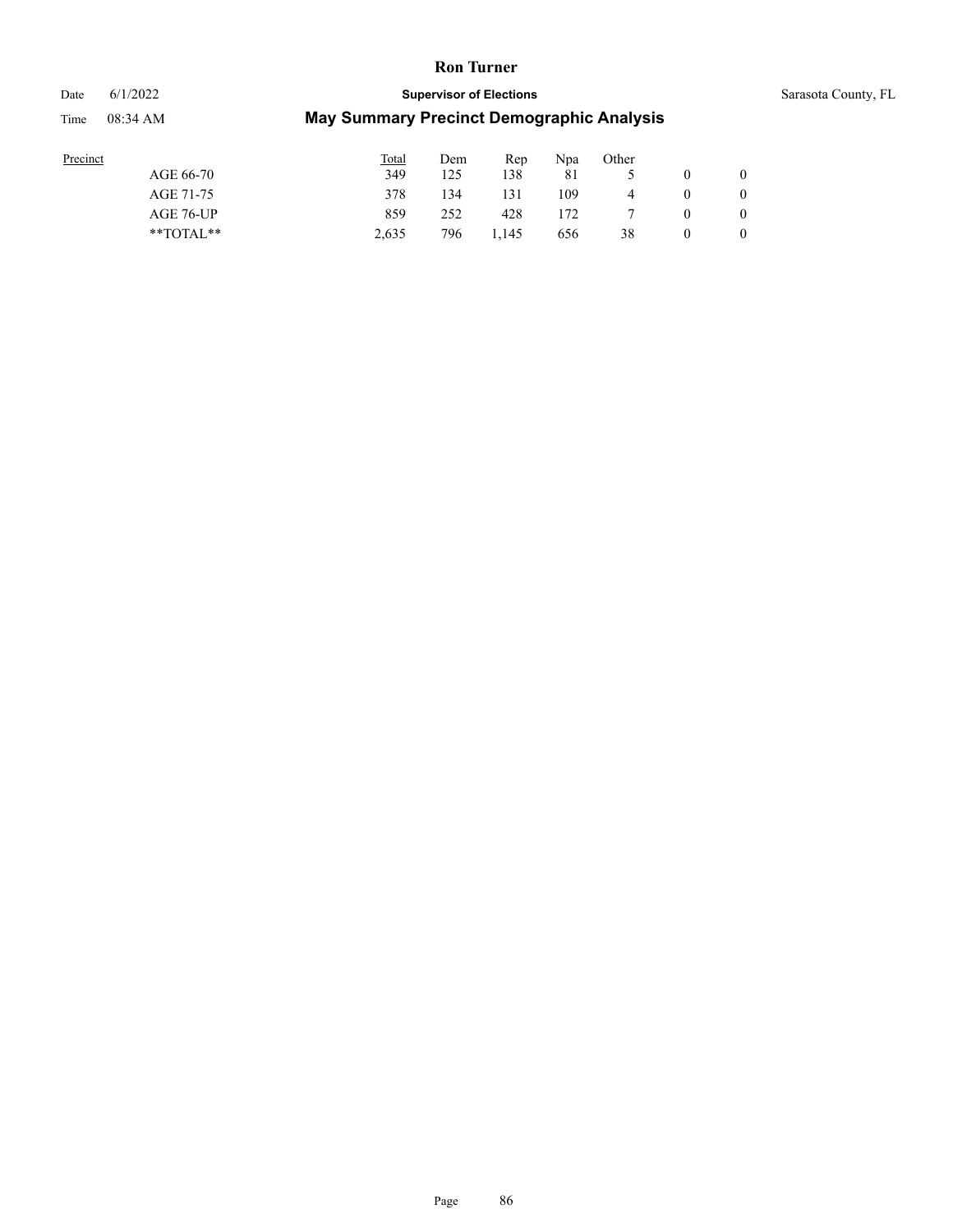#### Date 6/1/2022 **Supervisor of Elections** Supervisor **Supervisor of Elections** Sarasota County, FL

| Precinct |                            | <b>Total</b>   | Dem                     | Rep              | Npa              | Other            |                  |                  |
|----------|----------------------------|----------------|-------------------------|------------------|------------------|------------------|------------------|------------------|
| 521      | COUNTRY CLUB ESTATES       |                |                         |                  |                  |                  |                  |                  |
|          | WHITE                      | 1,165          | 351                     | 529              | 280              | 5                | $\boldsymbol{0}$ | 0                |
|          | <b>BLACK</b>               | $\,$ 8 $\,$    | $\boldsymbol{7}$        | $\boldsymbol{0}$ | $\mathbf{1}$     | $\boldsymbol{0}$ | $\boldsymbol{0}$ | $\boldsymbol{0}$ |
|          | <b>HISPANIC</b>            | 19             | $\tau$                  | 3                | $\,$ 8 $\,$      | $\mathbf{1}$     | $\boldsymbol{0}$ | $\boldsymbol{0}$ |
|          | <b>OTHER</b>               | 81             | $20\,$                  | 34               | 23               | $\overline{4}$   | $\boldsymbol{0}$ | $\boldsymbol{0}$ |
|          | WHITE MALE                 | 516            | 129                     | 244              | 141              | $\overline{c}$   | $\boldsymbol{0}$ | $\boldsymbol{0}$ |
|          | <b>BLACK MALE</b>          | $\mathbf{1}$   | $\mathbf{1}$            | $\boldsymbol{0}$ | $\boldsymbol{0}$ | $\boldsymbol{0}$ | $\boldsymbol{0}$ | $\boldsymbol{0}$ |
|          | HISPANIC MALE              | 13             | $\overline{4}$          | $\mathbf{1}$     | 7                | $\mathbf{1}$     | $\boldsymbol{0}$ | $\boldsymbol{0}$ |
|          | <b>OTHER MALE</b>          | 29             | 3                       | 13               | 11               | $\overline{c}$   | $\boldsymbol{0}$ | $\boldsymbol{0}$ |
|          | WHITE FEMALE               | 631            | 218                     | 276              | 134              | 3                | $\boldsymbol{0}$ | $\boldsymbol{0}$ |
|          | <b>BLACK FEMALE</b>        | 6              | $\mathfrak s$           | $\boldsymbol{0}$ | $\mathbf{1}$     | $\boldsymbol{0}$ | $\boldsymbol{0}$ | $\boldsymbol{0}$ |
|          | HISPANIC FEMALE            | 6              | 3                       | $\mathfrak{2}$   | $\mathbf{1}$     | $\boldsymbol{0}$ | $\boldsymbol{0}$ | 0                |
|          | OTHER FEMALE               | 26             | $\,8\,$                 | $10\,$           | $\tau$           | $\mathbf{1}$     | $\boldsymbol{0}$ | $\boldsymbol{0}$ |
|          | <b>SEX UNSPECIFIED</b>     | 40             | 13                      | 17               | $10\,$           | $\boldsymbol{0}$ | $\boldsymbol{0}$ | $\boldsymbol{0}$ |
|          | AGE 18-25                  | 32             | 5                       | $\boldsymbol{9}$ | 18               | $\boldsymbol{0}$ | $\boldsymbol{0}$ | $\boldsymbol{0}$ |
|          | AGE 26-30                  | 31             | 13                      | 12               | 5                | $\mathbf{1}$     | $\boldsymbol{0}$ | $\boldsymbol{0}$ |
|          | AGE 31-35                  | 23             | $\mathfrak{Z}$          | 11               | $\overline{9}$   | $\boldsymbol{0}$ | $\boldsymbol{0}$ | $\boldsymbol{0}$ |
|          | AGE 36-40                  | 21             | 5                       | $\sqrt{6}$       | 10               | $\boldsymbol{0}$ | $\boldsymbol{0}$ | $\boldsymbol{0}$ |
|          | AGE 41-45                  | 23             | 5                       | $\tau$           | $\overline{9}$   | $\overline{c}$   | $\boldsymbol{0}$ | $\boldsymbol{0}$ |
|          | AGE 46-50                  | 34             | 13                      | 14               | 7                | $\boldsymbol{0}$ | $\boldsymbol{0}$ | $\boldsymbol{0}$ |
|          | AGE 51-55                  | 51             | $\,$ 8 $\,$             | 26               | 17               | $\boldsymbol{0}$ | $\boldsymbol{0}$ | 0                |
|          | AGE 56-60                  | 75             | 19                      | 36               | $20\,$           | $\boldsymbol{0}$ | $\boldsymbol{0}$ | 0                |
|          | AGE 61-65                  | 129            | 32                      | 60               | 36               | $\mathbf{1}$     | $\boldsymbol{0}$ | $\boldsymbol{0}$ |
|          | AGE 66-70                  | 148            | 50                      | 67               | 29               | $\mathfrak{2}$   | $\boldsymbol{0}$ | $\boldsymbol{0}$ |
|          | AGE 71-75                  | 237            | 89                      | 95               | 51               | $\sqrt{2}$       | $\boldsymbol{0}$ | $\boldsymbol{0}$ |
|          | AGE 76-UP                  | 469            | 143                     | 223              | 101              | $\overline{c}$   | $\boldsymbol{0}$ | $\boldsymbol{0}$ |
|          | **TOTAL**                  | 1,273          | 385                     | 566              | 312              | $10\,$           | $\boldsymbol{0}$ | $\boldsymbol{0}$ |
| 523      | VENICE ISLE MOBILE ESTATES |                |                         |                  |                  |                  |                  |                  |
|          |                            |                |                         |                  |                  |                  |                  |                  |
|          | <b>WHITE</b>               | 1,201          | 344                     | 522              | 329              | 6                | $\boldsymbol{0}$ | $\boldsymbol{0}$ |
|          | <b>BLACK</b>               | 3              | 3                       | $\boldsymbol{0}$ | $\boldsymbol{0}$ | $\boldsymbol{0}$ | $\boldsymbol{0}$ | $\boldsymbol{0}$ |
|          | <b>HISPANIC</b>            | 11             | $\overline{4}$          | $\mathbf{1}$     | 6                | $\boldsymbol{0}$ | $\boldsymbol{0}$ | $\boldsymbol{0}$ |
|          | <b>OTHER</b>               | 58             | 15                      | 14               | 26               | 3                | $\boldsymbol{0}$ | $\boldsymbol{0}$ |
|          | WHITE MALE                 | 497            | 113                     | 223              | 157              | 4                | $\boldsymbol{0}$ | $\boldsymbol{0}$ |
|          | <b>BLACK MALE</b>          | 1              | 1                       | $\boldsymbol{0}$ | $\boldsymbol{0}$ | $\theta$         | $\theta$         | $\boldsymbol{0}$ |
|          | HISPANIC MALE              | $\overline{4}$ | $\boldsymbol{0}$        | $\boldsymbol{0}$ | $\overline{4}$   | $\boldsymbol{0}$ | $\boldsymbol{0}$ | $\overline{0}$   |
|          | <b>OTHER MALE</b>          | 16             | 5                       | $\overline{2}$   | $\,8\,$          | $\mathbf{1}$     | $\boldsymbol{0}$ | $\overline{0}$   |
|          | WHITE FEMALE               | 682            | 222                     | 292              | 166              | $\overline{c}$   | $\boldsymbol{0}$ | $\overline{0}$   |
|          | <b>BLACK FEMALE</b>        | $\sqrt{2}$     | $\sqrt{2}$              | $\boldsymbol{0}$ | $\boldsymbol{0}$ | $\boldsymbol{0}$ | $\boldsymbol{0}$ | $\overline{0}$   |
|          | HISPANIC FEMALE            | $\tau$         | $\overline{\mathbf{4}}$ | $\mathbf{1}$     | $\sqrt{2}$       | $\boldsymbol{0}$ | $\boldsymbol{0}$ | $\overline{0}$   |
|          | OTHER FEMALE               | 20             | $\mathfrak{Z}$          | 6                | $10\,$           | $\mathbf{1}$     | $\boldsymbol{0}$ | $\overline{0}$   |
|          | <b>SEX UNSPECIFIED</b>     | 42             | 14                      | 13               | 14               | $\mathbf{1}$     | $\boldsymbol{0}$ | $\overline{0}$   |
|          | AGE 18-25                  | $\sqrt{6}$     | $\mathbf{1}$            | $\sqrt{2}$       | $\mathfrak{Z}$   | $\boldsymbol{0}$ | $\boldsymbol{0}$ | $\overline{0}$   |
|          | AGE 26-30                  | $22\,$         | $\,$ 8 $\,$             | 5                | $\mathbf{9}$     | $\boldsymbol{0}$ | $\boldsymbol{0}$ | 0                |
|          | AGE 31-35                  | 20             | 6                       | 5                | $\tau$           | $\overline{2}$   | $\boldsymbol{0}$ | 0                |
|          | AGE 36-40                  | 17             | 5                       | $\mathfrak{Z}$   | 9                | $\boldsymbol{0}$ | $\boldsymbol{0}$ | $\overline{0}$   |
|          | AGE 41-45                  | 14             | 5                       | $\sqrt{6}$       | $\mathfrak{Z}$   | $\boldsymbol{0}$ | $\boldsymbol{0}$ | $\overline{0}$   |
|          | AGE 46-50                  | 13             | $\mathbf{1}$            | 5                | $\tau$           | $\boldsymbol{0}$ | $\boldsymbol{0}$ | $\overline{0}$   |
|          | AGE 51-55                  | 30             | 8                       | 13               | $\,$ 8 $\,$      | $\mathbf{1}$     | $\boldsymbol{0}$ | $\theta$         |
|          | AGE 56-60                  | 83             | 23                      | 36               | 23               | $\mathbf{1}$     | $\boldsymbol{0}$ | 0                |
|          | AGE 61-65                  | 115            | 29                      | 48               | 37               | $\mathbf{1}$     | $\boldsymbol{0}$ | $\overline{0}$   |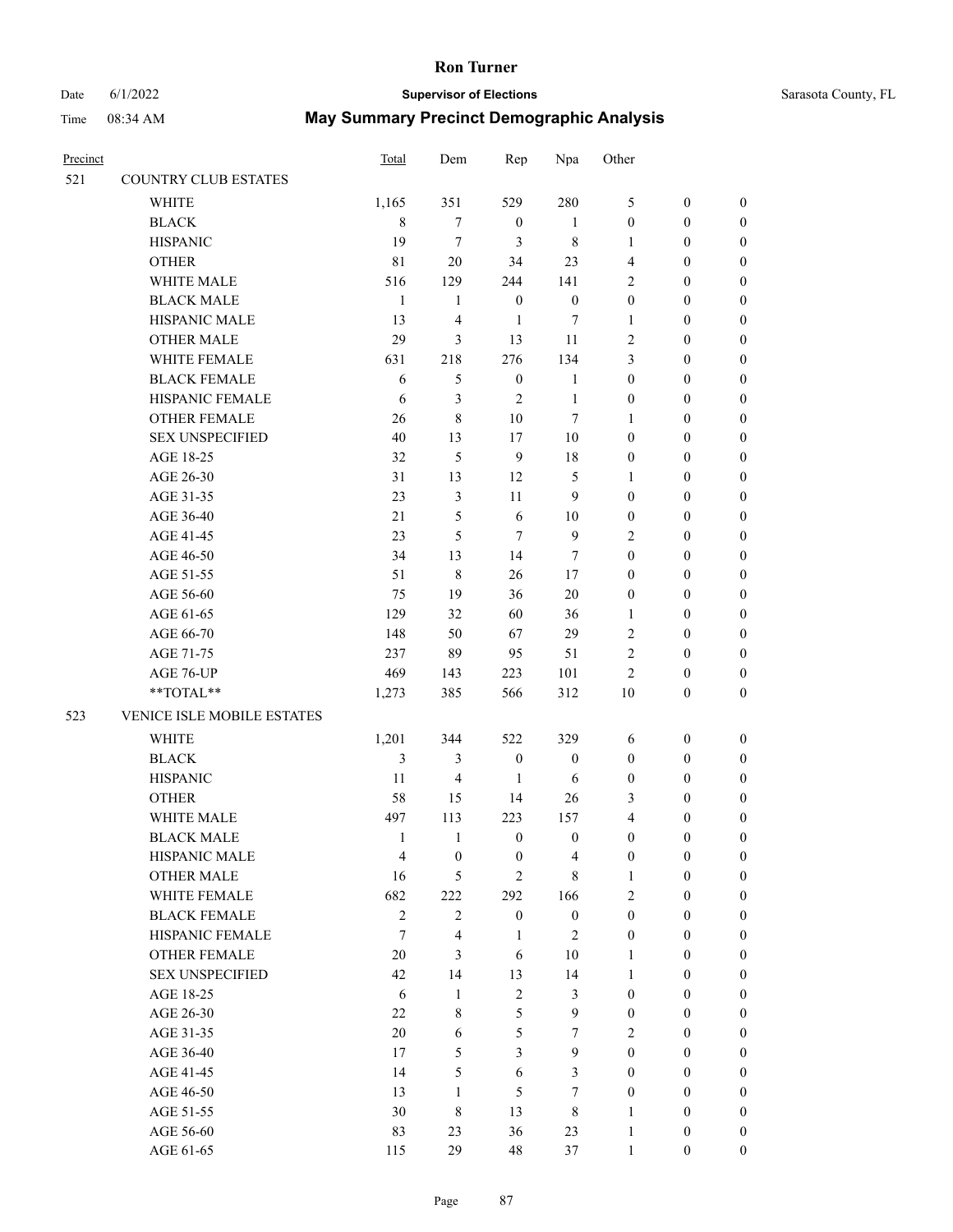# Date 6/1/2022 **Supervisor of Elections** Supervisor **Supervisor of Elections** Sarasota County, FL Time 08:34 AM **May Summary Precinct Demographic Analysis**

| Precinct      | Total | Dem | Rep | Npa | Other |          |  |
|---------------|-------|-----|-----|-----|-------|----------|--|
| AGE 66-70     | 177   | 42  | 81  | 52  | ∸     |          |  |
| AGE 71-75     | 226   | 64  | 93  | 68  |       | $\theta$ |  |
| AGE 76-UP     | 550   | 174 | 240 | 135 |       |          |  |
| $*$ TOTAL $*$ | 1.273 | 366 | 537 | 361 | Q     |          |  |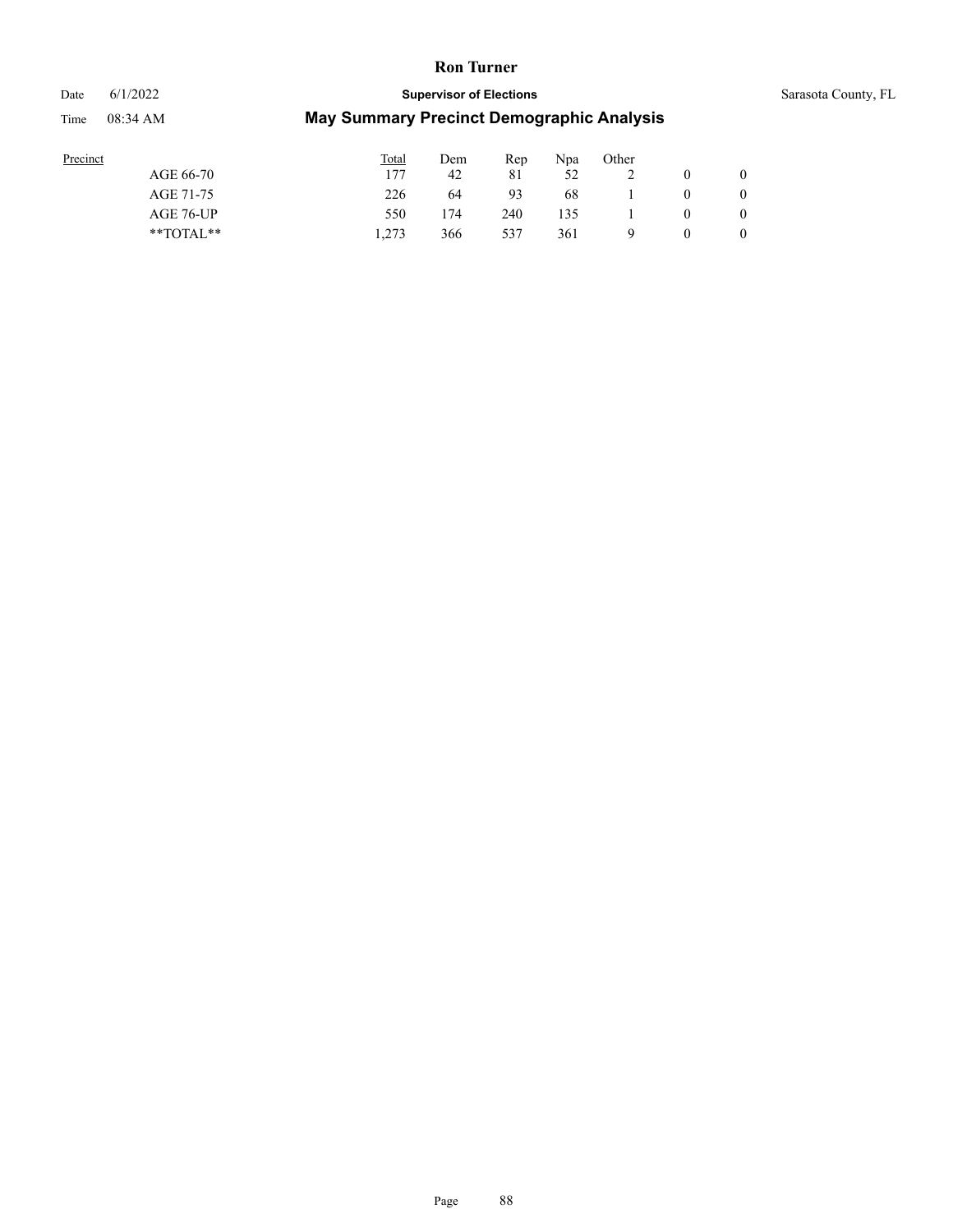# Date 6/1/2022 **Supervisor of Elections** Supervisor **Supervisor of Elections** Sarasota County, FL

| Precinct |                           | <b>Total</b>     | Dem              | Rep              | Npa              | Other                   |                  |                  |
|----------|---------------------------|------------------|------------------|------------------|------------------|-------------------------|------------------|------------------|
| 525      | LIFT CHURCH               |                  |                  |                  |                  |                         |                  |                  |
|          | <b>WHITE</b>              | 2,596            | 625              | 1,262            | 683              | 26                      | $\boldsymbol{0}$ | 0                |
|          | <b>BLACK</b>              | 3                | $\boldsymbol{0}$ | $\mathbf{1}$     | $\sqrt{2}$       | $\boldsymbol{0}$        | $\boldsymbol{0}$ | $\boldsymbol{0}$ |
|          | <b>HISPANIC</b>           | $20\,$           | 5                | $\sqrt{6}$       | $\,$ 8 $\,$      | $\mathbf{1}$            | $\boldsymbol{0}$ | $\boldsymbol{0}$ |
|          | <b>OTHER</b>              | 130              | 36               | 38               | 52               | $\overline{4}$          | $\boldsymbol{0}$ | $\boldsymbol{0}$ |
|          | WHITE MALE                | 1,162            | 230              | 596              | 324              | 12                      | $\boldsymbol{0}$ | $\boldsymbol{0}$ |
|          | <b>BLACK MALE</b>         | $\mathbf{1}$     | $\boldsymbol{0}$ | $\boldsymbol{0}$ | $\mathbf{1}$     | $\boldsymbol{0}$        | $\boldsymbol{0}$ | $\boldsymbol{0}$ |
|          | HISPANIC MALE             | $\boldsymbol{7}$ | $\overline{2}$   | 3                | 2                | $\boldsymbol{0}$        | $\boldsymbol{0}$ | $\boldsymbol{0}$ |
|          | <b>OTHER MALE</b>         | 26               | 5                | 11               | 9                | $\mathbf{1}$            | $\boldsymbol{0}$ | $\boldsymbol{0}$ |
|          | WHITE FEMALE              | 1,388            | 383              | 646              | 345              | 14                      | $\boldsymbol{0}$ | $\boldsymbol{0}$ |
|          | <b>BLACK FEMALE</b>       | $\overline{2}$   | $\boldsymbol{0}$ | $\mathbf{1}$     | $\mathbf{1}$     | $\boldsymbol{0}$        | $\boldsymbol{0}$ | $\boldsymbol{0}$ |
|          | HISPANIC FEMALE           | 13               | 3                | 3                | 6                | 1                       | $\boldsymbol{0}$ | 0                |
|          | OTHER FEMALE              | 44               | 14               | 14               | 15               | $\mathbf{1}$            | $\boldsymbol{0}$ | 0                |
|          | <b>SEX UNSPECIFIED</b>    | 77               | 17               | 25               | 34               | $\mathbf{1}$            | $\boldsymbol{0}$ | $\boldsymbol{0}$ |
|          | AGE 18-25                 | 37               | $\,$ 8 $\,$      | 14               | 15               | $\boldsymbol{0}$        | $\boldsymbol{0}$ | $\boldsymbol{0}$ |
|          | AGE 26-30                 | $20\,$           | 3                | $10\,$           | 7                | $\boldsymbol{0}$        | $\boldsymbol{0}$ | $\boldsymbol{0}$ |
|          | AGE 31-35                 | 27               | 12               | $\,8\,$          | $\tau$           | $\boldsymbol{0}$        | $\boldsymbol{0}$ | $\boldsymbol{0}$ |
|          | AGE 36-40                 | 27               | $10\,$           | 6                | $10\,$           | $\mathbf{1}$            | $\boldsymbol{0}$ | $\boldsymbol{0}$ |
|          | AGE 41-45                 | 17               | 6                | $\mathfrak{S}$   | $\sqrt{6}$       | $\boldsymbol{0}$        | $\boldsymbol{0}$ | $\boldsymbol{0}$ |
|          | AGE 46-50                 | 24               | $\overline{4}$   | 11               | $\overline{9}$   | $\boldsymbol{0}$        | $\boldsymbol{0}$ | $\boldsymbol{0}$ |
|          | AGE 51-55                 | 68               | 18               | $27\,$           | $21\,$           | $\overline{c}$          | $\boldsymbol{0}$ | 0                |
|          | AGE 56-60                 | 118              | 19               | 66               | 33               | $\boldsymbol{0}$        | $\boldsymbol{0}$ | 0                |
|          | AGE 61-65                 | 239              | 49               | 129              | 60               | 1                       | $\boldsymbol{0}$ | 0                |
|          | AGE 66-70                 | 392              | 110              | 158              | 117              | 7                       | $\boldsymbol{0}$ | $\boldsymbol{0}$ |
|          | AGE 71-75                 | 572              | 144              | 252              | 164              | 12                      | $\boldsymbol{0}$ | $\boldsymbol{0}$ |
|          | AGE 76-UP                 | 1,208            | 283              | 621              | 296              | 8                       | $\boldsymbol{0}$ | $\boldsymbol{0}$ |
|          | **TOTAL**                 | 2,749            | 666              | 1,307            | 745              | 31                      | $\boldsymbol{0}$ | $\boldsymbol{0}$ |
| 527      | SAVING GRACE BIBLE CHURCH |                  |                  |                  |                  |                         |                  |                  |
|          | WHITE                     | 5,365            | 1,346            | 2,502            | 1,432            | 85                      | $\boldsymbol{0}$ | $\boldsymbol{0}$ |
|          | <b>BLACK</b>              | 22               | 16               | $\mathbf{1}$     | $\sqrt{5}$       | $\boldsymbol{0}$        | $\boldsymbol{0}$ | $\boldsymbol{0}$ |
|          | <b>HISPANIC</b>           | 87               | 32               | $27\,$           | $26\,$           | 2                       | $\boldsymbol{0}$ | $\boldsymbol{0}$ |
|          | <b>OTHER</b>              | 350              | 106              | 119              | 117              | 8                       | $\boldsymbol{0}$ | $\boldsymbol{0}$ |
|          | WHITE MALE                | 2,523            | 511              | 1,269            | 701              | 42                      | 0                | $\boldsymbol{0}$ |
|          | <b>BLACK MALE</b>         | 15               | $\boldsymbol{9}$ | 1                | 5                | $\boldsymbol{0}$        | $\boldsymbol{0}$ | $\boldsymbol{0}$ |
|          | HISPANIC MALE             | 44               | 14               | 15               | 14               | $\mathbf{1}$            | $\boldsymbol{0}$ | 0                |
|          | <b>OTHER MALE</b>         | 90               | 26               | $26\,$           | 37               | $\mathbf{1}$            | $\boldsymbol{0}$ | 0                |
|          | WHITE FEMALE              | 2,763            | 814              | 1,200            | 708              | 41                      | $\boldsymbol{0}$ | $\overline{0}$   |
|          | <b>BLACK FEMALE</b>       | $\tau$           | 7                | $\boldsymbol{0}$ | $\boldsymbol{0}$ | $\boldsymbol{0}$        | $\boldsymbol{0}$ | 0                |
|          | HISPANIC FEMALE           | 41               | $18\,$           | 12               | 10               | $\mathbf{1}$            | $\boldsymbol{0}$ | 0                |
|          | <b>OTHER FEMALE</b>       | 121              | 31               | 46               | 43               | $\mathbf{1}$            | $\boldsymbol{0}$ | 0                |
|          | <b>SEX UNSPECIFIED</b>    | 177              | $44\,$           | 73               | 53               | 7                       | $\boldsymbol{0}$ | 0                |
|          | AGE 18-25                 | 276              | 63               | 119              | 86               | 8                       | $\boldsymbol{0}$ | 0                |
|          | AGE 26-30                 | 216              | 56               | 79               | 74               | 7                       | $\boldsymbol{0}$ | 0                |
|          | AGE 31-35                 | 225              | 63               | 101              | 59               | $\mathfrak{2}$          | $\boldsymbol{0}$ | 0                |
|          | AGE 36-40                 | 220              | 52               | 89               | 75               | $\overline{\mathbf{4}}$ | $\boldsymbol{0}$ | 0                |
|          | AGE 41-45                 | 227              | 72               | $80\,$           | 68               | 7                       | $\boldsymbol{0}$ | $\overline{0}$   |
|          | AGE 46-50                 | 271              | 56               | 113              | 97               | 5                       | $\boldsymbol{0}$ | $\overline{0}$   |
|          | AGE 51-55                 | 379              | 62               | 192              | 119              | 6                       | $\boldsymbol{0}$ | 0                |
|          | AGE 56-60                 | 589              | 131              | 286              | 159              | 13                      | $\boldsymbol{0}$ | 0                |
|          | AGE 61-65                 | 767              | 188              | 374              | 192              | 13                      | $\boldsymbol{0}$ | $\overline{0}$   |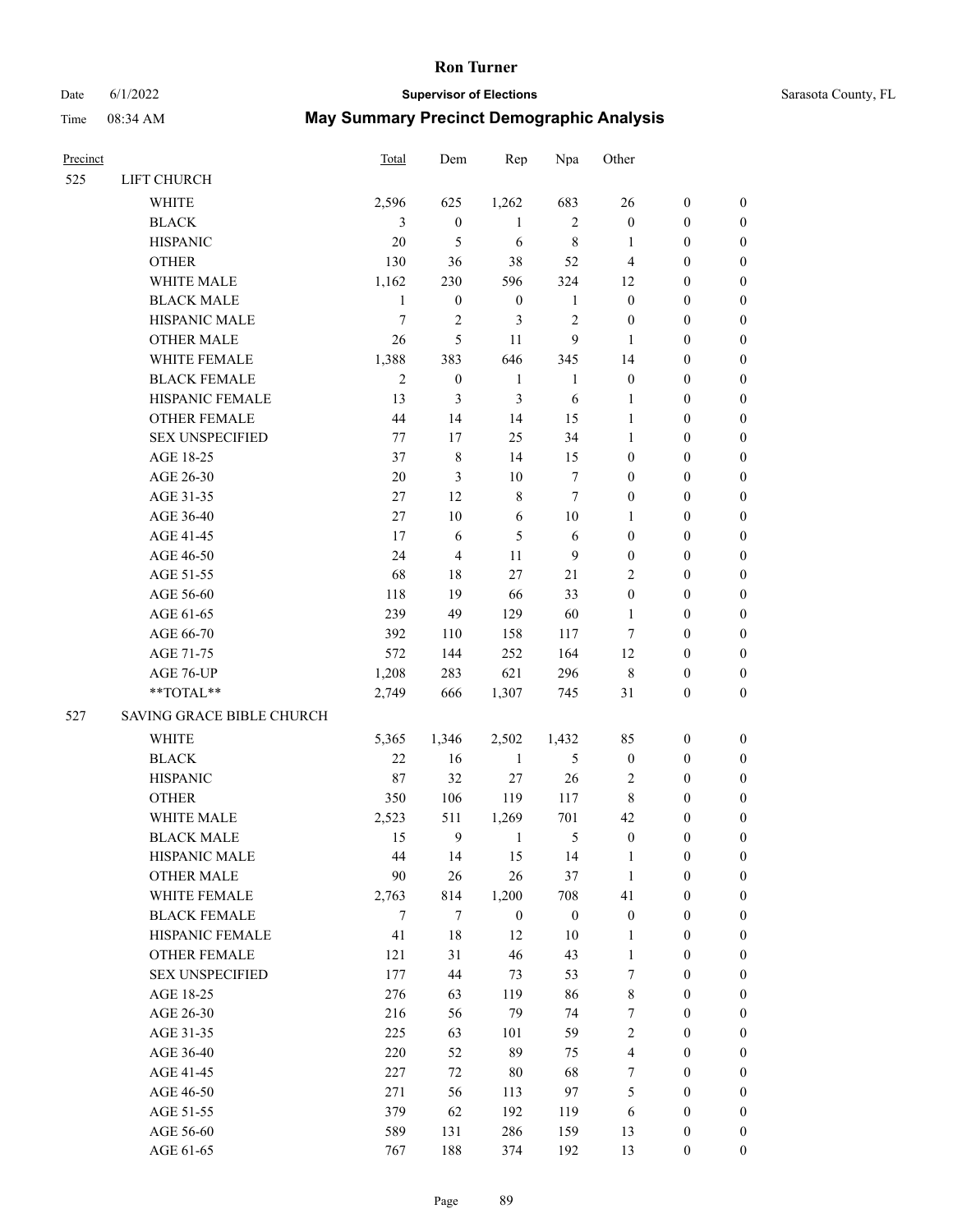#### Date 6/1/2022 **Supervisor of Elections** Supervisor **Supervisor of Elections** Sarasota County, FL

| Precinct      | <b>Total</b> | Dem   | Rep   | Npa   | Other |   |
|---------------|--------------|-------|-------|-------|-------|---|
| AGE 66-70     | 847          | 233   | 360   | 242   |       |   |
| AGE 71-75     | 734          | 228   | 325   | 174   |       |   |
| AGE 76-UP     | 1.073        | 296   | 531   | 235   |       |   |
| $*$ TOTAL $*$ | 5.824        | 1,500 | 2.649 | 1,580 | 95    | 0 |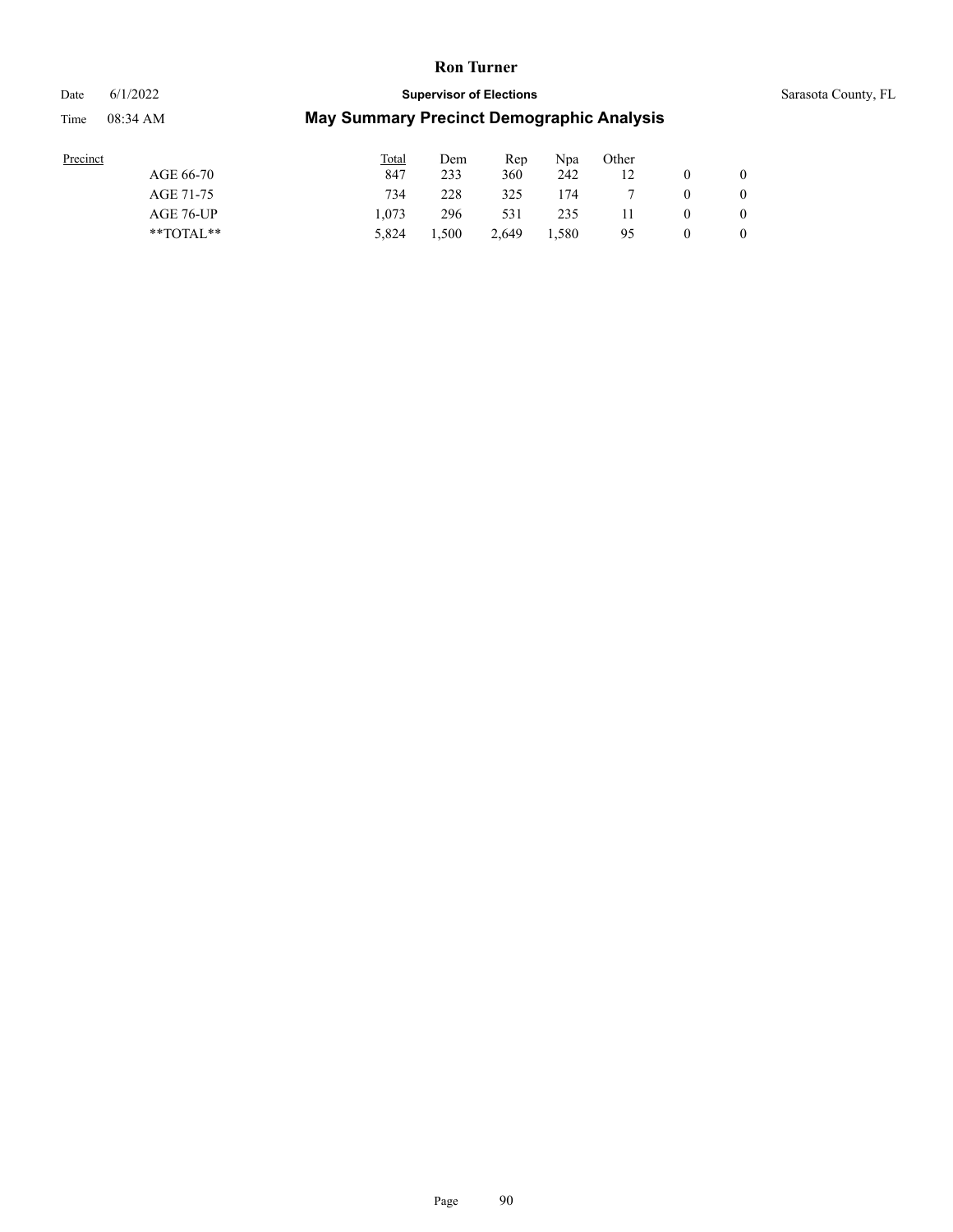# Date 6/1/2022 **Supervisor of Elections** Sarasota County, FL

| Precinct |                               | Total          | Dem                     | Rep            | Npa              | Other            |                  |                  |
|----------|-------------------------------|----------------|-------------------------|----------------|------------------|------------------|------------------|------------------|
| 529      | CENTER OF HOPE NGHBRHD CHURCH |                |                         |                |                  |                  |                  |                  |
|          | <b>WHITE</b>                  | 3,915          | 1,000                   | 1,746          | 1,089            | 80               | $\boldsymbol{0}$ | $\boldsymbol{0}$ |
|          | <b>BLACK</b>                  | 20             | 8                       | $\overline{2}$ | 10               | $\boldsymbol{0}$ | $\boldsymbol{0}$ | $\boldsymbol{0}$ |
|          | <b>HISPANIC</b>               | 125            | 44                      | 41             | 37               | 3                | $\boldsymbol{0}$ | $\boldsymbol{0}$ |
|          | <b>OTHER</b>                  | 304            | 79                      | 87             | 133              | 5                | $\boldsymbol{0}$ | $\boldsymbol{0}$ |
|          | WHITE MALE                    | 1,853          | 382                     | 875            | 559              | 37               | $\boldsymbol{0}$ | $\boldsymbol{0}$ |
|          | <b>BLACK MALE</b>             | 15             | 6                       | $\overline{2}$ | $\tau$           | $\boldsymbol{0}$ | $\boldsymbol{0}$ | $\boldsymbol{0}$ |
|          | HISPANIC MALE                 | 58             | 18                      | 21             | 17               | $\overline{c}$   | $\boldsymbol{0}$ | $\boldsymbol{0}$ |
|          | <b>OTHER MALE</b>             | 94             | 23                      | 28             | 42               | $\mathbf{1}$     | $\boldsymbol{0}$ | $\boldsymbol{0}$ |
|          | WHITE FEMALE                  | 2,012          | 606                     | 855            | 510              | 41               | $\boldsymbol{0}$ | $\boldsymbol{0}$ |
|          | <b>BLACK FEMALE</b>           | $\overline{4}$ | 1                       | $\mathbf{0}$   | 3                | $\boldsymbol{0}$ | $\boldsymbol{0}$ | 0                |
|          | HISPANIC FEMALE               | 65             | 25                      | 20             | 19               | $\mathbf{1}$     | $\boldsymbol{0}$ | 0                |
|          | <b>OTHER FEMALE</b>           | 89             | 24                      | 24             | 40               | $\mathbf{1}$     | $\boldsymbol{0}$ | $\boldsymbol{0}$ |
|          | <b>SEX UNSPECIFIED</b>        | 153            | 38                      | 46             | 64               | 5                | $\boldsymbol{0}$ | $\boldsymbol{0}$ |
|          | AGE 18-25                     | 326            | 66                      | 116            | 133              | 11               | $\boldsymbol{0}$ | $\boldsymbol{0}$ |
|          | AGE 26-30                     | 236            | 51                      | 82             | 91               | 12               | $\boldsymbol{0}$ | $\boldsymbol{0}$ |
|          | AGE 31-35                     | 232            | 41                      | 86             | 97               | $\,$ 8 $\,$      | $\boldsymbol{0}$ | $\boldsymbol{0}$ |
|          | AGE 36-40                     | 258            | 54                      | 100            | 99               | 5                | $\boldsymbol{0}$ | $\boldsymbol{0}$ |
|          | AGE 41-45                     | 257            | 49                      | 94             | 103              | 11               | $\boldsymbol{0}$ | $\boldsymbol{0}$ |
|          | AGE 46-50                     | 277            | 57                      | 127            | 89               | 4                | $\boldsymbol{0}$ | $\boldsymbol{0}$ |
|          | AGE 51-55                     | 383            | 97                      | 181            | 99               | 6                | $\boldsymbol{0}$ | 0                |
|          | AGE 56-60                     | 474            | 115                     | 244            | 108              | 7                | $\boldsymbol{0}$ | 0                |
|          | AGE 61-65                     | 483            | 132                     | 228            | 113              | $10\,$           | $\boldsymbol{0}$ | $\boldsymbol{0}$ |
|          | AGE 66-70                     | 475            | 151                     | 212            | 109              | 3                | $\boldsymbol{0}$ | $\boldsymbol{0}$ |
|          | AGE 71-75                     | 436            | 152                     | 176            | 101              | 7                | $\boldsymbol{0}$ | $\boldsymbol{0}$ |
|          | AGE 76-UP                     | 527            | 166                     | 230            | 127              | $\overline{4}$   | $\boldsymbol{0}$ | $\boldsymbol{0}$ |
|          | **TOTAL**                     | 4,364          | 1,131                   | 1,876          | 1,269            | 88               | $\boldsymbol{0}$ | $\boldsymbol{0}$ |
| 531      | VENICE GARDENS CIVIC CENTER   |                |                         |                |                  |                  |                  |                  |
|          | <b>WHITE</b>                  | 1,217          | 333                     | 512            | 348              | 24               | $\boldsymbol{0}$ | $\boldsymbol{0}$ |
|          | <b>BLACK</b>                  | $\,8\,$        | 6                       | $\overline{2}$ | $\boldsymbol{0}$ | $\boldsymbol{0}$ | $\boldsymbol{0}$ | $\boldsymbol{0}$ |
|          | <b>HISPANIC</b>               | 45             | 18                      | 16             | 11               | $\boldsymbol{0}$ | $\boldsymbol{0}$ | $\boldsymbol{0}$ |
|          | <b>OTHER</b>                  | 101            | 30                      | 32             | 33               | 6                | $\boldsymbol{0}$ | $\boldsymbol{0}$ |
|          | WHITE MALE                    | 548            | 118                     | 249            | 172              | 9                | $\boldsymbol{0}$ | 0                |
|          | <b>BLACK MALE</b>             | 3              | $\mathfrak{2}$          | $\mathbf{1}$   | $\boldsymbol{0}$ | $\boldsymbol{0}$ | $\boldsymbol{0}$ | $\boldsymbol{0}$ |
|          | HISPANIC MALE                 | 27             | $8\,$                   | 11             | 8                | $\boldsymbol{0}$ | $\boldsymbol{0}$ | $\overline{0}$   |
|          | <b>OTHER MALE</b>             | 30             | 6                       | 11             | $10\,$           | 3                | $\boldsymbol{0}$ | $\overline{0}$   |
|          | WHITE FEMALE                  | 651            | 212                     | 255            | 169              | 15               | $\boldsymbol{0}$ | $\overline{0}$   |
|          | <b>BLACK FEMALE</b>           | 5              | $\overline{\mathbf{4}}$ | $\mathbf{1}$   | $\boldsymbol{0}$ | $\boldsymbol{0}$ | $\boldsymbol{0}$ | $\overline{0}$   |
|          | <b>HISPANIC FEMALE</b>        | 17             | 10                      | 5              | $\sqrt{2}$       | $\boldsymbol{0}$ | $\boldsymbol{0}$ | $\overline{0}$   |
|          | <b>OTHER FEMALE</b>           | 35             | 9                       | $10\,$         | 13               | 3                | $\boldsymbol{0}$ | $\theta$         |
|          | <b>SEX UNSPECIFIED</b>        | 42             | $8\,$                   | $17\,$         | 17               | $\boldsymbol{0}$ | $\boldsymbol{0}$ | 0                |
|          | AGE 18-25                     | 93             | 21                      | 30             | 35               | 7                | $\boldsymbol{0}$ | 0                |
|          | AGE 26-30                     | 64             | 16                      | 26             | 19               | 3                | $\boldsymbol{0}$ | 0                |
|          | AGE 31-35                     | 72             | 20                      | 28             | 24               | $\boldsymbol{0}$ | $\boldsymbol{0}$ | 0                |
|          | AGE 36-40                     | 87             | 20                      | 28             | 36               | 3                | $\boldsymbol{0}$ | $\overline{0}$   |
|          | AGE 41-45                     | 87             | 17                      | 38             | 30               | $\overline{2}$   | $\boldsymbol{0}$ | $\overline{0}$   |
|          | AGE 46-50                     | 67             | 15                      | 32             | 20               | $\boldsymbol{0}$ | $\boldsymbol{0}$ | $\overline{0}$   |
|          | AGE 51-55                     | 108            | 17                      | 54             | 33               | $\overline{4}$   | $\boldsymbol{0}$ | $\overline{0}$   |
|          | AGE 56-60                     | 139            | 40                      | 60             | 38               | $\mathbf{1}$     | $\boldsymbol{0}$ | 0                |
|          | AGE 61-65                     | 172            | 54                      | 68             | 48               | $\overline{c}$   | $\boldsymbol{0}$ | $\boldsymbol{0}$ |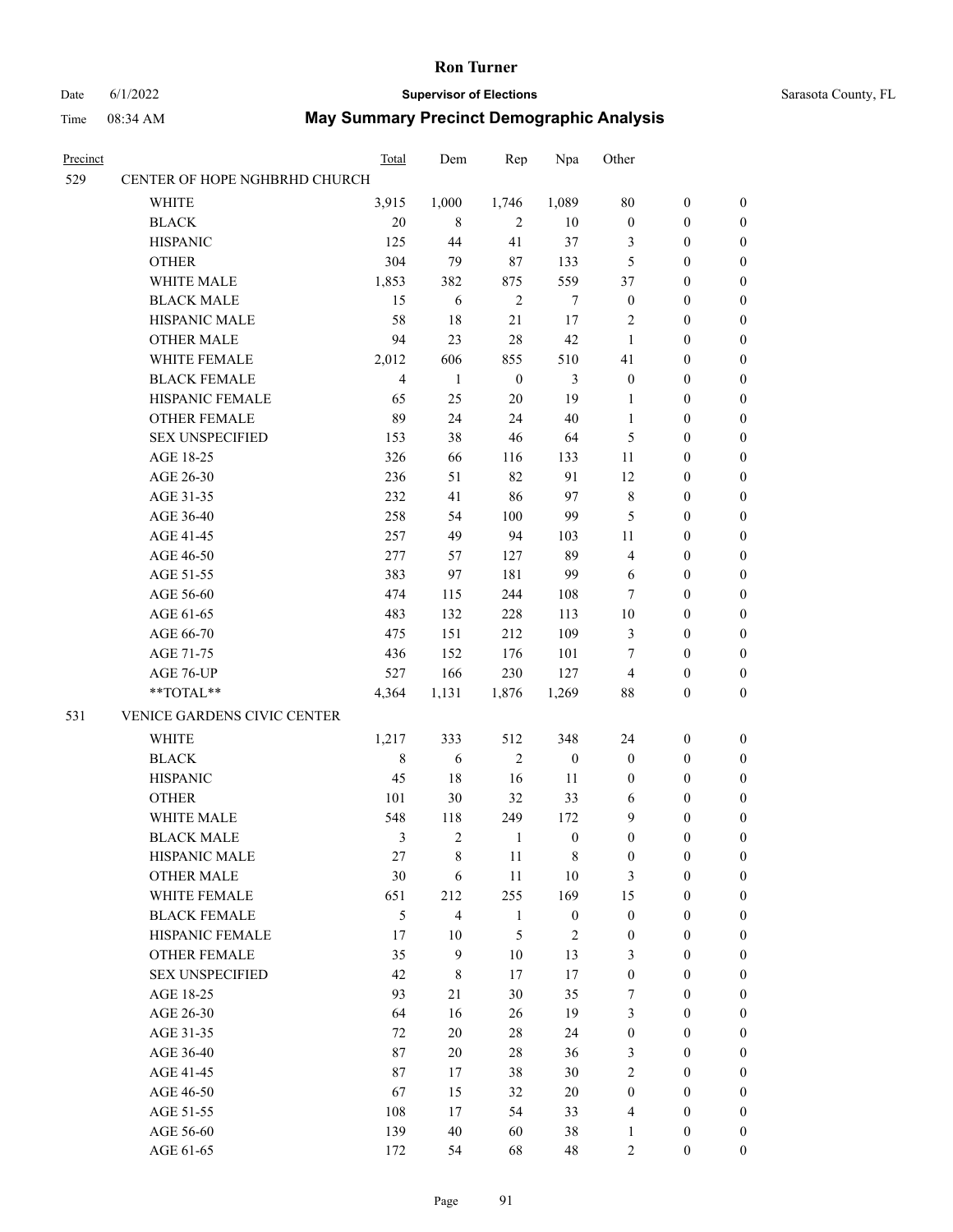# Date 6/1/2022 **Supervisor of Elections** Sarasota County, FL

| Precinct |               | <b>Total</b> | Dem | Rep | Npa | Other |              |
|----------|---------------|--------------|-----|-----|-----|-------|--------------|
|          | AGE 66-70     | 164          | 62  | 64  | 33  |       | $\mathbf{0}$ |
|          | AGE 71-75     | 138          | 46  | 60  | 30  |       | $\mathbf{0}$ |
|          | AGE 76-UP     | 180          | 59  | 74  | 46  |       | $\mathbf{0}$ |
|          | $*$ $TOTAL**$ | 1.371        | 387 | 562 | 392 | 30    | $\theta$     |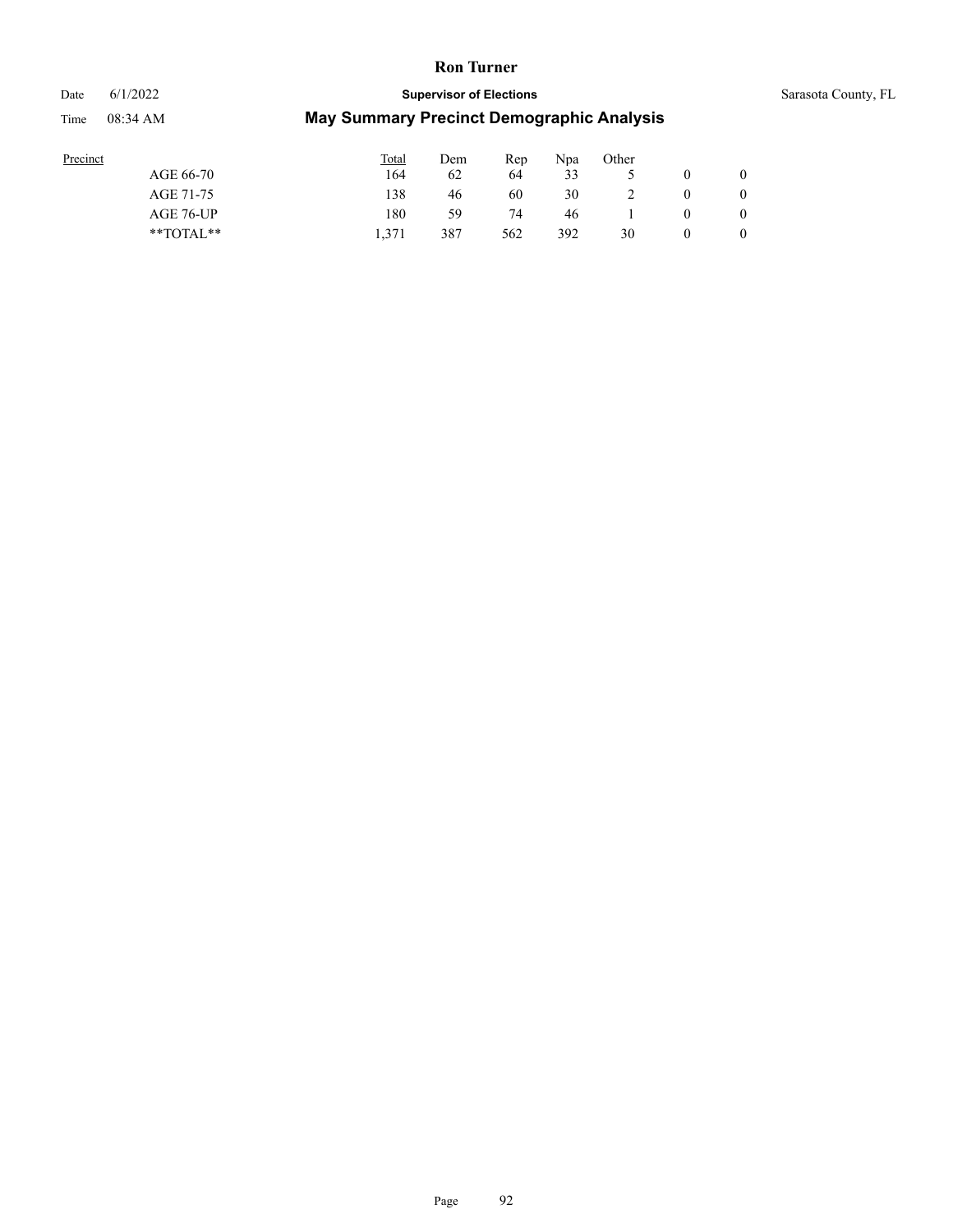# Date 6/1/2022 **Supervisor of Elections** Sarasota County, FL

| Precinct |                             | <b>Total</b> | Dem            | Rep            | Npa            | Other            |                  |                  |
|----------|-----------------------------|--------------|----------------|----------------|----------------|------------------|------------------|------------------|
| 533      | SOUTH VENICE BAPTIST CHURCH |              |                |                |                |                  |                  |                  |
|          | <b>WHITE</b>                | 2,682        | 691            | 1,199          | 738            | 54               | $\boldsymbol{0}$ | $\boldsymbol{0}$ |
|          | <b>BLACK</b>                | 25           | 14             | 3              | $\,$ 8 $\,$    | $\boldsymbol{0}$ | $\boldsymbol{0}$ | $\boldsymbol{0}$ |
|          | <b>HISPANIC</b>             | 130          | 39             | 38             | 52             | $\mathbf{1}$     | $\boldsymbol{0}$ | $\boldsymbol{0}$ |
|          | <b>OTHER</b>                | 255          | 67             | 64             | 114            | 10               | $\boldsymbol{0}$ | $\boldsymbol{0}$ |
|          | WHITE MALE                  | 1,226        | 266            | 577            | 362            | 21               | $\boldsymbol{0}$ | $\boldsymbol{0}$ |
|          | <b>BLACK MALE</b>           | 13           | 9              | $\overline{2}$ | $\overline{c}$ | $\boldsymbol{0}$ | $\boldsymbol{0}$ | $\boldsymbol{0}$ |
|          | HISPANIC MALE               | 63           | $20\,$         | 18             | 25             | $\boldsymbol{0}$ | $\boldsymbol{0}$ | $\boldsymbol{0}$ |
|          | <b>OTHER MALE</b>           | 72           | 15             | 15             | 41             | $\mathbf{1}$     | $\boldsymbol{0}$ | $\boldsymbol{0}$ |
|          | WHITE FEMALE                | 1,423        | 413            | 615            | 362            | 33               | $\boldsymbol{0}$ | $\boldsymbol{0}$ |
|          | <b>BLACK FEMALE</b>         | 11           | $\overline{4}$ | $\mathbf{1}$   | 6              | $\boldsymbol{0}$ | $\boldsymbol{0}$ | 0                |
|          | HISPANIC FEMALE             | 64           | 18             | 19             | 26             | 1                | $\boldsymbol{0}$ | 0                |
|          | <b>OTHER FEMALE</b>         | 96           | 28             | 21             | 41             | 6                | $\boldsymbol{0}$ | 0                |
|          | <b>SEX UNSPECIFIED</b>      | 106          | 31             | 30             | 42             | 3                | $\boldsymbol{0}$ | $\boldsymbol{0}$ |
|          | AGE 18-25                   | 238          | 51             | 85             | 95             | 7                | $\boldsymbol{0}$ | $\boldsymbol{0}$ |
|          | AGE 26-30                   | 199          | 43             | 61             | 90             | 5                | $\boldsymbol{0}$ | $\boldsymbol{0}$ |
|          | AGE 31-35                   | 222          | 50             | 73             | 94             | 5                | $\boldsymbol{0}$ | $\boldsymbol{0}$ |
|          | AGE 36-40                   | 199          | 48             | 73             | 70             | 8                | $\boldsymbol{0}$ | $\boldsymbol{0}$ |
|          | AGE 41-45                   | 203          | 42             | 85             | 73             | 3                | $\boldsymbol{0}$ | $\boldsymbol{0}$ |
|          | AGE 46-50                   | 181          | 34             | 84             | 57             | 6                | $\boldsymbol{0}$ | $\boldsymbol{0}$ |
|          | AGE 51-55                   | 256          | 61             | 117            | 73             | 5                | $\boldsymbol{0}$ | $\boldsymbol{0}$ |
|          | AGE 56-60                   | 304          | 67             | 142            | 87             | 8                | $\boldsymbol{0}$ | 0                |
|          | AGE 61-65                   | 340          | 96             | 159            | 79             | 6                | $\boldsymbol{0}$ | 0                |
|          | AGE 66-70                   | 309          | 101            | 126            | 77             | 5                | $\boldsymbol{0}$ | $\boldsymbol{0}$ |
|          | AGE 71-75                   | 271          | 89             | 123            | 52             | 7                | $\boldsymbol{0}$ | $\boldsymbol{0}$ |
|          | AGE 76-UP                   | 370          | 129            | 176            | 65             | $\boldsymbol{0}$ | $\boldsymbol{0}$ | $\boldsymbol{0}$ |
|          | $**TOTAL**$                 | 3,092        | 811            | 1,304          | 912            | 65               | $\boldsymbol{0}$ | $\boldsymbol{0}$ |
| 535      | <b>WOODMERE PARK</b>        |              |                |                |                |                  |                  |                  |
|          | <b>WHITE</b>                | 7,313        | 1,852          | 3,471          | 1,877          | 113              | $\boldsymbol{0}$ | $\boldsymbol{0}$ |
|          | <b>BLACK</b>                | 35           | 23             | $\sqrt{5}$     | 6              | $\mathbf{1}$     | $\boldsymbol{0}$ | $\boldsymbol{0}$ |
|          | <b>HISPANIC</b>             | 146          | 46             | 42             | 55             | 3                | $\boldsymbol{0}$ | $\boldsymbol{0}$ |
|          | <b>OTHER</b>                | 429          | 129            | 134            | 161            | 5                | $\boldsymbol{0}$ | $\boldsymbol{0}$ |
|          | WHITE MALE                  | 3,292        | 700            | 1,635          | 905            | 52               | $\boldsymbol{0}$ | 0                |
|          | <b>BLACK MALE</b>           | 22           | 14             | $\overline{4}$ | $\mathfrak{Z}$ | $\mathbf{1}$     | $\boldsymbol{0}$ | 0                |
|          | HISPANIC MALE               | 67           | 17             | 22             | 27             | 1                | $\boldsymbol{0}$ | 0                |
|          | <b>OTHER MALE</b>           | 117          | 27             | 40             | 49             | $\mathbf{1}$     | $\boldsymbol{0}$ | $\overline{0}$   |
|          | WHITE FEMALE                | 3,920        | 1,126          | 1,798          | 935            | 61               | $\boldsymbol{0}$ | $\overline{0}$   |
|          | <b>BLACK FEMALE</b>         | 12           | $\,$ 8 $\,$    | $\mathbf{1}$   | $\mathfrak{Z}$ | $\boldsymbol{0}$ | $\boldsymbol{0}$ | $\overline{0}$   |
|          | HISPANIC FEMALE             | 72           | 27             | 16             | 27             | 2                | $\boldsymbol{0}$ | $\overline{0}$   |
|          | <b>OTHER FEMALE</b>         | 146          | 48             | 47             | 50             | $\mathbf{1}$     | $\boldsymbol{0}$ | $\overline{0}$   |
|          | <b>SEX UNSPECIFIED</b>      | 235          | 58             | 84             | 90             | 3                | $\boldsymbol{0}$ | $\overline{0}$   |
|          | AGE 18-25                   | 313          | 79             | 115            | 108            | $11\,$           | $\boldsymbol{0}$ | 0                |
|          | AGE 26-30                   | 190          | 41             | 71             | 75             | 3                | $\boldsymbol{0}$ | 0                |
|          | AGE 31-35                   | 249          | 48             | 99             | 96             | 6                | $\boldsymbol{0}$ | 0                |
|          | AGE 36-40                   | 257          | 64             | 97             | $87\,$         | 9                | $\boldsymbol{0}$ | 0                |
|          | AGE 41-45                   | 264          | 61             | 101            | 96             | 6                | $\boldsymbol{0}$ | $\overline{0}$   |
|          | AGE 46-50                   | 333          | 64             | 156            | 108            | 5                | $\boldsymbol{0}$ | $\overline{0}$   |
|          | AGE 51-55                   | 456          | 103            | 220            | 122            | 11               | $\boldsymbol{0}$ | $\overline{0}$   |
|          | AGE 56-60                   | 587          | 120            | 301            | 152            | 14               | $\boldsymbol{0}$ | 0                |
|          | AGE 61-65                   | 777          | 193            | 387            | 184            | 13               | $\boldsymbol{0}$ | $\boldsymbol{0}$ |
|          |                             |              |                |                |                |                  |                  |                  |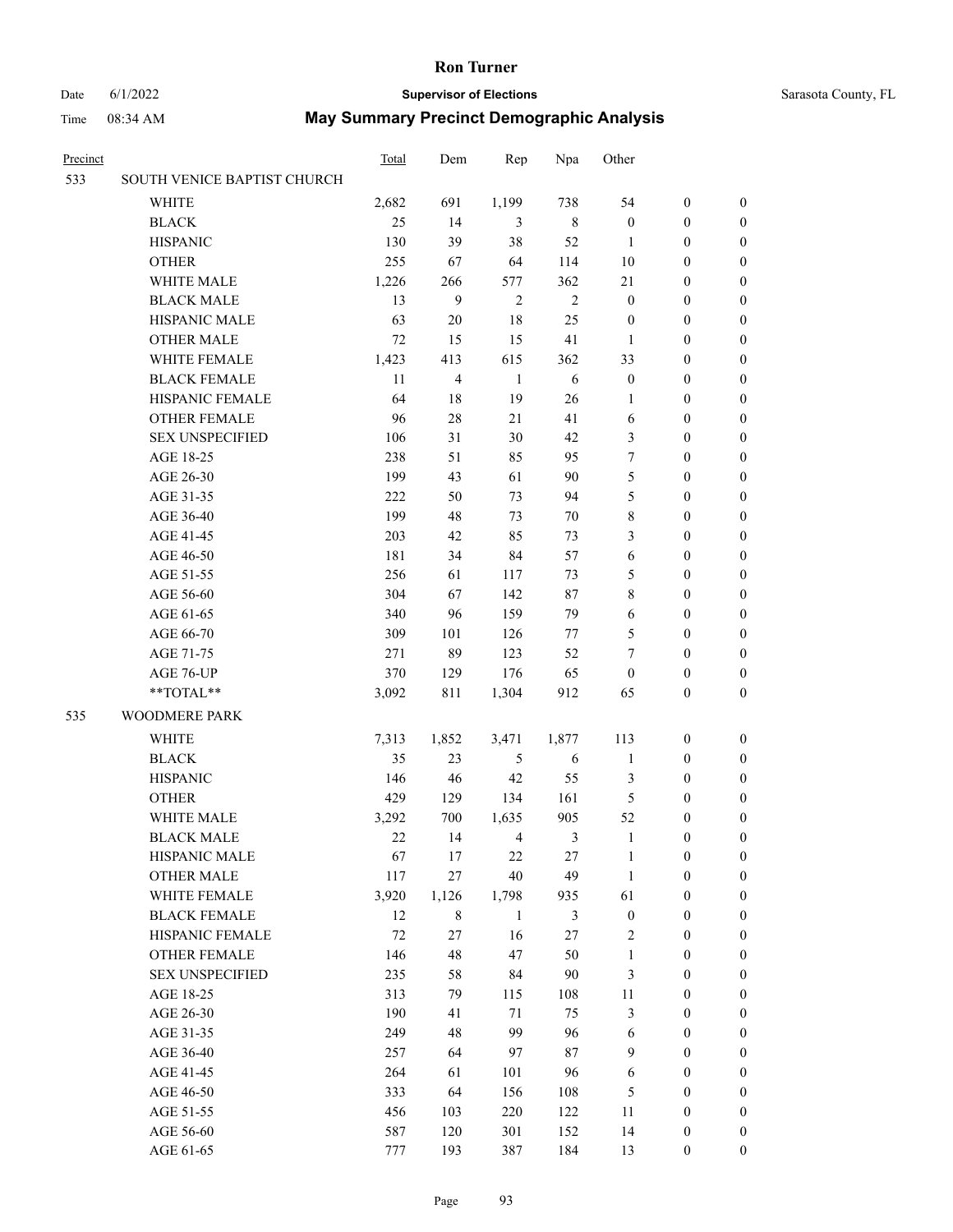Date 6/1/2022 **Supervisor of Elections** Supervisor **Supervisor of Elections** Sarasota County, FL

| Precinct |  |
|----------|--|
|          |  |

|               | Total | Dem   | Rep   | Npa   | Other |          |          |
|---------------|-------|-------|-------|-------|-------|----------|----------|
| AGE 66-70     | 1.036 | 316   | 440   | 264   | 16    |          | $\theta$ |
| AGE 71-75     | 1.139 | 321   | 500   | 308   | 10    | $_{0}$   |          |
| AGE 76-UP     | 2.322 | 640   | 1.165 | 499   | 18    | $\theta$ |          |
| $*$ TOTAL $*$ | 7.923 | 2.050 | 3,652 | 2,099 | 122   | $_{0}$   |          |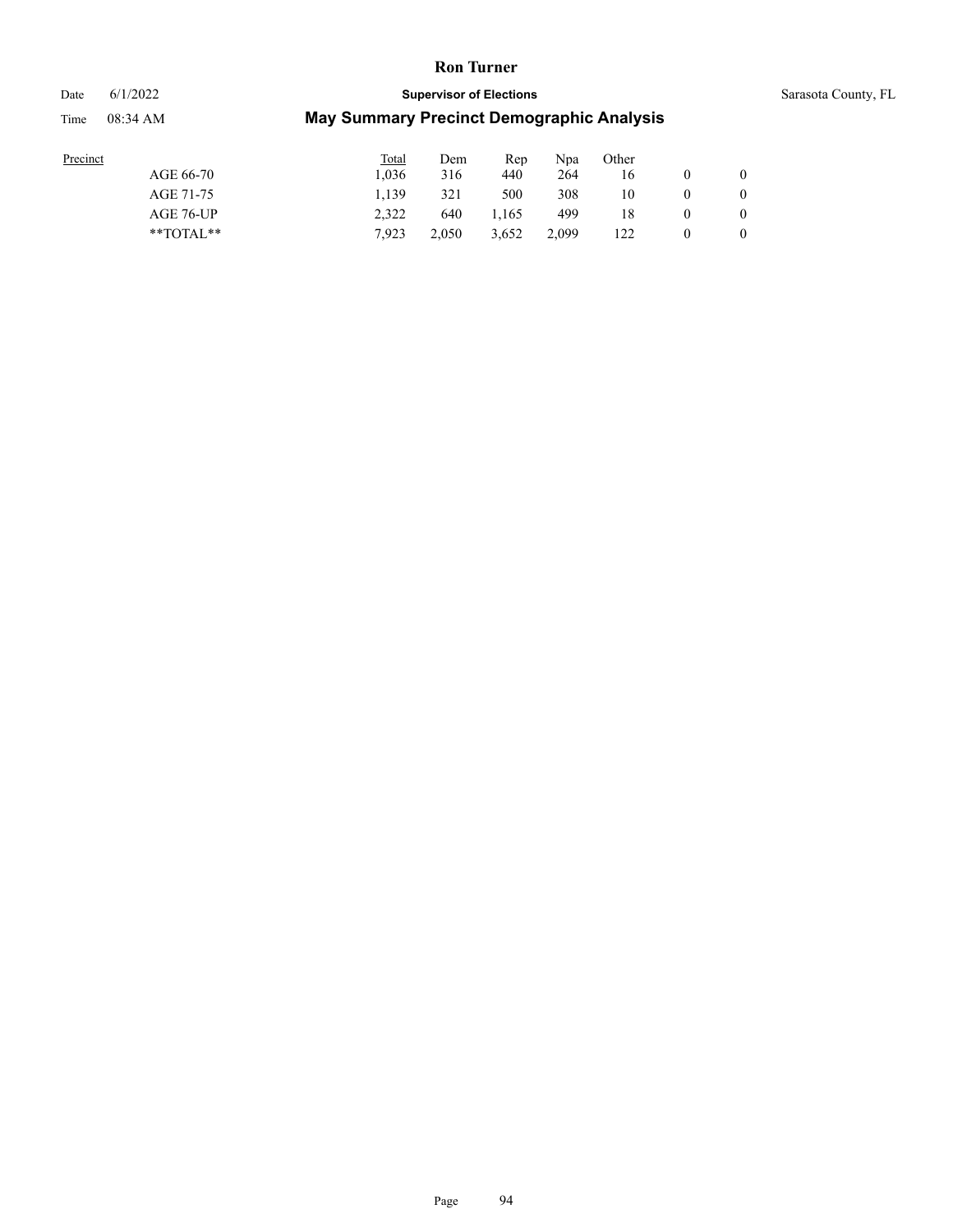#### Date 6/1/2022 **Supervisor of Elections** Supervisor **Supervisor of Elections** Sarasota County, FL

| Precinct |                             | <b>Total</b> | Dem            | Rep            | Npa            | Other            |                  |                  |
|----------|-----------------------------|--------------|----------------|----------------|----------------|------------------|------------------|------------------|
| 537      | TRINITY PRESBYTERIAN CHURCH |              |                |                |                |                  |                  |                  |
|          | WHITE                       | 5,075        | 1,239          | 2,337          | 1,415          | 84               | $\boldsymbol{0}$ | 0                |
|          | <b>BLACK</b>                | 48           | 26             | $\tau$         | 13             | $\mathbf{2}$     | $\boldsymbol{0}$ | $\boldsymbol{0}$ |
|          | <b>HISPANIC</b>             | 143          | 46             | 32             | 63             | $\mathfrak{2}$   | $\boldsymbol{0}$ | $\boldsymbol{0}$ |
|          | <b>OTHER</b>                | 387          | 83             | 139            | 149            | 16               | $\boldsymbol{0}$ | $\boldsymbol{0}$ |
|          | WHITE MALE                  | 2,367        | 452            | 1,176          | 696            | 43               | $\boldsymbol{0}$ | $\boldsymbol{0}$ |
|          | <b>BLACK MALE</b>           | 19           | 10             | $\overline{4}$ | $\overline{4}$ | $\mathbf{1}$     | $\boldsymbol{0}$ | $\boldsymbol{0}$ |
|          | HISPANIC MALE               | $70\,$       | 17             | 20             | 33             | $\boldsymbol{0}$ | $\boldsymbol{0}$ | $\boldsymbol{0}$ |
|          | <b>OTHER MALE</b>           | 112          | 25             | 44             | $40\,$         | 3                | $\boldsymbol{0}$ | $\boldsymbol{0}$ |
|          | WHITE FEMALE                | 2,629        | 768            | 1,135          | 686            | 40               | $\boldsymbol{0}$ | $\boldsymbol{0}$ |
|          | <b>BLACK FEMALE</b>         | 28           | 16             | $\mathfrak{Z}$ | $\,$ 8 $\,$    | $\mathbf{1}$     | $\boldsymbol{0}$ | $\boldsymbol{0}$ |
|          | HISPANIC FEMALE             | 68           | 27             | 10             | 29             | 2                | $\boldsymbol{0}$ | 0                |
|          | <b>OTHER FEMALE</b>         | 123          | 29             | 47             | 42             | 5                | $\boldsymbol{0}$ | 0                |
|          | <b>SEX UNSPECIFIED</b>      | 210          | 40             | 65             | 98             | $\tau$           | $\boldsymbol{0}$ | $\boldsymbol{0}$ |
|          | AGE 18-25                   | 407          | 85             | 167            | 139            | 16               | $\boldsymbol{0}$ | $\boldsymbol{0}$ |
|          | AGE 26-30                   | 329          | 75             | 117            | 121            | 16               | $\boldsymbol{0}$ | $\boldsymbol{0}$ |
|          | AGE 31-35                   | 316          | 61             | 131            | 116            | 8                | $\boldsymbol{0}$ | $\boldsymbol{0}$ |
|          | AGE 36-40                   | 311          | 50             | 128            | 123            | 10               | $\boldsymbol{0}$ | $\boldsymbol{0}$ |
|          | AGE 41-45                   | 305          | 62             | 125            | 109            | 9                | $\boldsymbol{0}$ | $\boldsymbol{0}$ |
|          | AGE 46-50                   | 333          | 67             | 154            | 107            | 5                | $\boldsymbol{0}$ | $\boldsymbol{0}$ |
|          | AGE 51-55                   | 466          | 85             | 245            | 129            | 7                | $\boldsymbol{0}$ | 0                |
|          | AGE 56-60                   | 606          | 136            | 298            | 162            | $10\,$           | $\boldsymbol{0}$ | 0                |
|          | AGE 61-65                   | 644          | 169            | 296            | 174            | 5                | $\boldsymbol{0}$ | 0                |
|          | AGE 66-70                   | 606          | 177            | 268            | 151            | $10\,$           | $\boldsymbol{0}$ | $\boldsymbol{0}$ |
|          | AGE 71-75                   | 543          | 173            | 234            | 132            | $\overline{4}$   | $\boldsymbol{0}$ | $\boldsymbol{0}$ |
|          | AGE 76-UP                   | 786          | 253            | 352            | 177            | 4                | $\boldsymbol{0}$ | $\boldsymbol{0}$ |
|          | **TOTAL**                   | 5,653        | 1,394          | 2,515          | 1,640          | 104              | $\mathbf{0}$     | $\boldsymbol{0}$ |
| 539      |                             |              |                |                |                |                  |                  |                  |
|          | TRINITY PRESBYTERIAN CHURCH |              |                |                |                |                  |                  |                  |
|          | WHITE                       | 4,618        | 1,097          | 2,333          | 1,121          | 67               | $\boldsymbol{0}$ | $\boldsymbol{0}$ |
|          | <b>BLACK</b>                | 23           | 15             | 5              | $\sqrt{2}$     | $\mathbf{1}$     | $\boldsymbol{0}$ | $\boldsymbol{0}$ |
|          | <b>HISPANIC</b>             | 63           | 23             | $27\,$         | 13             | $\boldsymbol{0}$ | $\boldsymbol{0}$ | $\boldsymbol{0}$ |
|          | <b>OTHER</b>                | 272          | 80             | 83             | 94             | 15               | $\boldsymbol{0}$ | $\boldsymbol{0}$ |
|          | WHITE MALE                  | 2,107        | 425            | 1,101          | 547            | 34               | 0                | $\boldsymbol{0}$ |
|          | <b>BLACK MALE</b>           | 11           | 6              | 3              | $\mathbf{1}$   | 1                | 0                | $\boldsymbol{0}$ |
|          | HISPANIC MALE               | 29           | 13             | 9              | 7              | $\boldsymbol{0}$ | $\boldsymbol{0}$ | 0                |
|          | <b>OTHER MALE</b>           | 62           | 17             | 22             | 19             | 4                | $\boldsymbol{0}$ | 0                |
|          | WHITE FEMALE                | 2,460        | 655            | 1,209          | 563            | 33               | $\boldsymbol{0}$ | $\overline{0}$   |
|          | <b>BLACK FEMALE</b>         | 12           | 9              | $\sqrt{2}$     | $\mathbf{1}$   | $\boldsymbol{0}$ | $\boldsymbol{0}$ | $\overline{0}$   |
|          | HISPANIC FEMALE             | 33           | $\overline{9}$ | $18\,$         | $\sqrt{6}$     | $\boldsymbol{0}$ | $\boldsymbol{0}$ | 0                |
|          | OTHER FEMALE                | 110          | 36             | 35             | 32             | 7                | $\boldsymbol{0}$ | $\overline{0}$   |
|          | <b>SEX UNSPECIFIED</b>      | 127          | 36             | 42             | $46\,$         | 3                | $\boldsymbol{0}$ | $\overline{0}$   |
|          | AGE 18-25                   | 159          | 26             | 74             | 54             | 5                | $\boldsymbol{0}$ | 0                |
|          | AGE 26-30                   | 59           | $18\,$         | 21             | $20\,$         | $\boldsymbol{0}$ | $\boldsymbol{0}$ | 0                |
|          | AGE 31-35                   | 89           | 17             | 38             | 34             | $\boldsymbol{0}$ | $\boldsymbol{0}$ | 0                |
|          | AGE 36-40                   | 92           | $22\,$         | 36             | 28             | 6                | $\boldsymbol{0}$ | 0                |
|          | AGE 41-45                   | 104          | 26             | 45             | $30\,$         | 3                | $\boldsymbol{0}$ | $\overline{0}$   |
|          | AGE 46-50                   | 125          | $20\,$         | 60             | $42\,$         | 3                | $\boldsymbol{0}$ | $\overline{0}$   |
|          | AGE 51-55                   | 228          | 51             | 114            | 58             | 5                | $\boldsymbol{0}$ | $\overline{0}$   |
|          | AGE 56-60                   | 399          | 66             | 241            | 83             | 9                | $\boldsymbol{0}$ | 0                |
|          | AGE 61-65                   | 666          | 142            | 345            | 162            | 17               | $\boldsymbol{0}$ | $\overline{0}$   |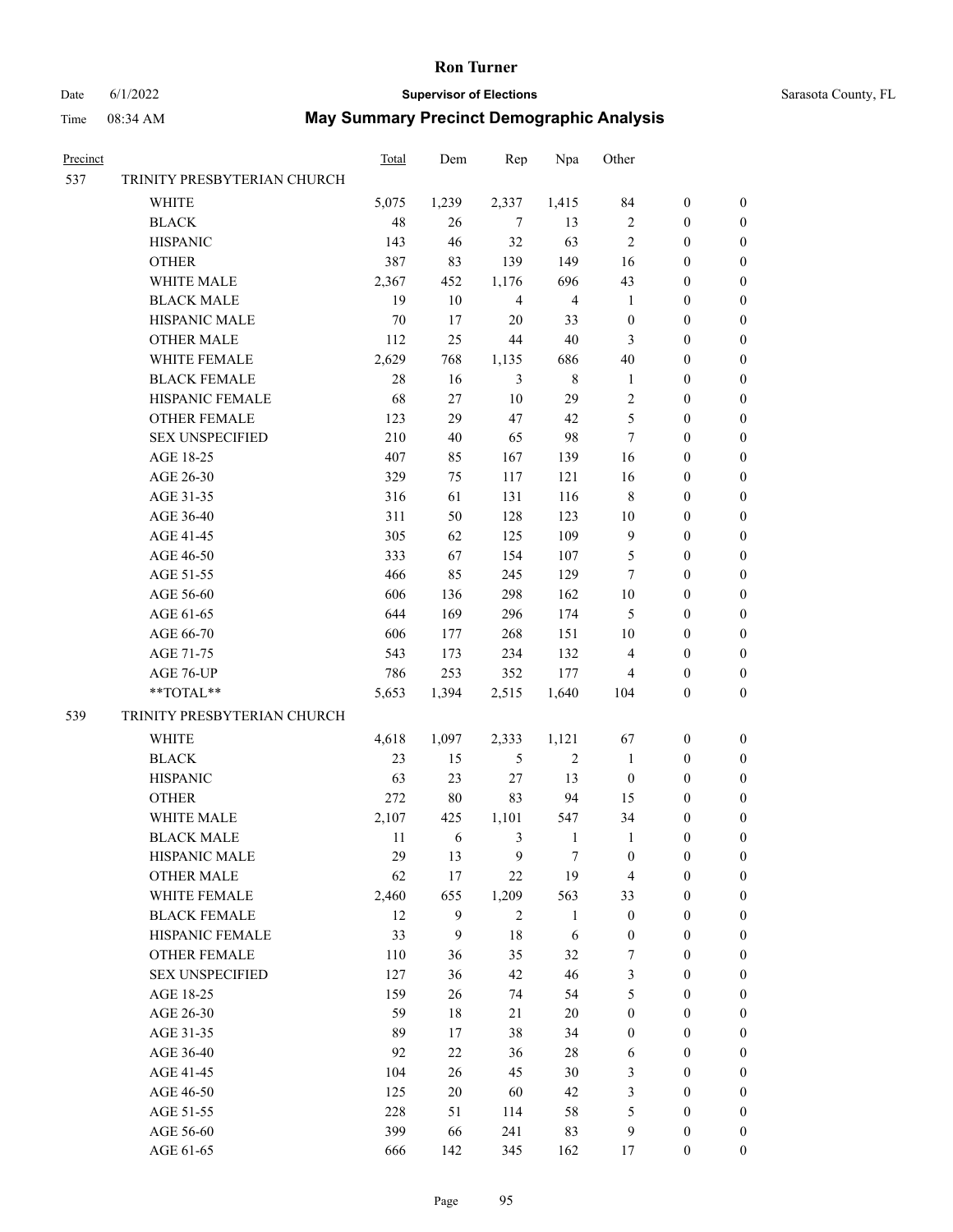Date 6/1/2022 **Supervisor of Elections** Supervisor **Supervisor of Elections** Sarasota County, FL

| rrecinct |
|----------|
|          |

|               | Total | Dem   | Rep   | Npa   | Other        |                |
|---------------|-------|-------|-------|-------|--------------|----------------|
| AGE 66-70     | 847   | 208   | 420   | 205   | 14           | $\overline{0}$ |
| AGE 71-75     | 1.008 | 282   | 460   | 255   | $\mathbf{H}$ | $\bf{0}$       |
| AGE 76-UP     | 1.200 | 337   | 594   | 259   | 10           | $\bf{0}$       |
| $*$ TOTAL $*$ | 4.976 | 1.215 | 2.448 | 1.230 | 83           |                |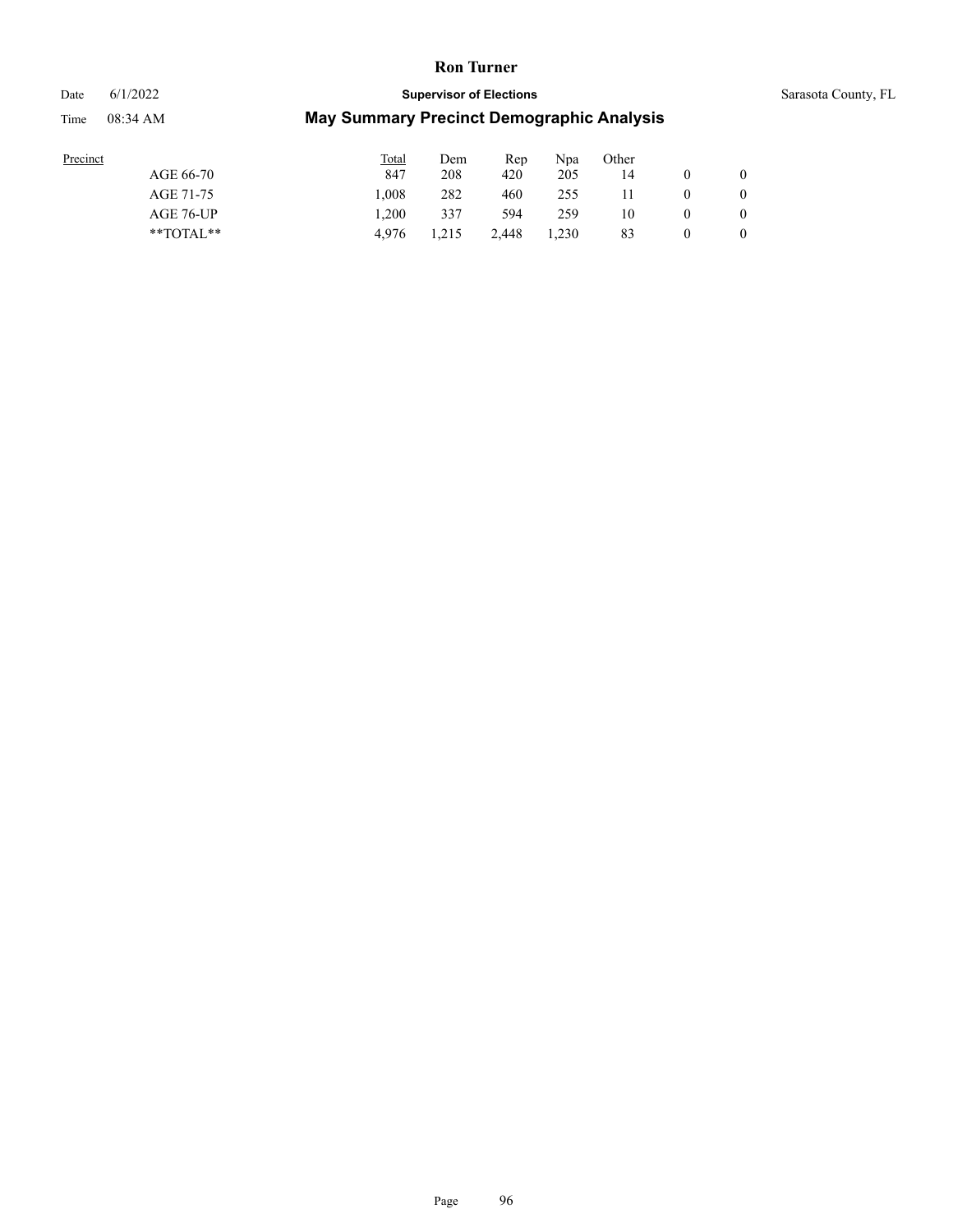# Date 6/1/2022 **Supervisor of Elections** Supervisor **Supervisor of Elections** Sarasota County, FL

| Precinct |                                 | Total  | Dem                     | Rep              | Npa              | Other            |                  |                  |
|----------|---------------------------------|--------|-------------------------|------------------|------------------|------------------|------------------|------------------|
| 541      | NEW LIFE CHURCH                 |        |                         |                  |                  |                  |                  |                  |
|          | <b>WHITE</b>                    | 6,662  | 1,451                   | 3,516            | 1,582            | 113              | $\boldsymbol{0}$ | $\boldsymbol{0}$ |
|          | <b>BLACK</b>                    | 67     | 39                      | 8                | 20               | $\boldsymbol{0}$ | $\boldsymbol{0}$ | $\boldsymbol{0}$ |
|          | <b>HISPANIC</b>                 | 147    | 36                      | 56               | 54               | $\mathbf{1}$     | $\boldsymbol{0}$ | $\boldsymbol{0}$ |
|          | <b>OTHER</b>                    | 440    | 133                     | 137              | 155              | 15               | $\boldsymbol{0}$ | $\boldsymbol{0}$ |
|          | WHITE MALE                      | 3,135  | 572                     | 1,741            | 773              | 49               | $\boldsymbol{0}$ | $\boldsymbol{0}$ |
|          | <b>BLACK MALE</b>               | 35     | 21                      | $\overline{4}$   | 10               | $\boldsymbol{0}$ | $\boldsymbol{0}$ | $\boldsymbol{0}$ |
|          | HISPANIC MALE                   | 57     | 12                      | 25               | 20               | $\boldsymbol{0}$ | $\boldsymbol{0}$ | $\boldsymbol{0}$ |
|          | <b>OTHER MALE</b>               | 112    | 28                      | 39               | 40               | 5                | $\boldsymbol{0}$ | $\boldsymbol{0}$ |
|          | WHITE FEMALE                    | 3,449  | 860                     | 1,738            | 788              | 63               | $\boldsymbol{0}$ | $\boldsymbol{0}$ |
|          | <b>BLACK FEMALE</b>             | 32     | 18                      | $\overline{4}$   | 10               | $\boldsymbol{0}$ | $\boldsymbol{0}$ | 0                |
|          | HISPANIC FEMALE                 | 90     | 24                      | 31               | 34               | 1                | $\boldsymbol{0}$ | 0                |
|          | <b>OTHER FEMALE</b>             | 162    | 57                      | 52               | 52               | $\mathbf{1}$     | $\boldsymbol{0}$ | 0                |
|          | <b>SEX UNSPECIFIED</b>          | 212    | 51                      | 75               | 77               | 9                | $\boldsymbol{0}$ | $\boldsymbol{0}$ |
|          | AGE 18-25                       | 241    | 45                      | 105              | $8\sqrt{1}$      | 10               | $\boldsymbol{0}$ | $\boldsymbol{0}$ |
|          | AGE 26-30                       | 106    | $22\,$                  | 40               | 40               | 4                | $\boldsymbol{0}$ | $\boldsymbol{0}$ |
|          | AGE 31-35                       | 120    | 25                      | 47               | 48               | $\boldsymbol{0}$ | $\boldsymbol{0}$ | $\boldsymbol{0}$ |
|          | AGE 36-40                       | 164    | 40                      | 69               | 52               | 3                | $\boldsymbol{0}$ | $\boldsymbol{0}$ |
|          | AGE 41-45                       | 220    | 40                      | 106              | $71\,$           | 3                | $\boldsymbol{0}$ | $\boldsymbol{0}$ |
|          | AGE 46-50                       | 311    | 50                      | 163              | 93               | 5                | $\boldsymbol{0}$ | $\boldsymbol{0}$ |
|          | AGE 51-55                       | 387    | 62                      | 223              | 92               | 10               | $\boldsymbol{0}$ | $\boldsymbol{0}$ |
|          | AGE 56-60                       | 633    | 113                     | 369              | 139              | 12               | $\boldsymbol{0}$ | 0                |
|          | AGE 61-65                       | 1,094  | 230                     | 573              | 272              | 19               | $\boldsymbol{0}$ | 0                |
|          | AGE 66-70                       | 1,529  | 385                     | 778              | 344              | 22               | $\boldsymbol{0}$ | $\boldsymbol{0}$ |
|          | AGE 71-75                       | 1,375  | 387                     | 646              | 315              | $27\,$           | $\boldsymbol{0}$ | $\boldsymbol{0}$ |
|          | AGE 76-UP                       | 1,136  | 260                     | 598              | 264              | 14               | $\boldsymbol{0}$ | $\boldsymbol{0}$ |
|          | **TOTAL**                       | 7,316  | 1,659                   | 3,717            | 1,811            | 129              | $\boldsymbol{0}$ | $\boldsymbol{0}$ |
| 543      | <b>ENGLEWOOD SPORTS COMPLEX</b> |        |                         |                  |                  |                  |                  |                  |
|          | WHITE                           | 1,500  | 358                     | 750              | 362              | 30               | $\boldsymbol{0}$ | $\boldsymbol{0}$ |
|          | <b>BLACK</b>                    | 4      | $\mathfrak{Z}$          | $\boldsymbol{0}$ | $\mathbf{1}$     | $\boldsymbol{0}$ | $\boldsymbol{0}$ | $\boldsymbol{0}$ |
|          | <b>HISPANIC</b>                 | 13     | 9                       | $\overline{2}$   | $\mathfrak{2}$   | $\boldsymbol{0}$ | $\boldsymbol{0}$ | $\boldsymbol{0}$ |
|          | <b>OTHER</b>                    | $90\,$ | 15                      | 37               | 37               | $\mathbf{1}$     | $\boldsymbol{0}$ | $\boldsymbol{0}$ |
|          | WHITE MALE                      | 678    | 127                     | 361              | 176              | 14               | $\boldsymbol{0}$ | 0                |
|          | <b>BLACK MALE</b>               | 3      | $\overline{2}$          | $\boldsymbol{0}$ | $\mathbf{1}$     | $\boldsymbol{0}$ | $\boldsymbol{0}$ | 0                |
|          | <b>HISPANIC MALE</b>            | 7      | 5                       | $\boldsymbol{0}$ | $\overline{c}$   | 0                | 0                | 0                |
|          | <b>OTHER MALE</b>               | 24     | 5                       | 9                | 10               | $\boldsymbol{0}$ | $\boldsymbol{0}$ | $\overline{0}$   |
|          | WHITE FEMALE                    | 793    | 227                     | 372              | 178              | 16               | $\boldsymbol{0}$ | $\overline{0}$   |
|          | <b>BLACK FEMALE</b>             | 1      | $\mathbf{1}$            | $\boldsymbol{0}$ | $\boldsymbol{0}$ | $\boldsymbol{0}$ | $\boldsymbol{0}$ | $\overline{0}$   |
|          | HISPANIC FEMALE                 | 6      | $\overline{4}$          | 2                | $\boldsymbol{0}$ | $\boldsymbol{0}$ | $\theta$         | $\overline{0}$   |
|          | <b>OTHER FEMALE</b>             | 28     | $\mathfrak{2}$          | 13               | 13               | 0                | $\boldsymbol{0}$ | $\theta$         |
|          | <b>SEX UNSPECIFIED</b>          | 56     | 5                       | 29               | 21               | 1                | $\boldsymbol{0}$ | $\theta$         |
|          | AGE 18-25                       | 30     | $\overline{\mathbf{4}}$ | 17               | $\mathbf{9}$     | $\boldsymbol{0}$ | $\boldsymbol{0}$ | $\theta$         |
|          | AGE 26-30                       | 23     | 5                       | 11               | 7                | $\boldsymbol{0}$ | $\boldsymbol{0}$ | 0                |
|          | AGE 31-35                       | 37     | 3                       | 18               | 13               | 3                | $\boldsymbol{0}$ | 0                |
|          | AGE 36-40                       | 20     | $\overline{4}$          | 5                | 9                | $\overline{c}$   | $\boldsymbol{0}$ | $\overline{0}$   |
|          | AGE 41-45                       | 27     | 5                       | 8                | 13               | $\mathbf{1}$     | $\boldsymbol{0}$ | $\overline{0}$   |
|          | AGE 46-50                       | 45     | 5                       | 23               | 16               | $\mathbf{1}$     | $\boldsymbol{0}$ | $\overline{0}$   |
|          | AGE 51-55                       | 62     | 6                       | 32               | $22\,$           | 2                | $\theta$         | $\overline{0}$   |
|          | AGE 56-60                       | 133    | 30                      | 70               | 31               | $\overline{c}$   | $\boldsymbol{0}$ | $\boldsymbol{0}$ |
|          | AGE 61-65                       | 187    | 49                      | 93               | 45               | $\boldsymbol{0}$ | $\boldsymbol{0}$ | $\overline{0}$   |
|          |                                 |        |                         |                  |                  |                  |                  |                  |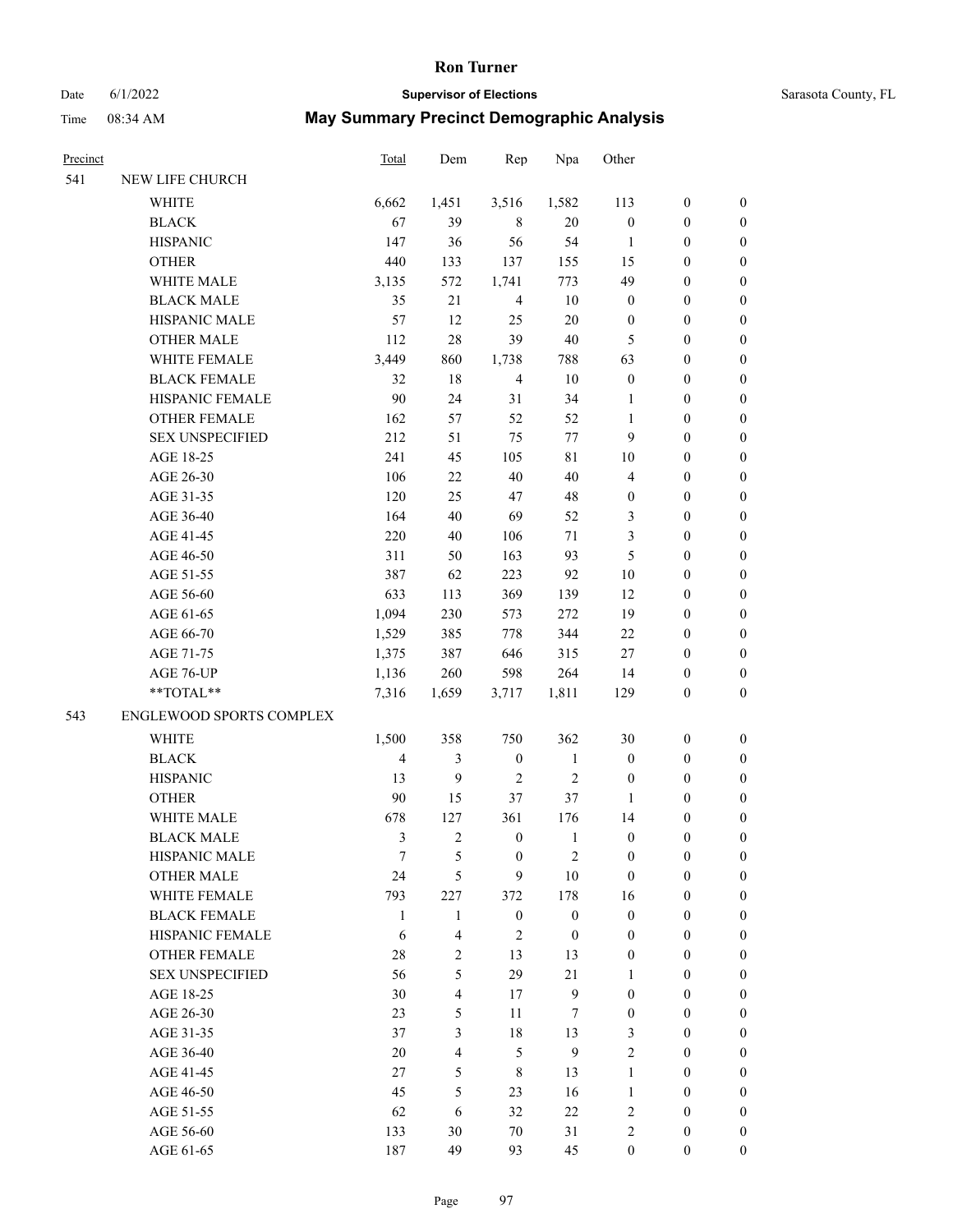Date 6/1/2022 **Supervisor of Elections** Supervisor **Supervisor of Elections** Sarasota County, FL

| Precinct      | Total | Dem | Rep | Npa | Other |  |
|---------------|-------|-----|-----|-----|-------|--|
| AGE 66-70     | 278   | 80  | 120 | 75  |       |  |
| AGE 71-75     | 256   | 78  | 108 | 60  | 10    |  |
| AGE 76-UP     | 509   | 116 | 284 | 102 |       |  |
| $*$ TOTAL $*$ | 607   | 385 | 789 | 402 | 31    |  |